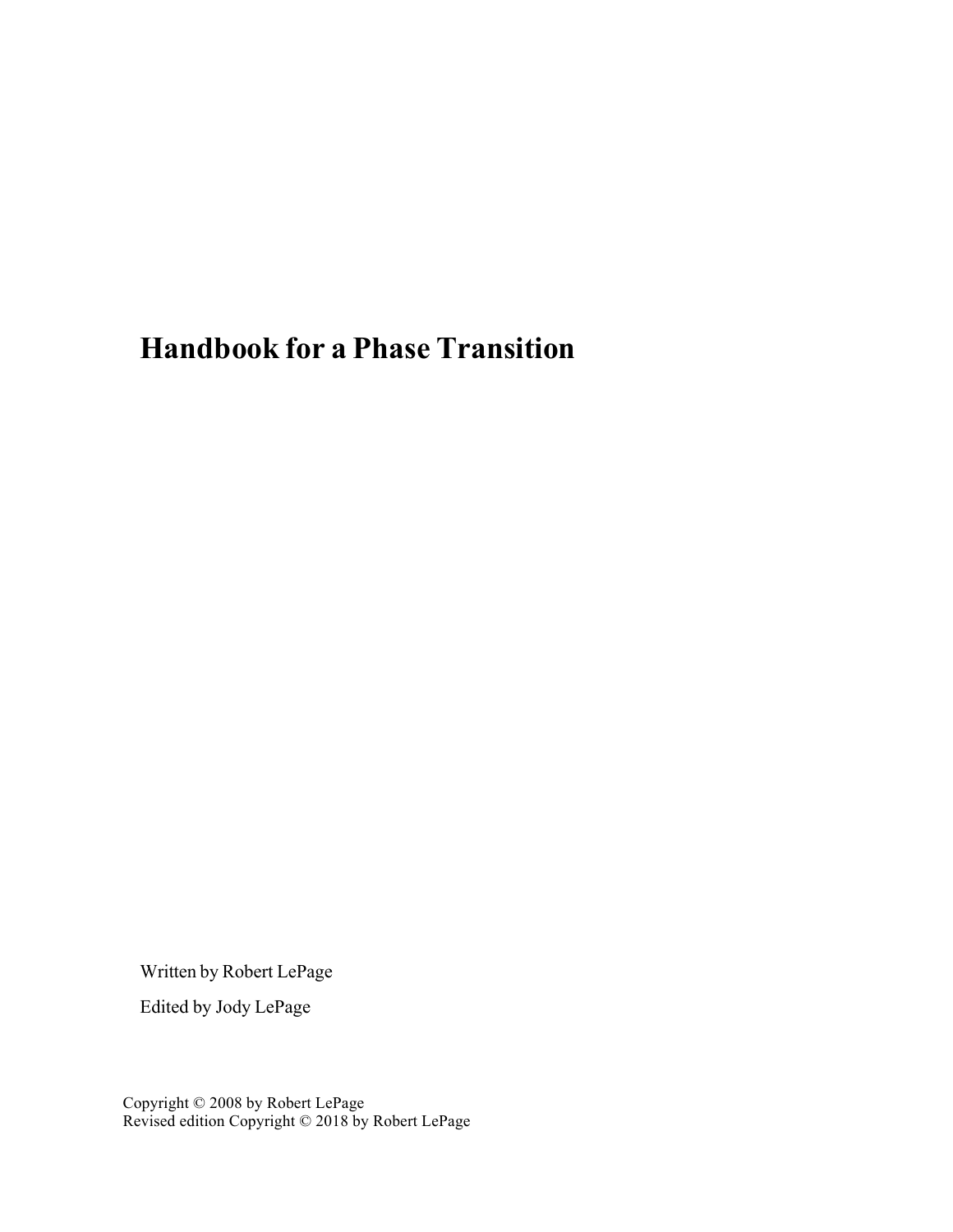### **Acknowledgements**

The following piece owes its content to many, especially the teachers scholars and scientists whose work informs every line.

I am also grateful for the inspiration and encouragement of relatives, friends and artists, to all who believe that a world of peace and love is possible.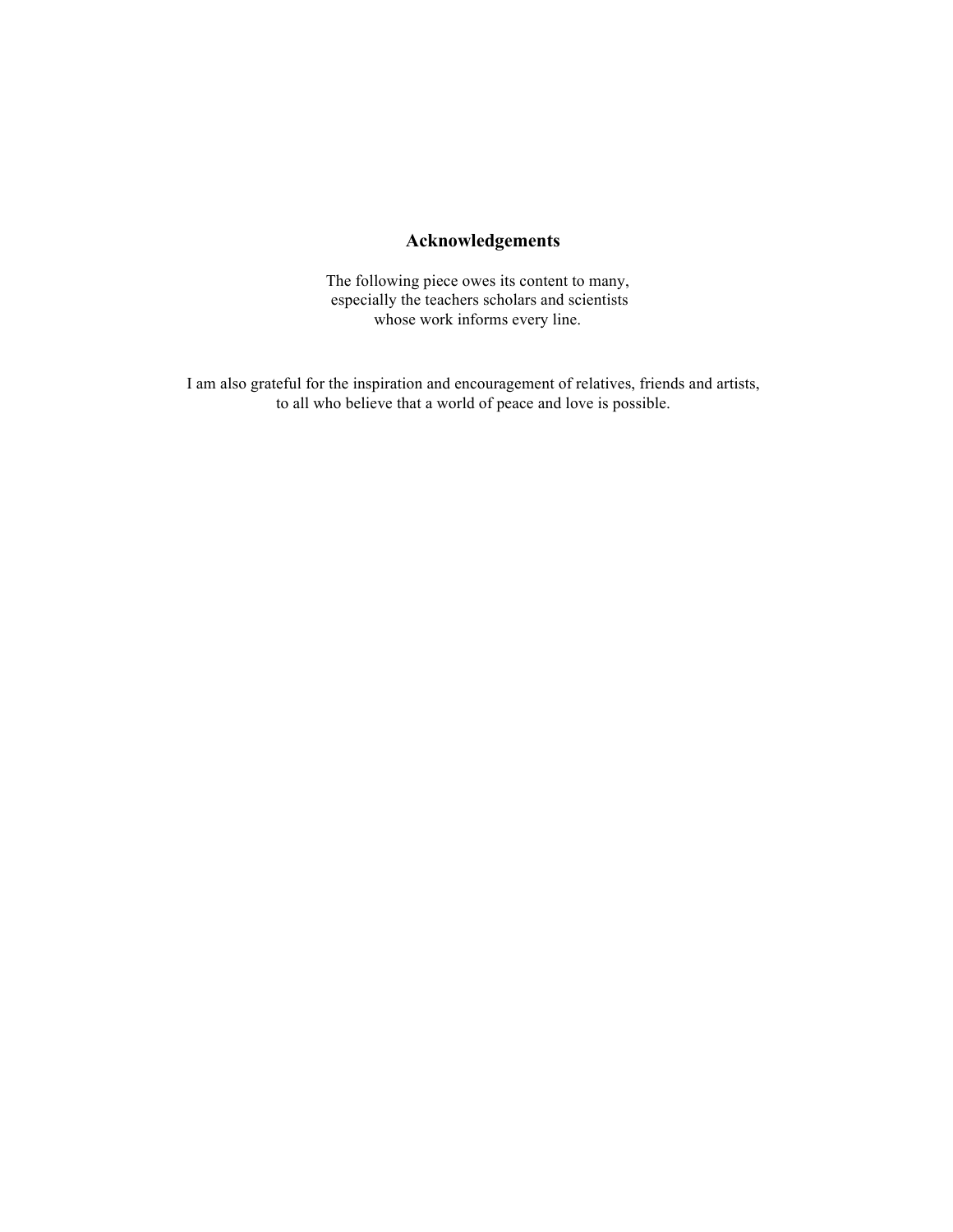### **Table of Contents**

#### **[Introduction](#page-4-0)**

A Daunting Mess

#### **Part I: Unfolding the [Algorithm](#page-6-0)**

Chapter [One: A Place](#page-7-0) to Start *Consciousness: What is it? How does it work? Meaning Consciousness and the World*

Chapter Two: [Storytelling](#page-14-0) *Microtheatres of Power Language and the Sign System Narratives and the Narrative Field*

Chapter [Three: A Destructive](#page-20-0) Master Narrative *Self as Separate Modalities of the Master Narrative Conclusion*

#### **Part II: Elements of an [Alternative](#page-30-0)**

Chapter Four: Religious and Spiritual [Traditions](#page-32-0) *ReligiousReunion The Heart of the Matter Tools of Consciousness*

Chapter Five: [Contemporary](#page-39-0) Science *Preface Our Everyday World Matter / Life / Multicellulars*

[Chapter](#page-51-0) Six: The Arts *Prelude Art Connects Historical Perspective*

[Chapter](#page-71-0) Seven: The Stars *ProblematicTradition See for Yourself Implications*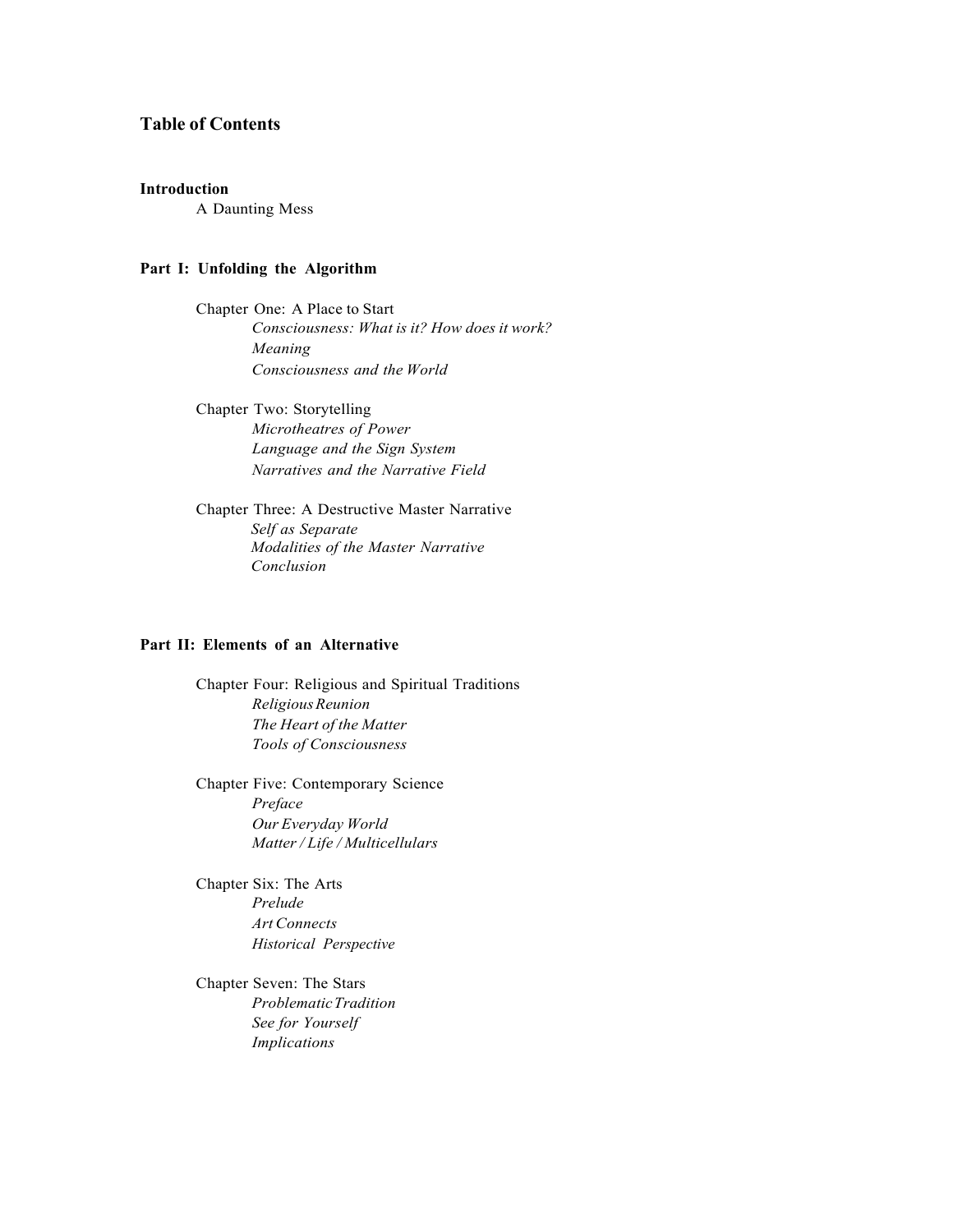### **Part III: [Toward a Solution](#page-78-0)**

Chapter Eight: [Complexity](#page-79-0) *Fractal Universe Complex dynamic systems Phase Transitions*

Chapter [Nine: A Plan](#page-87-0) of Action *Microtheatrical Change Macrotheatrical Change Belonging*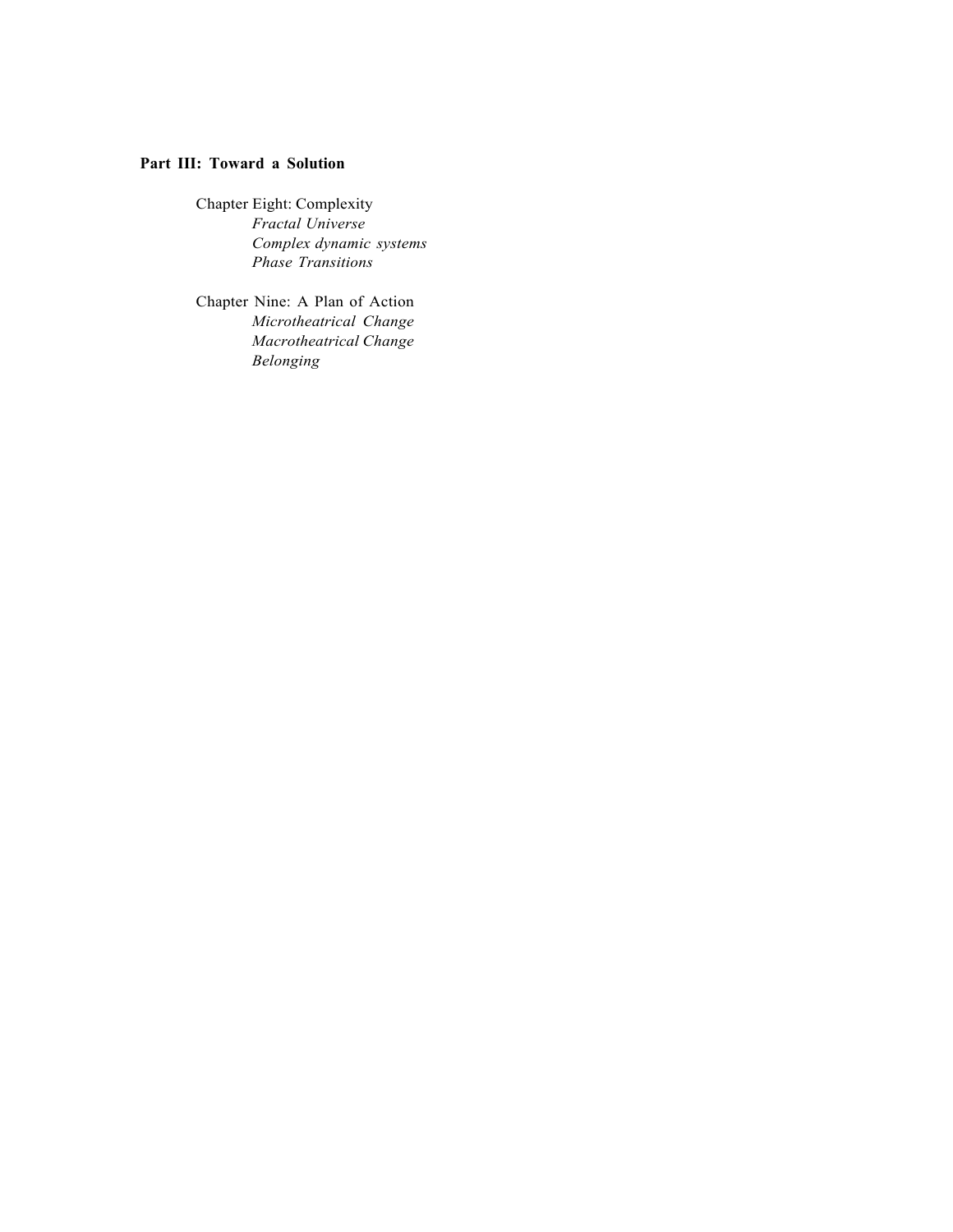#### <span id="page-4-0"></span>**Introduction:**

#### **A Daunting Mess**

Change involves risk. The greater the change, the greater the risk. We often tolerate undesirable conditions for a long time before we jeopardize what we've got. Knowing we can get things wrong possibly explains why we, as a species, are inclined to wait until the last minute. But when imminent danger no longer permits inaction, hesitancy gives way to solutions.

Few of us doubt that we've arrived at an edge. Nuclear arsenals are capable of annihilating millions, obliterating life on Earth as we know it. International terrorism, recurring episodes of mass murder, incursions on privacy and civil rights play into dystopian and doomsday scenarios. Atmospheric pollution, oceanic degradation, deforestation, loss of insect populations and species diversity, water crises, are not what any of us would wish to pass to our children. The gap between those who have and those who have nothing threatens to rip our planetary heart apart.

People across the political spectrum agree we've got problems, but when it comes to what is to be done, discord stretches to the horizon. Not many can still trust our troubles will simply resolve themselves. A few resort to theological narrative, interpreting these as the "Last Days," fulfilling prophecies predicting inevitable destruction. Some believe that human nature is at fault and conclude that nothing can be done. Others who would wish to do something recoil at the challenge. Hesitant voices question the problems — and the solutions. Isn't climate change already beyond our ability to turn back? Hasn't a stronger military satisfied our need for security in the past? Is it the institutions or individuals? The obstacles appear overwhelming, with no clear path forward. Without a common goal, we pull apart.

Imagine stepping from this vortex and toward the world all of us desire. A new respect for Life and one another; the wealthy and powerful dispersing their advantage — feeding the hungry, building homes for the homeless, caring for those in need; our systems protecting and healing the planet; nations turning their swords into plowshares — every change a world of Love could bring. Such a transformation would compare in magnitude to the major phase transitions science has come to recognize — at the beginning of the Universe, the passage from chemical synthesis to biological relationship, the shift from single-cell bacteria to multi-organed creatures.

Improbable, yet we have reason to believe it's possible. Searching through the array of our cultural legacies, we find visions of a promised and hoped for Earthly paradise. Utopian dreams reach back to the cradles of our civilizations. A desire for world peace fills our sacred texts and the speech of our revered leaders past and present. No matter how varied the literature, how different the forms of our religions, arts, philosophies, legends, fairytales, myths, folk wisdom... a consistent guiding principle of how to get from here to there emerges. Shining through the diversity of solutions, we recognize, "Love."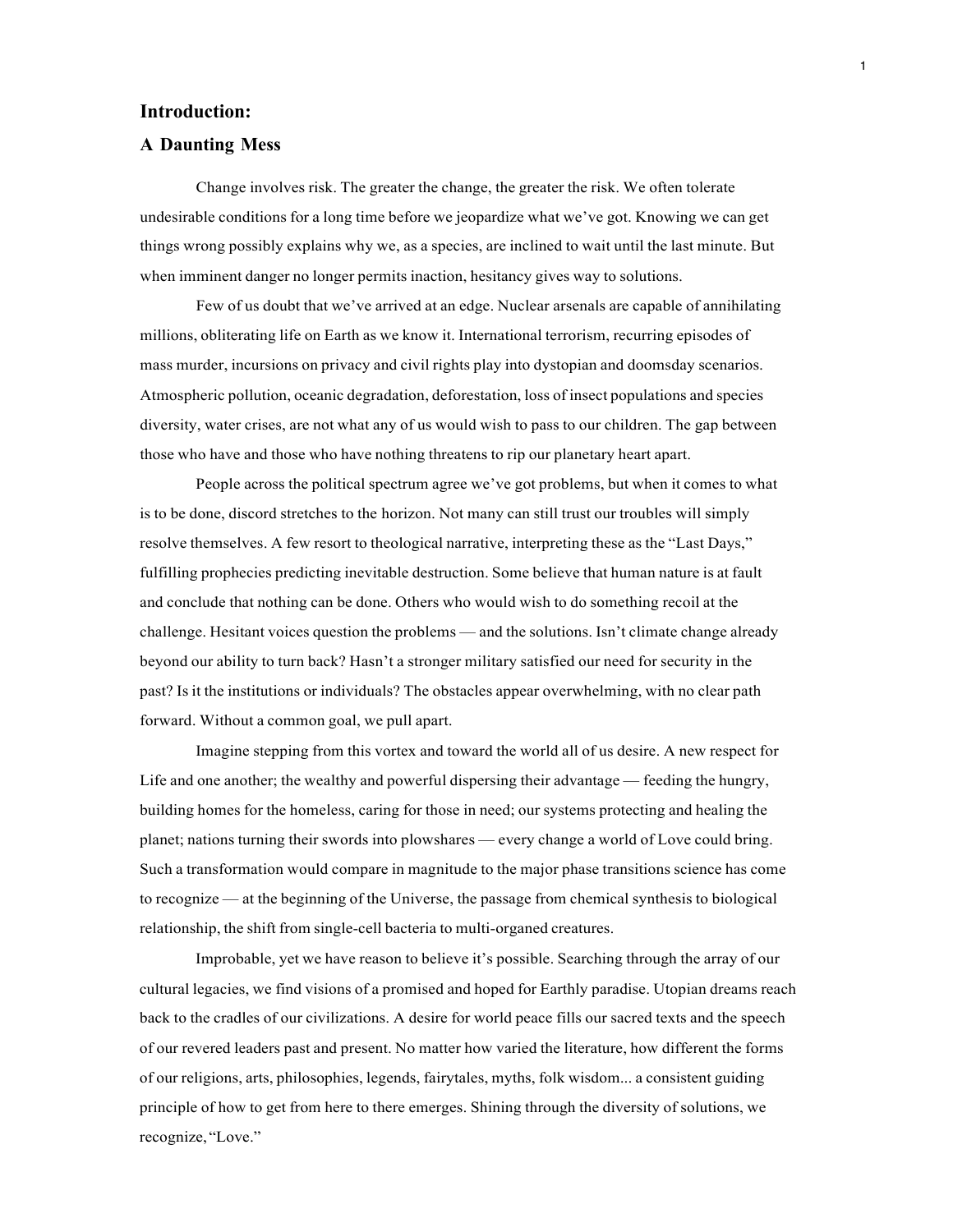Scholars, writers, scientists, artists, friends, teachers, individuals from every field of human endeavor inform the pages of this Handbook. It makes no claim of breaking new ground, but would rather express gratitude and acknowledge dependence on the bits and pieces that it attempts to bring together into a single mosaic, sense-making picture. If successful, it will trace a pathway to the goal; and in so doing, make it possible for each of us to see how our own way leads there.

Part I seeks to unravel key assumptions underlying our problems. An "algorithm" represents a formula for doing things — such as a recipe for baking bread, directions to get from one place to another, the steps a computer takes to sort through gigabits of data and find what you're looking for. The algorithm that interests us here orders our thinking, our behavior, even our perception of things, often without coming to our awareness. Our aim will be to unfold the algorithm that's responsible for our situation in such a way as to silhouette a set of solutions, a way forward. Part II explores some of the reasons we have to believe a phase transition is possible. It draws on alternative approaches that may have been with us all along, some just now coming to light. Discourse and practice that engender the world we've always longed for. Part III works toward a solution based on what we uncovered at the root of our problems, the understandings envisioned by the alternatives and insights from Complexity Theory about how change can happen.

The premise of *Handbook for a Phase Transition* is that we can begin making the changes we need without have to agree on everything. We can agree on rather little — just enough to do what needs to be done.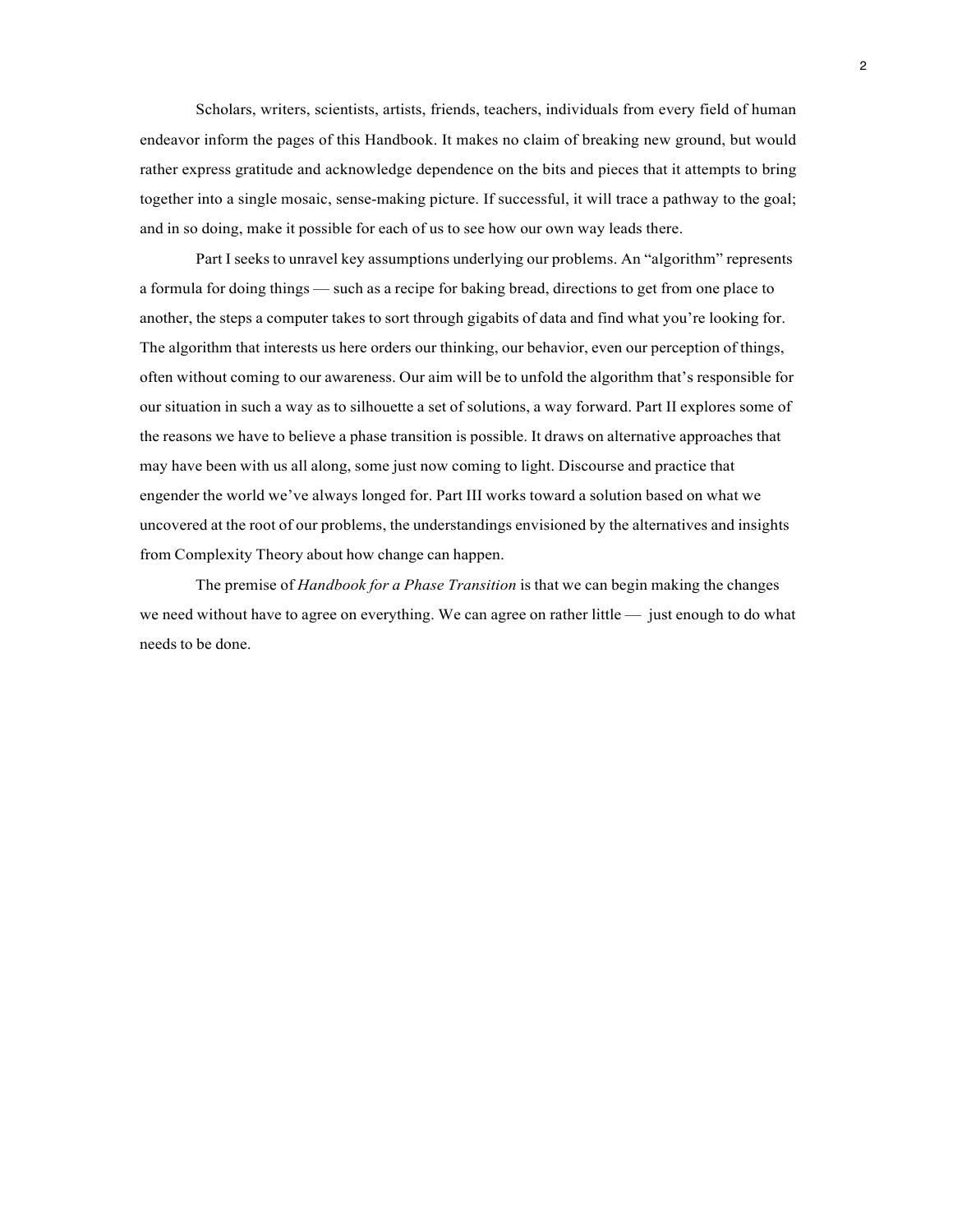### <span id="page-6-0"></span>**Part I: Unfolding the algorithm**

Most of us would prefer a world of harmony, where there would be no poverty, no worries about the environment. At issue is whether such a world is possible and how to get there. Before all else, we need to truly believe that we are able — that we have the freedom — to transform our world.

We all want to be free. And those of us fortunate enough to grow up in democracies like to think that we already are relatively free. Free to think for ourselves. Free to choose our friends. Free to make judgments and decisions that affect our lives. We celebrate the freedom to go where we wish, decide the course of our lives, change our minds. No one likes being told what to do. Even in hierarchical workplaces, we desire to belong and participate. Human history shows us again and again, even if we're not encouraged to talk and think about freedom, even if we're enslaved, we resist. We rebel against anything that feels like tyranny — inwardly, often unconsciously, if not permitted to do so outwardly.

Why then would we doubt that we have the freedom to create a new world? In part, because we're talking about a world and a way there that we've never seen. Other complications arise from the standard ways we understand ourselves and the world. Among those ideas, assumptions that may not be serving our best intentions. Notions that may be the obstacles. And since we've internalized them, it's not easy to recognize that we may be acting on received ideas. It's one thing to bring down walls that we can get our hands on, but quite another to overcome obstacles in our own minds.

Compounding our problems, we interpret our experiences along lines that buttress rather than undermine our beliefs. In conflict, we tend not to hear what the other side is saying. No matter how obvious it is to others that we are doing harm, we don't like to think of ourselves as wrong. We bend over backwards to tell positive stories about our decisions, our lives — even if it involves selfdeception.

We cannot expect to get beyond this impasse without unfolding the algorithm, the set of rules keeping us from the world we wish. The mind is obviously central here, for it is there that the algorithm for our thinking and practice must in some way reside and operate. For our first step, we need to consider briefly what we know about our minds.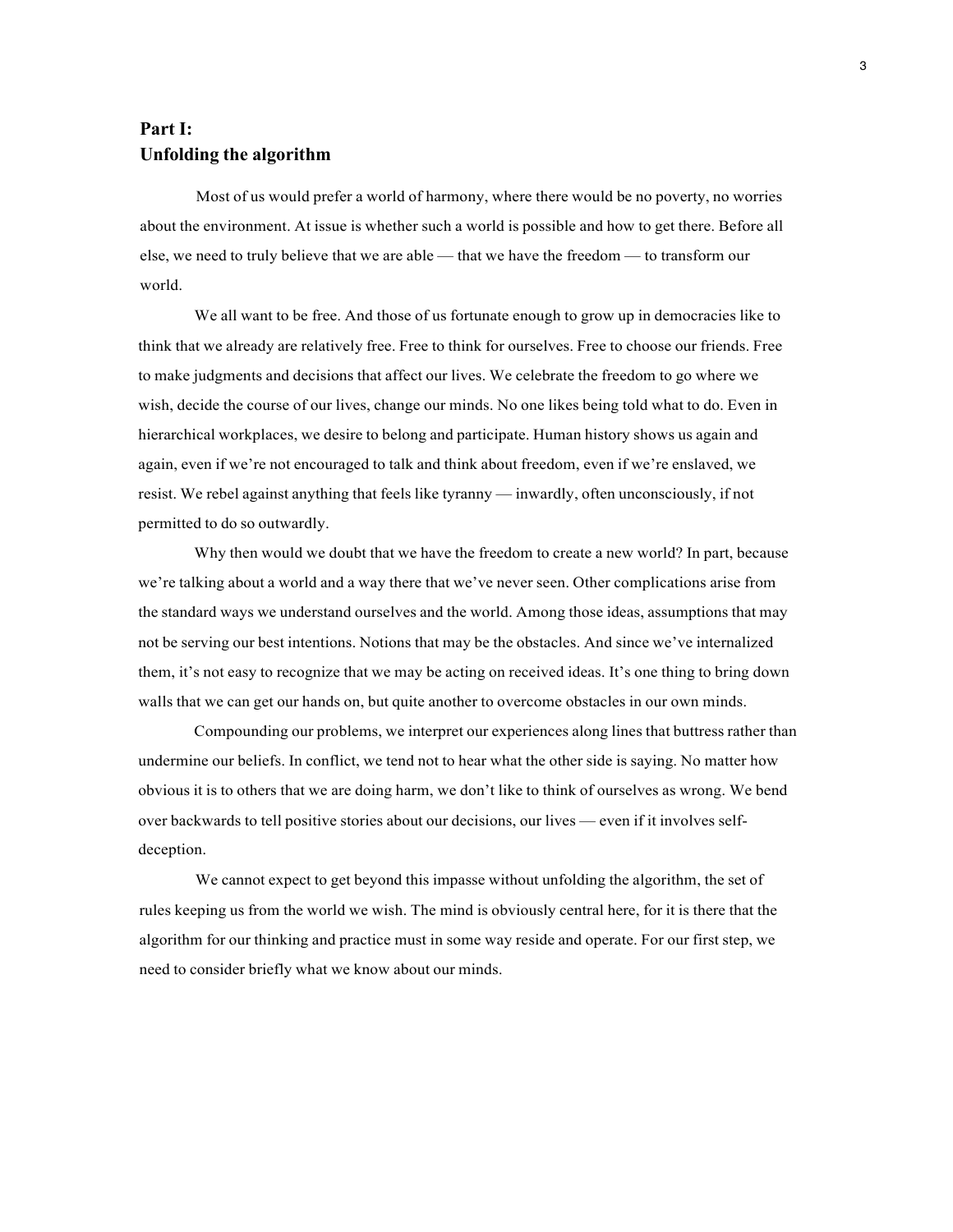# <span id="page-7-0"></span>**Chapter One: A Place to Start**

#### **Consciousness: What is it? How Does it work?**

Our day to day lives seldom require a full stop to our activities and an investigation into what's going on beneath the surface. Whether reading these word, speaking with one another or driving a car, we simply and directly perform the task. We do what we do without needing to tell ourselves that we're aware of what we're doing. Occasionally, we do find the need to remind ourselves to pay attention (adjusting for a mountain curve, checking heavy traffic for a lane change, for instance). But even then, we assume — rather than bring to mind — awareness itself. As Sartre put it, Consciousness is "pre-reflective." It is the immediately *given* state of our being in the world. We can become aware that we are aware; but we do so by constructing an idea. And Consciousness does not depend on that idea.

Our minds are a perpetual center of infinite possibility. Consciousness is always aware of something; yet never stuck on the same thing forever. Bergson describes Consciousness as 'a continuous series of successive and flowing inter-permeating states... a *qualitative* multiplicity...' Not a *quantity* of something that we can put away for safe keeping somewhere. Not something we can bottle up, or contain in a concept. Our minds are not analogous to someone at a control panel or in a receding chamber of mirrors. Consciousness resides outside every conception of it. We are not what Consciousness delivers — a what-we-have-done, what-we-own, what-we-are-doing or can-do. We're freer than that. Or could be.

Nor is Consciousness quite like a computer. Although computers with their storage solutions and adherence to the rules of their algorithms exhibit elements of mentality (learning and beating us at our own games, even adapting code to new information), their performance is incapable of the same interior relationships we know as Consciousness. Artificial intelligence will always "think" according to the fixed design of its architecture and programming. No matter how complex the aggregate of chips and their calculations, the algorithm at the root of a computer does not represent the free choice that produces compassion or a smile.

Consciousness is not a thing. Not an assemblage of replaceable parts. Our thinking is not confined to a series of mechanical connections. Life (as we will explore in Chapter Five) arose from choices made by complex molecules. Our minds are the lived experience of being a unified body, a subject center. Self-determining. We are each able to refine, transform, create new goals for ourselves. We each have the freedom to make decisions, adapt, grow. We are alive with possibility.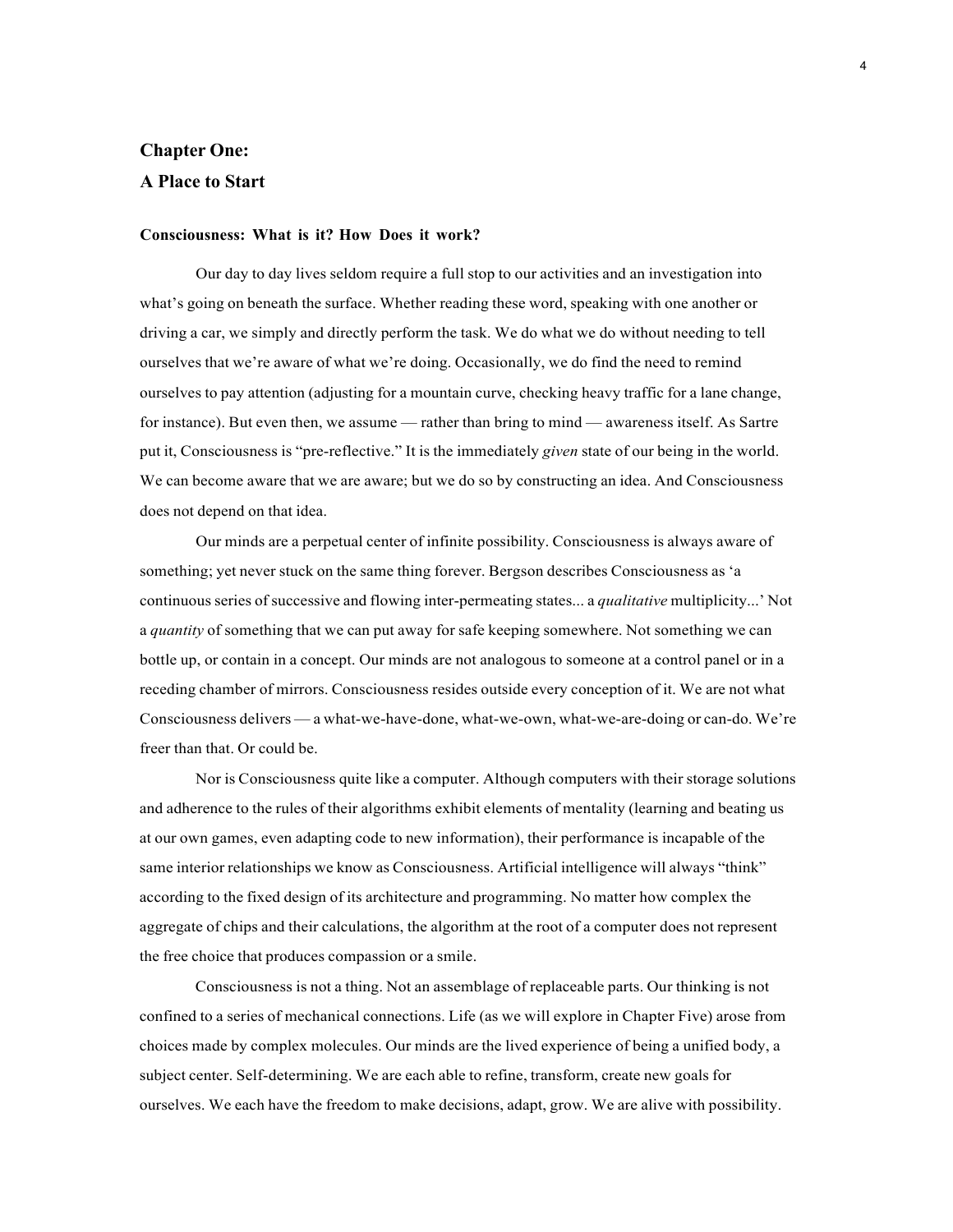We owe our meaning to the choices we make and the choices made by our ancestors: the quarks / metabolizing polymers / eukaryotic cells. Theirs and ours is a story of Relationship — inextricably mixed with mystery.

These observations about our mind and Consciousness are important for our overall project because they establish that ideas we may have about ourselves are not primary. Our presence in the world is not dependent on a biologically programmed concept of self, nor a culturally constructed identity. We exist independent of the algorithm we need to unfold. If we want to realize our freedom from its rules, it helps to understand how our minds engage with it.

We know that our mind emerges from a network of billions of interacting living neurons. Each neuron itself composed of trillions of molecules and atoms. Similar to the specialized organs cooperating together to keep our bodies alive, our brains perform like an immense unified symphony of myriad free agents doing together what none could do alone — an interiority of potentially infinite composition. Vast, complex, chaotic with creativity; yet patterned. We observe, for example, that our Consciousness engages the world along at least four widely recognized avenues.

Perception, sensate information, streams through our bodies. At any moment, we may turn our attention to any of the phenomena delivered by our five senses. The arts pay homage to the living landscapes, songs of the forest, fragrance of flowers, touch of silk, tastes that Life offers the dance of Nature. There seems no limit to the beauty of the flora and fauna. No edge to the subatomic nor intergalactic. Perception clings to the moment and vanishes with the stimulation, but can have lasting effects.

Another current of Consciousness is emotion. Our emotional life informs us in particular ways about the meaning of moments in our relationship with others and the world. The range of feelings from good to unpleasant runs endlessly wide and deep. Emotions assist memory, charging some events so profoundly as to make them nearly indelible. Other times, emotions can drive us to bury a memory. We all know emotions can sometimes be difficult to control. They can linger, change into moods. Feelings flow, without any effort, from one moment to the next.

Intuition, a third channel of Consciousness, often comes in a flash. A dream or thought somehow clicks with something and we're suddenly aware of more than we were the moment before. Intuition happens. "Aha!" — and then the event is over, though its insight usually stays with us. You have a bit of new knowledge. Sometimes a key piece. Like apps that we call "intuitive," the new understanding doesn't require lengthy explanation. We know exactly what it means, or what to do — by what's given. We grasp the picture straightaway.

A fourth avenue, intellectual activity or reason, refers to our minds' representational skills. Cognition not only makes fantasy and imagination possible; it produced language, logic and mathematics. Literature, history, philosophy and such are called the "humanities" because they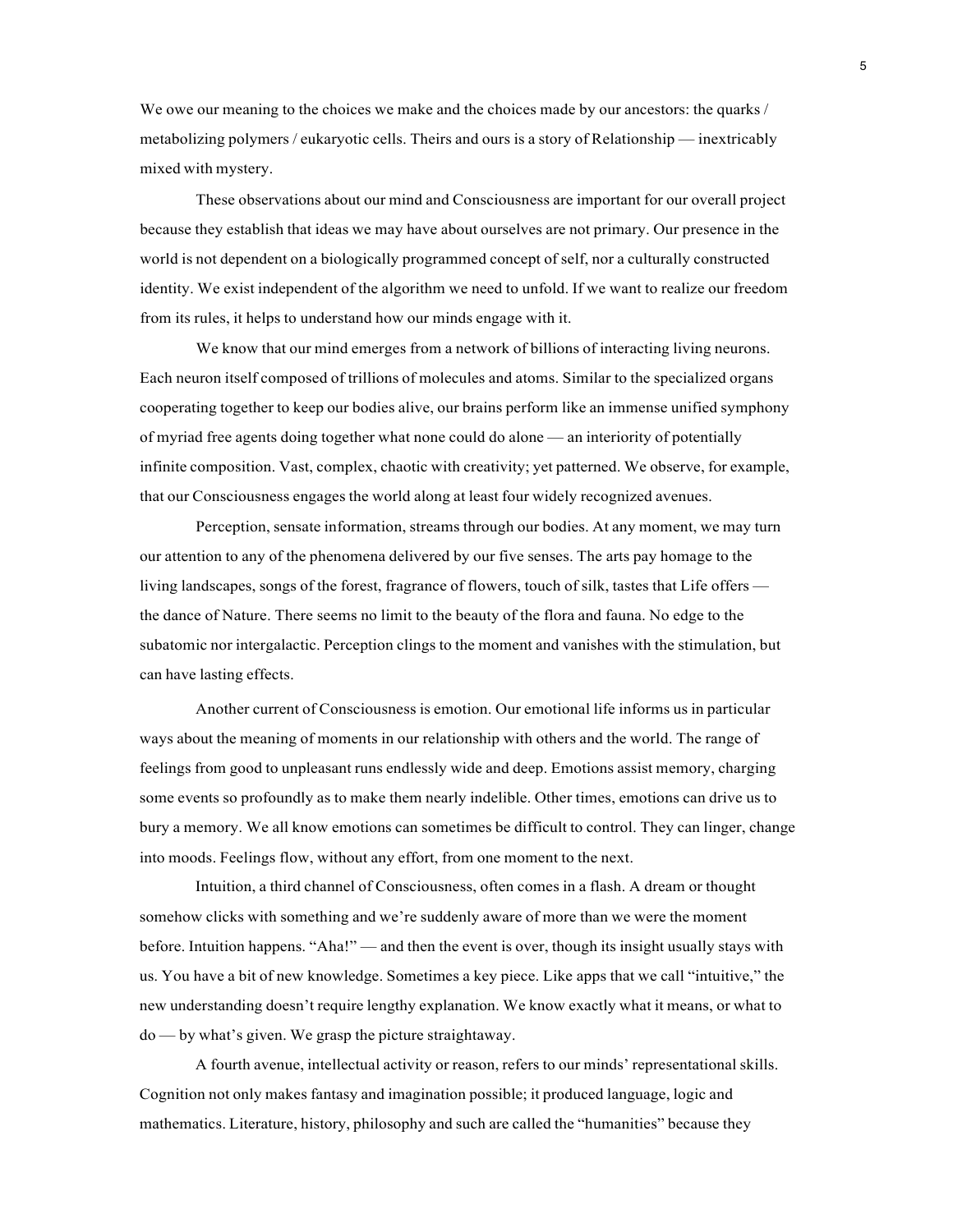explore what it means to be human. We know reason is manipulable. Where it takes us most often depends on the premises with which we start. But we couldn't create a better world without imagination, reasoning and communication.

Although we can identify sensation, emotion, intuition and cognition as distinct avenues or fields of Consciousness, we don't experience them in isolation. Whether the mind-work is memory, fantasy or projection, it's usually associated with a sensate experience. The interior chatter that we can sometimes carry on, for instance. The telling ourselves this about that, interpreting or producing a "take" on what's going on, what went down. The imagining, re-playing or rehearsing of scenes. Most hold an emotional charge, often wanting an insight. Advertisers, PR groups and organizations interested in getting us to act in certain ways regularly exploit this interplay of states. Images, words, music carry emotional power. Subtly evoking a feeling can resurrect an attitude and thereby sway opinion, produce motivation. If we recognize it, we don't have to fall for it. We're that free.

Growing up and maturing, we learn to navigate the perceptual, emotional, intuitive and intellectual dimensions of our lives. As children, we often express our emotions with total disregard for others' feelings or needs. As we mature, we learn to control outbursts by redirecting feelings, finding more appropriate outlets. With the acquisition of language, we discover that the emotional charge associated with a situation can change according to the story attached to it. We slowly learn how emotions can be replaced with stronger feelings and how feelings fade with time. We come to know that just because we feel something doesn't make it true. And that no matter how many times you read or hear something, that doesn't make it true either.

We also become aware that we can get caught up in mental fetters. Our preoccupation with words can overrun our senses altogether. We may not even notice the wondrous music playing in the background because we're absorbed in a problem we're trying to solve, or a story we're telling ourselves. Yet, we find that Consciousness always retains its freedom. We can free ourselves of any mental state by moving our minds onto one or another of the avenues. Leave behind the inner storytelling by choosing to focus on the music, for example. As we improve our ability to concentrate and exercise our will, our Consciousness expands into ever widening horizons.

Exploring how our minds work establishes the first requirement for creating the world we desire. We have the freedom to do it. Freedom characterizes our Consciousness, our being here. We can and do change our minds all the time. From the array of possibilities before us, we think and choose what we will. We decide how we will spend our time. What and who we take seriously. Who will be our friends. Our choices and decisions develop and express our individual personalities. We act according to our own volition. Only the mind limits the mind. On one level...

Starting with our radical freedom, our discussion has so far overlooked the other salient feature of Consciousness. Our minds don't appear separate from the world. We're not independent of the world and the culture around us that assign the world its meaning.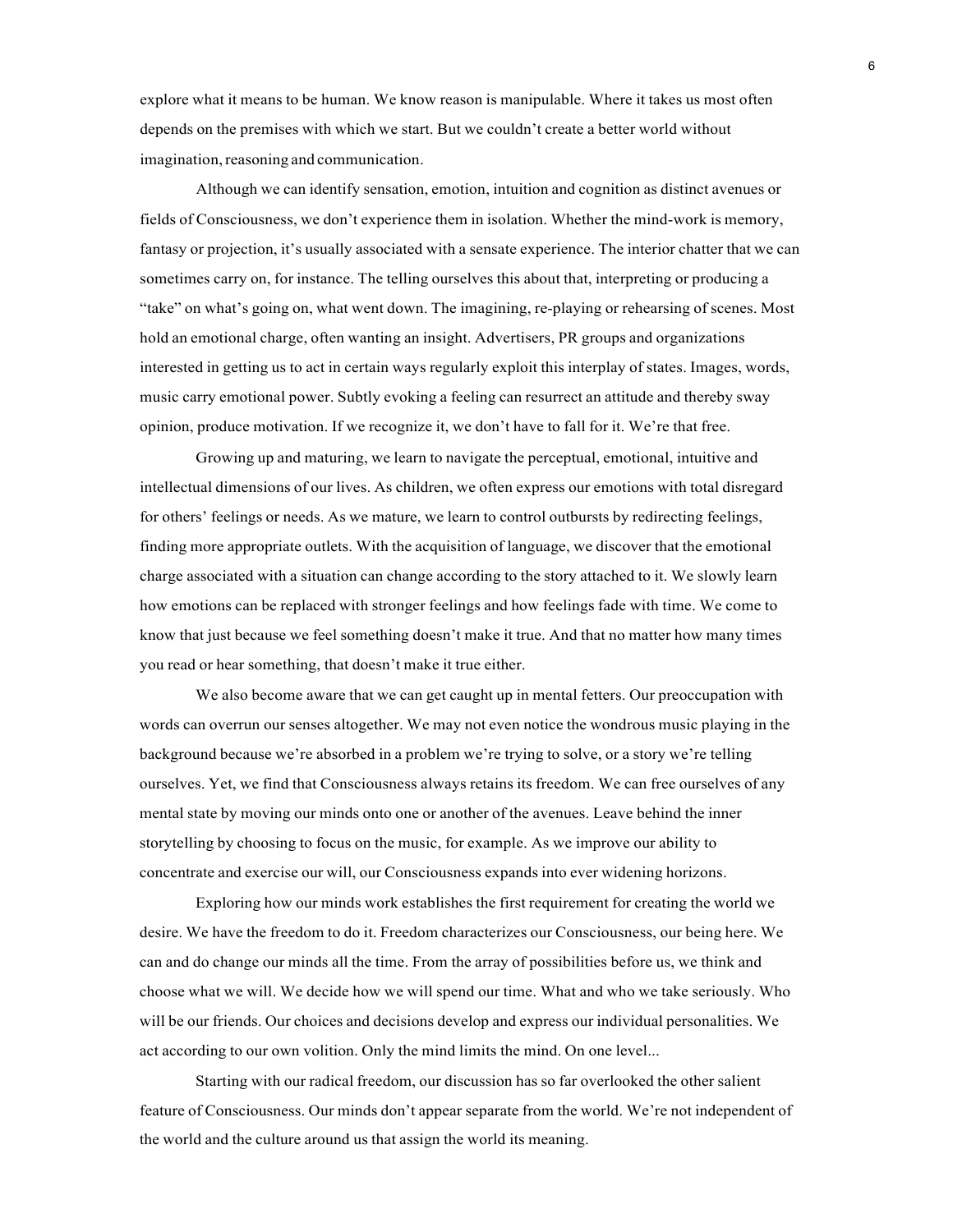#### **Meaning**

We're born into a world already fully assigned with meaning. As infants, we take our first baby steps by learning how to negotiate spatial dimensions of floor, walls, doorways, stairs. Likewise, we learn to think as we acquire the information and logic to navigate the world in terms of its meanings. Parents and caregivers initiate the acquisition of this skill, showing and explaining how to sort the significant from inconsequential. How to see things in categories. Their lessons, however, are soon augmented by those of siblings, friends, media, objects, and — most importantly, performance. Performance we see, performance we imitate, performance we do.

Learning the cultural meanings of things and ourselves, we progress into ever widening horizons of cooperation and responsibility. Once we master the lesser and larger priorities enough so that we have some grasp of reality — we start school. Already by that time we've experienced how meanings can clash. How meaning can be re-thought; threads accepted or rejected; whole configurations re-constructed. We eventually become capable of metaphor, irony... We learn that we play a role in creating and altering meaning. What things mean emerges as much from our interaction with others as it does from individual experience and reflection.

Well before our teens, we're producing our own micro-priorities. Establishing our own relationships. Choosing our own meanings. Fitting the unique pieces of our experience together into an ever changing picture. We may not be conscious of it, but we've probably sensed how meanings can bind; or create distance. How friendships form from meaning; how from it heartbreak, too.

By the time we graduate, we may already have found that meaning can lead to great depths of happiness, or of sorrow. When we look back over our lives, we see how our knowledge and information has grown. How meaning we once attached to ourselves, one another, Nature, or the importance of various activities and places has changed; sometimes making dramatic shifts. Meaning is in constant flux.

Meaning serves as the stepping stone between us. The in-between our minds — one another and the world. Meaning traverses time and space, faster than the speed of light. It creates priorities. Gets us out of bed in the morning. Urges us to apply ourselves / or not. It motivates us to work our jobs. Meaning answers the big questions: *Who am I? What am I doing here? What could I be to others in this time?* Only meaning can answer the problems we need to solve.

Meaning generates a unique dynamic. We don't easily abandon one meaning for another. We cling with great emotional tenacity to what things mean to us. The patterns of our individual personality and sanity depend on it. Consistency reflects on the integrity of our values, and thereby our dignity and worth. Whether or not we put our beliefs into words, choosing what we believe gives purest expression to our individuality. We each see what we see. None can force another into changing what they believe. We can change our minds, but no one can change them for us — nor can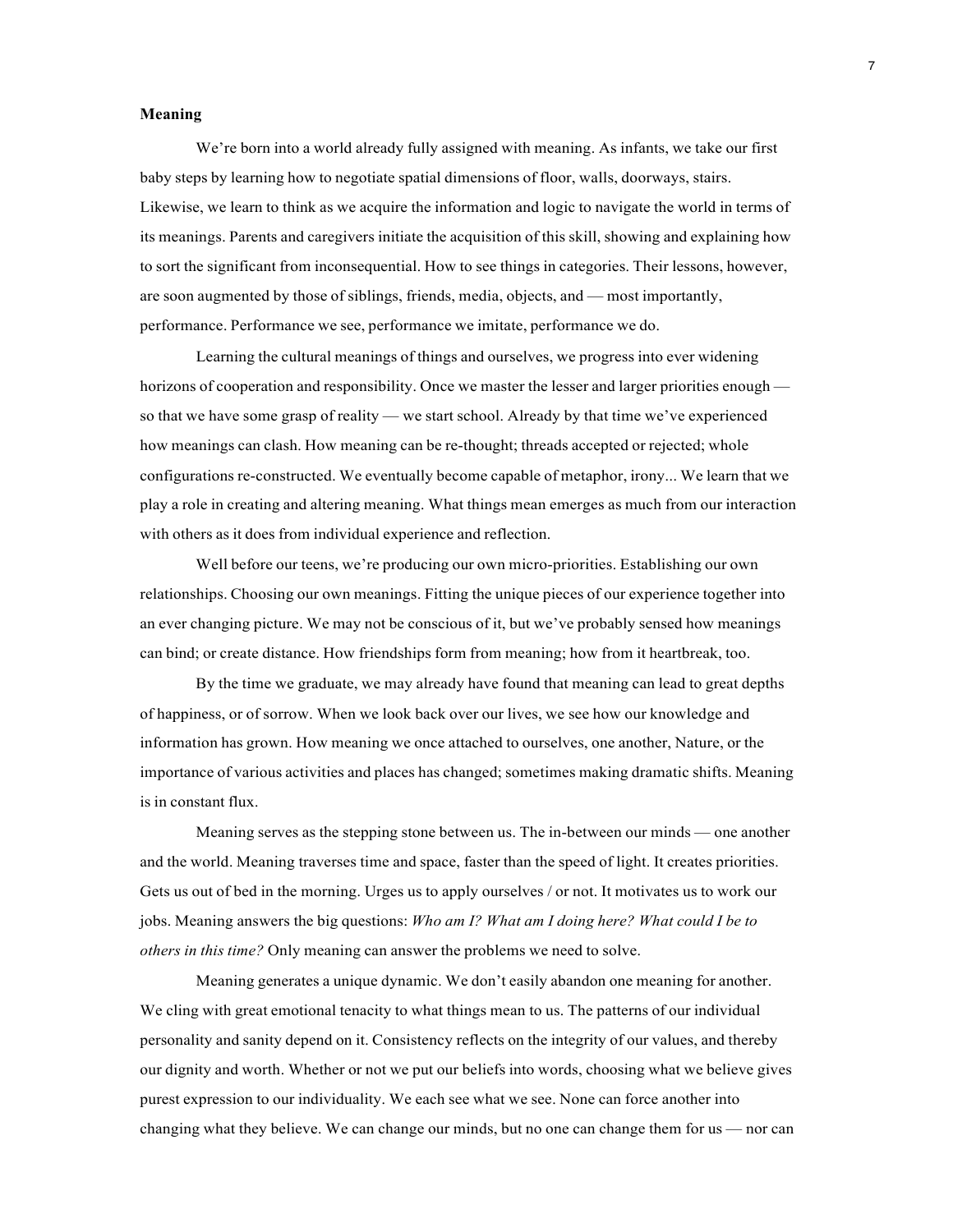anyone make us change them. Because meaning justifies everything we do, changing what things mean can be world changing.

We know that anything can't mean anything — no matter how seemingly attractive, logical or apparent that might be. The present and future possible can't just be whatever imagination suggests. As interdependent social / biological beings, we have certain requirements. Our survival depends on a correct relationship with our bodies, the world, one another. There is truth.

We also know that we can get things wrong. And sometimes for a long time. This brings the situation we're facing back into focus. While our literature and art provides ample evidence that we've been wanting a world of love; our history is replete with — and what we've got is war. The pathway we're on appears to be in error

We need to interrogate the meaning that informs our institutions and systems. Because the flowers. Because the wonder. Because our minds. How did we come by these roots for our actions? What is our Universe like?

#### **Consciousness and the World**

Every civilization has some form of religion or philosophy that answers that question. Since ancient Greek philosophy provides the foundation for our contemporary worldview, we need to touch on those underpinnings.

Ancient Greek philosophers studied the world by focusing almost entirely on discovering what it might be made of. Was it water? Fire? Idea? How might it all be categorized? The world and Nature served as location, the setting where gods and mythical characters played out dramas depicting human experience. Man with his mind was separate, distinct, as if a part of something else. The little evidence we have suggests to some scholars that this detached approach to our world, Earth devoid of personal relationship, displaced earlier conceptions of the Universe as living Mother.

Medieval philosophy deepened the rift between Consciousness and the world. The Church developed a metaphysics in which an omnipotent God created and ruled over the Universe. Earth the sphere where human souls, housed in material bodies, passed through as they made their way back to their eternal abode — heaven if they'd been good / hell if they'd lived a life of sin. Although Nature was bereft of Consciousness, God maintained his Divine Order on the planet by way of papal authority, a hierarchy of kings and aristocrats. Medievals saw the hand of God in everything, including military victory; and therefore believed quite literally that "might makes right." As for the world, few doubted the label — a "valley of tears."

Descartes marks the beginning of Modern thinking. In search of an indubitable foundation for knowledge, he found that the only thing he could not doubt was that he himself was thinking. His famous, "I think, therefore I am," took the focus away from the world and placed it almost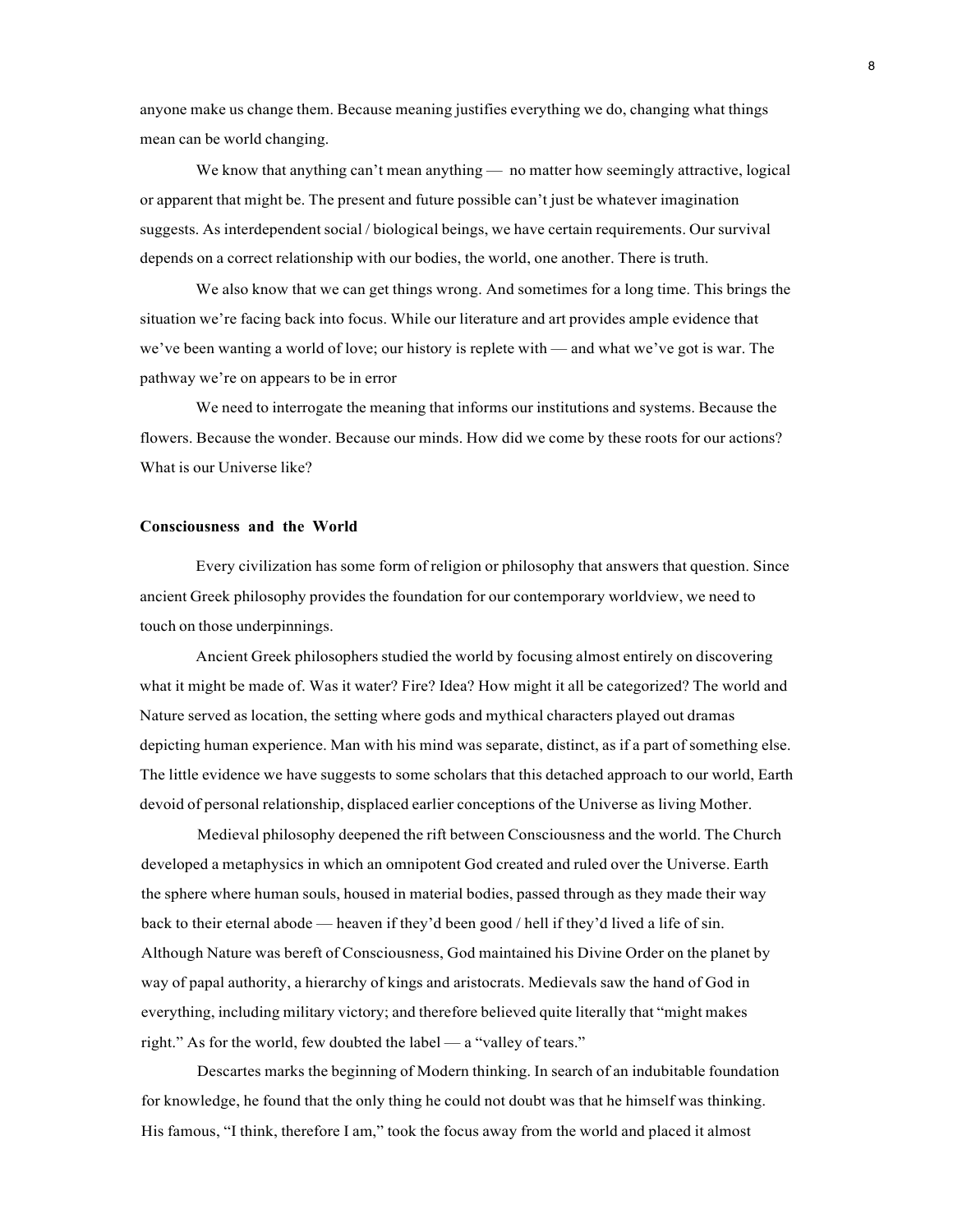exclusively on Consciousness. Because perception itself is a kind of thinking — happening inside our heads, in our minds — philosophy found itself asking if there really is a world 'out there' at all. Such doubting and questioning helped to give rise to the Enlightenment and the political revolutions that overthrew kingships and conceived of democracy. But the eighteenth century did not displace the old worldview's irreconcilable divisions between body and mind, heaven and earth, time and eternity.

With the Scientific Revolution, the effort to establish new criteria for research and knowledge sealed the estrangement between Consciousness and world. Substance, that which exists, would henceforth be understood as matter alone — its essence, physical only. Measurement and description, reproducible by others and limited to identifying mechanical relationships of cause and effect, became the criteria for truth. Modernity allowed for belief to exist alongside scientific understandings; but Nature itself, without an interior or mentality, could have no meaning.

The belief in a divide between spirit and matter, Consciousness and the world, continued to inform conventional scholarship, ethics, morality and culture. Mainstream science still assumes that matter is strictly physical; our own minds reducible to cause and effect mechanical explanations (brain wave patterns and cerebral locations). We continue to probe the Universe as though it were an object, a place, a thing. And although some theologians explore the meaning of the immanence of God in creation, most maintain the Medieval worldview with little or no modification. Left unresolved, the mind/body problem followed us into the third millennium.

A recent development, however, finds scholars in several fields of philosophy and science taking a second look at panpsychism. (A development which we will examine in Chapter Five.) A way to bridge the gap between our ideas of mind and body. To explain how material/physical brains can produce phenomenal/mental experience — or in other words, where does Consciousness come from — panpsychism attributes a mental quality to all of matter. It advocates the inclusion of conscious experience, some kind of mentality all through the Universe — from galactic down to the subatomic and quark level. An interiority to all of being, all of Life.

In the context of anthropological studies, such a worldview is not so radical. Numerous indigenous peoples and cultures long maintained just such a regard for Nature. For Western Civilization, however, this point of view represents a radical departure — a paradigm shift.

Exploring the relation between Consciousness and the world, we've uncovered a key component to the algorithm that keeps us from our dreams. Our tradition teaches us that the Universe exists without mentality or Consciousness. This understanding of matter deprives Earth of the sacred, curdles our relationships with the other life forms and obscures the discovery of our place within Nature. Panpsychism suggests another possible interpretation of the world. Whether we agree or disagree, it's something to keep in mind as we continue to unfold the algorithm underlying our desperately troubled world.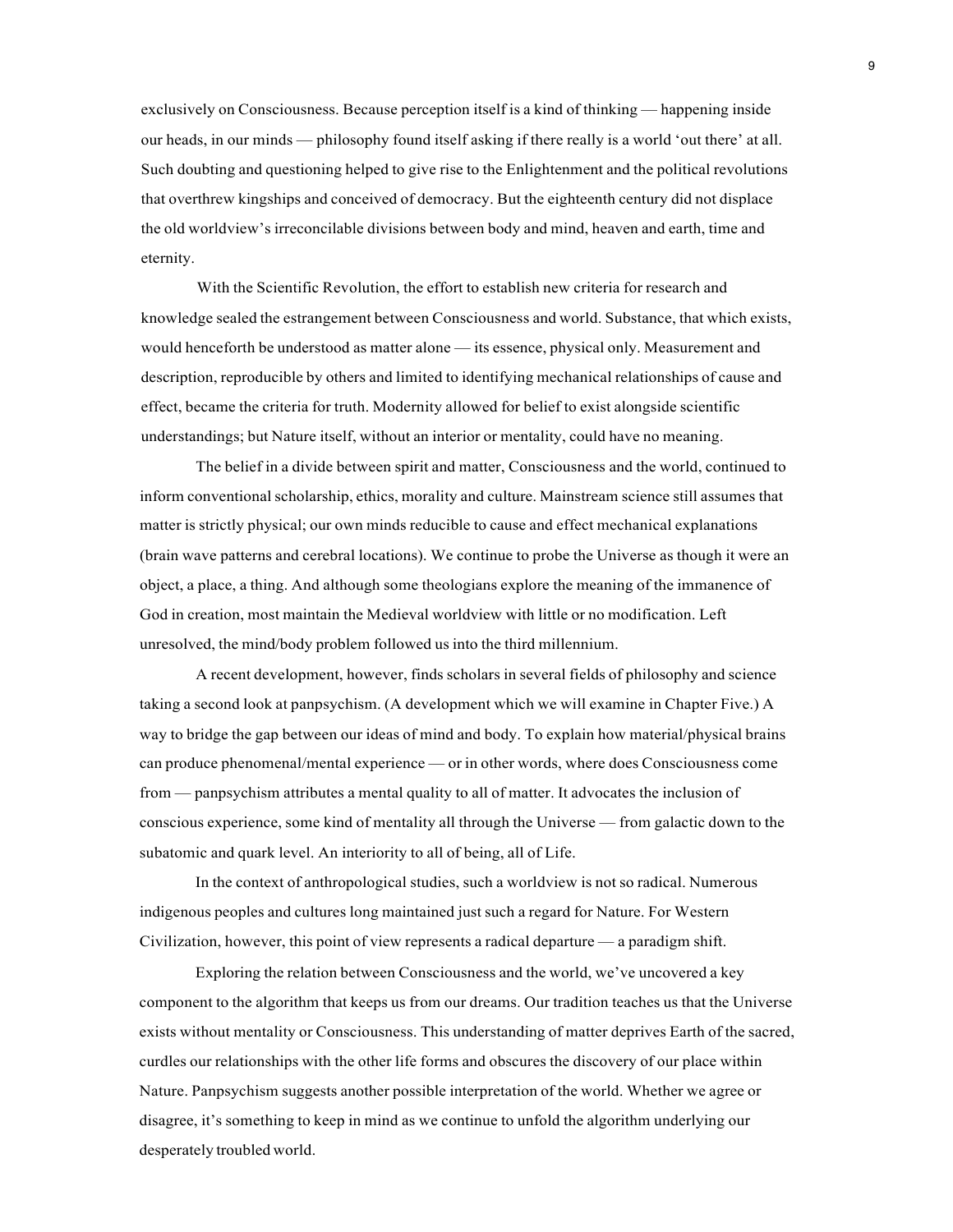During the late twentieth century, in the Post-Modern epoch, numerous scholars turned their attention to the construction of meaning, itself. The tools we use for cognition and communication language. Post-modernists observed how words, grammar rules, sign systems in general, and their elaboration into narratives, affect what we are able to perceive, feel, imagine, even think. This key set of understandings provides a crucial set of tools for our unfolding of the algorithm.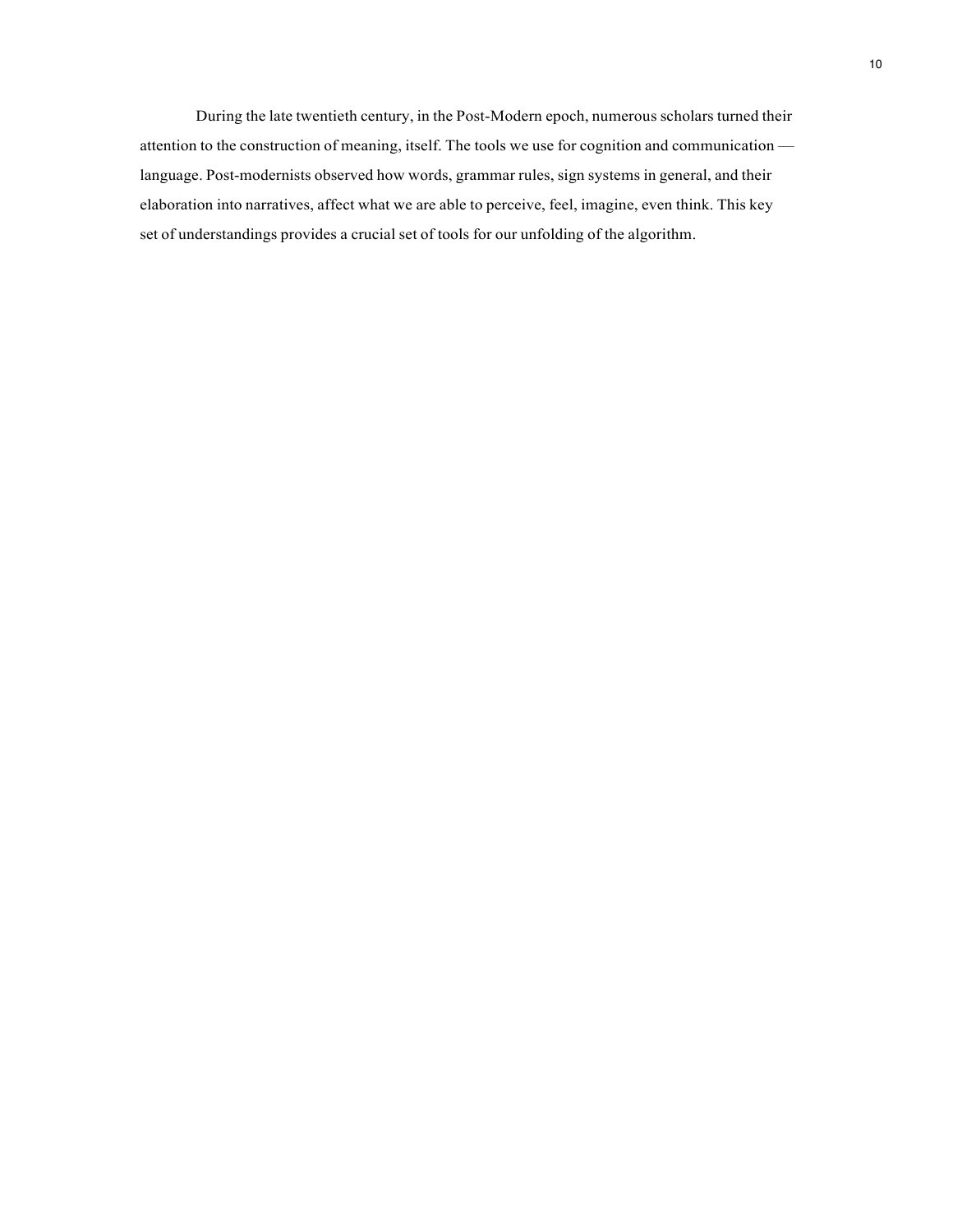# <span id="page-14-0"></span>**Chapter Two: Storytelling**

Before we say more about Post-Modernists, we need to acknowledge questions that they might raise about what we've so far said. When we talk about 'how our minds work,' aren't we using words and culturally constructed notions? Our thinking isso dependent on the structures of language and cultural practice, some scholars would challenge the idea that we can think free of them at all. Let alone change the world.

Paradoxically, that same scholarship will prove extremely helpful for our project. Its descriptions — locating and deconstructing the cultural and linguistic patterns — contribute much to unfolding the algorithm underlying our problems.

#### **Microtheatres of Power**

The late twentieth century movement called postmodernism took a changed point of view on what history calls modernity. Europe became "modern" as it shifted from domination by kings, aristocrats and the church; through the Age of Reason and the Enlightenment; and into the Age of Democracy and the emergence of the capitalist economic system. Eventually, European/American history and culture came to celebrate this transformation as a great liberation. By the 1960s however, work such as that of Michel Foucault called into question the idea that modernity had only liberated us.

Foucault was asking questions about issues of power, knowledge and the subject self — that is, as an intentional doer of thoughts, words, actions. He reached the conclusion that buried historical moments forged the ways we think, feel and act — who we've become. The cultural landscape we now accept as natural emerged in the transition to modernity. Prior to this shift, rulers subjugated the inhabitants of their lands through public display of punishment. Examples of what happened if you broke the landowner's rules served to control the peasantry. The gallows, the whip, the stocks, the severed head on the spike at the outskirts of town left little to the imagination. Fear of reprisal enforced the social hierarchy; but repulsively so, even to those who benefited. And not as effectively as new forms of social control would be.

Increased population and movement to the cities encouraged change as well. Sanitation problems, disease and fear for safety threatened all levels of society. With industrialization, the changing character of the workplace called for a new kind of worker. Increasingly, capitalism depended on laborers producing profits using the tools, machinery and factories belonging to the owner. Maximizing productivity required workers who were careful, consistent, reliably present and on time. Old methods of control by force lacked the necessary efficiency.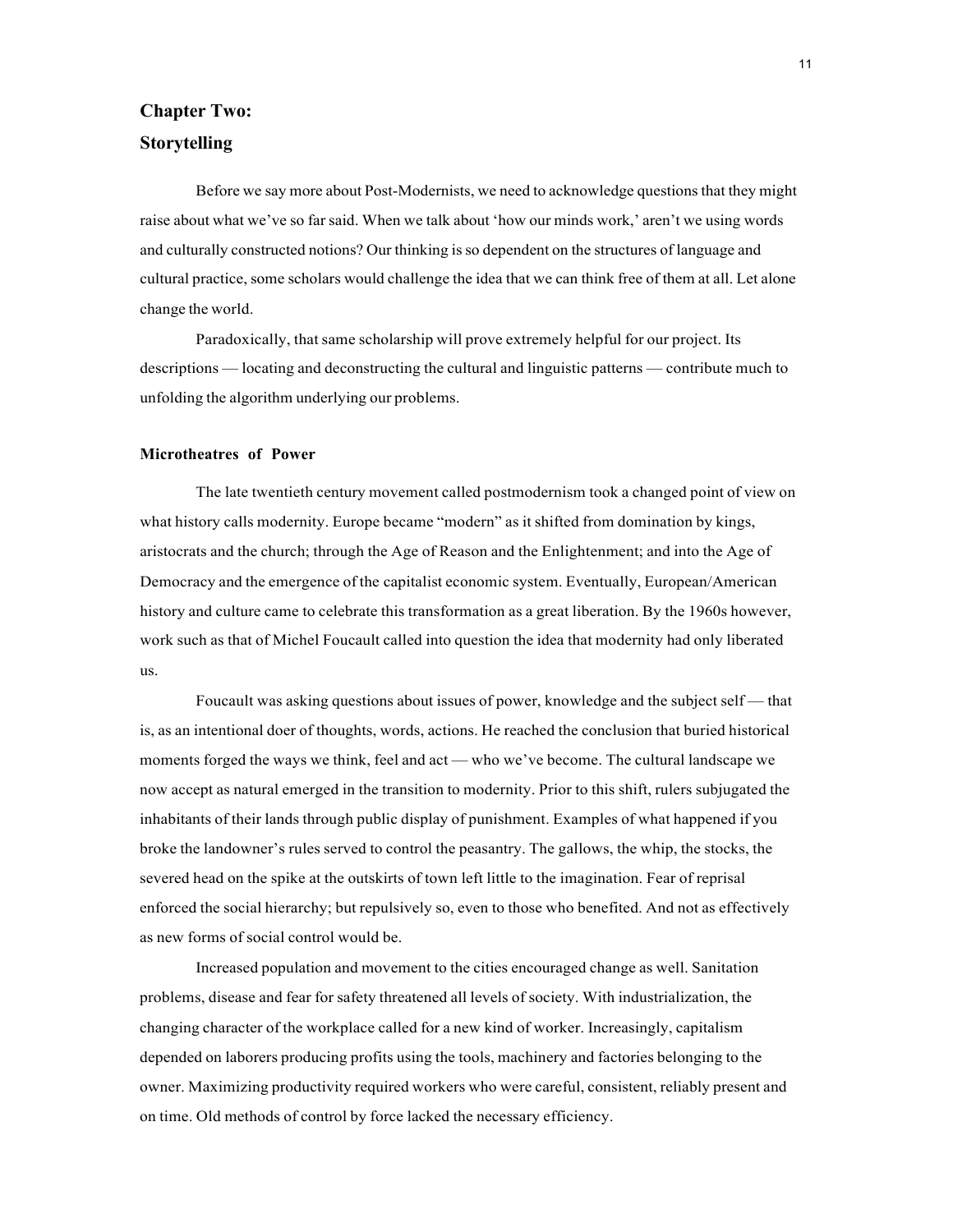Foucault asserts that no particular class or group consciously directed the change to a more modern kind of social control. Rather than focusing on the bloody revolutions that redistributed political power during the same period, he preferred to investigate how coercive power survived by changing location. Moving from concentrations at the top of society, power dispersed into a dense web-like network, where it endured in smaller theatres.

Prisons, schools and hospitals came into existence and served both to quarantine the dangerous and create conceptions of the normal. Power pressed architecture into its service, too. Prison buildings, for example, with see-through front walls of cells, made prisoners their own guards — for never knowing whether or not they were being watched. Schools put students in lines, seated them according to rank or size. Institutions evolved systems to keep track of patients, students and inmates. People became their record, their progress, their diagnosis.

Power increasingly involved individuals policing themselves and each other. Schools set up hierarchies of students, each level responsible for those below. Power became ever more effective as it moved to microtheatres of the everyday — workplace, market, family, circles of friends — where reward for compliance plays as important a role as fear of punishment.

As power "modernized," it relied less on exterior force and increasingly worked within each individual. Decrees and proclamations gave way to reasoned explanations of actions taken by the government and other institutions. Appeal to scientific authority certified discourses about intimate matters — from sexuality to health/illness, sanity and deviance. Power, concealing itself in knowledge, constructed notions of who we are, how we "normally" act and think. People internalized such narratives and became self-monitoring.

The power Foucault uncovered does not only deny, repress or say, "No," to us. On the contrary, power is at its most powerful when it says, "Yes;" gives permission, constructs our desires, saturates our pleasure and happiness. Power can thus claim to produce freedom even as it limits the possibilities of our conduct. We don't just acquiesce, we fully embrace it. Indeed, power inserts itself into the very make-up of our Self.

"Modern" power does not rest simply in the hands of ruling classes, using it to control other classes. All groups serve power — whether they enjoy the advantages and privileges it maintains, or suffer the injustices and violence it permits. Certainly this power does not affect all groups in the same way, even though it represents itself as available to everyone. Those at the bottom of the social hierarchy remain closest to less "modern" violence such as getting fired from their job, arrested by the police, shot on the street. One might argue that such power holds the privileged more effectively in mental bondage than the disadvantaged. But power inhabits all modern minds, shaping attitudes, informing what we tell ourselves about ourselves and our world. It sets us, "all against all."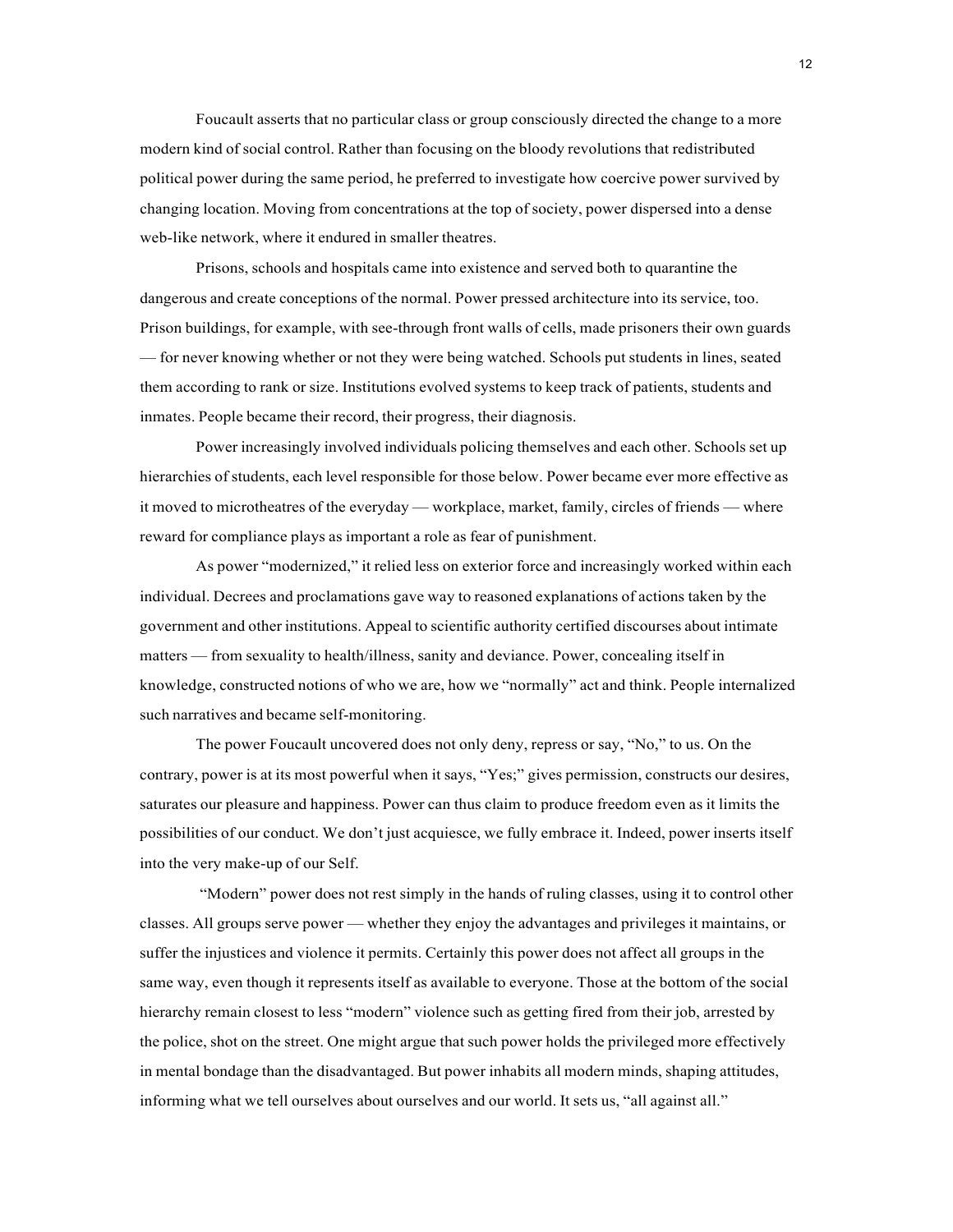Modern power so pervades our world, we take it for granted. In the hierarchies of our families, workplaces, schools, churches, government, college and university systems — the exception is the "higher-up" who doesn't require deference or flattery from those "down below." Power enables sexual harassment. It keeps women deferring to men, the employee to the boss, all of us divided between haves and have-nots. We vie with each other for jobs, positions, raises, awards, admission — for power. Advertising sells us symbols associated with power — clothes, cars, devices, etc. Apps and computer games engage us in exercising power. Sports celebrate power.

Given the power to do so by voters, city hall, courtrooms, state and federal government exert power over the individual. Lobbyists wield power to influence legislation. Political parties compete for power.

To be sure, modern power is preferable to public torture, decapitation and such. But modern power remains coercive. Coercive power — not power shared, nor power in the service of one another — characterizes our world. What else could enable us to let people go hungry, even risk the life of the planet, rather than re-think the economic system that power put in place?

Foucault didn't think that modern power permitted individuals to act freely at all. But we don't have to agree with him on everything to use his insights. He showed us how power, as a dynamic within the algorithm, holds us in its grip. That awareness is a good preliminary step. To get free enough to create the kind of world we'd rather have, however; we need to go further, move to a deeperunderstanding.

#### **Language and the Sign System**

Language. We human beings use words and language to spin threads of thought into meaning. Then weave these meaningsinto understandings of ourselves and the world. Understandings we learn and share with one another. We live language. It even affects what we perceive, since we can't register, can't "grasp" what we're perceiving without words for it. Words inhabit us. Whether we're talking about God, the Universe, our minds, bodies, our everyday lives, the past, the future… we're using words.

One of Foucault's former students, Jacques Derrida, contributed to the understanding we need by delving into language and how it effects the way we see the world. He based his work on predecessors, such as linguist Ferdinand de Saussure.

Saussure called words, "signs." Each sign, he explained, has two sides, like a sheet of paper. On one side, the sign is a sound or a mark — a "signifier." On the other side, the sign has a meaning, carries an idea — a "signified." Signs function by differing from one another. Floor is floor and not door because the signifiers differ ("fl" and not "d"). They also differ as signifieds. Floor referring to the lower horizontal plane of a room; door to the opening for entering or exiting. The point is that signs function by virtue of what they are *not*.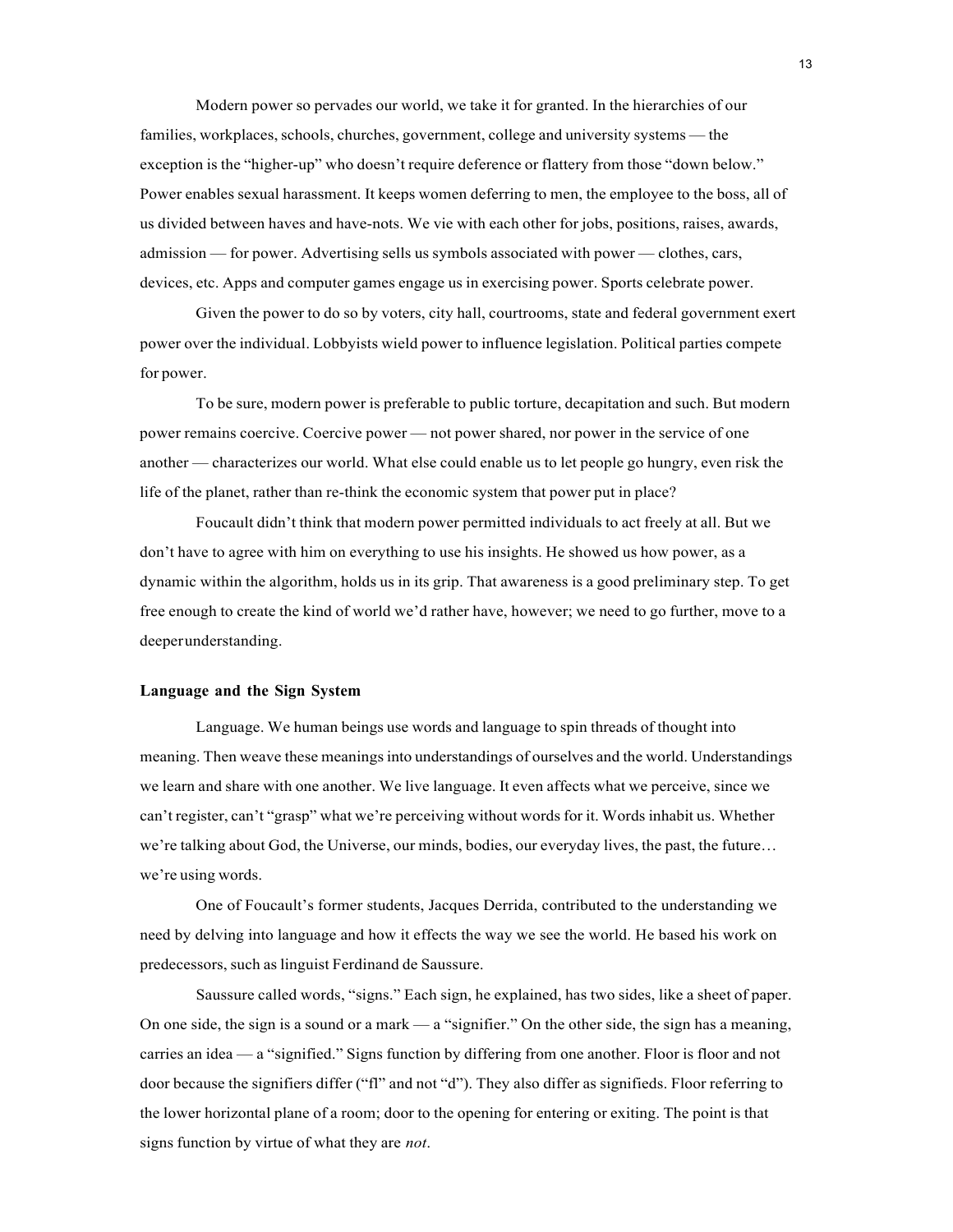Most important to our purposes here, Saussure observed that the signifier and signified are only arbitrarily connected. In other words, 'door' means 'the entranceway or exit to a room,' only as long we say it does. The same signified, (entranceway or exit) is also connected to 'la porte' and a host of other signifiers in other languages. The linkage between signifier and signified is an agreement, a construction — a convention in a particular cultural, historical context. Additionally, the signified (the concept, meaning) is also arbitrary, changing, mobile. Many signifiers have multiple meanings that differ greatly. "Host," for instance. Instability of meaning so pervades our writing, speech and thinking, that we depend on context to anchor meaning.

Day to day experience provides ample evidence. Recall the occasions when someone says something that someone else completely misconstrues. Many jokes, especially children's jokes, play on words with similar sounds but different meanings. Listening to a popular song, two people might hear different lyrics or take the same lyrics to mean different things. We also learn to "read between the lines." Decoding a poem, novel or political speech with understandings of metaphor, irony, subtext, etc. can completely change the apparent meaning.

We are less aware of another problem Saussure pointed out. That the sign has no necessary relationship with anything outside the sign system. The thing to which it supposedly refers. Saussure set this referent issue aside. But for us, on the brink of destroying our planet, it warrants further consideration.

Consider the word, "leaf." As a signifier, leaf may refer to an abstract idea of leaves in general, or to one of the innumerable actual leaves on a tree. With the individual leaves, we have another problem. Imagine for a moment how many leaves there are (or clouds, or rocks, flowers)… No sign system could carry enough signs to refer to each one individually. And if it could, it would be too complicated to work for communication.

Derrida picked up where Saussure left off, highlighting this referent problem. If we look up "leaf" in a dictionary, we find a definition made up of words. There may be a picture, but no actual leaf. He observed that the words that make up any word's definition are themselves defined by other words, which are defined by other words defined by other words... They point to each other, but never get beyond themselves. Words are bound together in closed chains of signifiers and signifieds.

Derrida also noted that what a sign means, often depends on a relationship of binary opposition to another term. Male/female. Good/bad. Light/dark. Oppositions that typically have an embedded hierarchical relationship. One of the terms carrying a cultural preference over the other. Such dimensions of meaning are usually left under the surface. Whether spoken or written, texts can be "deconstructed," to reveal something that language is concealing.

Derrida, too, speculated that we can never be free; yet, as with Foucault, we need not agree with that conclusion to make use of his work. He and Saussure help unfold additional creases of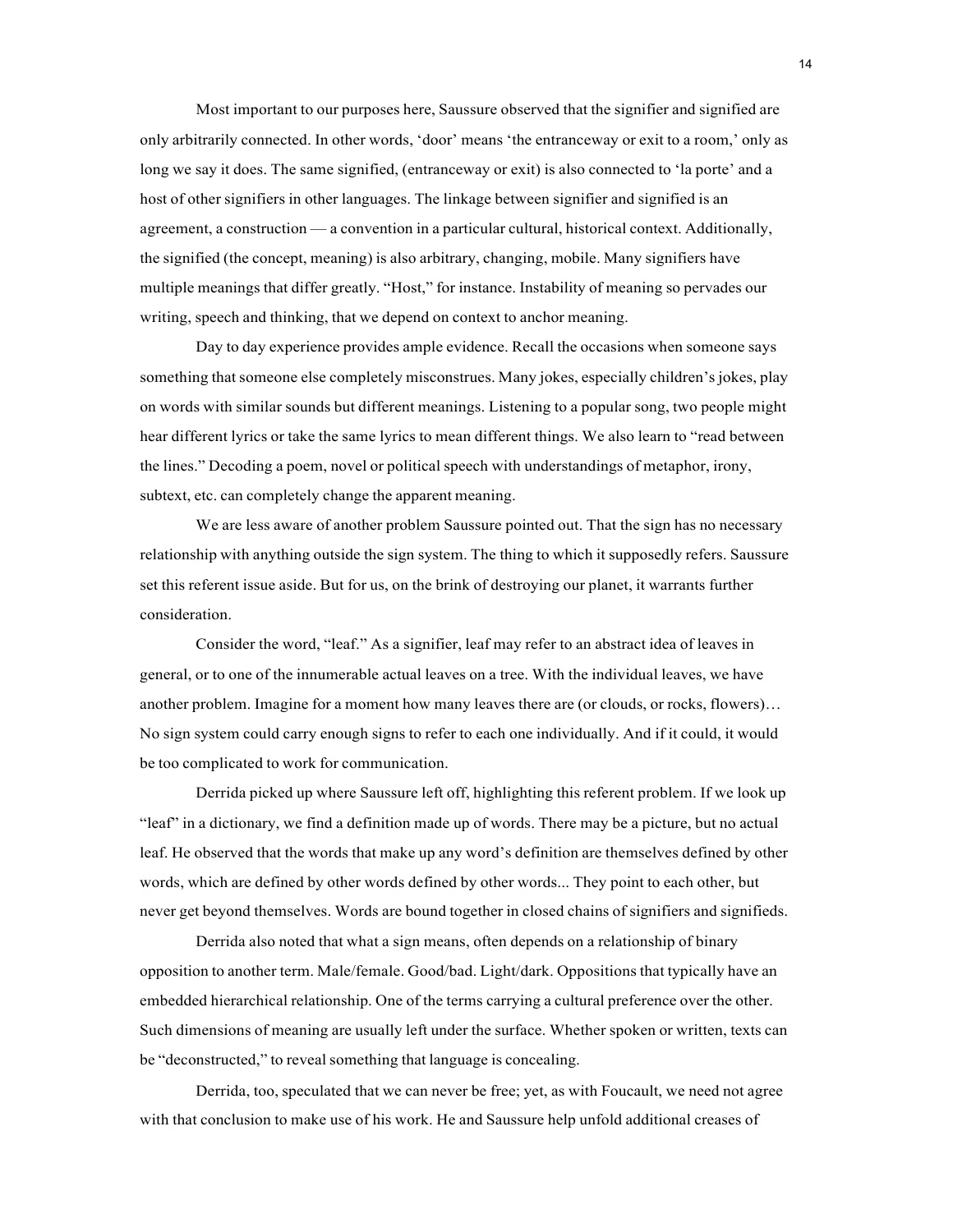information making up the algorithm. The disconnect between sign and referent. How language separates and hierarchicalizes. The constraints that words and language can place even on our perception and, of course, on our sense of possibility.

#### **Narratives and the Narrative Field**

Primatologist Donna Haraway observed that the Referent disconnect holds true even for scientific discourse about Nature. She borrows the term "narrative" from literary studies to emphasize the fictive element in all discourse. The point is, whether we (or our scientists and professors) are describing some sociological or anthropological phenomenon; depicting history; presenting philosophical, theological, biological or political theory; or elaborating some physical, chemical or cosmological hypothesis — we are using language and therefore, always storytelling.

Haraway uses the word "narrative field," to represent "a dynamic web of meanings including the many complex spaces where meanings are contested…" She offered the expression in order to speak of the totality of discourses in any discipline. Her insights suggest we might envision the entire world of narratives — every kind of writing, speaking, word-work; the underlying messages in cinema, music, photography, architecture; narrative in whatever conceivable media as existing in a great planetary narrative field.

We can make the idea of a narrative field less abstract by imagining narratives as colorful looping lines. The entire field a fractal drawn by the myriad of swirling narratives. Narratives most often repeated, re-enforced or re-iterated, produce emergent patterns. It's a bit trickier perhaps to picture the "complex spaces" of contestation. Yet, such an image can still help us understand the state of our world. Both chaotic and orderly, the lines portray patterns of information we aspire to, as well as patterns of obstacles to the world we desire.

So how does change in the narrative field happen? Haraway observes that each new narrative introduced into the field affects the plausibility of narratives already present. A new narrative may (or may not) raise questions about others already in the field. We abandon older narratives as new ones raise the cost of defending them. And conflict may not be the means by which this is most likely to occur.

Narratives meet in the field, not only "out there" in-between us, but also within our own minds. We find ourselves weighing the value of one narrative against another. We staunchly defend those on which we regularly rely. We create value by choosing and adopting those we deem "better." Ignoring, discarding; and when necessary, openly discrediting those that become less believable, less valuable. Because our health, happiness, our survival depend on basing those judgments on solid criteria, we've always needed to — and now, perhaps, more than ever before — need to ask ourselves: *What are the consequences of embracing this or that narrative? What would my world, my*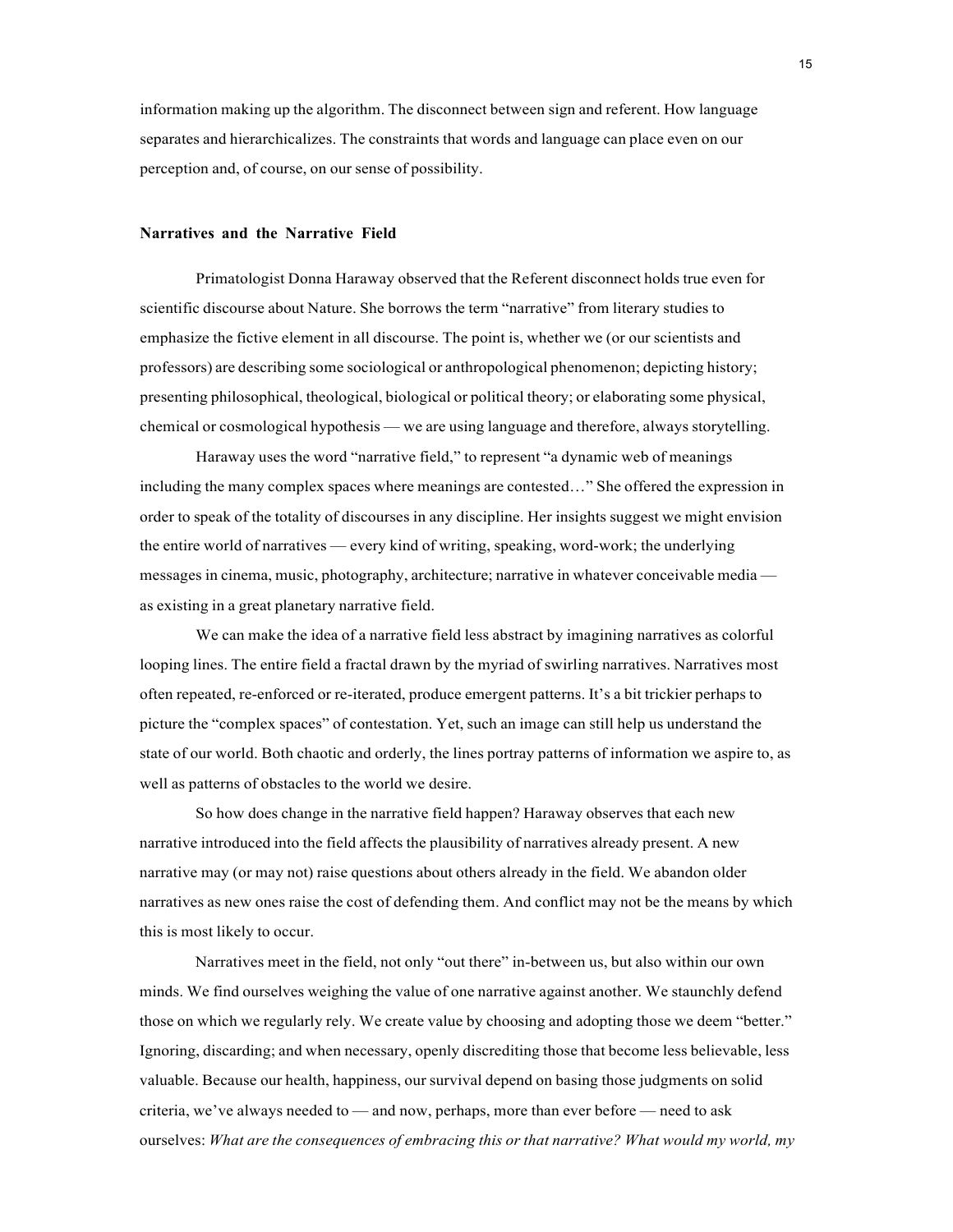*life, informed by an alternative story look like?* Certain events in history, such as the Holocaust, have compellingly taught us that not all narratives are equivalent. Some are clearly better than others.

Storytelling often remains unconscious, yet the role it plays in our lives can't be overstated. Story gives meaning a place to emerge and reside. We use stories to organize what otherwise might appear a patternless chaos. Stories maintain our understandings of the world, one another, ourselves. They make sense of the stream of our days, our years. They inform the decisions we make, how we judge behavior, define success and failure. We fit our individual story into ever larger stories of the world. We find joy in listening to other people's stories. Like meaning, story is a social activity. We live story.

But how does this help unfold the algorithm? Stories don't wage war. Narratives don't feed the hungry. Discourse doesn't destroy the environment. Words alone will never bring Peace on Earth. And it's true — words will never be enough. We, the active agents in our societies are responsible. But our storytelling underpins what we do. Cultural traditions inform and produce our institutions. Our narratives express and uphold what we believe to be the moral and ethical. They give permission / they excuse. We live our stories every day — individually in care for our selves and in our personal interactions with others; collectively in our political systems, from social programsto international relations.

Keeping in mind the many ways that coercive power operates on the deepest levels of our Consciousness, we're in a better position to examine the stories we're telling. Wherever nonegalitarian, asymmetrical relations are enacted, power is served. As long as we think of domination over others as "natural," power is upheld. Wherever or whenever we are powering over others, we are not being truly fair or loving. We are that far from the world we desire.

Similarly, awareness of the workings of language can deliver us from its limitations. Language signifies by opposition, difference. Grammatical structures assume and produce relationships of Subject >< Object. (Doer of the action >< thing acted upon). Whatever language represents, it represents as an object. Without awareness of this, we might never question the meaning of the world that history has passed down to us. We might never rise above seeing each other, all of existence, as things or competitors.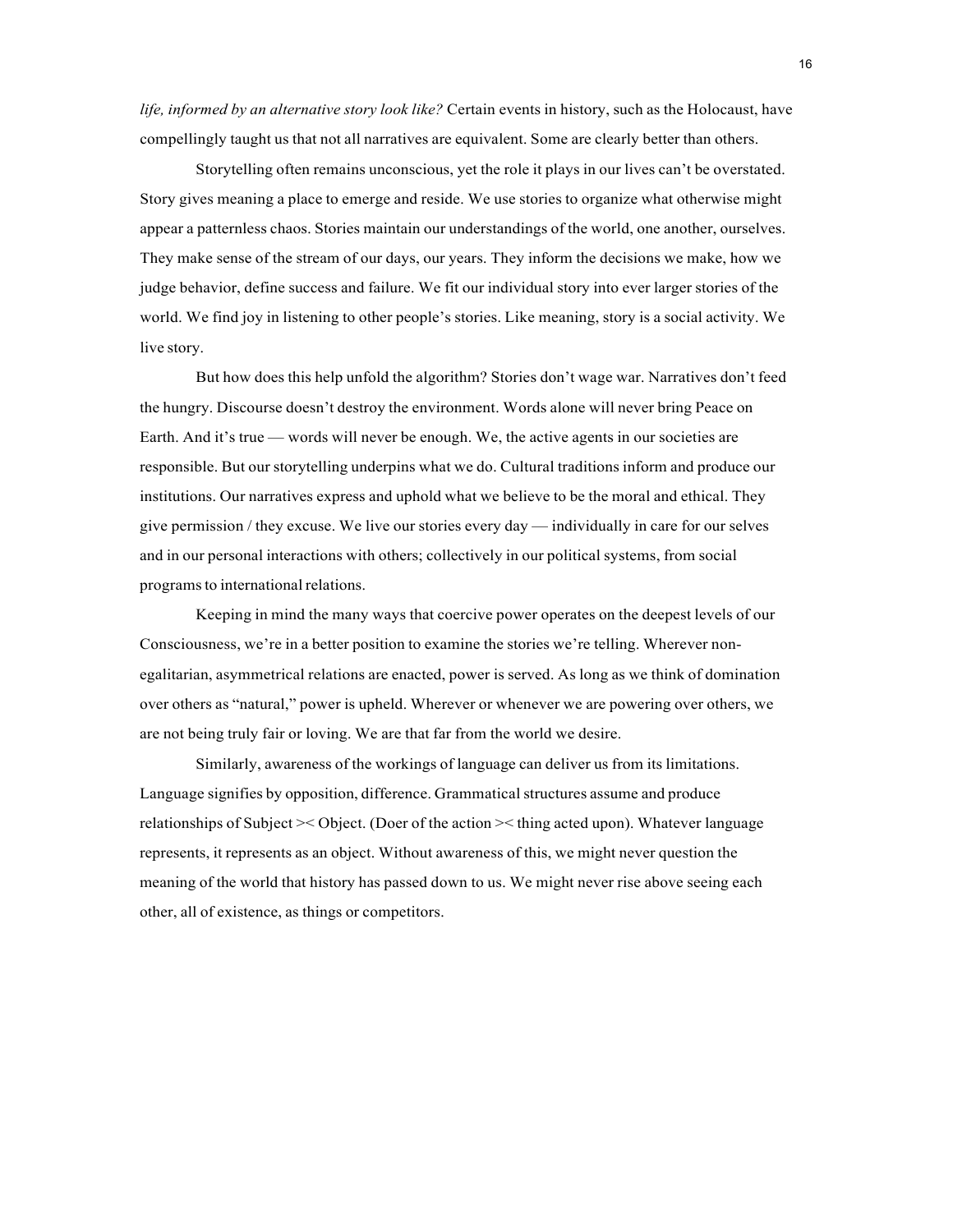# <span id="page-20-0"></span>**Chapter Three: A Destructive Master Narrative**

Within the narrative field, "master" narratives serve as organizing principles. They provide a template for whole systems of thought, constitute global understandings, maintain mentalities. A master narrative confers legitimacy on minor narratives that branch from and depend on it. Minor narratives, in turn, elaborate and support the master narrative. We tend to assume the truth of master narratives because their many connections make them seem obvious, fundamental, complete, without alternative.

At the core of the algorithm we're unfolding lies a mistaken master narrative about who we are, our identity.

#### **Self as Separate**

As humans, we learn to think of ourselves through language and cultural practice. Even in a culture that teaches us to prize individual creativity and autonomy, we receive — rather than invent — much of what we come to see as our identity. The process begins with the moment of birth. The words, "It's a boy!" or "It's a girl!" greet the new arrival. From that moment on, parents, siblings, caregivers, friends, relatives and the larger society supply narratives shaping our sense of Self. Later, usually by the time we reach adolescence, we begin to claim our own identity. As individual subject centers, we braid strands of memory, experience and dream into what we think of as our life story. We identify with the central actor we see moving through our past, immersed in the present, engaging possibility. We evaluate events, respond to others, create values, establish priorities according to how we understand ourselves, as well as how we wish others would understand us. But before we begin making such choices, we spend years listening, learning, performing what our world tells us about ourselves.

That received identity — that set of narratives about who we are — because formulated with language, emerges from the logic of difference. Using words, we easily fall prey to the idea of a separate self with separate self-interest. Separateness goes unquestioned because it only "makes sense." In addition to the effects of language and culture on our perception, the limitations of our senses prevent us from seeing the actual biological connectedness that electron microscopy now makes visible; the physical entanglement quantum mechanics reveals. We wrongly see ourselves as fully enclosed in our skin. And language reinforces that perception. The boundaries denoted by the personal pronouns "I," "me," and "mine," are clearly not "you," and "yours." This self-as-separate mistake grounds the algorithm blocking our way to the world we desire.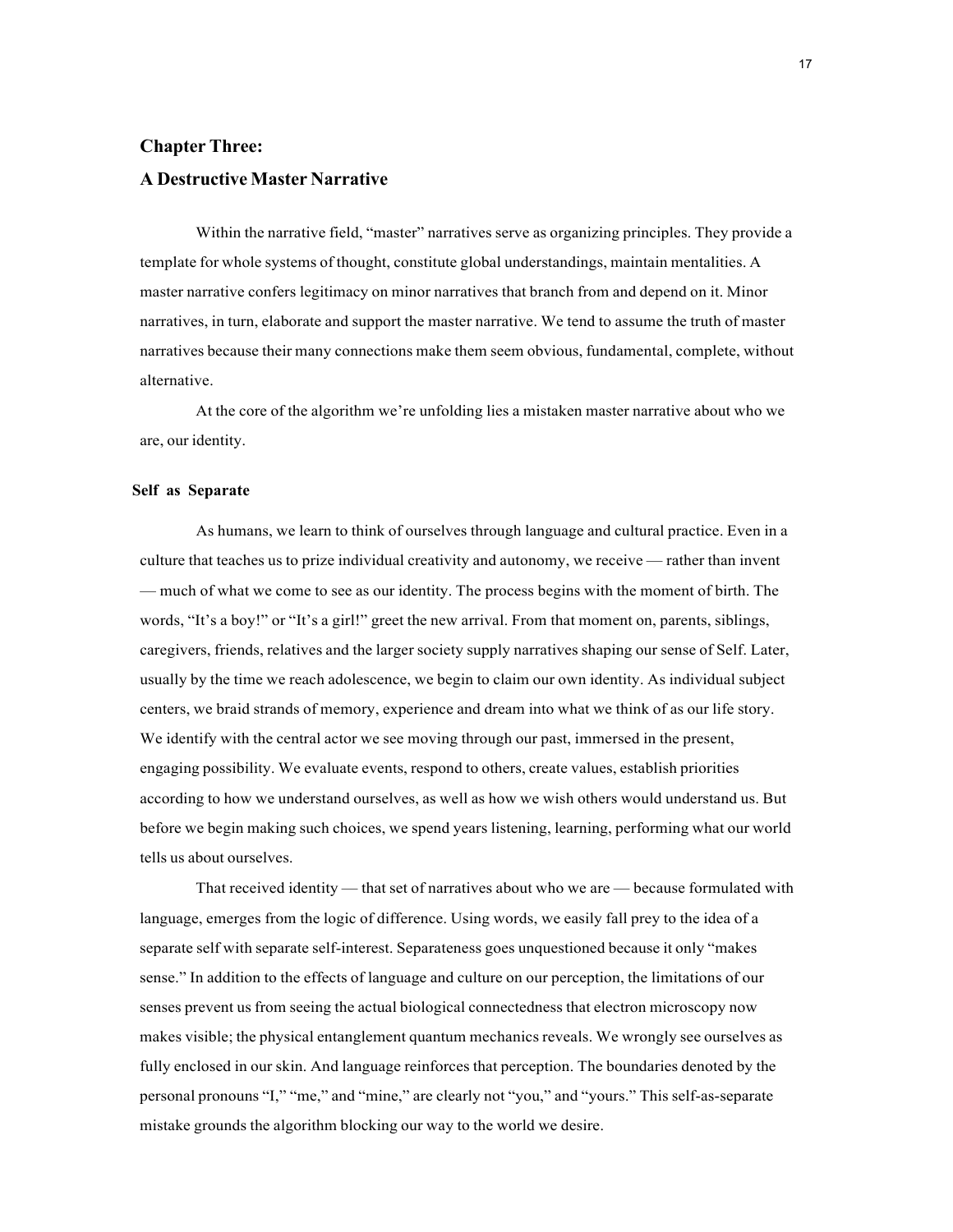This master narrative of the separate self/ego is much more than what we call "egoism." Its influence within the entire narrative field can make egoism seem a necessary ingredient for achievement. But we don't love egoism. Few of us would identify as an egoist, egotistical, or egocentric. Unless we recognize and constantly question our underlying identification with the mistaken notion of a separate/ego self, however, it retains its hold on us, regardless of our conscious attitude toward egoism.

Nor should this problematic identity be confused with the healthy individual sense of self we develop as babies, when we come to recognize the existence of our individual self amid other subject centers whose wishes might differ from our own. Or with the individuality we hold dear for historical reasons. In Western Civilization, respect for individuality is linked historically with the Enlightenment, the advent of democracy and free societies. Before these changes, the culture of premodern Europe gave almost no value to the individual. The Medieval world of kings, feudal lords and the Church portrayed its social hierarchy as ordained by God. This worldview, enforced by violence, blocked individual ambition, even discouraged an individualized sense of moral integrity. You did as you were told. You were born to what your life would be.

In the eighteenth century, Enlightenment writers confronted the old order with the authority of reasoned thought. Ideas of human rights comprised notions with undeniable appeal, such as the pursuit of happiness. A beginning. The Age of Democracy had arrived, but it did not go deep enough. It did not eradicate elements of the underlying master narrative, powering over and "might makes right." Yet, the new, more democratic societies would bring a great awakening of freedom. And modern notions of individualism would allow us to add unexplored dimensions of personality, creativity and autonomy.

Now that we know what freedom is, we want more of it, not less. We hear much talk about our liberty. But most of us do not feel free enough, even if we enjoy the privilege of living in democracies. We live daily with social hierarchies that squelch creativity, limit individual opportunity, permit out-and-out tyranny in the workplace. A master narrative with roots in our premodern past allows money politics to make a mockery of democracy. Forged by language and played out in microtheatres, the self-as-separate narrative prompts us to limit our freedom, constrain our possibility, works against our pursuit of happiness. Instead of celebrating the joy we find in connection with one another, Nature, our creativity — the separate self/ego sees others as rivals, winners or losers, measuring everyone according to their position in whatever competitive field.

We learn and enact this narrative of identity in microtheatres of power. As children, many of the games we play teach us that life is an "Every man for himself" proposition. Winning the game almost always requires that someone else lose. You win by taking more, gaining at the other's expense, getting what you want by controlling the game board, the field. Other players are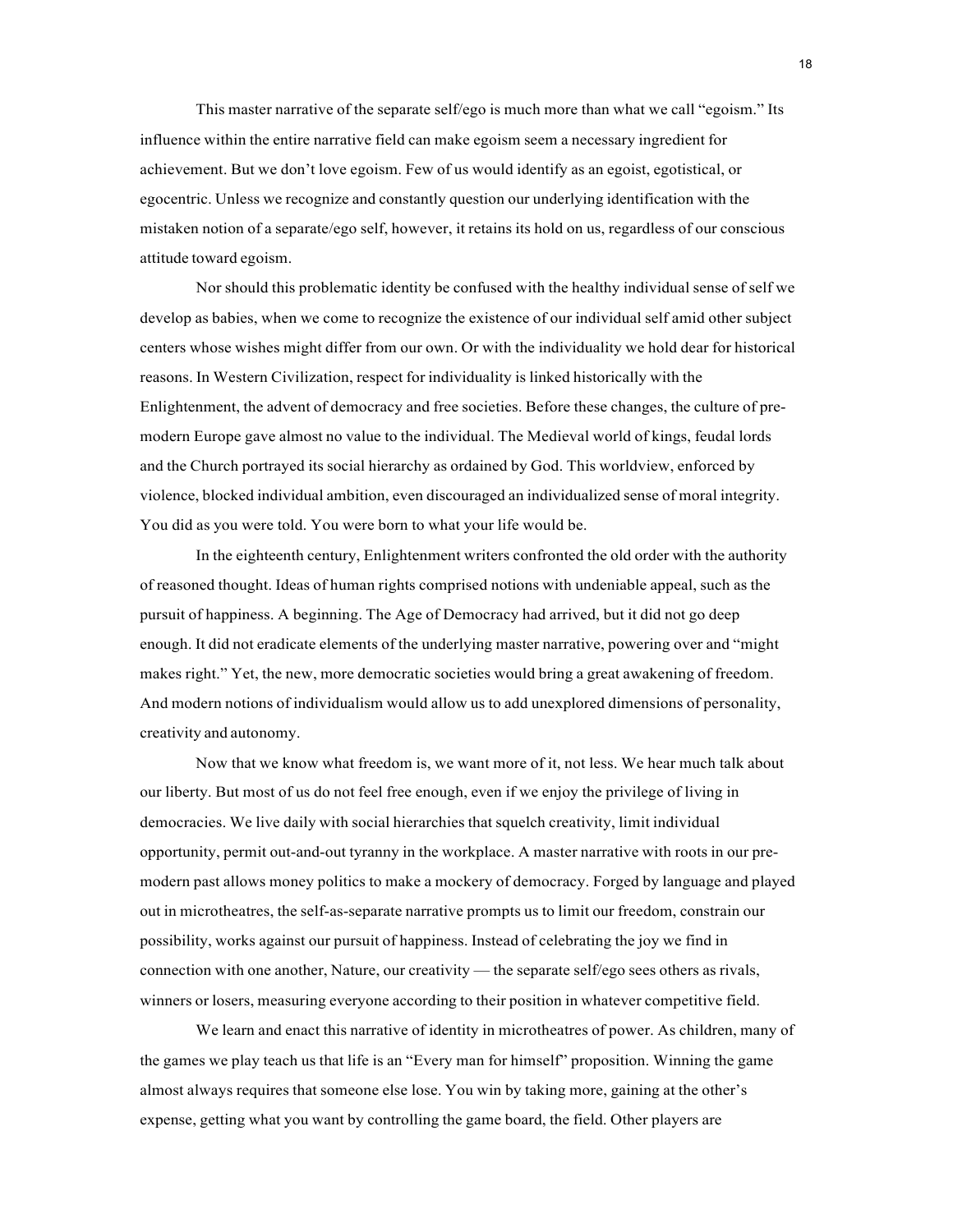competitors. And although older children often help younger ones, everyone knows that helping the competitor is a ridiculous violation of the rules. We have a saying, "It's not whether you win or lose, but how you play the game." Yet, we learn in practice, winning is what counts. Our parents may try to teach us other values; but we watch TV and otherwise come under the influence of a larger society where winners are celebrated, losers eliminated. Success is defined in terms of power, fame and fortune, rank in the various micro- and macro-theatrical hierarchies that structure our lives. Well before we leave childhood, we have learned the lesson (consciously and/or unconsciously) that our value depends on competition.

The master narrative not only poisons our relationships, but also makes us anxious. If our worth is defined by competition, we can never feel we are good enough. Never highly ranked enough in the hierarchies we inhabit. Never able to feel satisfied or comfortable in our position, no matter how high it might be.

We become susceptible to sophisticated marketing techniques. We mistake constructed desires for expressions of spontaneous free will. The ego identity opens us to manipulation, facilitating a constant infringement on our freedom to think for ourselves, shape our lives, make informed and well-considered choices. More importantly, the master narrative makes us susceptible to the kind of negative construction of the Other that has led to such enormous evils as slavery and the Holocaust.

The separate self/ego narrative interprets perceived differences as separation. Seeing other people, other subject centers, through the lens of the separate self/ego identity predisposes us to objectification of one another. The not oneself, not subject, unconsciously becomes object. We do not attribute to objects the same freedom we know as subject centers. Objects don't choose or initiate action. Things are fixed. We assign things their meaning. Objects don't have feelings. They do not call to us. They are indifferent, serve, or obstruct. We make every effort to control objects. From everyday elbowing in competition and powering over to acts of inhumanity. Although the separateself identity is nothing more than an idea, the harm causes is concrete and real.

#### **Modalities of the Master Narrative**

While pitting us against one another on the individual level, the underlying notion of self as separate turns group similarities and differences into criteria for larger scale antagonism and competition. Wherever a "we" appears, the logic of the separate self/ego produces a "they" — a notus, an Other. The master narrative permits individuals to associate in groups and imagine themselves superior to those who do not belong. These narratives of group identity — ranging from families and social cliques, to social class, nations and larger groupings such as race and gender — constitute modalities of the ego narrative.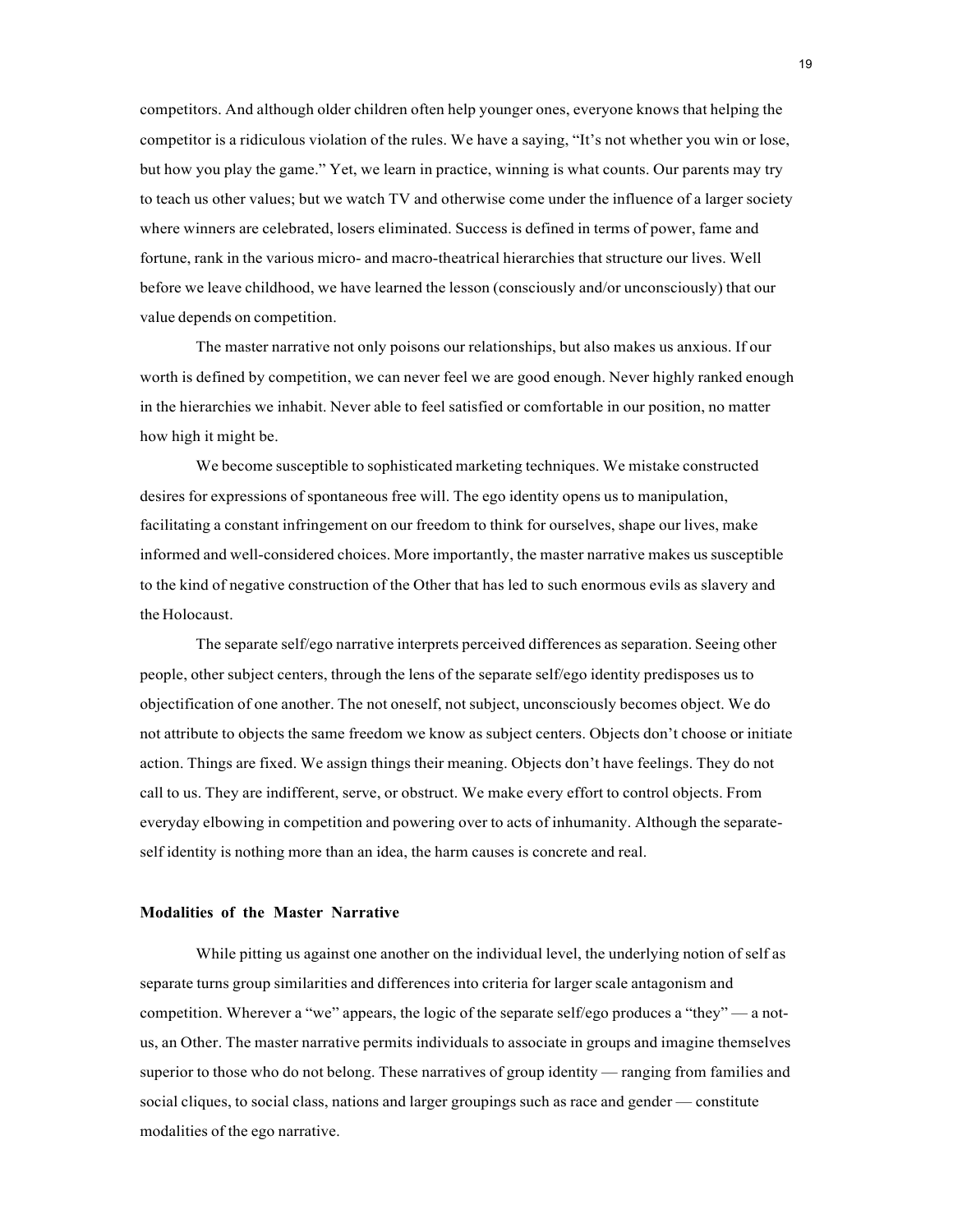History has led many of us to recognize that it is not only unintelligent but morally unacceptable to harbor pre-judgments of superiority/inferiority about whole groups of individuals. Not many of us would embrace group hatreds consciously. Unconsciously, however, a powerful master narrative can keep us anxiously clinging to anything that makes us feel better than someone else. Remnants of group identities and hostilities can stay with us long after we've chosen to shed them. Effect us unless we become aware and constantly on the lookout.

#### *Gender*

Of the several modalities of the ego narrative, gender is perhaps the most fundamental. Our first lessons in identity have to do with whether we happen to be male or female. The reproductive organs of the newborn carry great significance for parents, siblings, caregivers, friends and relatives. Gender evokes a set of pre-figured, often unconscious, responses. Studies have shown that, regardless of our views on gender, we treat boys and girls differently even as infants. Pink blankets and blue blankets give way to gender oriented toys. Dolls, make-up kits and pretend jewelry for girls; toy cars, trucks, guns, tools and footballs for boys. We speak differently to and about girls and boys. Children quickly grasp that they are supposed to aspire to their society's notions of masculinity and femininity. Even parents who don't believe in emphasizing gender often find themselves responding to the child's enthusiastic embrace of gender identity — and perhaps wondering if gender isn't more biological than they thought.

Many parents today don't want their child's horizons arbitrarily limited by society's ideas about gender roles. Women are now admitted to professions and careers previously closed to them. Girls can dream of becoming doctors, dentists, lawyers, scientists, mathematicians, CEOs, senators, secretaries of state and presidents. Access to sports programs allows women to continue making breakthroughs in athletic achievement. School administrators, business managers and the courts are aware of sexual harassment. Police departments enforce stricter laws and have better understandings about criminal behavior such as domestic violence and date rape.

Yet, streets, alleys, parking ramps, even homes remain unsafe — especially at night — for women. Almost one in five women will experience rape or sexual assault in their lifetime. One in three women between the ages of 18-34 has been sexually harassed at work or in educational institutions. And these are only the most blatant forms of gender-based mistreatment that plague even societies that have seen many barriers fall.

We continue to face such problems in large part because this modality of the master narrative generates many supporting discourses such as the one telling us that gender is biological. Certainly male and female are biologically distinct. Yet culture constructs much of gender identity and gender-related behaviors. We know that masculinity and femininity are sets of ideas, in part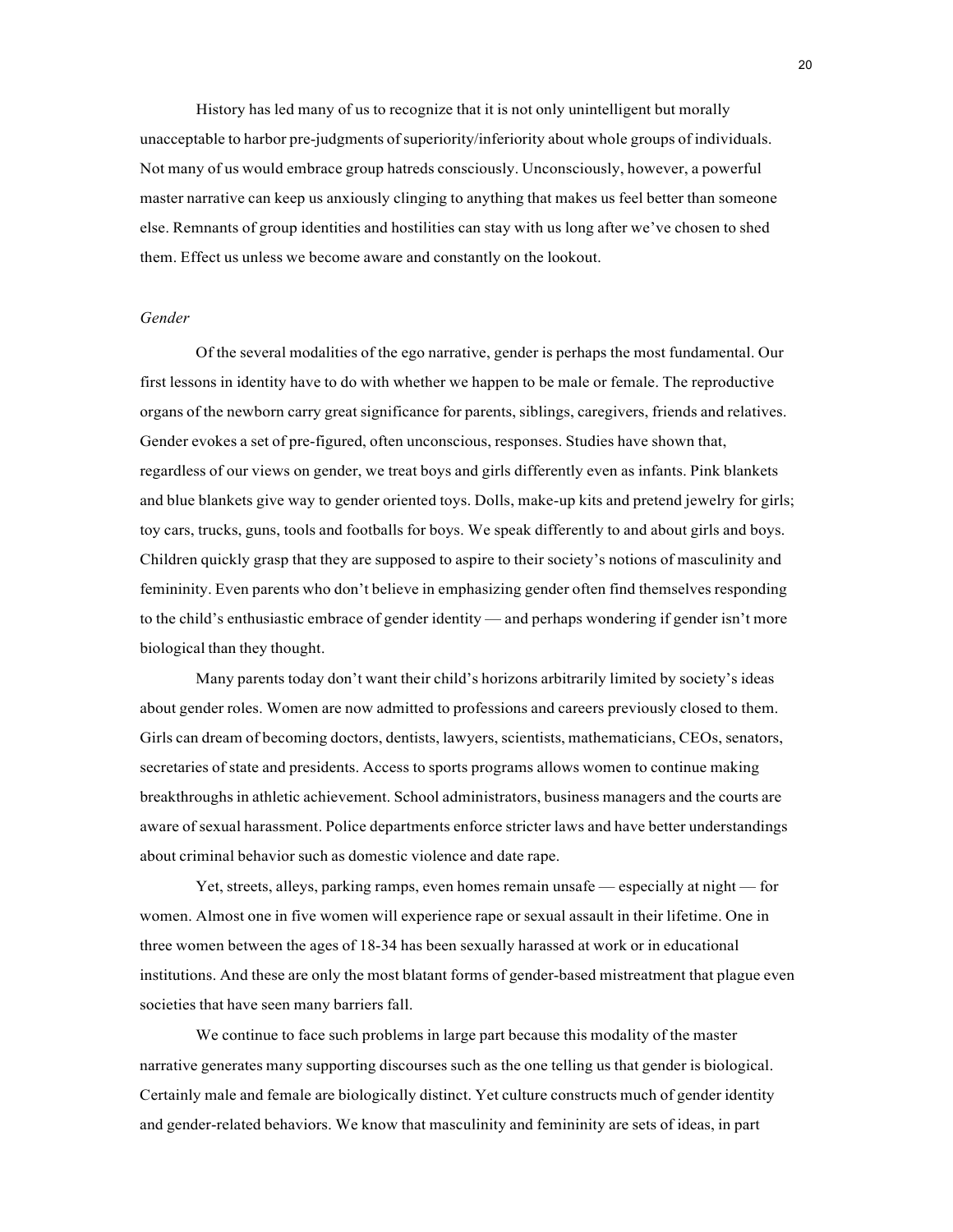because cultures differ in their gender definitions and roles. Moreover, most cultures put a great deal of energy into gender socialization, far more than would be necessary if gender were simply "natural." All of this effort makes it difficult to sort out biological dimensions untouched by cultural notions. While individuals receive somewhat different versions of their culture's gender formation, and respond differently, social pressure urges all to aspire to the norm.

In our culture, masculinity epitomizes the master narrative of the competitive ego. Males are socialized to assume the role of dominance over women, Nature, their own bodies — and other men. From the start, adults tolerate, even encourage, aggressiveness in boys; as well as varying degrees of destructiveness. Although "Boys will be boys" permits only a certain range of behaviors, asserting power and control proves manliness. Boys establish hierarchies in playground fistfights. Adult males emulate the alpha-male by aggressively battling for position and possession. Masculinity drives the popularity of sports such as football, hockey, soccer, even baseball. And spurs the consumption of violent movies, computer and video games, military histories and sensationalized press coverage of war. Compounding the problem, punitive curbing of conduct such as crying or otherwise being a "sissy" produces anxiety about gender identity. Insufficient attention from adult males can also leave boys clinging to a theoretical masculinity.

In addition to embedding a strain of violence in the male psyche, this version of masculinity fails men in other profoundly important ways. Since humans are social animals, males need companionship and love as much as females. The masculine mythology of the great individual, warrior, quiet and mysterious lone hero, obstructs relationships. Fear of being effeminate checks feelings of tenderness, dependence, vulnerability, compassion and belonging. Men have difficulty establishing and maintaining close bonds with anyone, especially other men. The expression "male bonding" has no female counterpart; it goes without saying that the feminine will bond.

Women, like men, are shaped by a larger culture, saturated with the ego narrative. In the abstract, in order to attract and complement the male ego, the feminine ideal would be the opposite of egoism. Beneath a surface of personal beauty, delight in pleasure and appreciation of pretty things, femininity is supposed to be about service, cooperation and communication. As little girls learn to speak, we accustom them to accepting interruptions and teach them a special, cheerful intonation. We encourage them as they play dress-up and practice mothering skills with their dolls. Movies, books, cartoons and toys teach girls that the goal of their lives is romance, living "happily ever after" with a "prince charming" husband. Modeled all around them, from magazine covers at supermarket checkout lines to animated fairytales, girls see the purported means to that end. A woman, they learn, must make herself the object of desire, the thing to be looked at. From mothers, sisters and friends, girls learn how to put on make-up and select clothing designed to titillate. By the time women are ready to marry, they're supposed to have mastered the skills of psychological, domestic and sexual service that men expect.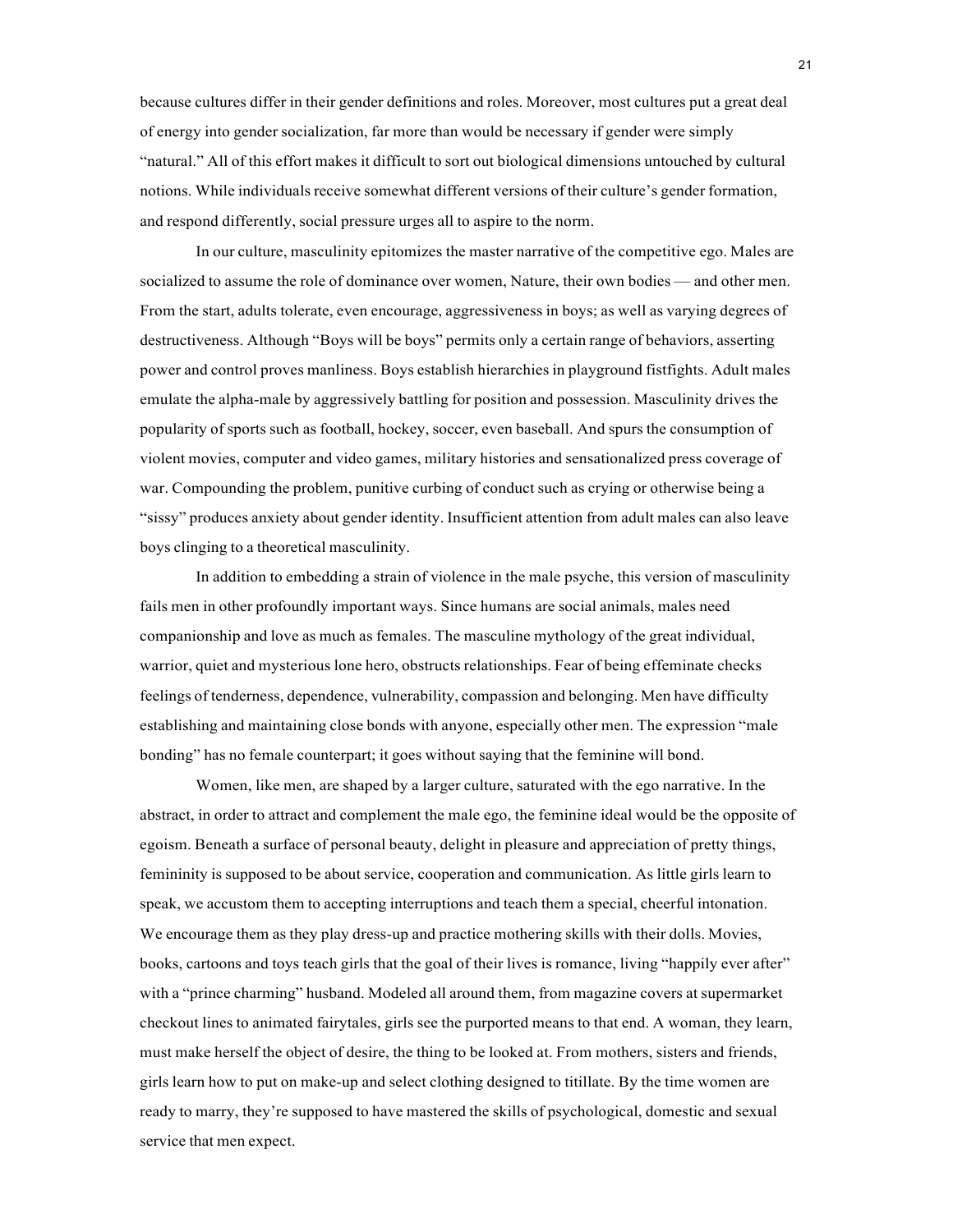However, girls also learn from the larger culture that winning is what counts. Women are less likely to resort to violence than men, since direct forms of aggression overstep the bounds of femininity. But women can be fierce competitors. In the feminine sphere, titles of success include most desirable sex object, most successful mother and variations on the money theme from most fashionable clothes to most lavish dwelling. Or everyday power-tripping among co-workers. Women compete with men, too, in any realm permitted: academic/professional achievement, or the workplace where employees vie for the boss's favor. "Playing the game" easily overrides nonegoistic feminine values.

Our culture's gender roles represent longstanding historical traditions that favor males, but do harm to both sexes. Masculinity's obsession with control produced the Victorian morality that still distorts our sexuality today. This code of sexual behavior linked sex, Nature and women with uncontrollables — therefore evil, forbidden, dirty. In the twentieth century, we came to recognize that repressed sexuality is unhealthy for the individual and society at large. Yet some people still find it difficult to accept same sex love — and not only because of programming to heterosexuality. Men loving men or women loving women so blatantly violates the gender codes that the whole edifice appears threatened. We cannot fully liberate ourselves from such prejudices, as long as we cling to traditions that empower one person over the other.

The construct of gender inequality leaves us unsatisfied because it is out of touch with the Referent. Narratives of dominance / subordination ill serve relationship, intimacy and eroticism the celebration of the joy, the wonder and beauty of our bodies, our selves. The ego identity frustrates the need for love, a need inherent in our physical being.

The importance attached to gender reaches beyond the production of antagonistic relationships between men and women, however. Gender attunes us from infancy to the notion underlying all the modalities of the separate self/ego narrative: that of defining self in terms of who or what we are not. The underlying notion that sets us over and against the Other.

#### *Race*

Race itself is a master narrative construct. On average, human DNA is approximately 99% the same. Over millions of years, human groups living in widely separate geographical locations developed slight variations, some affecting appearance. The master narrative of self-as-separate turns such perceived differencesinto negatively charged Otherness. Exacerbating this problem, language, and therefore the narrative field tends to retain vocabulary and discourses that have been discredited. Altogether, these dynamics translate certain physical and cultural aspects of human diversity into "race."

Most historians would agree that the trade in black African slaves increased the force of existent racist narratives. Before maritime technology made intercontinental slavery possible,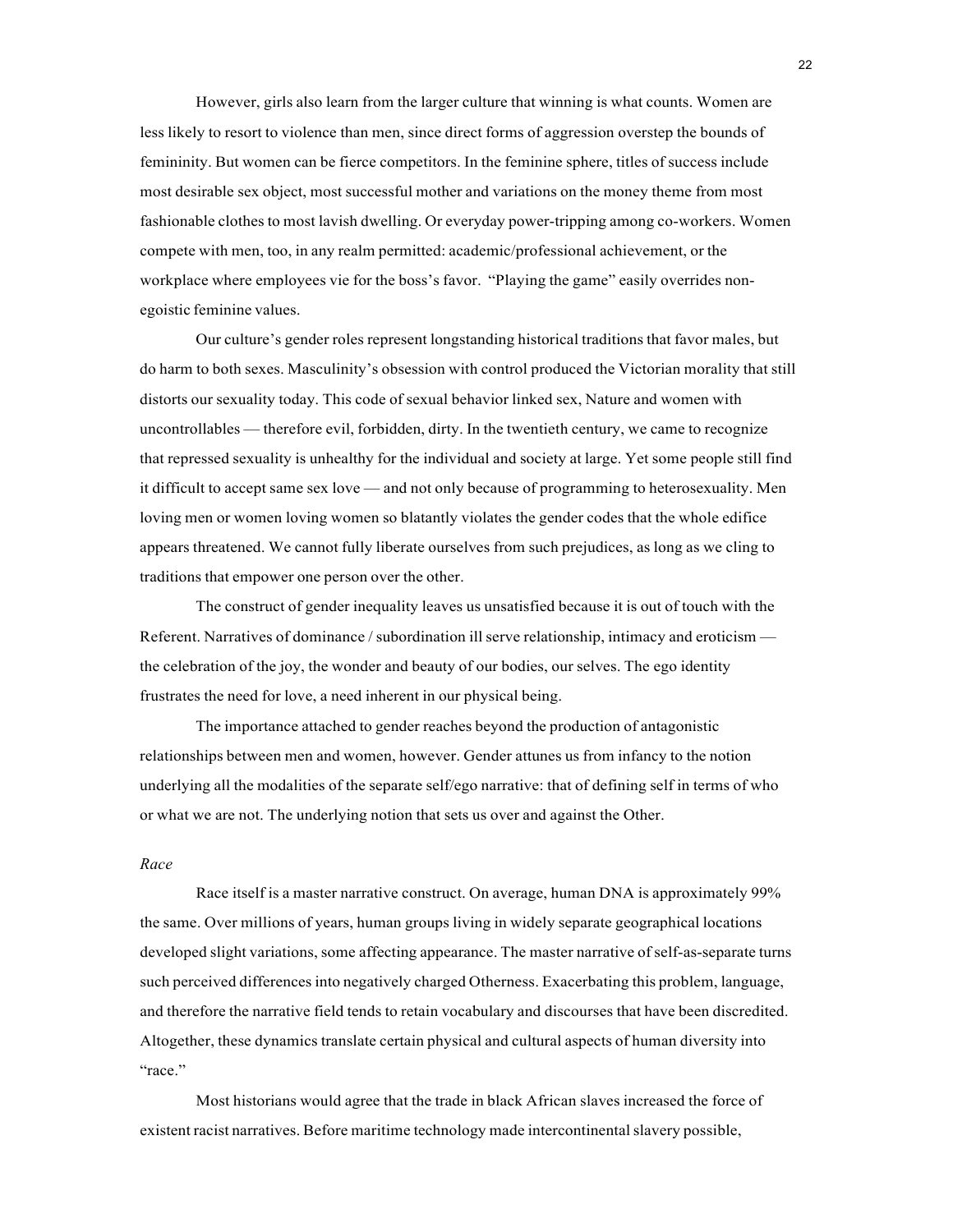Europeans had a long history of enslaving other Europeans; and Africans other Africans. European trade in African slaves took off and boomed with exploitation of colonies in the New World. The Atlantic slave trade lasted well into a time when European/American culture found enslavement of one human being by another morally unacceptable. Under the influence of the Enlightenment, defenders of slavery garbed their attempted justification in scientific-sounding language. Discourse rampant with falsehoods about genetic differences that denied the humanity of the captive.

Brought across the Atlantic in chains, millions of people spent more than two centuries under the brutal institution of slavery. After the Civil War in the United States, the auction block and bullwhips gave way to share-cropping, segregation and lynching in the South. In other regions, African Americans encountered both blatant and hidden forms of racial hatred. Racism restricted black people to impoverished neighborhoods, as well as the lowest paying and least desirable jobs. The Civil Rights movement of the 1950s and 1960s overturned segregation laws, affirmed everyone's right to vote and made overt job and housing discrimination illegal. Yet, racism persists.

Many African American children still grow up in ghettos — surrounded by poverty, hopelessness and the violence that desperation brings. We still have enormous disparities in school funding, quality of education and employment opportunities between the white wealthy suburbs and the predominantly black inner cities. Middle-class, even wealthy African Americans also experience the pain of both conscious and unconscious negative attitudes kept active by narratives of race. Employers still find reasons not to hire; bankers not to give loans; realtors not to show homes. Racial profiling and disparity in numbers of police killings affect not just the lower classes, but also professionals and celebrities.

The modality of race harms other groups of people, as well. It permitted pogroms and the Holocaust. It allowed the genocide of Native Americans and usurpation of their lands. Today it motivates those seeking to build a wall to keep Mexican immigrants out and laws to ban Muslims or deprive them of free travel. It authorizes paying immigrants minimum wage or less. It subjects whole groups of people to discrimination and racist rhetoric — Hispanic Americans, Asian Americans, Arab Americans and so on. The ego narrative divides us into a "we" and "they." It adds new others to the list as contact increases with people who don't speak the predominant language, share mainstream customs, religion or look the same. Instead of appreciating each other's beauty, cultural and religious traditions, the ego narrative has us turning differences into pretexts for hatred and powering over.

The underlying notion of self as separate impedes our efforts to deal with the terrible history of racism. Ego narratives tell us we have no responsibility for the misfortune of others. That we can ignore the role of colonialism and economic imperialism in producing the poverty and enmities that still plague our world. It has us ignore the debt owed African Americans for the millions killed in the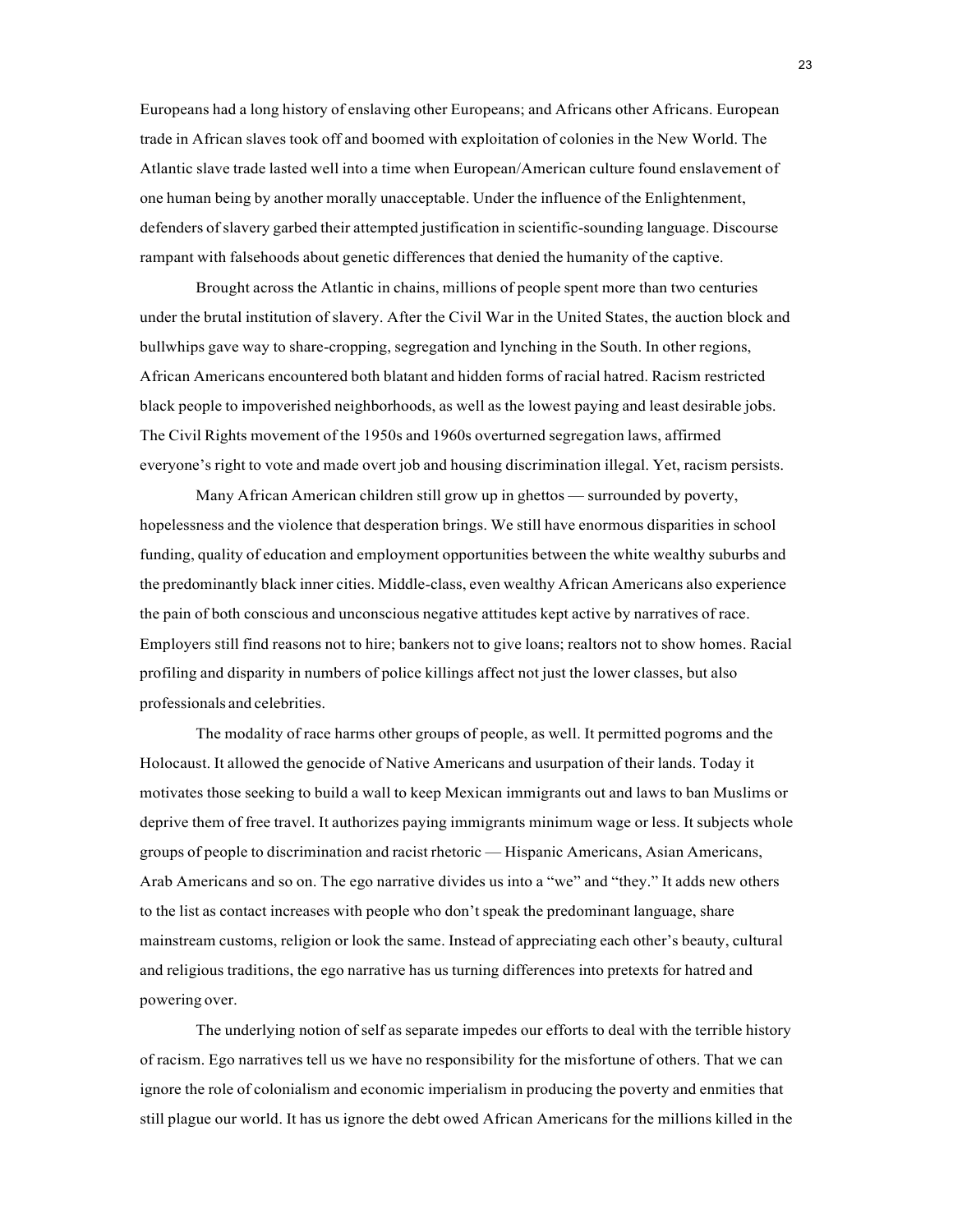Middle Passage, the brutal treatment of those who made it across, and the 250 years of unpaid labor and subsequent discrimination. It denies any obligation to Native Americans for the loss of entire nations, the usurpation of lands and efforts to eradicate their cultures. Hatred of the "Other" permitted the systematic murder of six million Jews. We see the force of the master narrative in that even those who committed or accepted these unthinkable abominations didn't see themselves as choosing evil. And the persistence of Nazi identified white-supremacist groups in our society today.

#### *Class*

Another fundamental modality of the master narrative naturalizes the idea that the strong take from the weak. This formula defines "survival of the fittest" in popular culture. Biologists, however, increasingly see cooperation as key to fitness for survival. As we will explore further in Chapter Five, life would never have emerged on this planet if complex proteins hadn't begun sharing molecules. And we wouldn't be here if biological life hadn't shown an amazing talent for cooperative organization throughout its evolution. Our bodies couldn't function without the organelles within every cell giving more than taking, working for the common good. Yet, altruistic behavior in our world has been sidelined as idealistic, foolish, or at least extraordinary in the eyes of the master narrative. We humans have been persuaded to believe that Nature defines success almost exclusively according to motifs of taking as much as you can get.

The mistaken separate self/ego narrative makes it imaginable that some hoard far more than they need or use, while others die for lack of resources; go homeless and hungry. A world where money determines whether people receive adequate health care; whether they have quality education and meaningful employment opportunities; whether they can travel, enjoy entertainment and so forth. The master narrative creates a moral climate that does not require the privileged to concern themselves with others. An economic system requiring people to look out for themselves — because no one else will.

We can try to change our economic systems but unless we change the underlying master narrative, the effort will end in failure. Communism, for example, had high ideals — that each should 'give according to their ability and receive according to their need.' When revolutionaries attempted to impose these principles through violence, however, they aroused fierce resistance and felt forced to suspend basic civil liberties, crush opposition with brutality. And since the leaders lacked the analytical tools to interrogate and alter their own relationship to the narrative, they ended up reproducing a hierarchy characterized by corruption, and unequal distribution of wealth. But that does not mean that what we call "free enterprise" is the best we can do.

The "free market" economic system that dominates our world rests on the belief that people are inherently lazy and selfish. Operates on the principle that greed is good. Its less-touted motivating force is fear. Lower and middle-class workers fear for their livelihood and the welfare of their families; the middle and upper classes for the maintenance of their position.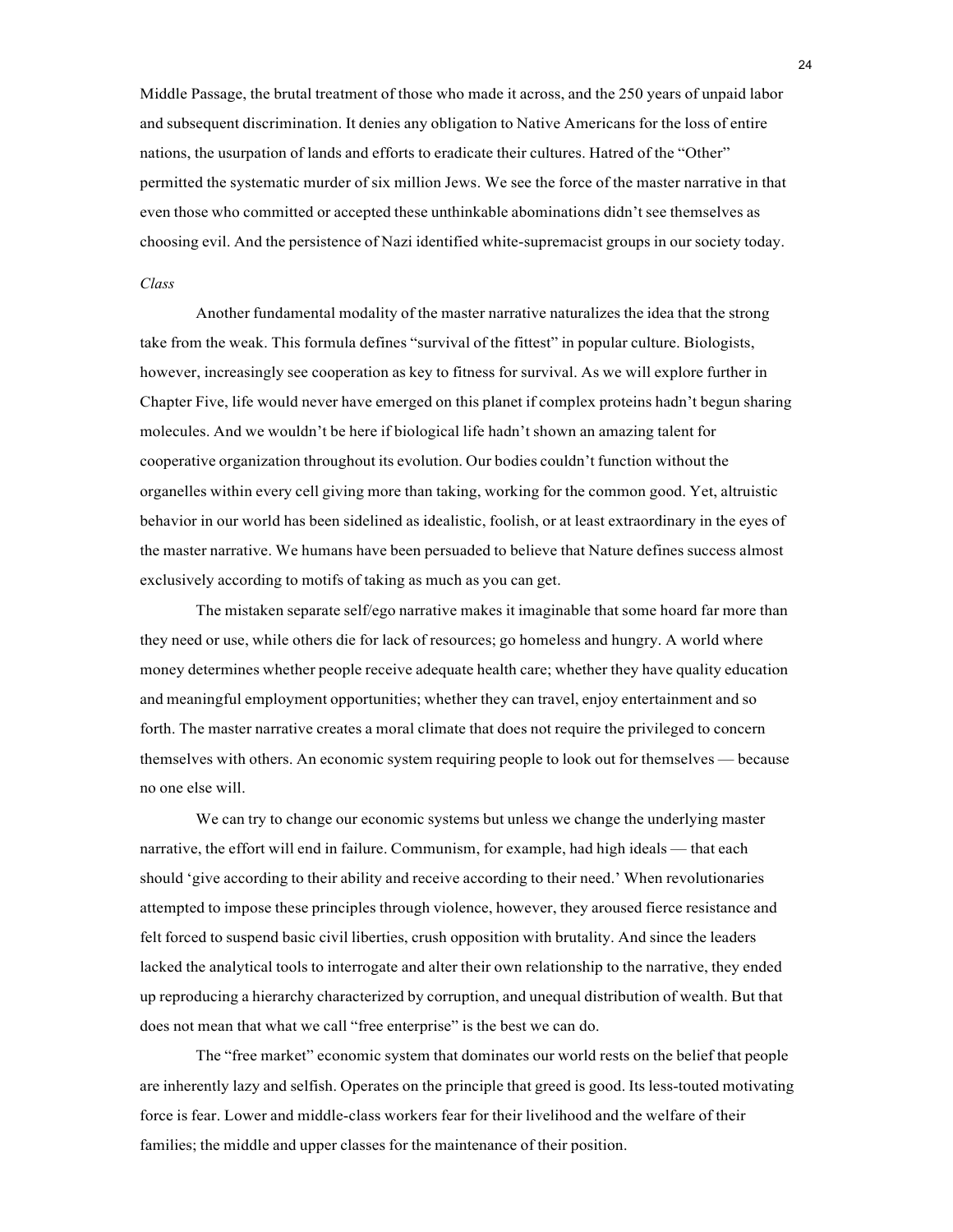In our democratic political culture, popular sayings and hallowed texts reiterate the theme that no one is better than anyone else. "We hold these truths to be self-evident…" On a most fundamental level, we believe that everyone should count equally. In theory, we don't recognize birthright. That's not, however, what goes on in our government and in our workplaces.

At work, the owners, their surrogates and favorites take up positions of power over others. Workplace culture scoffs at democratic decision-making. Bosses expect deference. Those lower down usually have only two options: acquiesce or quit. We endure the situation because, no matter how skilled, sincere or willing to work we are, the free market economic system does not guarantee you a job — unless you were born to a social position that gives you "connections." In politics, the master narrative modality of class justifies unfairly influencing legislation, manipulating the outcome of elections, appointing partisan judges, doing whatever one can to protect and further self-interest — including overt forms of corruption, such as bribery. Undermines government "of the people, by the people and for the people."

When it comes to global relations, this modality of the master narrative excludes masses of people from the security and well-being that better-off classes in the most developed economies enjoy. In what we've come to call, "Third World" countries, governments have been forced to borrow money and pay it back with interest, making it impossible to provide services and ease the poverty of their own people. Trade policies, exploitative business practices and corruption also prevent hard working people from feeding their families. Multi-national corporations treat the developing world as a source of raw materials, cheap labor, even dumping grounds for toxic waste. The drive for profit overlooks nightmare scenarios of sweatshop production, child labor, shantytowns and environmental catastrophe. A child dies of hunger every seven seconds. Someone dies of the effects of poverty every three seconds.

We more easily ignore, accept and perpetrate mistreatment of one group by another when multiple modalities of the master narrative can overlap and mutually reinforce each other. To make the exploited multiply Other, as where our ego-based classism melds with racism and/or sexism.

#### **Conclusion**

A destructive master narrative, not "human nature" or individual malice, lies at the core of our complicated tangle of problems. Narrative, however, even a master narrative, is only made of words. This understanding permits us to grasp and address our situation. To find a more effective solution, without endless recrimination.

The separate self/ego identity is a cultural phenomenon. It is a way of thinking of ourselves. The ego, in itself, does not exist. We now have the cultural analysis to understand what the master narrative is and where it comes from. How its power over us works through words and cultural systems that we create. And we can change. If we recognize the illusion, we can break the spell.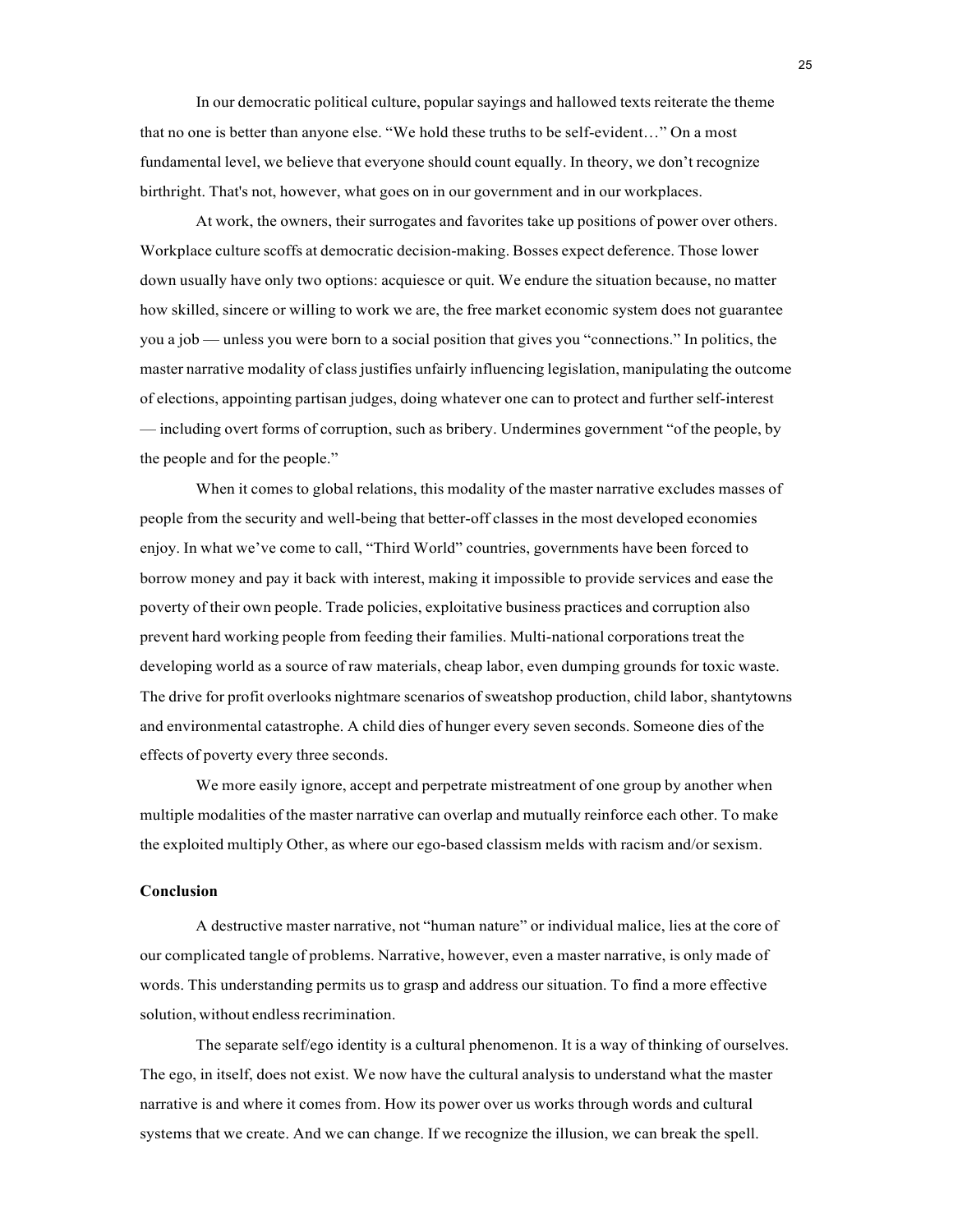We have more resources in this endeavor than we may at first recognize. The narrative field itself has always retained alternative ideas of where we came from, who we are, what we're doing here. Human beings have formed many kinds of communities, large and small. We've developed a variety of cultures — some of them less ego-identified. Less removed from the Referent. We need to investigate such alternatives. Narratives more and less relegated to the sidelines that may hold keys to the gate to the loving world all of us wish.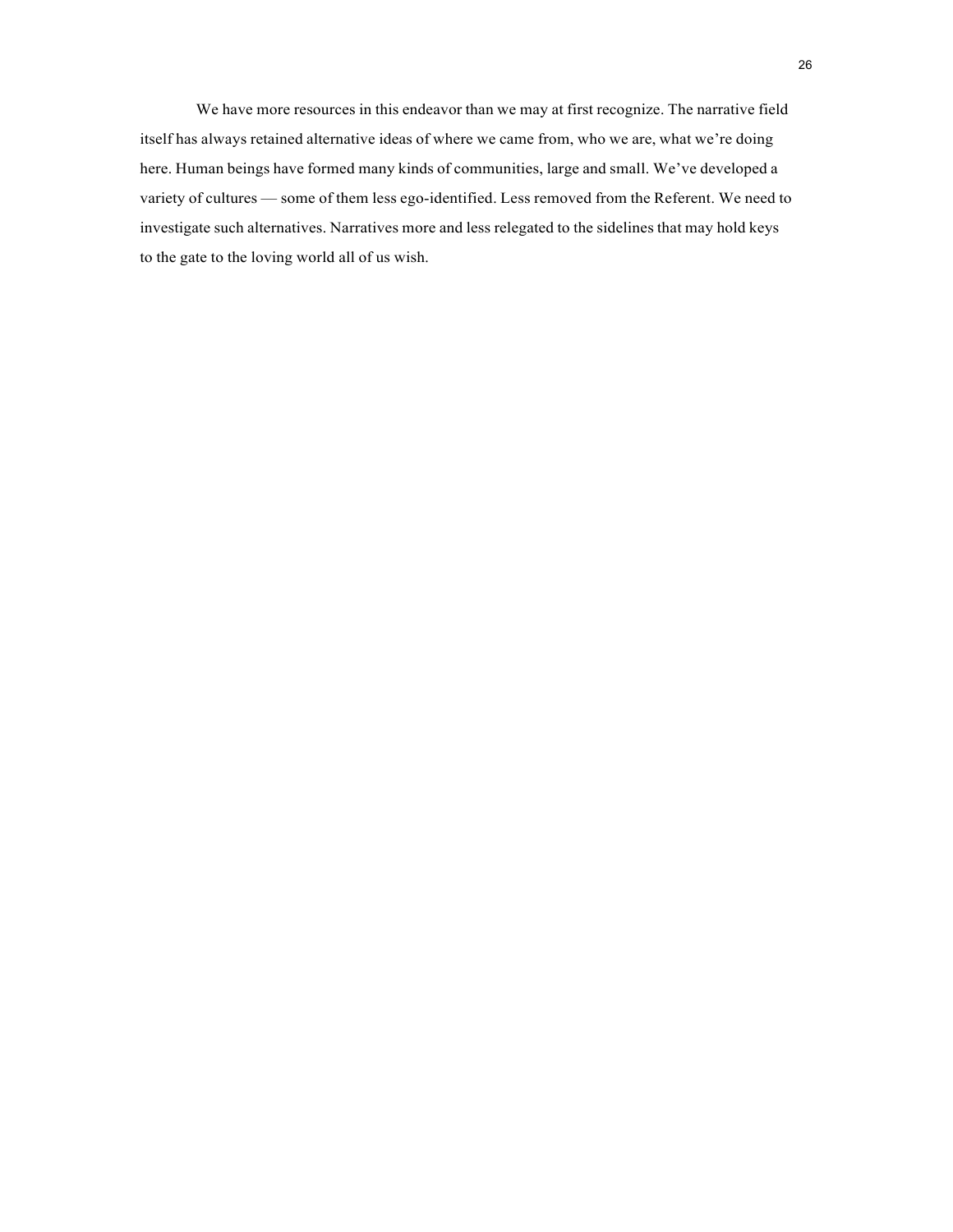## <span id="page-30-0"></span>**Part II: Elements of an Alternative**

Before looking into Religion, Science, the Arts and Stars for alternative narrative, we need to acknowledge certain difficulties. First, the limitations of single chapters make it necessary to reduce and simplify. Second, since all narratives are found within a larger cultural setting, all have been susceptible to contamination by the master narrative. Each in its own way compromised.

Consider religion. Almost all religions and spiritual traditions condemn hatred, violence and selfishness. Yet, human history abounds with stories of wars, crusades, inquisitions, massacres, riots pogroms, terrorist acts and less-dramatic forms of intolerance perpetrated in the name of religion. Nazi SS belt-buckles carried the inscription, "God with us." Suicide bombers believe they will be rewarded for their martyrdom. More commonly, theological explanation and words can divert attention away from our responsibility for the evils the master narrative is causing.

In the case of science, although technology and recent scholarship are leaning ever closer to discrediting our inherited notions of self-as-separate, scientists face daunting challenges in shifting to alternative paradigms. The master narrative meddles with how scientists approach their subject matter, as well as the vocabulary used to talk about and present their conclusions. Research for weaponry receives virtually unlimited funding. Peace Studies, not so much. And science remains largely bound to seeing the Universe as purely physical, driven by mechanical relationships, all determined by the laws of cause and effect.

When it comes to the arts and the master narrative, history records a sometimes oppositional, sometimes complicit, always complicated relationship. Although art offers alternatives and can do so even if the artist hadn't intended it, artists certainly have historically served power. What more blatant example than the Nazi party employing artists? In less stark moments, the ego culture supports those artists who serve the marketplace — service that can include the celebration of wealth and power, the glorification of war, representation of women as sex objects, normalization of violence and so forth. As well as more alternative messages.

Similarly, the Stars. With its pre-scientific roots and undisciplined tradition, astrology understandably evokes a chorus of skepticism. Some astrologers claim to predict the future, or at least allude to force fields affecting the probability of particular events. Astrological descriptions of personality may make so generalized a sweep, they could fit almost anyone. Others steep in blatant flattery. Disagreements abound among astrologers. Factors that make it difficult to discern uncontaminated narrative. Yet connecting personal identity with the larger Universe, the Heavens, represents a real alternative.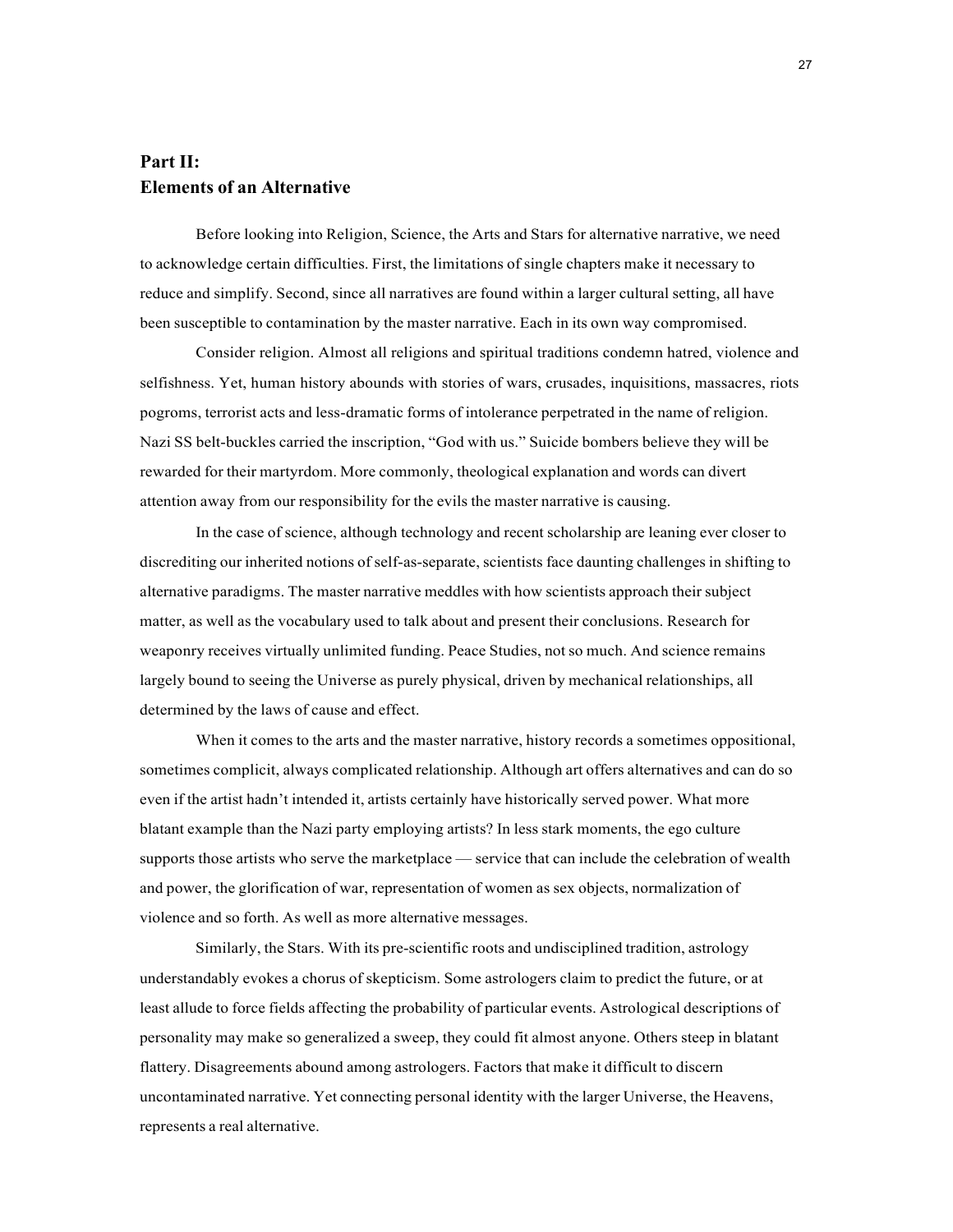Nevertheless, something has helped us survive from before campfire storytelling to our present day social networking. If the separate self/ego idea were the only narrative informing our identity, we would have destroyed ourselves long ago. Within each of the narrative fields we'll be exploring, we find carefully preserved threads, perhaps kept to the periphery; but nonetheless, instrumental in producing some of the best ideas and understandings of who we are and what we're doing here. Such narrative elements may now represent our survival, the key to creating the bifurcation we need at this pathway's end.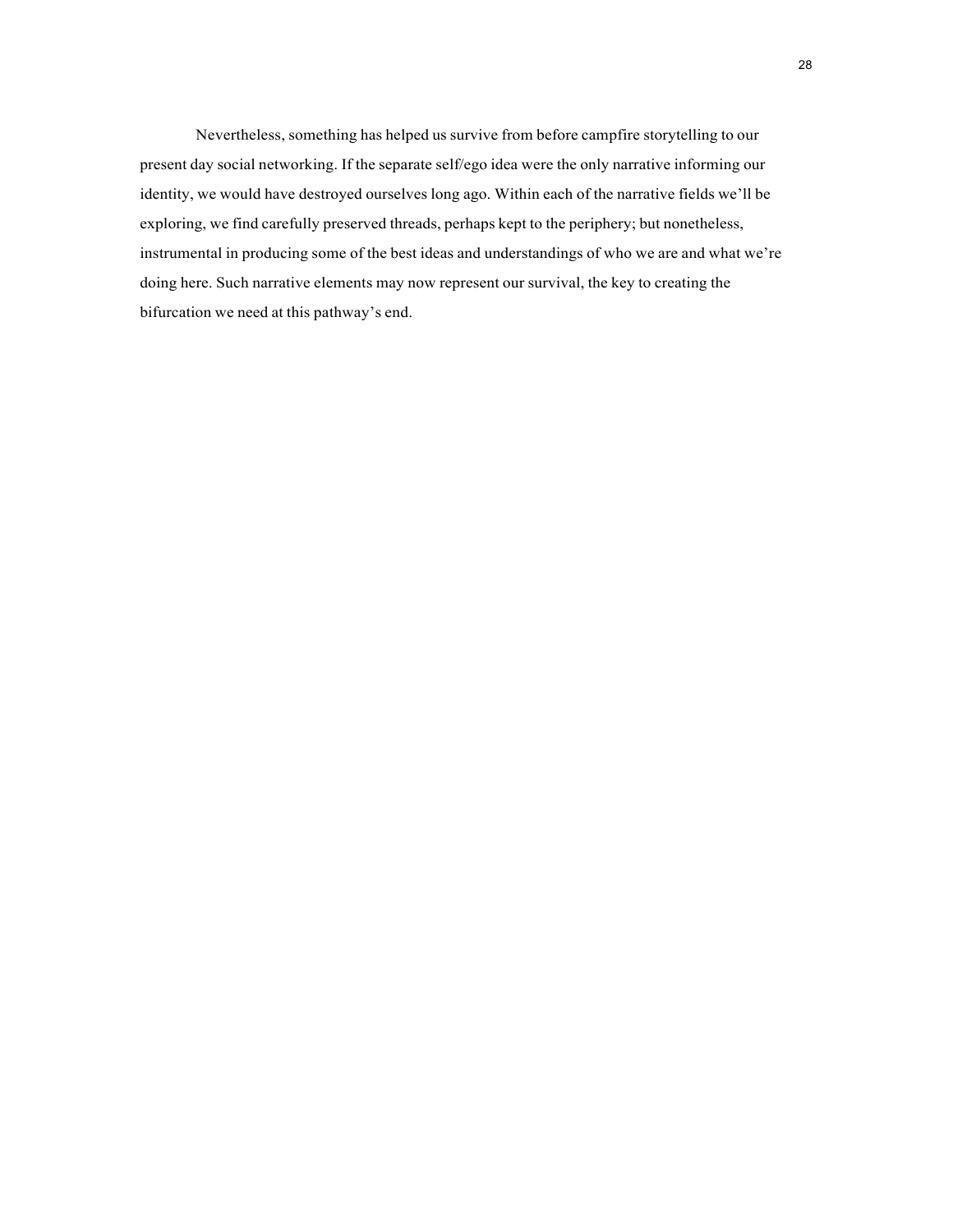#### <span id="page-32-0"></span>**Chapter Four:**

#### **Alternative Narratives in Religious and Spiritual Traditions**

Any discussion of religion, whether or not that religion is one's own, opens the prospect of conflict with someone else's understanding. We can only hope that our considerations here communicate a heartfelt respect and ring true for adherents and non-adherents alike.

Although the social sciences are far from agreeing on its significance, anthropology recognizes that some form of religion appears in all human societies. Most religious systems include a description of paradise. And we generally find ideals of compassion, sharing, community there ideas about where we'd like to be, hints of how to get there from where we are.

Religion calls the master narrative of separate self-interest into question with some of the strongest discourse available. From the earliest texts, we find religious and spiritual traditions telling us there is *another way.* Teachings, prayer services, spiritual reading, meditation, yoga, acts of compassion... all can cultivate a sense of connection and responsibility for our bodies, one another, and the world. An awareness of belonging, of our relationship with Mystery, the Sacred —

#### **Religious Reunion**

While the ego narrative would lead to complete social disintegration, religion aims at community. The very word religion comes from the Latin, *'religio,'* "to bind together." Although religions have often divided us, their common opposition to the ego idea of self could help us come together and save our world.

Although major world religions such as Judaism, Christianity and Islam might sometimes appear irreconcilable, they share common ground in that each offers elements of an alternative to the master narrative's model of "every man for himself." Notwithstanding ego-bound interpretations of selected passages in the Talmud, Bible and Koran, the overwhelming character and direction of these Holy Books calls for the creation of a world where coercive-power, dominance-submission, separate self-interest have no place. Love, as the most important commandment, threads its way through each of these religions.

If that love were to bring respect for others, equality, real fairness, justice; everyone with a home; not a single child hungry, Peace — it would be Heaven on Earth, paradise. Which many theologians wouldn't believe could happen. But few would go so far as to say what God can and cannot do.

The promise of paradise has roots in Judaism. The covenant formed between G-d and the People of Israel choreographs their relationship in the on-going process of Creation. G-d remains ever present as Protector; while the People are to take care of one another and look after the world. The Hebrew word "mitzvah" is crucial for fulfilling the human side of the covenant. Originally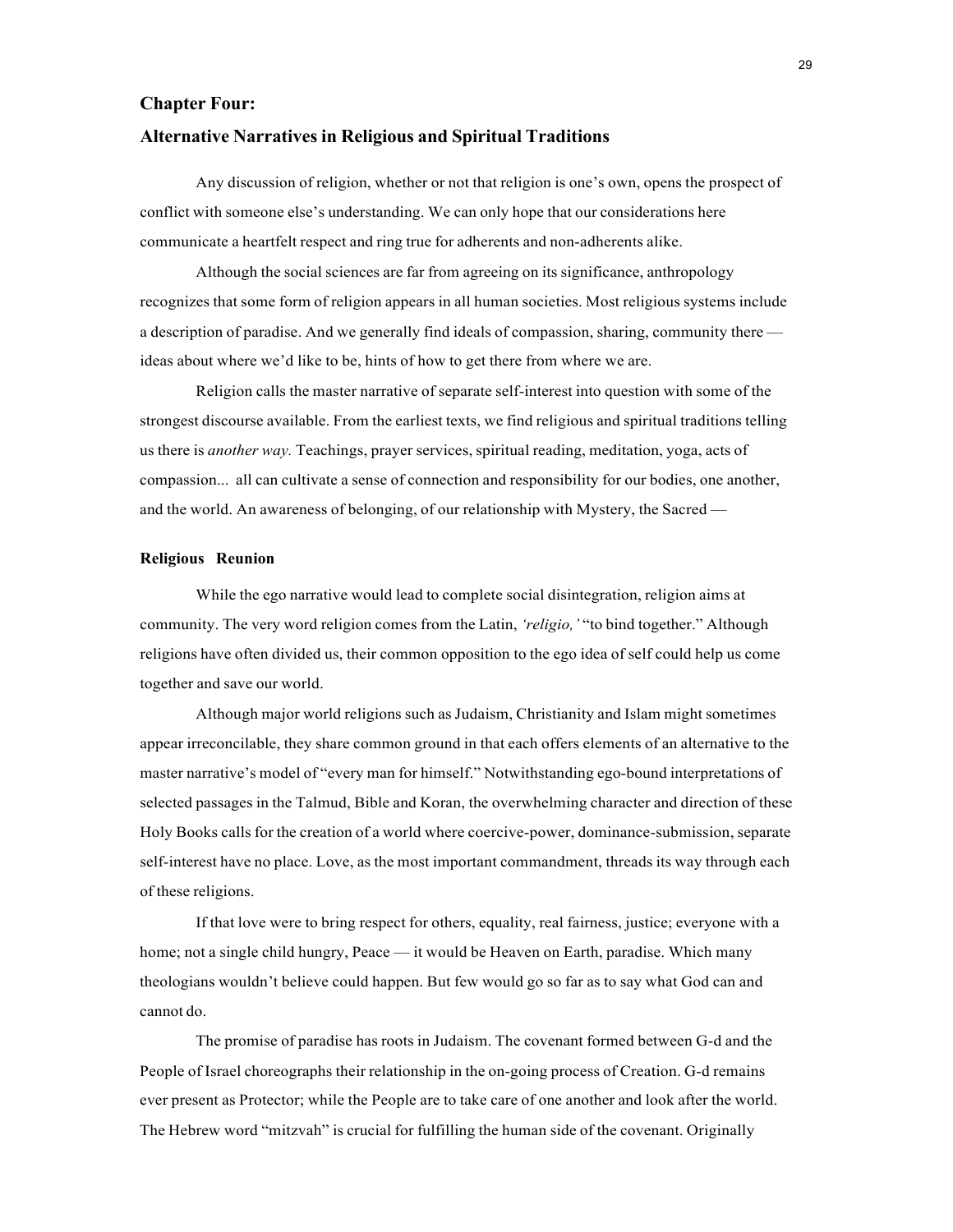referring to the commandments enumerated in the Torah (the five books of Moses), Mitzvah now commonly refers to all acts of human kindness. The evolution of its meaning followed from the purpose of Jewish Law itself — the creation of a just and loving society. Jews are commanded to help the poor and needy. Jewish Law forbids taking advantage of others. In Judaism, what one *does* matters more than what one says. The community envisioned is one in which members respond to one another's needs, a model far from the separate self/ego idea. Jewish scholars originally anticipated that an individual Messiah would bring deliverance from captivity and human suffering. Many Jews today understand those scriptures as possibly intending a Messianic Age — one in which everyone participates in the role of Savior.

Approximately two thousand years ago, a community of Jews gathered around one of their own, Jesus Christ, whose teachings led them to believe he was the Promised Messiah. "Forgive your enemies." "Feed the hungry." "Shelter the homeless." "Sell what you have and give to the poor." "Love one another." Predictably, the colonial authorities crucified the preacher of so radical a counter narrative. What Christ said his followers should do, the ethical imperatives he taught, utterly contradict the get-for-yourself ethics of the master narrative. Christians believe that Christ will one day return to bring the promise of paradise. If that Second Coming were to begin in each and every believer's heart and then manifest in the world in acts of altruism — every Christian uncompromisingly putting His loving words into action — the Heavens might verily seem to break open, the prophecy be fulfilled.

Around fourteen hundred years ago, significant social change was occurring in what is now called Saudi Arabia. Many people were abandoning nomadic patterns in favor of settlements. As local commerce and the caravan trade grew, a business mentality — motivated by separate selfinterest took hold. Get-for-yourself began displacing former loyalties and sensitivities, pushing aside peoples' concern for each other, weakening the social fabric, corrupting spiritual life. In this context, the Prophet Muhammad was inspired to begin a new religion drawing on all the prophets God had sent humankind. The teachings of Abraham, Moses and Jesus contribute significantly to Islam.

Mohammed emphasized that God (Allah) is One; and the Universe Allah created has a purpose. The Prophet taught that each human being has the responsibility of taking care of others and working for peace and justice. "He is not a perfect believer, who goes to bed full and knows that his neighbor is hungry." "Do not let your hatred of a people incite you to aggression." And, "do not let ill-will towards any folk incite you so that you swerve from dealing justly." Islam encourages a remarkable degree of religious mindfulness. Adherents are required to pray five times daily, make a yearly fast and undertake a pilgrimage to Mecca at least once during their lifetime.

All three of these religions share a belief that the world and time itself, will some day come to an end. The metaphors vary, but the message is much the same. Terrible events will precede a Last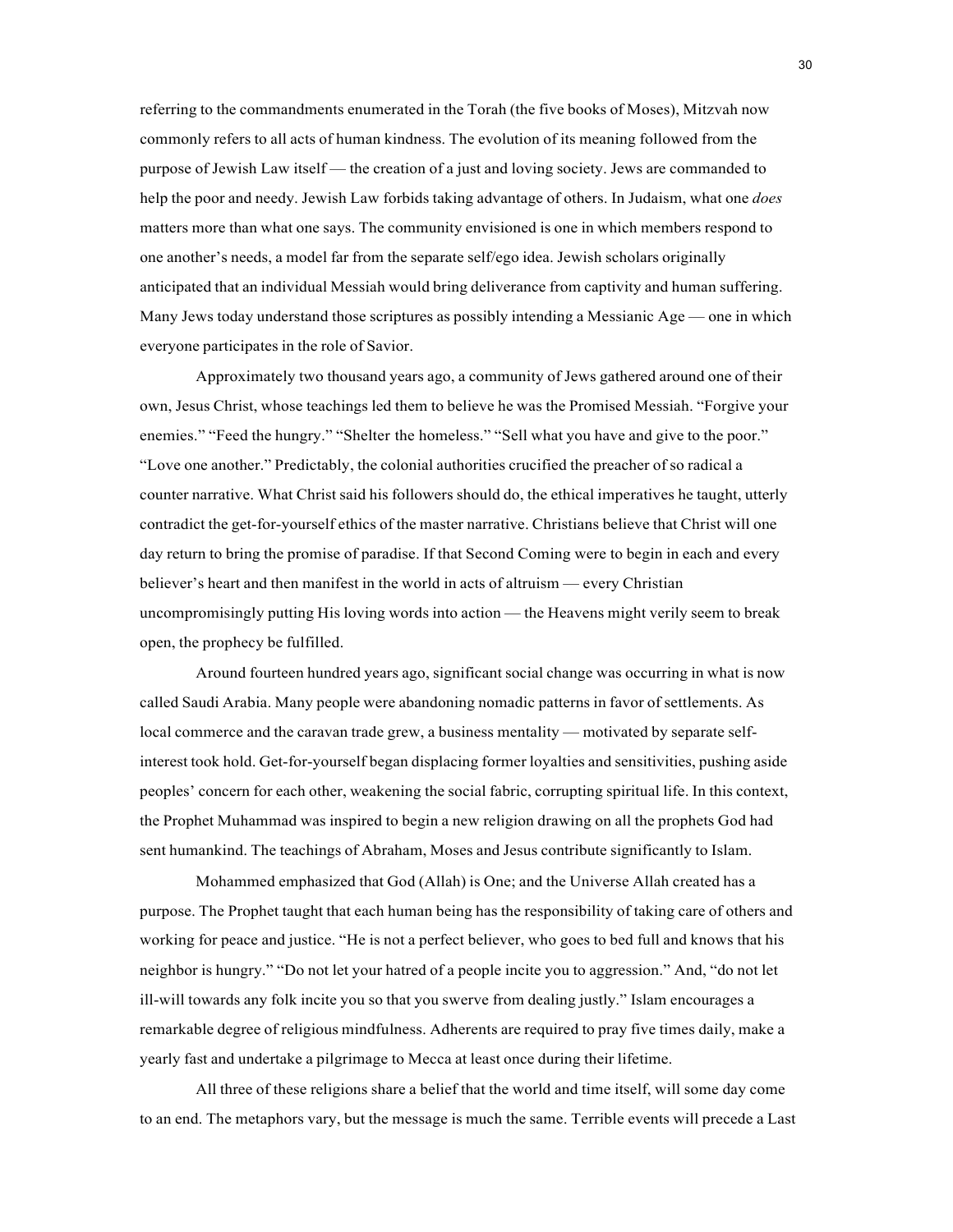Judgment. God will call all of creation together and require the living and the dead to account for how they lived their lives. Goodness will be rewarded. Evil punished. For all Eternity.

Many believers feel that scriptural descriptions of the End Times sound much like the conditions we're presently facing. One could argue that we need no more nightmare scenarios to satisfy the apocalyptic passages — two World Wars, the Holocaust, deployment of nuclear weapons, worldwide terrorism, episodes of mass hunger and disease, climate change... And if we continue polluting the air, depleting the oceans, cutting down the forests, poisoning the environment, we will in effect, have rendered a final judgment on our species.

Given the force that the master narrative exerts on all narratives in the narrative field, everyone is subject to its pressure — including rabbis, priests, mullahs, theologians, pastors, ministers, preachers, as well as their followers. If we can become aware and recognize the equally powerful, even more persuasive alternatives in our religious traditions, however; we can take hold of the lifelines they represent, and begin to solve our problems. We have the intelligence and means to meet the needs of everyone. With a new awareness of how sign systems and narratives can have us working against our best intentions, we might be better able to realize the promise in our religious texts and spiritual practices. On our way to fulfilling the dream of paradise that they all have kept alive. A world of love and joy.

#### **The Heart of the Matter**

Whatever our beliefs, most of us would agree that we don't much like isolation, loneliness, alienation. Certainly, we sometimes like to be alone; but solitary confinement and exclusion are considered harsh punishments. Being-with is probably written in our genes. Our greatest pleasures derive from love. We find joy in shared experiences. Gift-giving and helping in times of need bring out a spirit in us that we wish would last forever. We risk and sacrifice our very lives for one another. Work transforms when love and meaning engage our will. We have similar experiences with Nature — time spent with our pets, creating art, engaging land and seascapes, appreciating art performance and so on. Our most treasured moments are those in which we feel we belong and participate as full human beings. Conflict, stress, meaninglessness, boredom, even pain fall away — replaced by a sense of wonder, relationship, fulfillment, delight.

Jewish theologian philosopher Martin Buber found a place for these moments in his early twentieth century vision of existence. Buber sees the world as two-fold, according to the attitude we bring to it. The world of I-You (or as some have translated it, "I-Thou") — unified through personal presence. And the world of I-It — fragmented by objectification.

For Buber, we are truly ourselves only when we enter relationships of reciprocity. We reach beyond the categories of culture, causal explanation of who we are, even time and space — when we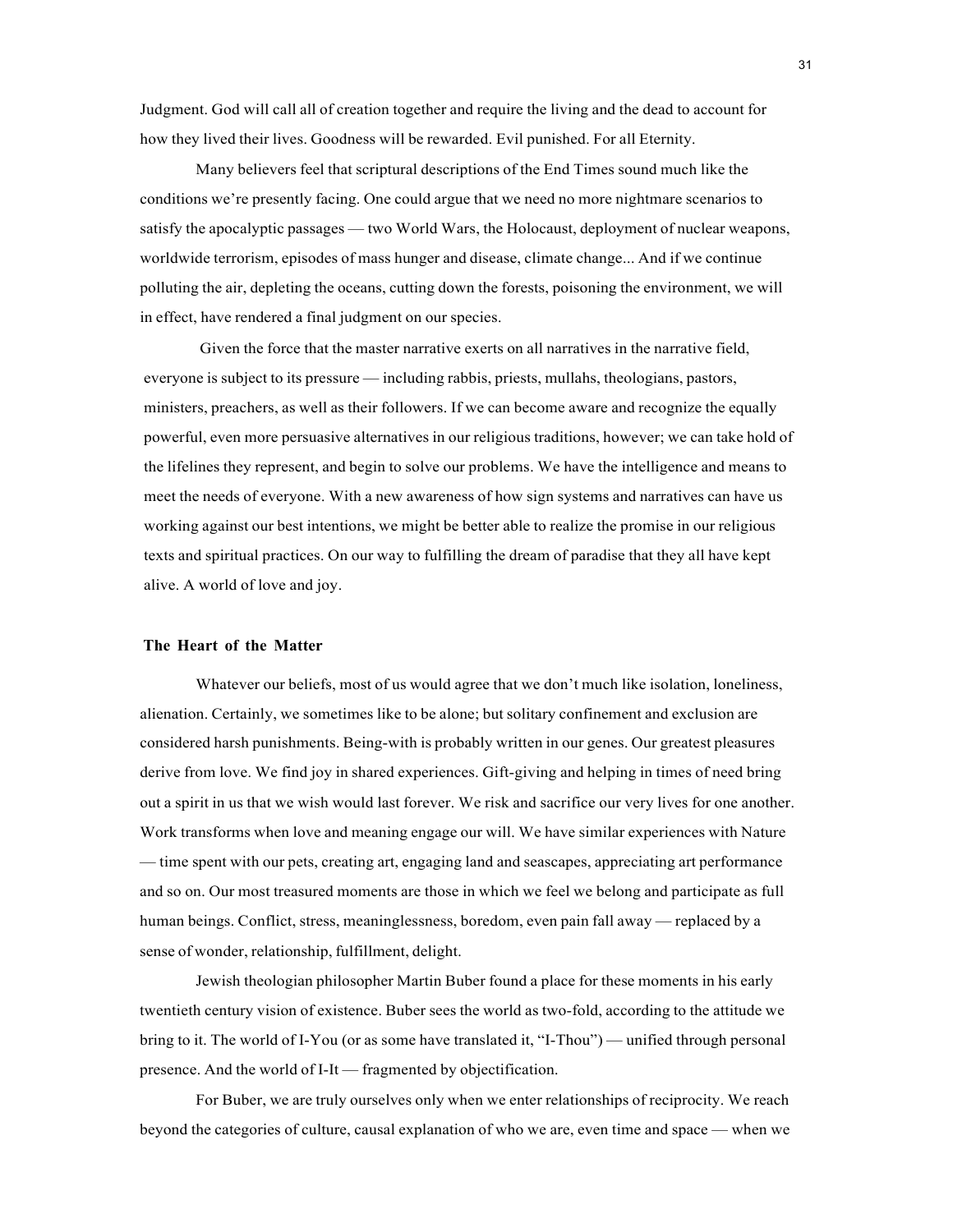connect with one another as a "You," who is as fully a subject-center as the "I." Although we easily slip back into the attitude of I-it, objectifying others and ourselves, we're drawn to You-saying, its freedom and possibility. This same You-saying Presence rests at the heart of our relationships with Nature, in moments of spiritual quietude, in the space inspired by art. The lines of these I-You relationships intersect as radii of a central, Absolute You (Thou). For Buber, "Person" is a fundamental attribute of the Universe.

Elaborating this vision of Love, Emmanuel Levinas wrote that our very faces call to one another; and that we hold the Infinite in our hands by virtue of our capacity to choose how we will respond. "Person," an attribute of the world. The Sacred, present everywhere and with everyone. Our possibility opening to the Infinite. These are elements of alternative narrative.

Paleontologist and Catholic theologian Teilhard de Chardin moved in this personalizing direction with, *The Human Phenomenon*. He reached the conclusion that insofar as we humans are made of matter and are conscious, all of matter must also have an interior. Tracing an evolution in which matter complexifies from Earth's earliest stages, through the appearance of Life, to the thought-work of the humans, he foresees humanity arriving at an Omega point, which may emerge in peace as we eliminate disease, hunger and evil itself. Or the Omega may arrive amidst a terrible tension during which we choose between Universal Love and brute force. In either case, he sees humanity in context of a living planet unfolding a profound interpersonalism.

Comprehending the Universe as subject center, endowed with some kind of mentality similar, but not exactly like our own Consciousness — does not represent mainstream discourse of Judaism, Islam or Christianity. But neither is it utterly foreign to their theological canons. Humans have always created non-objectifying narratives about Nature, many located within their religions.

While diverse in expression, Native American traditions generally relate to Nature as living, conscious and Sacred. In some spiritual practices, prayer is begun by calling upon the four directions (or quarters), the heavens and the Earth, asking the entire Universe to join. Most common is the request for help to live in reverent awareness. "With great happiness I walk upon the Sacred Earth, Our Mother. May generations to come also walk in this sacred manner."

Living in a "sacred manner" includes perceiving events that unfold each day as invitation for engagement. Meeting any creature along the path may be an encounter with a cosmic messenger, an opportunity to prove oneself by honoring or helping a fellow being. Additionally, Native American religious ritual — drumming, dancing, singing, storytelling, feasting — express a worldview emphasizing community and the interpersonal. "The two-leggeds, the four-leggeds, the wingeds and all that move upon You are Your children. With all beings and all things we shall be as relatives." What could be more counter to the master narrative?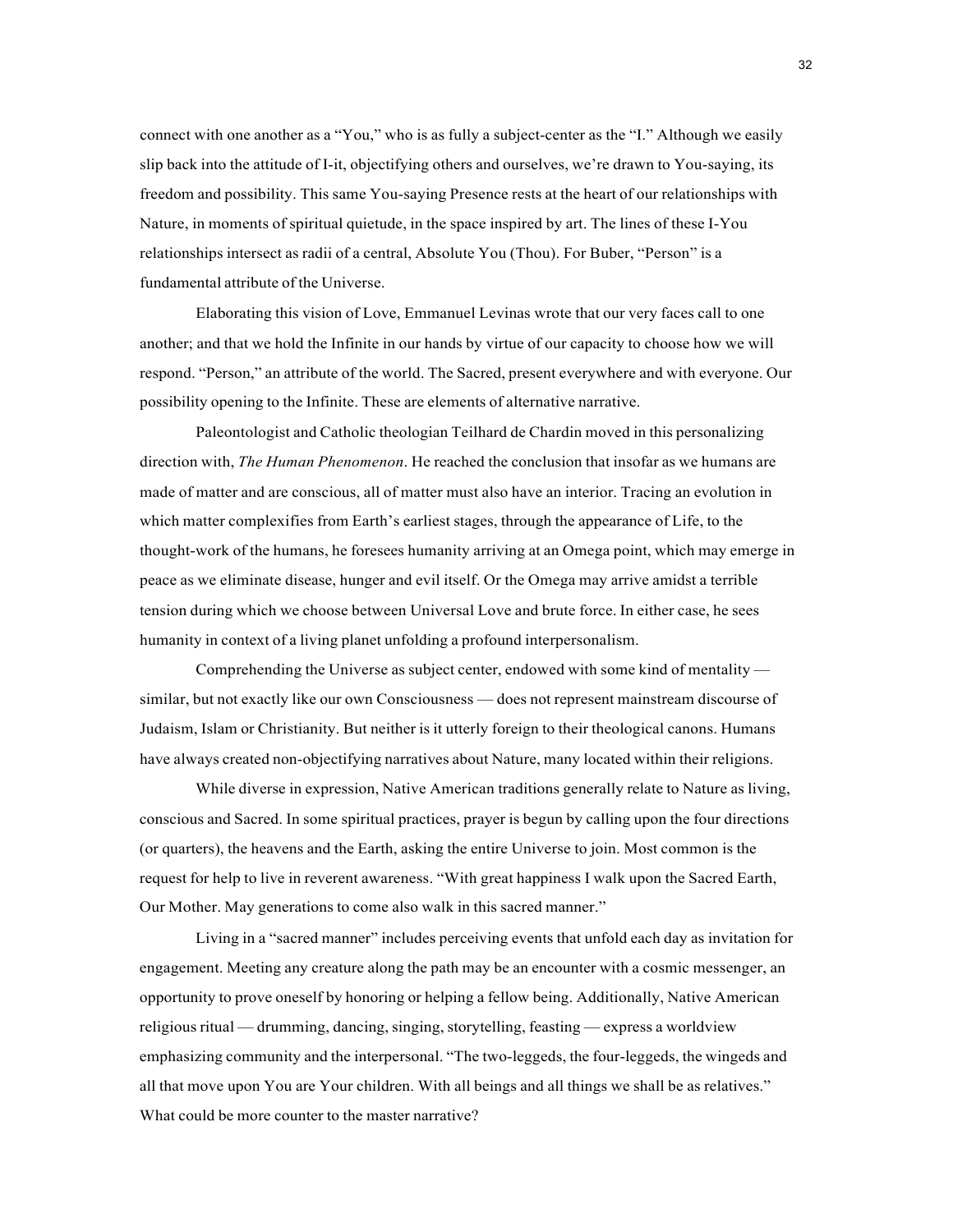Coming from the other side of the globe, the ancient Chinese *Book of Changes* or *I-Ching* assumes we're capable of interactive dialogue with the Universe at large. The *I-Ching* locates the "random" as a place where that communion can occur. With a mathematically complex, but simple to use method, one consults the book by focusing on a particular circumstance, question, problem or idea, while letting chance affect the drop of coins or the shuffle of a small bundle of sticks. The coins or sticks connect with the text by way of a binary based system of open and closed lines. Using poetry, metaphor and images drawn from Nature, the *I-Ching* offers insight into the query or the direction events are taking, often suggesting a course of action. Resonant with this enactment of a personal engagement with the Universe, the *I-Ching* explicitly guides the reader away from egoism and toward community.

Ideas gathered from the *I-Ching* contributed to the philosophy of Taoism, formulated by Lao-Tse. We see strong elements of counter narrative in what Lao-Tse called the "three treasures." The first treasure is Benevolence; the second, Frugality; the third, Non-competitiveness. "Tao" means a small road, path or "the way." It is the force, the origin, the energy that sustains and informs the Universe. Taoism sees Nature as coherent and inherently good. Following the "way" means living in harmony with that Cosmic order. Lao-Tse envisioned Earth as a sacred vessel. "If you try to own it," he warned, "you will lose it." In its entirety, the Tao is said to exist beyond human comprehension; yet, the effort to grasp and live by its principles promises peace and happiness.

Recognizing our connection with Nature and one another not only brings a sense of belonging, but also motivates to develop horizons of responsibility closed off by the idea of separate self-interest. Being in dialogue with the Universe runs fundamentally counter to the master narrative. But surrounded by words, structures, institutions and microtheatres of power, we can find ourselves pressed into its service. Easy to fall back into the I-It attitude. But with greater awareness, we can constantly return to the way we choose.

#### **Tools of Consciousness**

Religious and spiritual traditions remind us that it is as essential to care for the mental dimensions of our lives as it is to care for our bodily needs. Critical thinking, quietude, cultivation of love, forgiveness, courage, mercy and so forth are as important to the health of our minds as eating healthy foods, exercise and getting the proper amount of sleep are to our bodies. The ability to respond to one another and our world depends on having knowledge about perspectives other than our own, and on seeing ourselves as beloved members of a larger community. Emotional stability, logical reasoning, sufficient self-control to hold to our choices and compassion are only a few of the parameters that define mental health. Personal happiness hinges on the mind skills we develop, beginning in childhood and throughout our lives.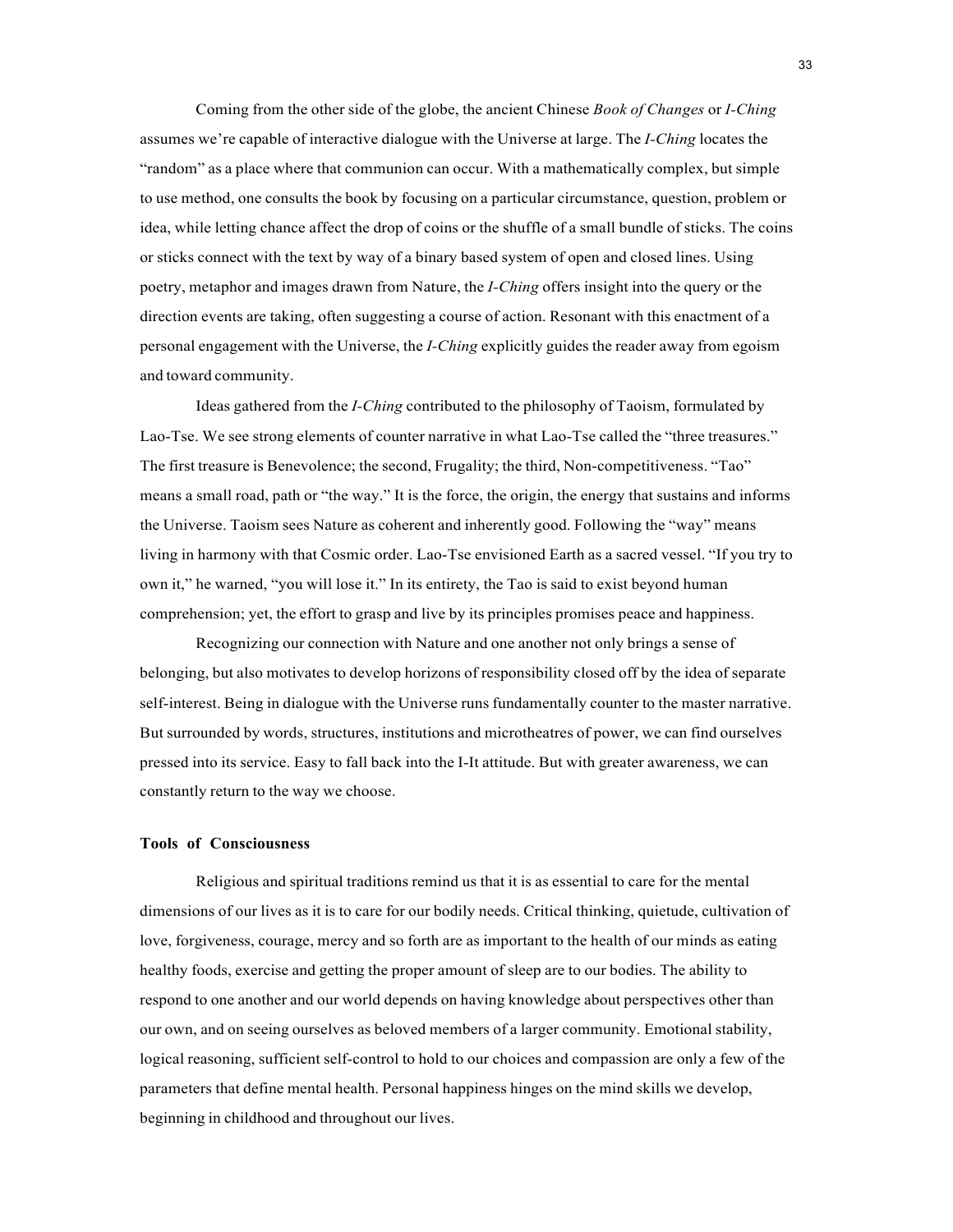Most religions include practices that help adherents navigate states of mind. Prayer turns attention to what is greater than the self and engages the mind with the Sacred. Retreats provide a special time and place for cultivating states of quietude, reflection and renewal. Fasting requires one to exercise control over impulses and, in some religious traditions, has the express purpose of encouraging compassion by increasing awareness of how it feels to be deprived.

Religious or not, people all over the world now benefit from recent adaptations of spiritual traditions such as Yoga and Zen. This story from the folklore of India illustrates the importance of methods that can help us control our psychic states. Long ago, people discovered that elephants, with their incredible strength, remarkable intelligence and cooperative spirit, could assist humans with heavy and difficult tasks. But when elephants passed through a village on their way to work, their swaying trunks could wreak havoc in the marketplace, overturning tables, upsetting everything. The people solved this problem by giving the elephants something to carry with their trunks. Our minds, too, can swing destructively this way and that, unless we give them something to carry.

A mantra can serve this purpose. Originating in the Hindu tradition, passed on to Buddhists and later to people everywhere, mantras provide a place to focus attention, an idea to occupy the mind. Mantras can include poems, prayers, lines of prose, quotes, maxims, song lyrics, aphorisms, motivational sayings… Something to hold onto. They can vary in length from a single syllable or word to several sentences. Throughout the day, recourse to the mantra can help us break free of emotionally charged narratives that can pull us into endless loops of negativity, help us return the mind to a more desirable state. A mantra, however, only works if you have the will to use it.

We may have mixed feelings about exercising our will. When practiced as power-over the self, will-power can become a form of unhealthy and unpleasant self-coercion. It is possible, however, to exercise one's will as power-with the Self. In dealing with mental states, we can cooperate with the way our minds work. Letting go of an unproductive line of thinking, for example, need not mean blocking or suppressing unwanted thoughts. You can turn your mind from one avenue to another without trying to destroy or deny the state you'd prefer to leave. And you can do this most effectively by creating positive energy in the new direction. But to accomplish this reliably, you need to develop your will.

Meditation can aid in exercising and building up will-power muscles. Most approaches suggest practicing once or twice daily for about twenty minutes each session. Some traditions advocate short meditative moments throughout the day. Techniques include paying attention to one's breathing, posing a series of questions, focusing on a candle flame, even trying to empty the mind as in thinking of "nothing" each time you become aware that you're thinking of something. An easier version employs imagery and symbol-making. You imagine some scene, object, or event which you choose to associate with a particular state or process such as vibrant health, relaxing the body,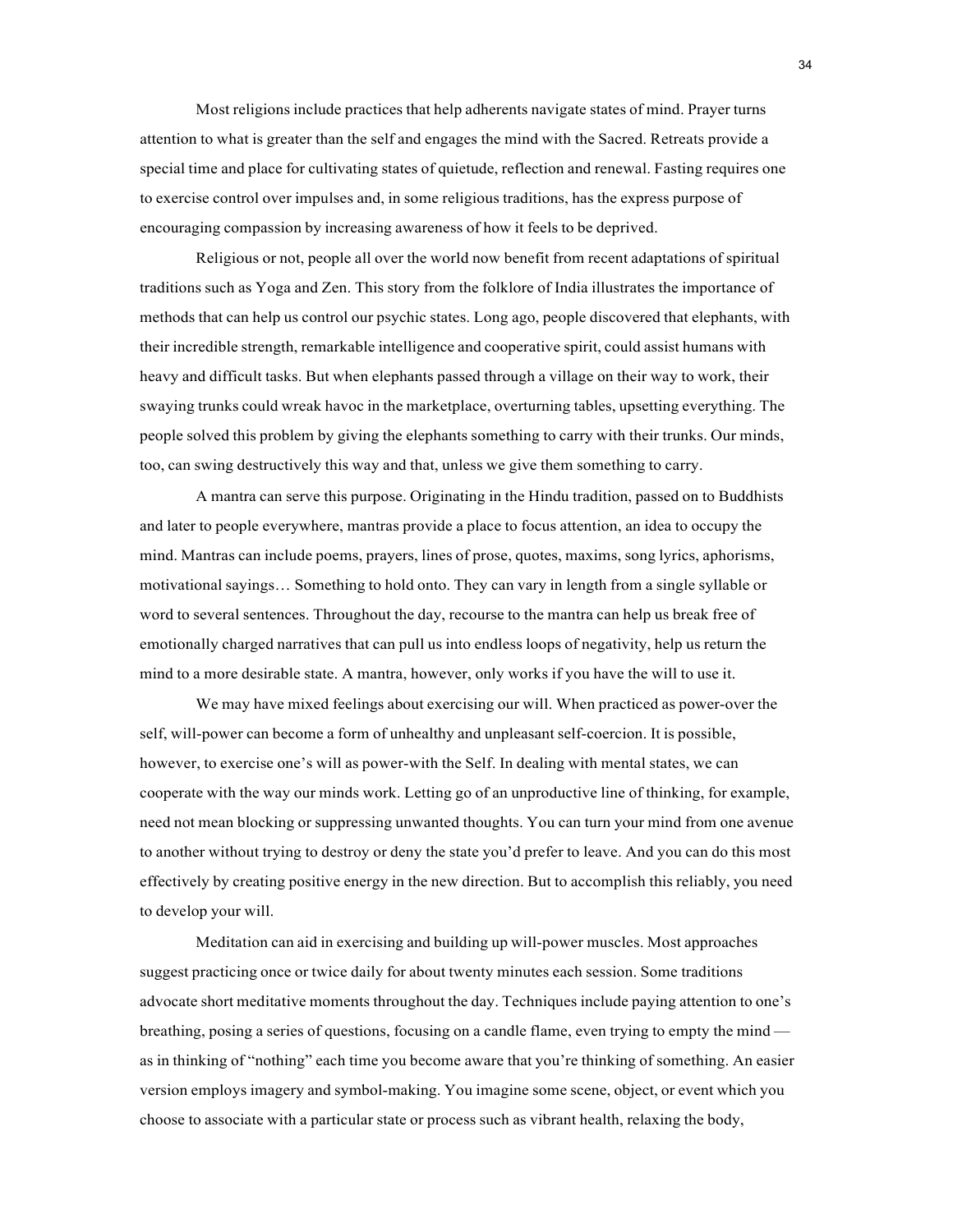quieting the mind, calming the emotions. Or visualizing the resolution a difficult situation. During the meditative session, you elaborate on your symbols in ever greater detail, tightening the connection between the symbol and its signification. Soon you are able to retrieve that meaning by bringing the symbol to mind. Whatever method you use, the essential exercise consists of returning your mind to the focal point of the meditation each time you drift away. And you will drift away. If you drift frequently, that too can help. Every time you repeat the action of returning your mind, you grow stronger.

Self-directed exploration of inner space has many benefits. Meditation opens the possibility of investigating and rewriting narratives about oneself, one's relationship with others and the World. In a kind of self-hypnosis, you can sculpt the future by rehearsing responses and imagining desired outcomes. Meditation opens a space to engage the You at the Center of our lives — the You waiting in every encounter.

All these alternative elements stand in stark contrast to the master narrative's microtheaters of coercive power and separate self/ego identity. Going as far back as our history records, we've been following the ego narrative's pathway, only to arrive now at its unholy end. Our religions and spiritual traditions have left us with the resources to help find our way beyond this impasse to the world — the paradise, the Heaven on Earth, we've always desired.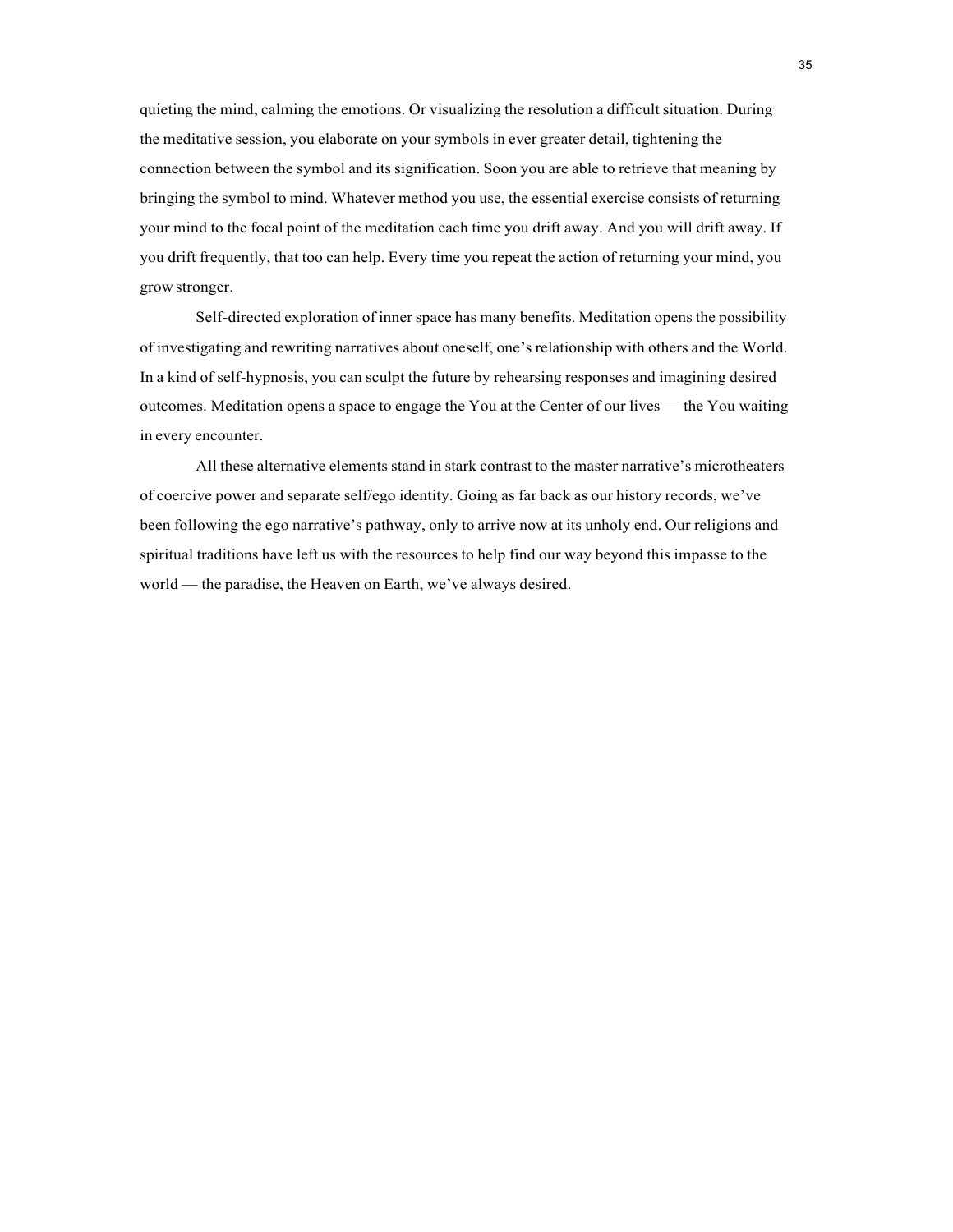# **Chapter Five:**

## **Alternative Narrativesin Contemporary Science**

## **Preface**

The history of modern science begins with quasi-heroic opposition to institutionalized hierarchy and unquestioned tradition. While the Inquisition was still burning people at the stake for heresy, science had begun developing methods for distinguishing knowledge from belief. The authority of science grew as society moved toward recognizing that an appeal to tradition, political power or birth to a particular family doesn't add value to ideas. Given education, any individual could contribute to the collective conversation that generates human knowledge.

Most would agree that humanity has greatly benefitted from science. But when science cut its ties with unquestioned belief, it didn't do the same with the strain of Ancient Greek metaphysics that had come to underlie the prevailing conception of the world. Though Earth was no longer seen as the center of the Universe, it remained an object all the same. Holding to the view that the Universe has no subjectivity, no "interior," or meaning is somewhat understandable. There was little desire to fall back into the pre-Enlightenment abyss of anything goes.

Without the tools for interrogating the master narrative, the separate self/ego idea endured, became the lens through which scientists would view the world. Science found itself then, and still finds itself today, in the service of coercive-power, producing ever more powerful weaponry for war. In its most popular version, science sees all beings as separate mechanisms: atoms the effects of senseless forces, cells egocentric, human behavior determined by antecedent causes.

Reducing our actions to the obedience of discoverable laws and suggesting that a good biological reproductive partner is the best we might be for one another, however, just doesn't sit quite right with the freedom we feel when we make choices and decisions. Nor does it summarize the wonder and possibility we experience in our You-saying with one another. The good news is that scientists in every field are beginning to move in directions that might do better.

The body (and brain) one thing / the mind something else, has always been a problem. *How can the mental phenomenon happen? Where does it come from?* Motivated by progress in neurophysiology; information emerging from research in quantum mechanics; and serious soul searching regarding our moral and ethical situation — scholars are taking up the issue anew, questioning the metaphysical packaging that wrapped the original gift of science.

Re-thinking this issue brings into focus the theory of "panpsychism," a narrative which reaches back to several ancient Greek traditions and into the present. To the question, "How can our physical brains produce the phenomenal experience we've been calling Consciousness?"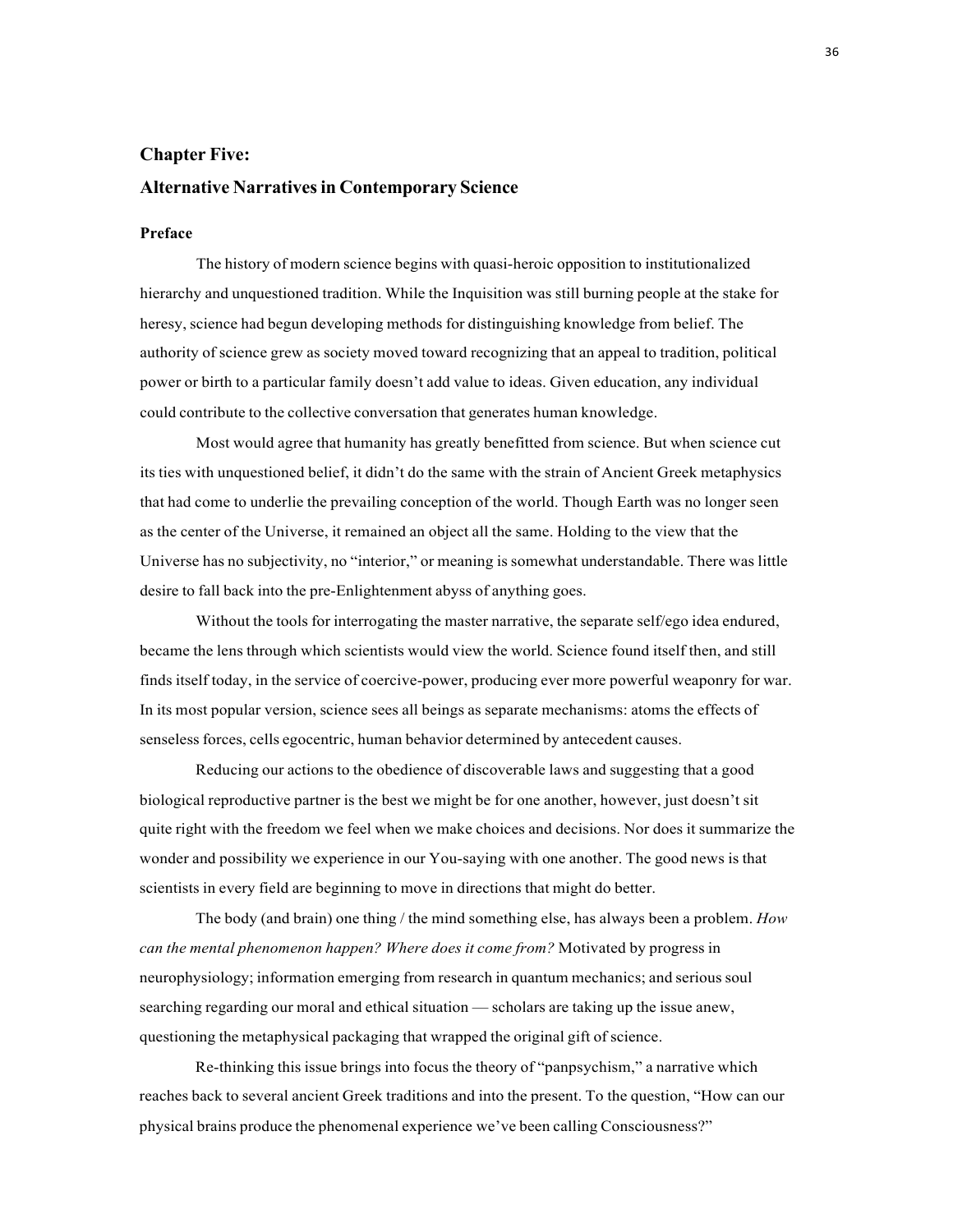Panpsychism answers: "The ultimate particles that make up the neurons themselves must possess these phenomenal properties."

As its name implies —*"pan"* (all, every); *"psyche"* (soul, mind) — panpsychism theorizes that matter has an interiority. That some kind of mentality is fundamental, intrinsic to all of matter. An idea we encountered in the last chapter. The point of view that Consciousness informs the matrix of the Universe will infuse the story we will follow. But even without this contemporary approach, science in its own unique way has been steadily eroding the master narrative.

### **Our Everyday World**

Today, the scientific method remains much the same as at it was at its inception. Those who wish to contribute to the endeavor submit their findings to the community at large. The evidence supporting their theory must be available to everyone, whether found in data from distant galaxies, layers of rock, fossils, particle accelerators, living organisms... Whatever the scientific field, it comes down to measurement and description. Building on earlier understandings, narratives constantly undergo refinement and revision.

The information science generates sometimes turns out confusing, even illogical — for the scientists themselves. As technology develops and permits more extensive exploration of our Universe, ever deeper mysteries appear. Scientists live with paradox. Despite the fact that science prides itself on reaching conclusions based on evidence, they almost never achieve absolute consensus. The story science tells remains open ended — and thus, on a most fundamental level, works against the master narrative's insistence that the case is closed.

Common sense is often cited as the basis for the ego identity. We look around — at our world, at one another — we perceive our body's boundaries; we acknowledge that we can't read each other's minds. We draw the conclusion that we're separate selves. Science has long challenged us to re-think what our limited perception reports, however. Centuries ago we stopped believing that the Earth is flat, or that it's the Sun's movement we observe as it crosses the sky.

During the 20<sup>th</sup> century, an array of discoveries and studies — in physics, astronomy, biology, anthropology, etc. — provided striking evidence that we are part of a world more interwoven than common sense reports. Electron microscopy now allows us to see that our skin is not the barrier we once thought it was. Biological disciplines contribute to our understanding of the many ways our bodies connect, engage and exchange with our surroundings — from hourly cell replacement to breathing. Zoologist and anthropologists, in turn, have made it clear that human beings have always lived in communities and done best when cooperating. Like other species, we depend on others all the more as our communities become larger and more complex. Science has done much to debunk the "common sense" underlying the separate self/ego idea.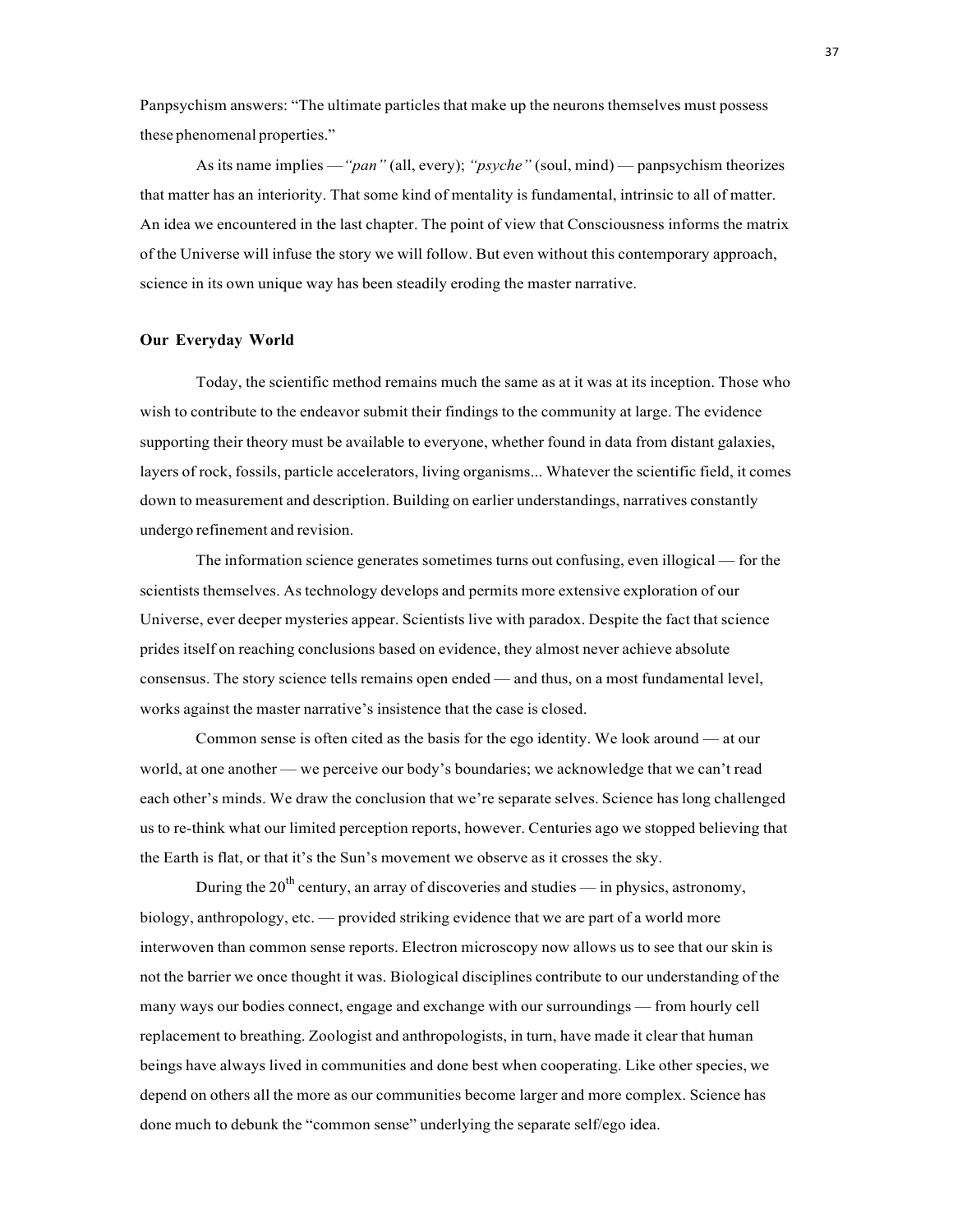We assume, for instance, that we live in time. When we question what time actually is, we might reply that it's something intuitive. Difficult to describe / define. Something independent of us, out there; yet that we find ourselves in. We might appreciate the idea that time is a dimension. One continuously forward moving, opening a space for events to occur. Or, we might agree with the explanation furnished by Kant that time is a category of the mind. Some of us might not care what it is.

Whatever our common sense understanding of time, it probably entails some sort of structure — a past that doesn't remain in the present, a future that doesn't occur before the present or the past. The discovery that the speed of light is unchanging, however, required that we radically revise our concept of time. A long distance space traveler could return to Earth to find that thousands, perhaps millions of years have passed. Time is not the structure we once thought it was. In the world Einstein invited us to understand, time is nothing like our everyday view of it.

Einstein's friend, Kurt Gödel, took it a step further. He asserted that Special Relativity renders clocks irrelevant. If time is relative, he reasoned, then there can be no clock anywhere in the Universe with which to "set" our own. Known to scientists for the rigorous logic he employed in his exploration of the foundations of mathematics, Gödel drew the additional conclusion that General Relativity makes traveling backward in time a real possibility. More than undermining our faith in common sense, these understandings of time represent elements of an alternative narrative.

Turning to the ultimately small, sub-atomic particles led scientists to equally revolutionary insights. Research into the indistinguishable particle-wave behavior of matter at the quantum level disclosed that two or more particles, if once together, remain connected even if later separated by great distances. Most physicists now accept the idea that because of the original connectedness of all particles at the beginning, everything in the Universe is somehow "entangled" with everything else. The notion flies in the face of separation.

When it became apparent that there were irreconcilable contradictions between the math for relativity theory (equations for studying the ultimately large) and the math for quantum mechanics (equations for studying the ultimately small), string and superstring theory emerged. Rather than imagining the smallest building blocks of the Universe as particles, string theory suggests that the smallest possible units be thought of as tiny vibrating strings. The solution solved the math incongruity issue, but required the possibility of more than four, perhaps eleven dimensions to the Universe. Everywhere physics looks, it returns with the information that we're living in a world much more complex than the master narrative would have us believe.

The same holds true in the life sciences. Early efforts to understand evolution explained the appearance of new species as the effect of chance and natural selection in a competition for survival. Later theory shifted the locus from chance at the level of the creatures involved to chance at the level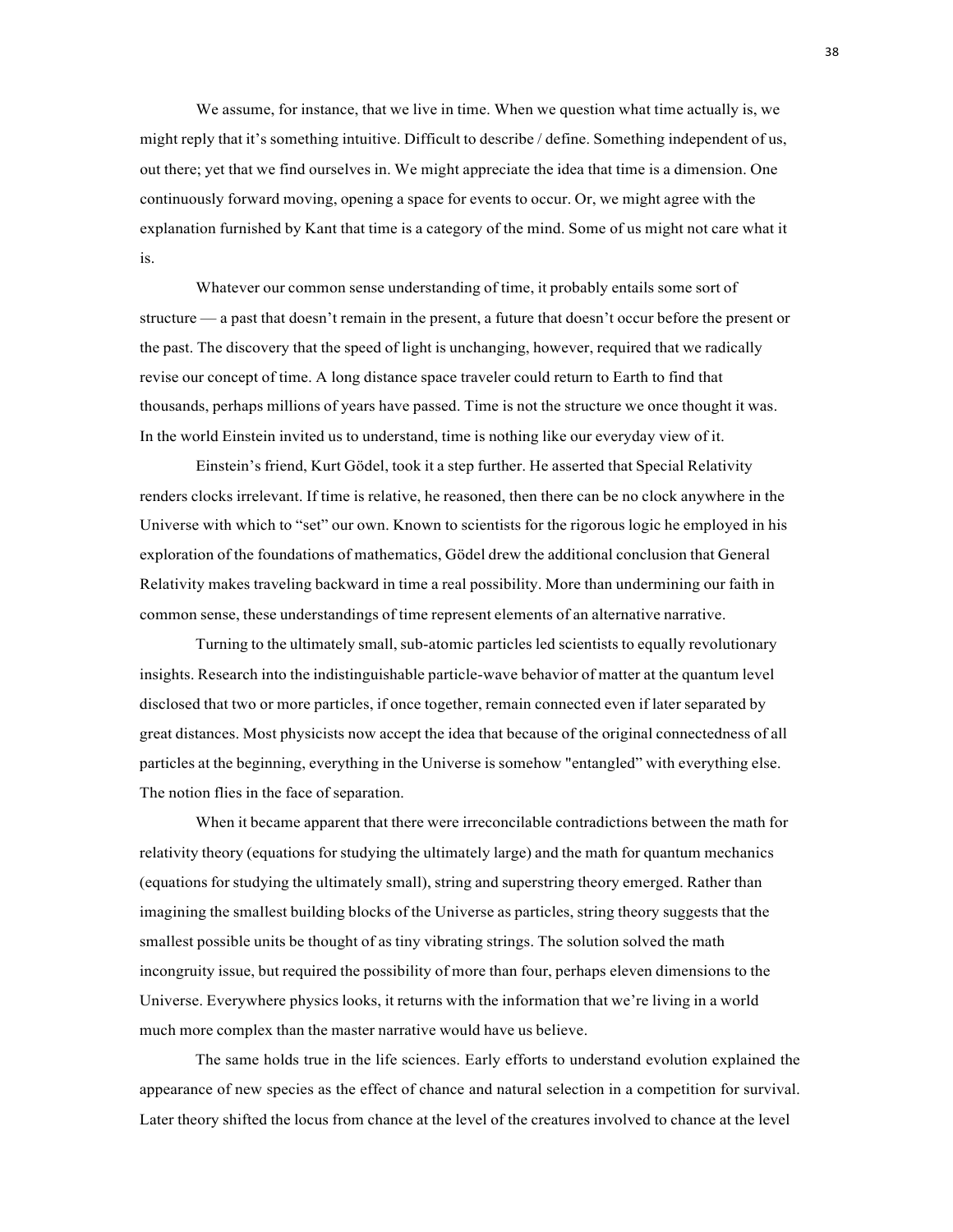of the genes. Both approaches assumed a fixed, mechanical environment into which organisms inserted themselves, the luckiest proving the most fit. In the late  $20<sup>th</sup>$  century, complexity theory emerged; and when that came together with the new science of ecology, evolutionary theory was altogetherrewritten.

Even before the renewed interest in panpsychism, complexity theory was partly explaining change in ecosystems through the phenomenon of "self-organization." The agents of complex dynamic adaptive systems, researchers observed, have no predetermined blueprint, yetspontaneously generate ordered patterns and structure from apparent chaos. As for the initiation of evolutionary change, they sited the micro-interactions of cells at the level where organisms entwine with the larger environment. Communication and choice made by the organisms produce the adaptations with which each climbs peaks in their constantly changing fitness landscapes.

Complexity theory heralded a radical upgrade for all the sciences. When its principles were found to yield valuable insights across numerous fields of study, a feat once considered impossible, scientific vocabularies expanded. Diverse disciplinesranging from medicine and electrical engineering through schools of business and economics made unexpected progress sharing the same concepts. Emergence: the parts effect the whole as the whole effects the parts. Sensitive dependence on initial conditions: the smallest action by the smallest part can have a system-wide effects. Phase transitions: change in which the entire system moves from one state to another. Water to ice. The beginning of the Universe. The appearance of Life. The transformation of the Eukaryotes.

Complexity theory suggests that systems produce identity and retain their continuity by repetition of successful patterns. Such pathways become deeply embedded. A systems never departs entirely from the recurring patterns by which it came into existence. When threatened with destruction, a successful system begins searching through its possibilities for a solution. Often the answer contradicts present practice to such a degree that the alternative is deemed unbelievable, impossible, at the least, improbable. We will be revisiting complexity theory in Part III, "Working toward a solution."

For now, an attempt at the alternative picture that contemporary science offers.

### **Matter / Life / Multicellulars**

Based on the observed outward movement of the galaxies, the omnipresent field of background radiation, the abundance of helium in interstellar space and the laws that describe how matter behaves, scientists believe that the Universe had a beginning, probably around 13.7 billion years ago. Scientists do not completely agree about the timeline nor the details of how the Universe unfolded. Some doubt that time as we know it could even have existed at the beginning. Most concur, however, the evidence points to a starting point.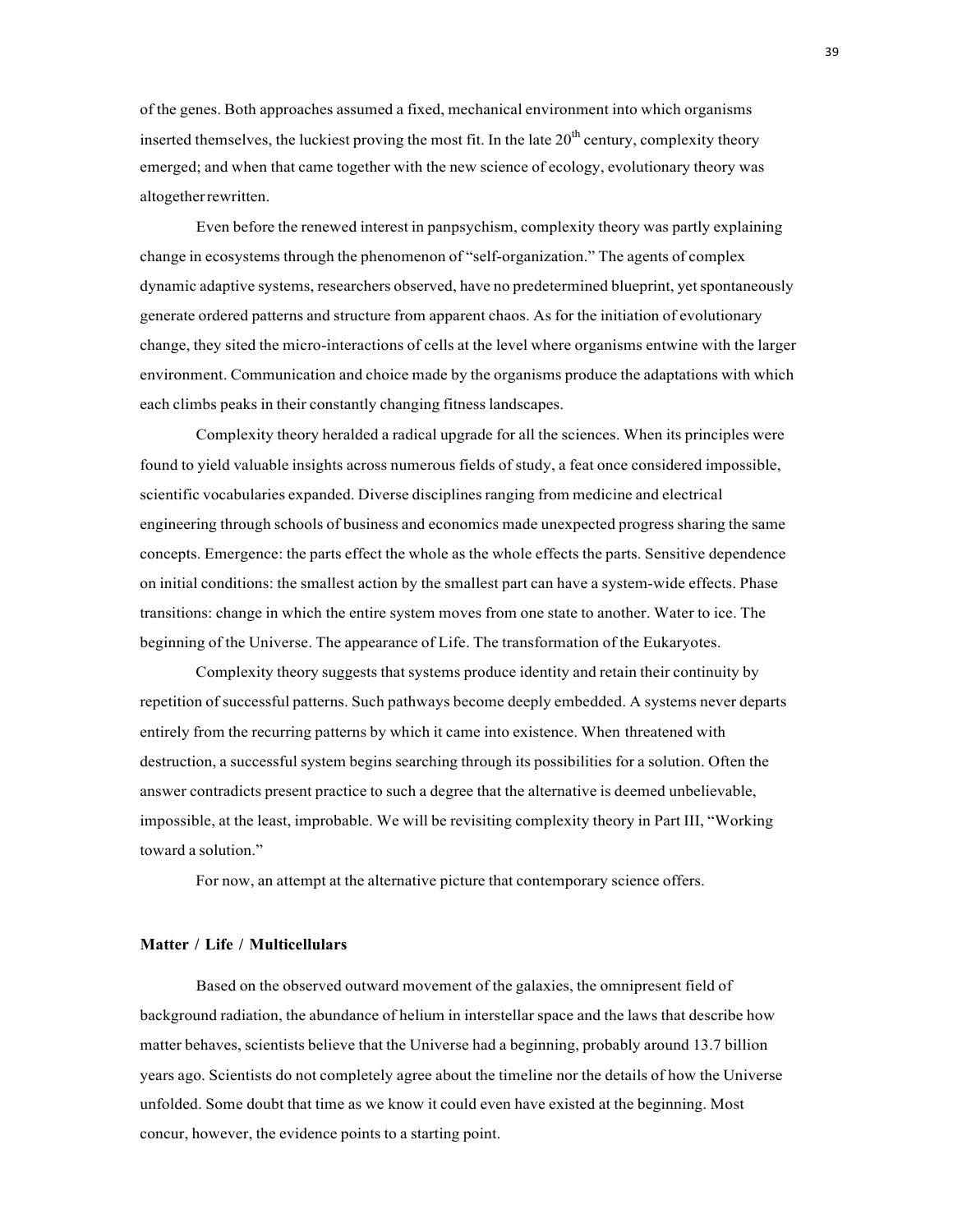Before the beginning, before space and time existed — remains hidden. Does some-thing come from no-thing? Is the Universe a bud of a larger Cosmos? Does the Ground of Being go on forever, without Beginning? Although science has no hard answers for these questions, that doesn't prevent cosmologists, like theologians, from speculation.

Without some kind of mentality associated with physical matter, cosmologists are challenged to conceive of how the Universe could have begun. Many believe the crossing into existence is made by chance. Some explain the improbability by supposing a multi-verse idea. An infinity of possible universes somehow randomly happen. Most fail; but some might exist, right alongside our own.

Based on what science knows about the Universe, several narratives feature a roiling chaos preceding the start of it all. In this scenario, as the tiniest possible particles appear, they meet with mirror image of themselves and are annihilated. Particles forever eliciting their anti-particles and together dropping back into the frothing chaos. Matter being extinguished by anti-matter.

Particle accelerators mimic what is thought to have been the conditions during those first infinitesimal micro-seconds. The "Top" and the "Bottom" quarks may have played central roles in the opening scene, since reproducing them requires amounts of energy similar to what theory indicates were available at the Beginning. Top and Bottom quarks, however, do not last long. The Top quark massively overpowers the Bottom quark with which it attempts to pair. It is unlikely that any information moves between them at all. Nothing holds the two together. The Top quark rapidly decays. In less than a nanosecond, they disappear.

Almost immediately, a second generation of quarks appear. This time, however, they are closer to each other in size. The so-called "Charmed" quark is only about ten times the mass of its partner, the "Strange." Briefly, the two engage. When they do, a legion of new entities, "mesons," emerge. But the bonding between the Strange and the Charmed also proves unstable. We can reproduce such pairs in high energy laboratories — but only fleetingly before they fall back into non- being, as they did before the first nanosecond of the Universe had passed. The second attempt at existence by way of relationship, like the first, also ends in failure.

As the Universe approaches the first ten thousand millionth of a second, another set of quarks appear. This time they're of nearly equal size and —most significantly, we find them in triune relationships, passing a quantum of energy, the "gluon" particle, among them. With each exchange, the quarks transform their color charge into one another's — red, green, blue. Sharing the energy field of the "Strong Force." Two "Down" quarks are holding together with an "Up" quark. Or two Ups are bonding with a Down. As their dance endures, they draw mass. Their sharing represents the foundation of the Universe. Something matters.

The sea of symmetry, equal amounts of matter and anti-matter, remained unbroken — until these quarks emerged. And they did so, not as separate objects, but by creating *relationship* with one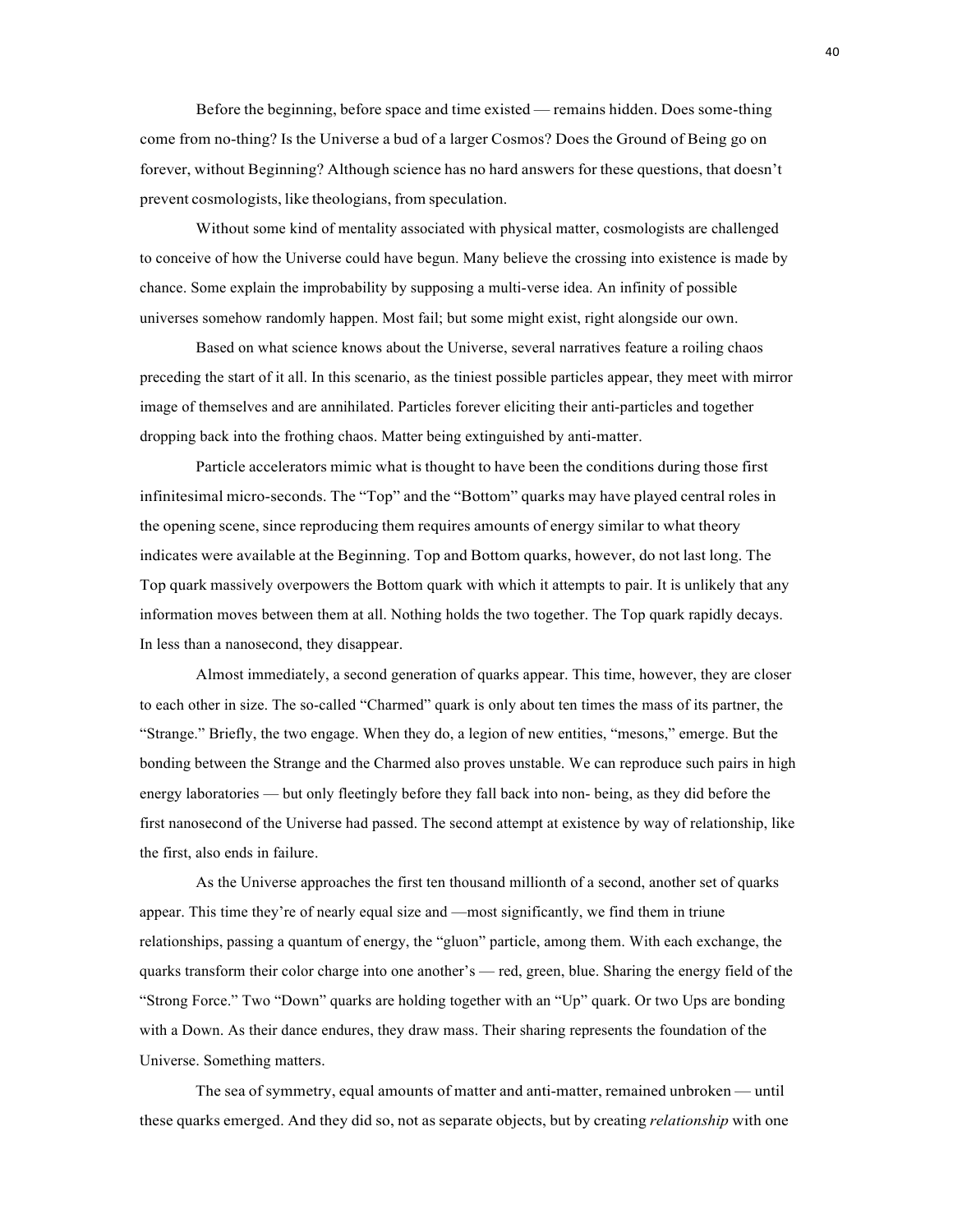another — expressing identity on the basis of Belonging. A transition we might characterize as a turning away from the matter/anti-matter go-round of being a this-thing or a that-thing. A move from a "what" to "who." A Ground of Being that could matter.

The difference between the random and choice is meaning. The choice by the quarks to recognize one another as equals, share energy and thus create relationship, represents invested meaning, information. We find, at the most fundamental level of existence, a pattern totally opposed to the ego idea — a pattern of sharing. The paradigm of Belonging.

The story goes on. We jump to about 400,000 years later. At this point, the Universe exists as a hot dense plasma. As the earlier enormous energy levels begin to subside, free-floating electrons find they can enter into relationships with the quark collectives (which we now call neutrons and protons). The first atoms appear. Until this development, ambient photons were colliding with the electrons and constrained to the plasma. Now they stream out across the Universe as light, creating the cosmic background radiation.

Between a 100 million and 200 million years after the Beginning, hydrogen, helium and lithium atoms have materialized. Re-creating pathways self-similar to their ancestors, they begin drawing themselves together as well. As their masses increase, they move into ever deeper gravitational relationships. Network of filaments with tiny, dense clumps of matter thicken and tighten until hydrogen nuclei begin fusing into helium. Stars are born.

Depending on the pathway individual stars take, their lifetimes give rise to other expressions of belonging. Large stars explode toward the end of their lives in supernova events, and in their wake, produce and send out a range of more composite elements. These, in turn, lead to ever more complex organizations. Molecules form as atoms exchange or share the electrons in their outermost shells. By about 1 billion years, stars are gathering into galaxies.

It may have been a star going supernova about 4.6 billion years ago that woke a nearby sleeping interstellar cloud. The stir changed the cloud's internal pressures, condensing vapors and upsetting its delicate equilibrium. Gas and dust began to coalesce. As the particles draw closer, their individual momentums mesh and the cloud at large begins to slowly spin. As its outmost reaches pull inward — like a ballerina bringing in her arms — the cloud spins faster. Soon a disk-like whorl takes shape, thick and hot at the core, thinner and cooler along the edges. The center will become our sun. Large clumps of matter will coagulate into planets. Smaller pieces become comets and asteroids.

To reconstruct the story of Earth, nuclear physics and astronomy step aside as chemistry, geology, paleontology, microbiology, botany and zoology take center stage. Piecing together the geologic record, astronomical observation and basic principles of chemistry, scientists generally agree that our Mother Planet — like the Universe — was born amidst chaos. Earth's erratic orbit reflected a larger solar system in complete disarray. Planets whirl in unsettled forms and rhythms. A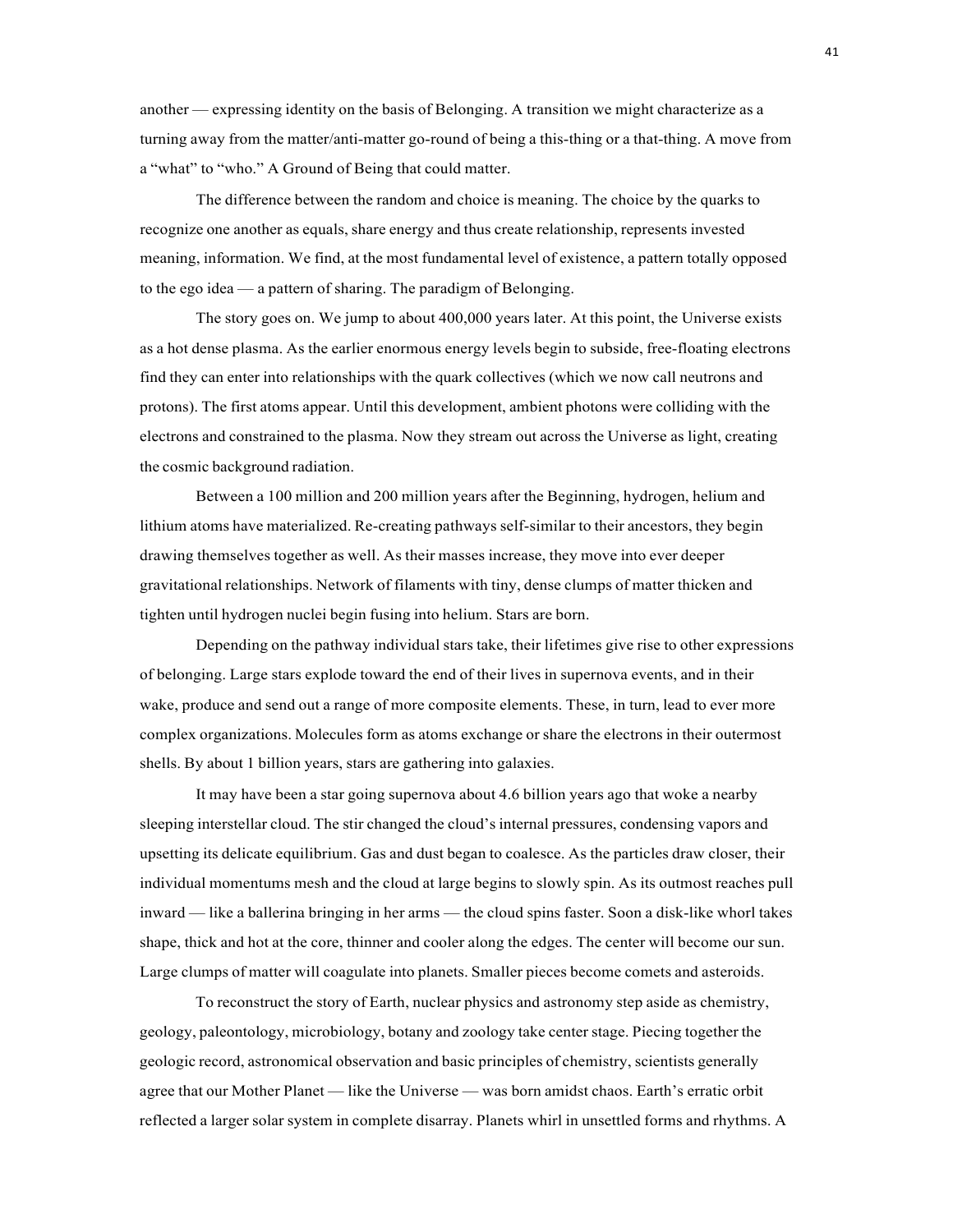huge asteroid collides, tilting Earth and becomes our moon. Falling meteorites and crashing comets rock the molten planet. The surface is a crucible of unimaginable heat. A magma ocean. Shock waves. Ultraviolet radiation.

Yet, as complexity theory sees in states of chaos, self-organizing processes are at work. In prebiotic material however, possibilities are limited to physical and chemical horizons. Heavier elements such as molten metal sink to the center of the sphere; lighter elements and molecules float to the surface. As Earth's rotation swirls the hot liquid iron, it begins to generate a magnetic field. A protective envelope that will prove critical in a future part of the story.

About a half-billion years after coalescing from stardust, Earth has formed a skin or crust. Although volcanoes are still spewing clouds of steam, ammonia, carbon dioxide and sulfides into the air, meteorite showers are beginning to subside. In what will prove a fortuitous development, Earth's nascent atmosphere and moderating temperature permit water to liquefy. These conditions distinguish our planet in a solar system where water elsewhere exists only as gas or ice. As temperatures slowly fall, clouds condense into rain, creating lakes and oceans. And the precious liquid increases.

Where exactly Life began here remains in contention. Most of Earth, around 4 billion years ago, is a steaming caldron of elements and complex organic chemicals. Some of the molecules were produced in supernova, delivered by asteroids and comets. Others are local creations, resulting from the spontaneous response of atoms that chance happened to bring together. All the compounds in the turbulent, chaotic soup are using electron bonding. None are what we yet call living.

It may have been in Earth's oceans near hot lava vents, or in the shallow waters of lakes or ponds, or in soft clay along river banks. Wherever Life began, one likely scenario suggests it got its start inside spherical globules. Evidence supports the idea that tiny oily droplets could have provided a space where a semblance of calm might prevail. Acting as protective domes, the bubble-like structures create an environment where molecules and macromolecules find a place to complexify. Eventually, elaborate long chain polymers evolve. And after hundreds of millions of years, these mega-molecule polymers develop the ability to recognize and engage with one another.

At the outset, the long chain molecules simply pass smaller molecules back and forth with each other, in a kind of playful interaction. Not all polymers can participate, however; the skill requires particular strings of information. As more complex chains develop, some learn the molecules required for the activity. Soon the polymers are passing the missing strings to those chains in need. An energizing activity that exemplifies metabolism.

Knowingly or not, the playful polymers have opened the gateway to Life. The pathway which will ultimately lead to the planetary miracle we see all around us, including ourselves. This shift from the chemical realm into the biosphere — made by going beyond sharing or exchanging;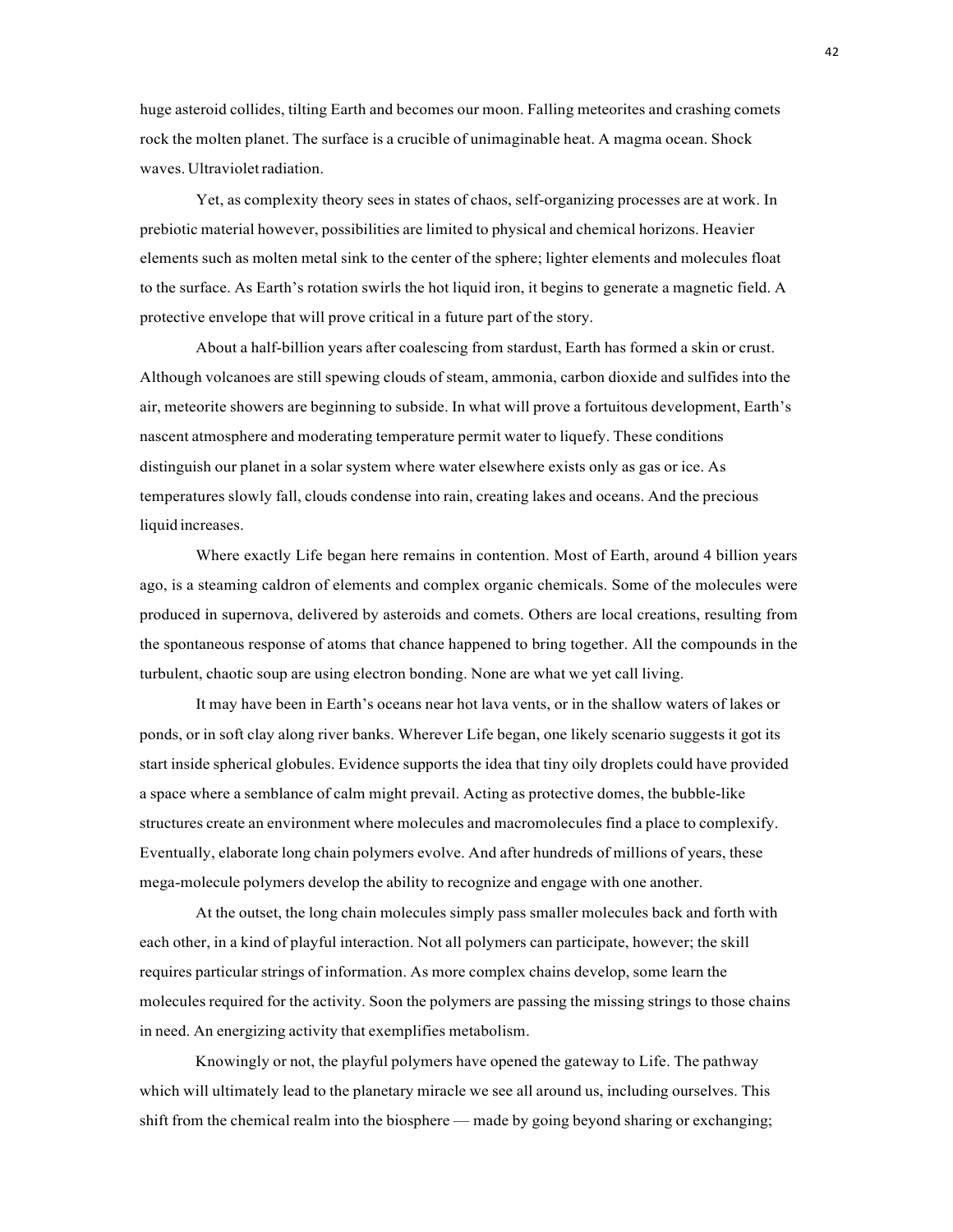that is, by moving into giving, doing good for another — represents a second great phase transition. In a powerful counterpoint to the ego narrative, Life begins with altruism.

Within the protective walls of the droplets activities intensify. More and more complex varieties of metabolizers evolve. From early possible means of replication (such as droplets smashing on rocks and splitting apart) RNA strands begin memorizing and repeating the required molecular structures and their sequences. Some strings learn the skill of repair. There's constant invention, improvement and refinement. But all this work requires energy.

For the longest time the proto-cells meet their energy needs by consuming the sugars that happen to pass through their walls. After about a billion years of this, however, the food supply begins to dwindle. Life faces a crisis. Without the needed segments that have now become integral parts of other living beings, the larger living network will die — beginning with its starving agents.

The existent life forms face a crisis. Can a unified subject center held together by the innovative bonding encompass destroying that bonding in another? Wouldn't the taking of another's life violate the quarks' sharing of energy; the trust inherent in electron exchange; the altruism of the long chain polymers — the very pathways of equality and giving that brought Life into being?

Three billion years ago, with no more free floating food, the living have few options. We may never know the part individuals played in contributing to the decision — one which required the preservation of those pathways on which Life depends. We do know the solution. Taking the lives of others in order to preserve one's own would, in turn, include becoming food — or perhaps, serving the larger network in some other equally valuable way. The pathway resonates, gains traction, cascades. Life turns to communion, enabling the living psychophysical unity of Earth to survive.

At the beginning, most cells probably maintained patterns similar to their original food gathering techniques. But gradually, the exchange of whole bodies of information brings unexpected adaptations. A sea of variation on the food/service theme follows — not only with the emergence of diverse forms more suitable to the new tasks; but also in the development unpredicted behaviors.

Exploitative cells appear, invading and living at the expense of others. A method that can work, but poses problems; if the parasites go too far in harming or consuming their hosts, the tactic proves fatal. Some parasites learn they can increase their chances for survival, even improve their lives, by serving their host cell. Symbiotic relationships proliferate.

One ingenious strain of bacteria turns to the sun. Using light for energy, they find they can obtain hydrogen by breaking down water. They also learn how to extract carbon from the carbon dioxide which was abundant in the atmosphere at the time. Photosynthesizers of all sorts evolve and flourish. Some cells acquire the skill of packaging and storing energy in molecules called ATP. Once these new ways take hold, heat loving cyanobacteria bloom. New skills materialize and are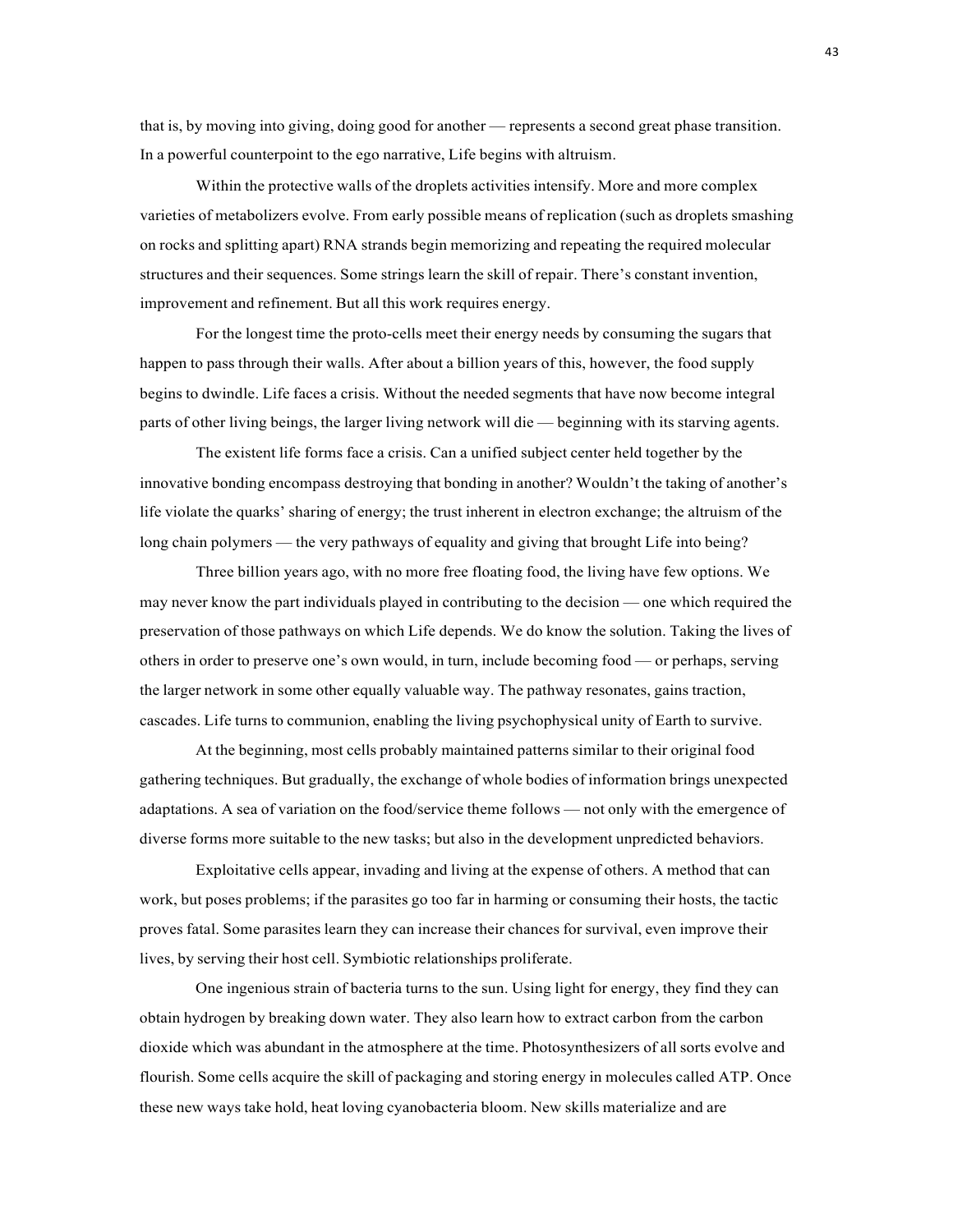reproduced. One group learns to swim. Red, blue, green, purple, orange microbial life forms soon blanket the planet.

But too soon this bloom of cells has taken so much carbon from the carbon dioxide and released so much oxygen (the residue of the process) that they've changed the dynamic between the atmosphere and the ocean, reducing global temperatures. Additionally, ozone (a by-product of the oxygen) has so accumulated in the upper atmosphere that it's added a new layer all around the planet. A shield that's beginning to protect the ever more delicate gene sequencing from damage by solar radiation. Both beneficial developments. But the bacteria depend on the carbon dioxide. And oxygen is toxic to them. Around 2.5 billion years ago, Life again faces a global crisis.

The very life processes supporting the matured bacterial cells are now destroying them. Where yellow, red, blue, black, green, orange celebrations once stretched across seas and crawled up mountainsides — death now spreads. Entire genealogical families are being wiped out. Either the bacteria create a bifurcation, open a path to a new way of being; or they and the wonder that took over billions of years to evolve will fall back into chaos.

Among the life forms that existed at the time, one group of bacteria had developed the rather peculiar behavior of playing with the toxic oxygen molecules. After hundreds of millions of years of this dangerous activity, the cells of this species were no longer poisoned by the oxygen; but rather had learned to use it. The larger living network had tolerated these Purple Oxygen Breathers, but no doubt at the periphery. Now the strange creatures hold the answer.

It was the mobility of another species that would bring the solution forward. Millions of years earlier, an ancient family of Thermoplasts (heat lovers) had merged with Spirochetes (eel-tailed swimmers) in a process of consuming without digesting the other. The result was a heat loving mobile bacteria with an innovative reproductive process — passing on genetic information through daughter cells that split into new cells carrying the entire sets of genes.

When the two families first encounter each other, it's likely they saw one another as a potential food source. Both groups were under the pressure of dwindling resources. It's also possible that they may have recognized that each had something to offer the other. The one could use oxygen instead of being poisoned by it; the other had mobility and an intriguing reproductive system. It may also have quickly become apparent that eating the other did not transfer the survival strategies each had developed.

However the Purple Oxygen Breathers and the Mobile Heat Lovers negotiate crossing the threshold, they emerge with a solution to the crises by coming together to form an entirely new creature. And the novel being does much more than combine the abilities of the two species. Beyond all patterns Earth had ever seen before, the innovative cell has a nucleus. Intelligence, instead of being chaotically dispersed throughout the cell, is now organized and coordinated. The nucleus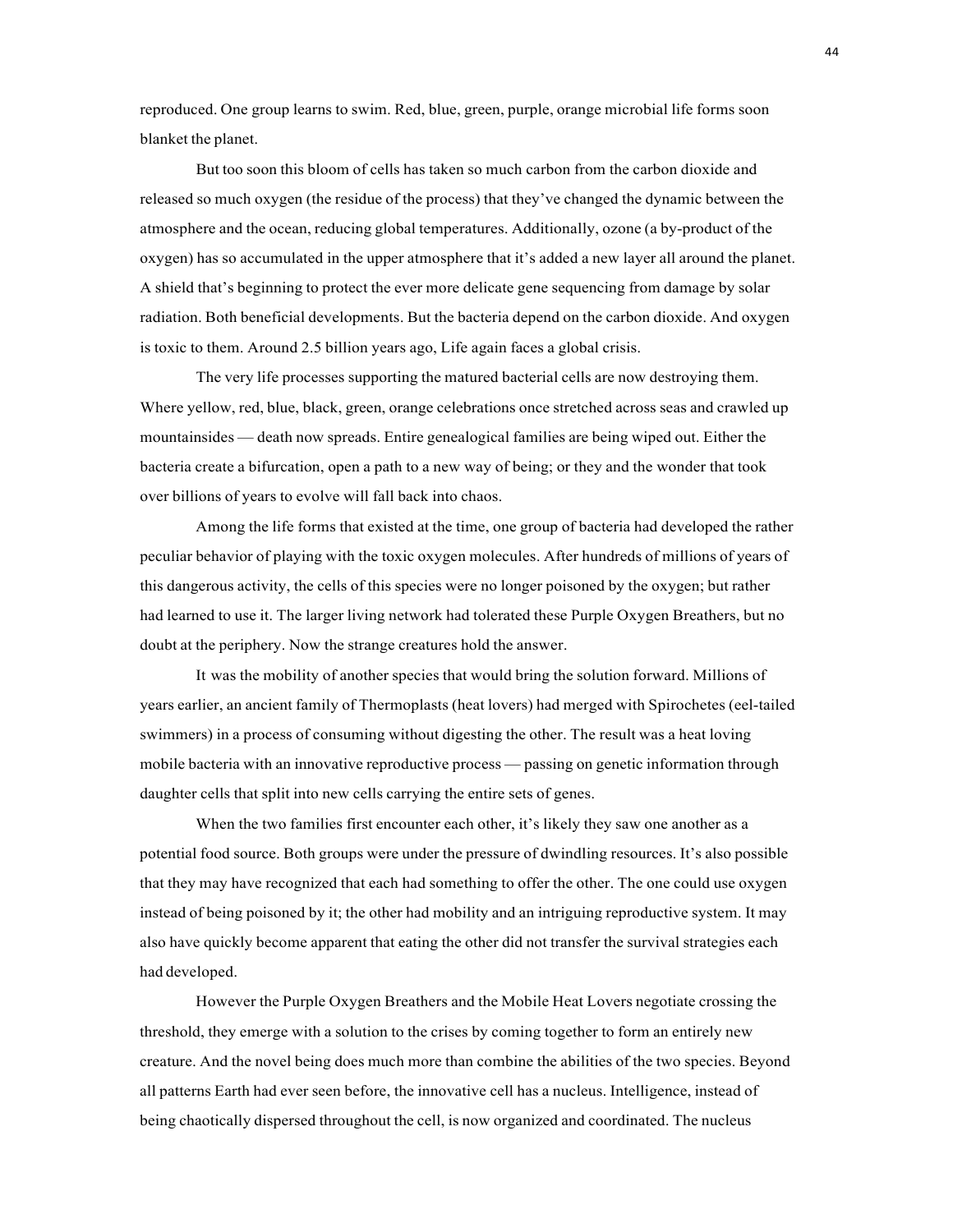serves the cell at large by processing and responding to information coming from all parts and locations. At the same time, with a double-wall membrane, it's able to better protect the precious DNA — the patterns for the protein structures that give the cell its form and function.

The shift from the non-nucleated or "prokaryotic" cell to the nucleated or "eukaryotic" cell represents another great phase transition. And again, it runs counter to the master narrative. Two independent species sacrifice their former identities in order to come together in the form of a new unity. And one that, ironically, will allow for a future in which unique species of cells will be able to retain their individual identities while becoming integral parts of larger multi-celled beings; and from them, complex multi-organed life forms, such as ourselves. The episode begins a whole new chapter of Life on Earth. Inconceivable before it happened; and in complete defiance of expectation.

Exponentially better-suited for adapting to changing needs, the eukaryotes rapidly evolve. Within about a billion years, more elaborate and sophisticated nucleated cells are appearing everywhere. Unexpected inventive shapes. Innovative reproductive methods. Intelligence and information improvements.

As flotillas of these independent, super-minded cells begin meeting up, they bring together a diversity of unique forms and skills. A long quiet period follows. Perhaps it's the time the cells needed to work out the details of how they might live together — share and distribute food, carry out necessary labors, how to reproduce, and so forth. After the pause, communities consisting of multiple kinds of cells have appeared. For almost a billion and a half years, these loosely knit colonies flourish; until an ice age envelops the planet.

Earth will endure four more such ice ages. Each time waking from the long winters with greater wonder. If for a moment we would allow our alternative narrative to postulate, perhaps the role of the humans might some day be to care for Earth as her gardener. Even help regulate her temperature. But back to the story.

With warming temperatures, Earth recovers from the snowball conditions. Thick layers of cells are now metamorphosing into tissue. Segments of tissue are recasting themselves to meet other needs. Cell groups performing specialized tasks are acting as primitive organs of singular creatures. Colonies are transforming into organisms. When a group learns to make use of calcium, shells and skeletal structures appear. As these activities spread, ever more complex bodies emerge.

On the way to these developments, Life overcame a significant obstacle. Cells that formed the original alliances were potentially immortal. They could die; but only accidentally — by being dashed on rocks, poisoned, starved for food, dried up, consumed by someone or the like. But in themselves, as off-spring of the prokaryotes, they live forever. As the first cell groupings were meeting up, they were all but locked into their existent states. To get beyond the impasse, our ancestors programmed aging and death into their DNA.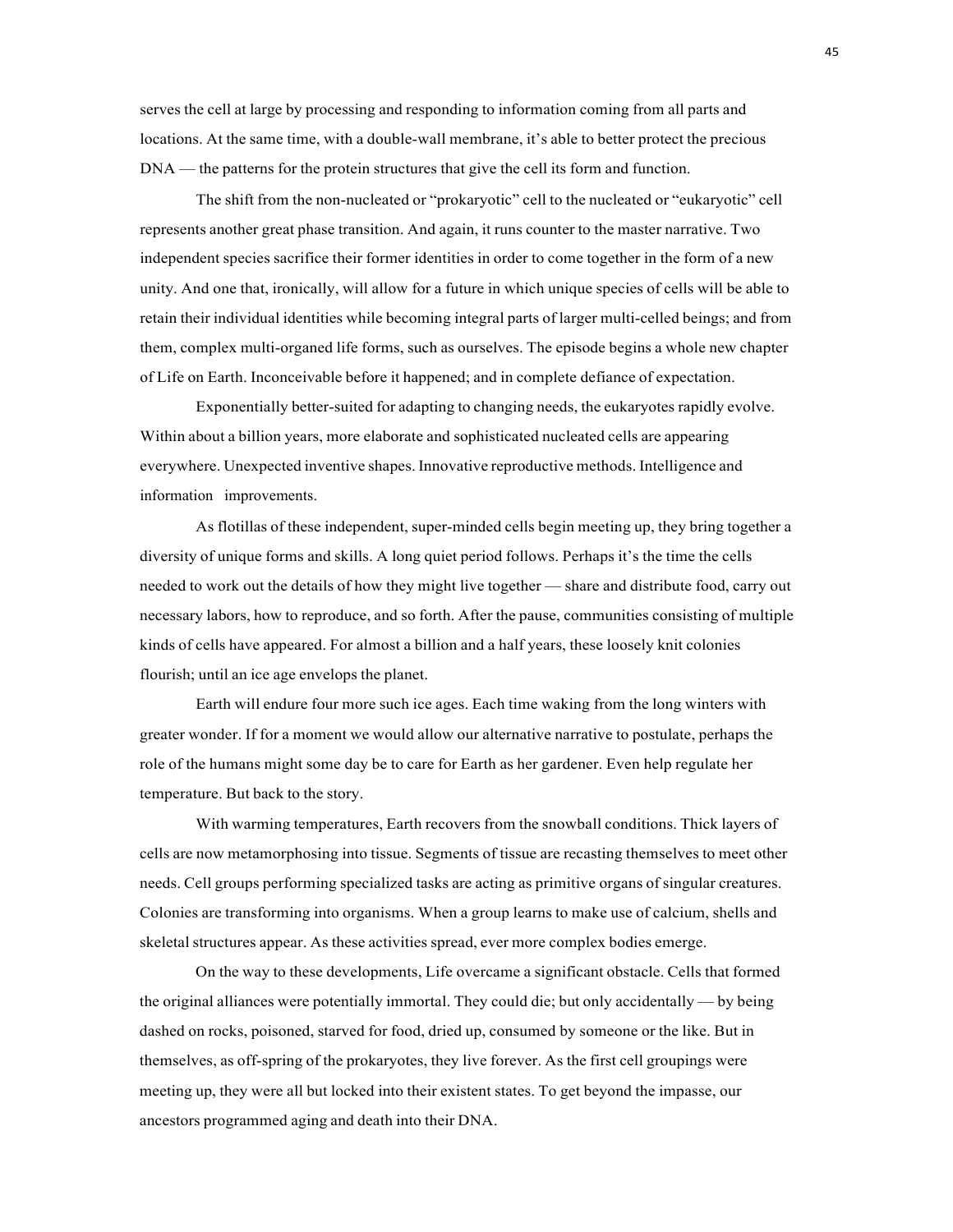What stronger evidence against the ego narrative than an adaptation that can only benefit future generations?

Around 540 million years ago, Earth bursts open with Life. Some paleontologists call the period the "Cambrian Explosion." Trilobites swim about on the ocean floor. Boned and sharp-teethed sea creatures elaborate on patterns of eating and being food for one another. Everywhere hearts beat. Algae and insects leave the sea and begin living on the land.

Toward the end of this miraculous period, a mass extinction occurs — one of four major setbacks for Earth. While scientists do not know the exact reasons for these catastrophic events, they suggest possibilities such as climate change, abrupt habitat destruction, meteorite collision. Associated with the third mass extinction, some 245 million years ago, Earth's previously unified landmass, "Pangaea," breaks into continents. The fourth such event wiped out the dinosaurs along with 85% of all other living species. In each instance, it takes Earth at least 25 million years to recover.

By 400 million years ago, marine life populates the seas. The first forests cover the land. Ferns grow beneath the trees. Plants with seeds have appeared. Insects and spiders crawl about.

Around 360 million years ago, using fins for limbs, the tetrapods crawled from the sea. For 100 million years these vertebrate amphibians linger on the shoreline, slowly metamorphosing with the world they've entered. Salamanders, frogs, turtles, crocodiles, lizards, dinosaurs and mammals will all evolve from the tetrapods.

During the Jurassic Period, 208 million to 146 millions years ago, huge plant-eating dinosaurs roam the land. Carnivores feed on the herbivores. Later, birds appear. The land hosts flowering plants. Mammals continue to diversify.

Crocodiles, turtles, lizards, birds and several mammals number among the species that survive the dinosaur extinction. From the mammals, two groups emerge. Marsupials, who give birth to offspring with a short gestation period, their young living in pouches. Placental mammals, who give birth to young after a long gestation period, their babies fully developed. This latter method proves so successful that within 25 million years, Earth abounds with animals that run, leap, walk, trot, jump, glide, soar, burrow, creep, climb, crawl, graze, grasp… A continuum of individuation with ever deepening brain power.

Around 8 million years ago, ape-like animals appear. Approximately 5 million years after that, some of them free their hands by standing up on their hind legs and develop a distinctively brainy relationship with one another. Our sign systems enable whole new levels of communication — ultimately leading to civilizations, refined art forms, institutions, learning, science, medicine, technology.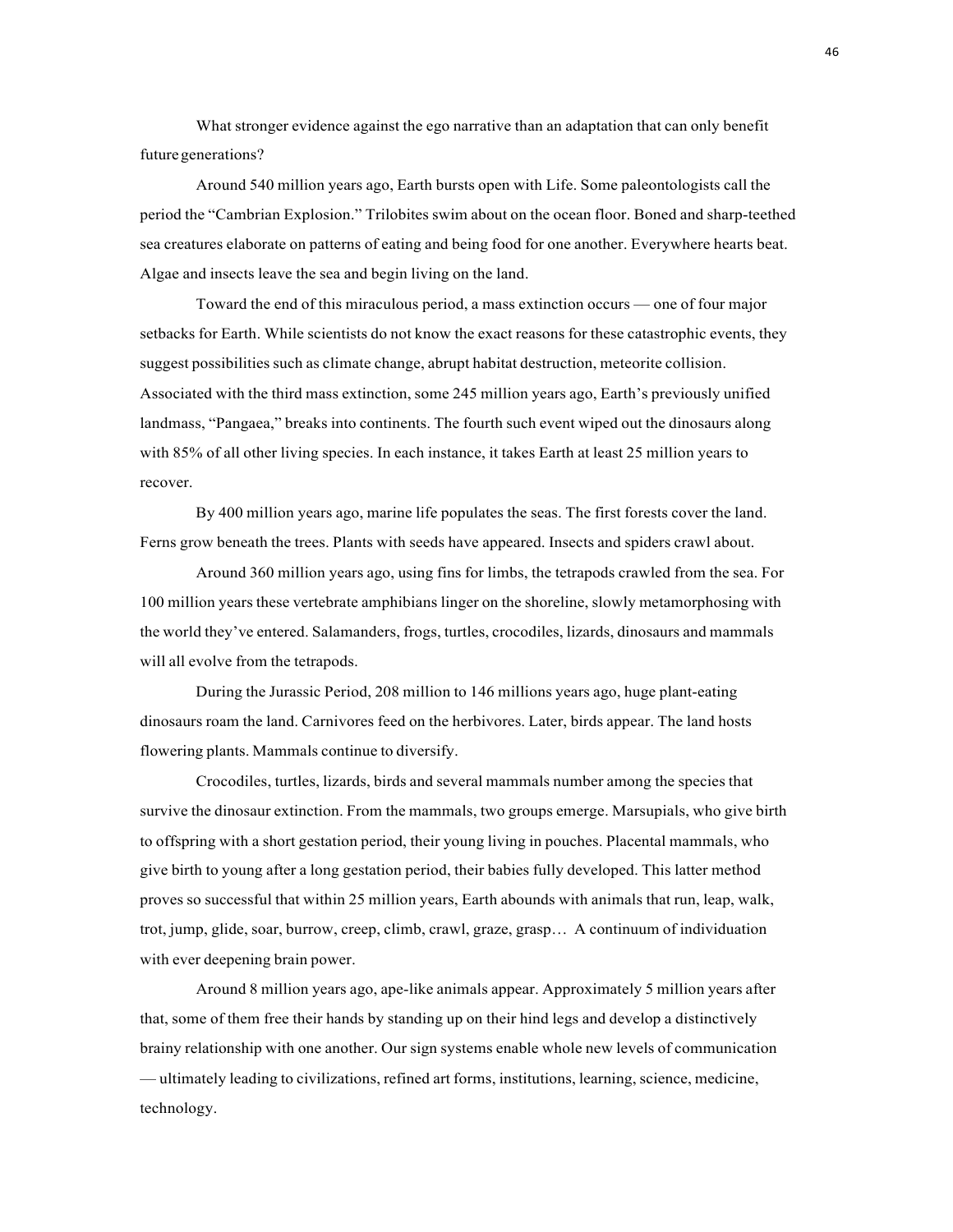In a short 100,000 years, we've completely transformed the appearance of our planet. City lights turn night into day. Satellite systems weave the continents together. Pipelines, cables, power towers, expressways and autobahns crisscross the lands. Skyscrapers and high rise dwellings reach upward. At the same time, we've brought ourselves to this crisis point.

We've been using the term phase transition to describe the profound changes that have occurred in the story of Earth. Starting with the beginning of the Universe, through the entry into the biosphere, to the emergence of the eukaryotes. When we take into consideration, the pathway's end at which we've arrived; and the kinds of changes it's going to take to get to where we'd like to be, there is perhaps no better description than that of a phase transition.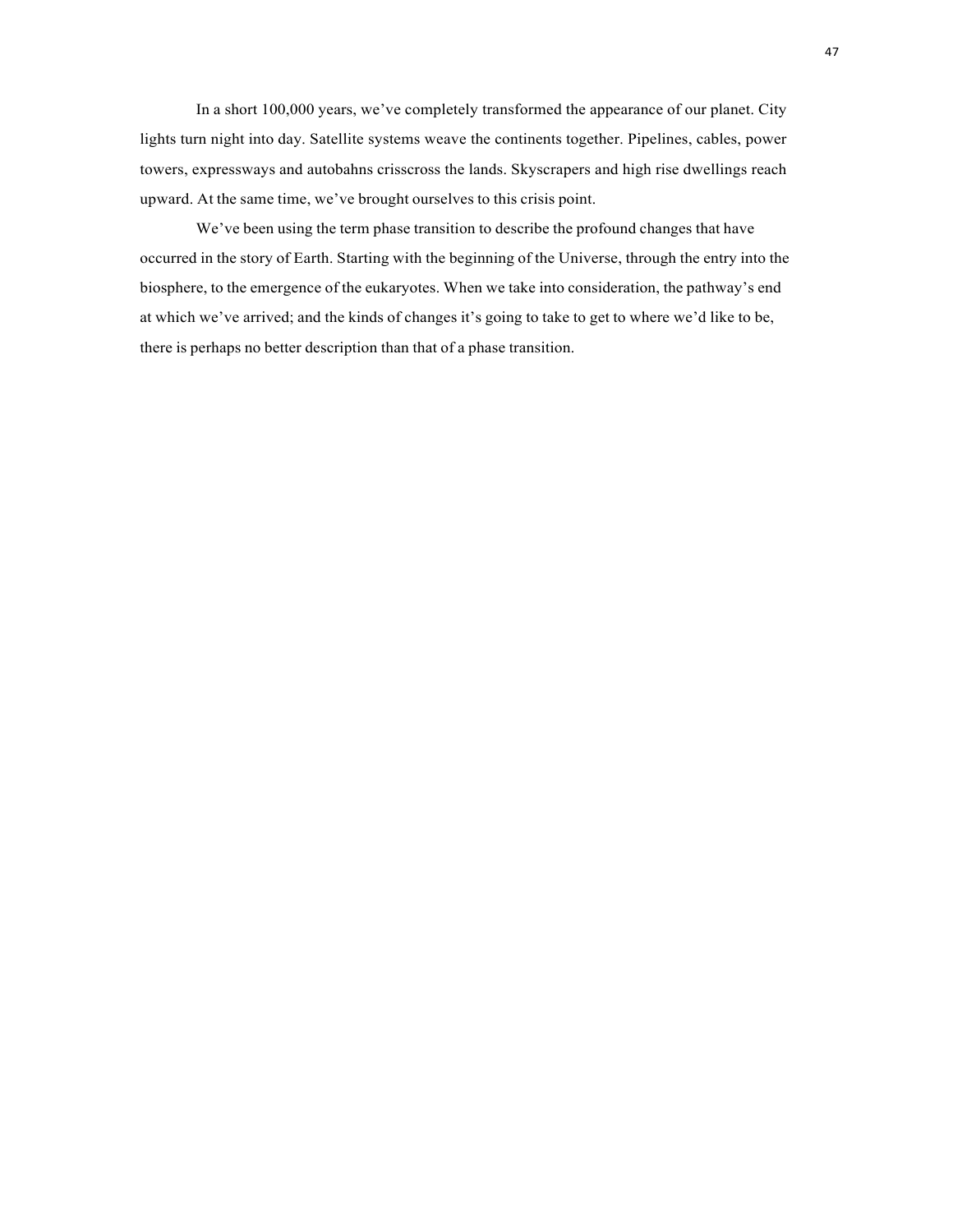# **Chapter Six Alternative Narrativesin the Arts**

## **Prelude**

We're each in our own way artists. Born with a love of beauty. A desire to create. We're drawn to moments that offer a glimpse of what makes us who we are. An astonishing sunset, a starry night, a perfect flower... art taps into something deeper about us. A place that feels outside time and space. Where the master narrative doesn't go.

For artists, going to that place is their life, their work. Yet, so fragile, so precious the gift to get there, even to talk about it can impede. In a world where microtheatrical power chains us, many artists develop a reflex of side-stepping any words one might use to describe them or their work. None of us like being labeled, told what to do, or how to do it. Least of all artists, for whom listening to such talk could mean interference in the mysterious and elusive process of creation.

Spanning from the earliest human societies to the post-modern present, the sheer volume of artistic production sets limits on what one chapter can do. Experts have dedicated their entire lives to subdivisions within art history, music history and literature. Merely to sketch an outline requires so great a reduction of the materials that we greatly oversimplify and leave out important names and work. We can only mention a few, as we trace the development of alternative narrative in this important dimension of human life.

## **Art Connects**

The arts, with creativity and innovation at their core, have developed a multiplicity of ways to counter the master narrative. Artists may twist a sign system's rules, making sense only if the separation narrative doesn't. Or open cracks in the sign system that allow us to see more than the ego narrative admits. Or make us aware of the sign system itself, as when painters call attention to paint and the act of painting rather than the subject matter. Or create out-of-sign-system experiences by setting up narrative or melodic expectations and then thwarting them. Artists can undermine the mistaken foundations of the master narrative by challenging our sense of perception, so that we ask, *"What am I really seeing? What am I hearing?"* Even supremely skillful application of the sign system rules can bring moments of deliverance through sheer beauty. Art engages another way of relating with one another and our world. Finds ways to connect Consciousness with the Referent.

Artists have proven able to break through the most formidable array of cultural, social, economic and political obstacles. This has sometimes meant courageous and direct confrontation stubborn integrity in the face of beatings, jailings, exile, death threats. However, art can also subvert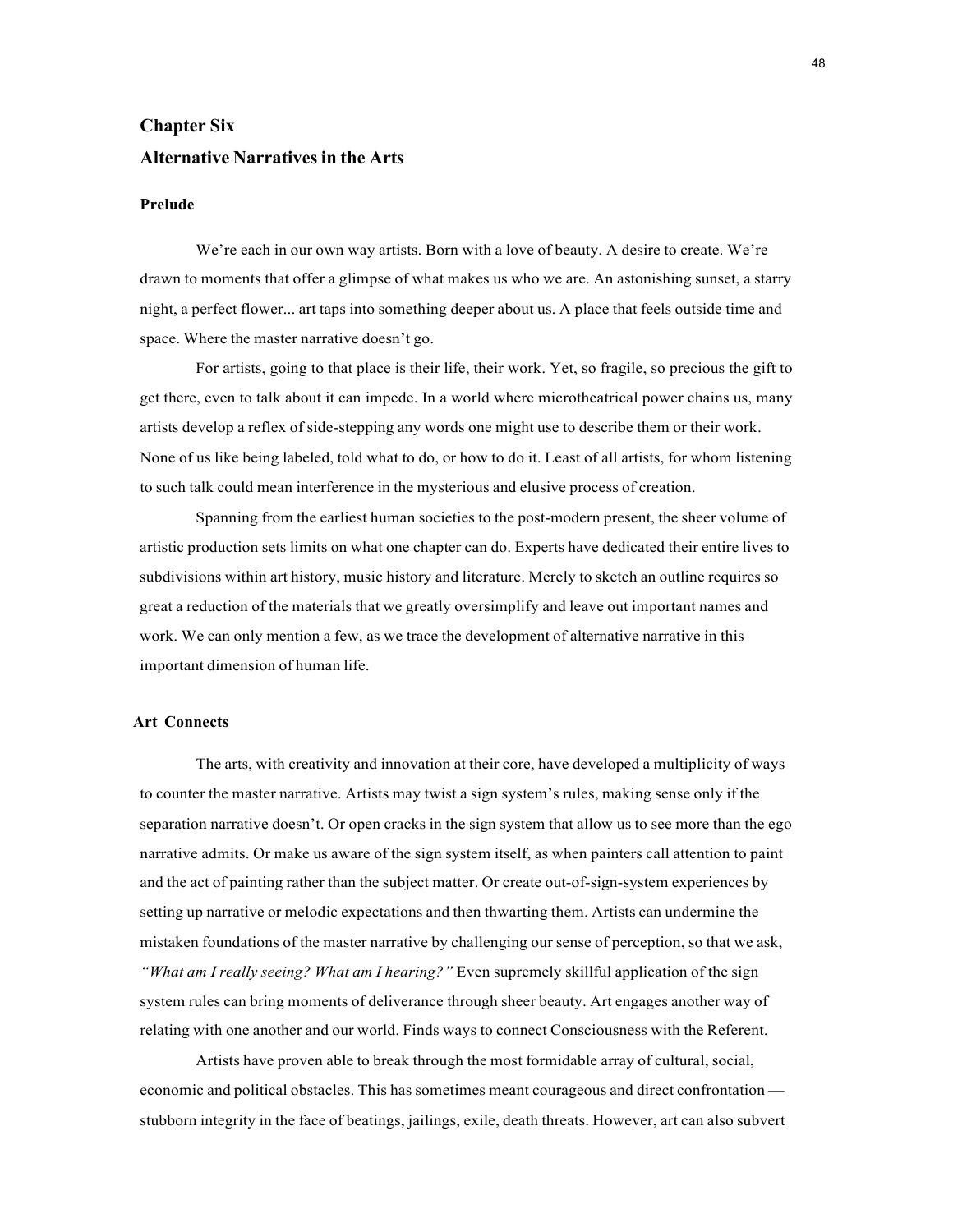the sign system, break free of the microtheatres, counter the master narrative, create alternative narrative without anyone, including the artist, becoming aware of that challenge to the status quo.

We hardly need to search the archives of poetry, classical music, popular song, dance, theatre and film to know that Love outnumbers other artistic themes. Love longed for, dreamed of — a love greater than the ego narrative permits. Whether explicitly talked about or not, love nourishes the dedication and sacrifice required to be an artist. Art actively engages the I-You. Attending a concert, going to a museum, or reading poetry does more than stretch our world by changing our habitual frame of reference. It brings us into relationship with the artist and all who share the moment. Performance art can leave both audience and artists stunned, moved to tears, shouts and wild applause. Art calls to the You. To our interior.

In ballet, opera, orchestral performance and theatre, artists strive for a perfection the master narrative would have us believe unattainable. Musicians press the edge of harmonic possibility. Dancers defy the laws of gravity. Actors transport us to other worlds. Feats so challenging that they require a concentration that momentarily eludes master narrative chains. The multi-layered cooperation necessitated by such creations suggest that we are at least as hard-wired to work together as separately.

Notions of who an artist is can also work against the master narrative. In a Medieval world that placed little value on individuality, artists belonged to the social category of workers, artisans whose work remains anonymous. Today, we make some artists celebrities, even superstars. And we see artists' work as qualitatively different from the tasks we perform in factories, offices, restaurants and such. We take for granted that the artist must be free. And artists do rely on free thinking, experimentation. As they venture beyond established borders, they move into a position to say what's not been said before.

While we highly value originality and see individuality as central to an artist's creativity, art takes root and comes to fruition in Relationship. And not just because the meaning of an artist's work depends upon others and changes with different audiences at different times. Artistic genius derives from inspiration — a calling from the center of one's being. Which many artists do not locate in a separated self, since they cannot bring themselves to take full credit. Carl Jung theorized that all of humankind participates in a collective unconscious. Artists delving into this shared underground river may surface with connections to the Referent that they themselves do not fully recognize. A timeless and shared psyche might help explain why art holds so much potential for moving us away from the master narrative of separation.

#### **Historical Perspective**

Art comes entwined with a context of geography, culture and politics. Artists work and live during specific historical periods, marked by events, characterized by particular mentalities and an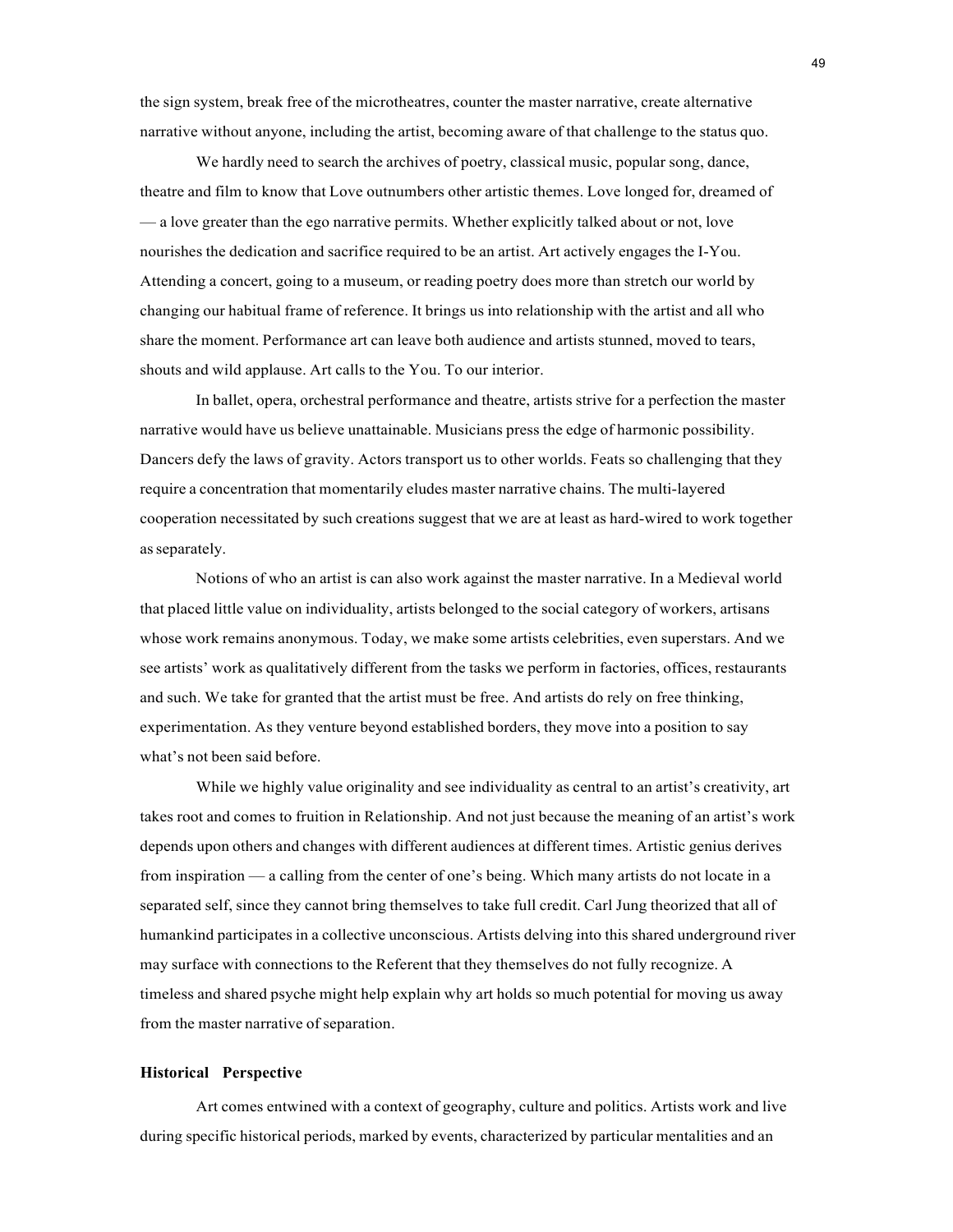imaginary — making it virtually impossible to understand how art acts as an alternative narrative without including a minimum of that history.

We will limit our outline here to artistic developments in the culture that originated in Europe, spread to the Americas and has come to dominate the world. To be sure, the art of other civilizations has offered a wealth of counter narrative. The artistry of Native American and African peoples, for example, bespeaks a deep I-You relationship with Nature. And people cast as Other by the Western world have always enriched the dominant culture with their art.

It's in "Western Civilization," however, that the master narrative informed by the coercive power of the ego idea has attained its most overwhelming force and influence. The point from which we must bridge. For similar reasons, we will focus more on art supported by the empowered classes. It was not until the  $20<sup>th</sup>$  century that this so-called "high culture" truly opened itself to the counter narrative energy coming from popular culture and colonized people. Yet, throughout the history we track here, artists have created work that formidably challenges the master narrative.

## **Early Art**

The story of the dialectic between art and the master narrative fades into pre-history. Art we know only as archeological evidence suggests that a goddess religion and societies ruled by women may have preceded the patriarchy of Western civilization. We know more about the context of Mesopotamian and Egyptian art. A master narrative of a separate self is evident in the slavery, social hierarchy and militarism that characterized both civilizations. Yet, even in art serving to chronicle wars and celebrate power, we see the counter force of beauty — exquisitely skilled and careful work tapping a deeper human capacity shine through in sculptures, mosaics, writing and painting. The structure and orientation of the pyramids signaling connection with the larger Universe. Depictions of the heavens suggesting engagement with the stars, a sense of sacred origin and purpose.

Jumping to Ancient Greece and Rome, we again see military conquest, slavery and class hierarchy. The Greeks take the power of sign systems and the master narrative to a new level. Their refinements of language, geometry, mathematics and physics bring new knowledge to the making of art. Literature sets down enduring human themes. The hero who grapples with moral dilemma, perseveres through ordeals. Sculptors' graceful flowing lines evoke Nature's wonders, even as they abstract idealized beauty from Referential irregularities.

The conquering Romans borrow much from Greek culture and society, adding innovations in architecture and other areas. Beautifying their private villas and pubic buildings with distinctive mosaics. Even with a more powerful master narrative, beauty and supremely concentrated work carry another message. Counter narrative peeks through more directly, too. An annual Saturnalian festival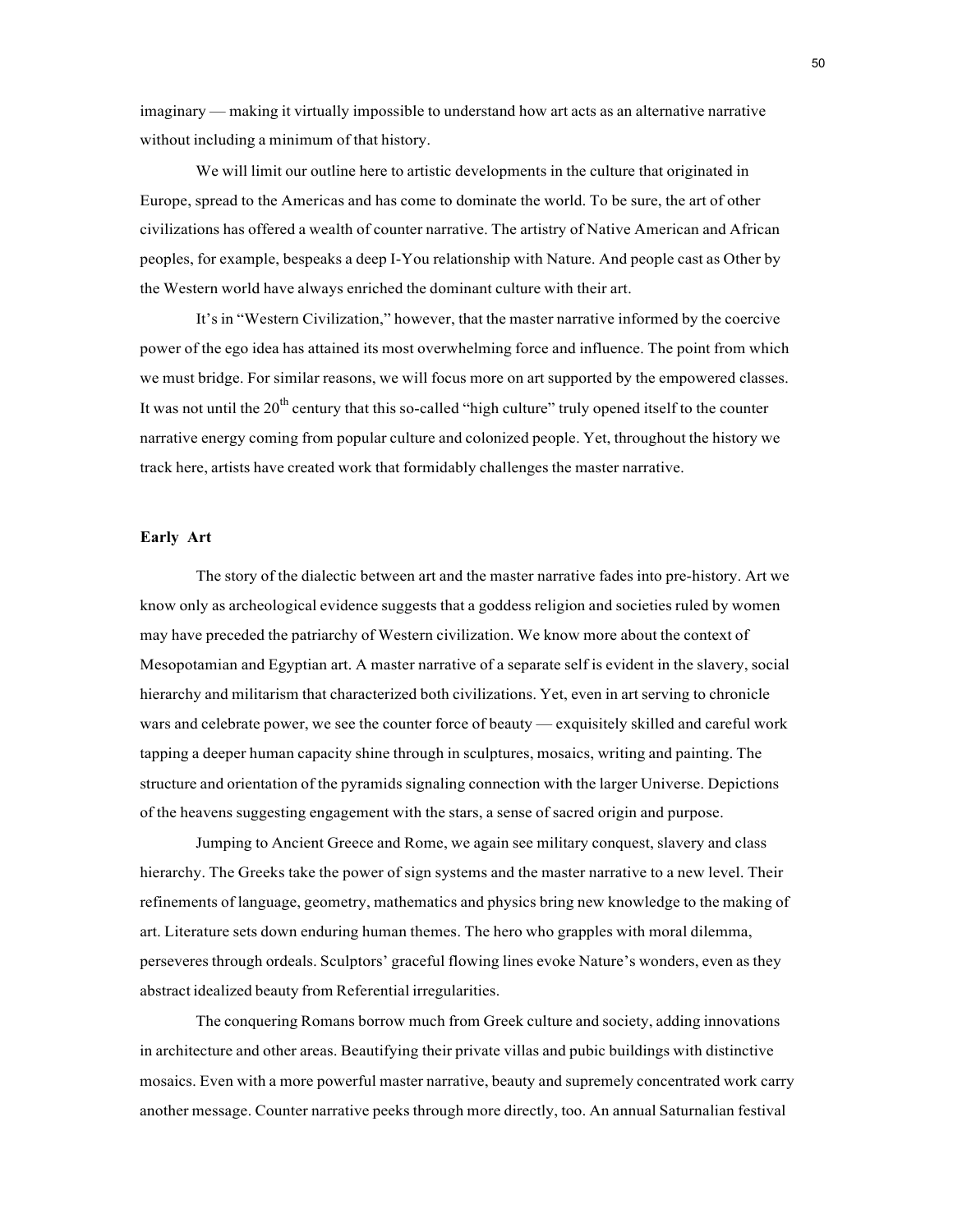affords a brief performance moment when hierarchies are inverted, slaves freed, everything turned upside down. Cicero writes against the corruption that makes it easy for warrior tribes to overrun Rome.

### **The Middle Ages**

In the centuries following the fall of Rome, violence reigns. Warlords sack one another's holdings — enslaving, raping, murdering. Monasteries and convents become a refuge for people, for piety, for art. And for literacy as well, at a time when even those at the top of the social hierarchy can't read. Eventually, men who command the largest forces in feudal alliances become kings and nobles.

Meanwhile, the religion that grew from Christ's message, *"love one another... feed the hungry... shelter the homeless... turn the other cheek,"* has been turned into an institution with its own rigid hierarchy and strong links with secular powers. Social inequality receives theological justification as divinely ordained.

Art takes on importance as a display of wealth in the status competition among lords and high ranked clergy. Precious metals and gemstones are worked into jewelry, chalices, swords, armor, and such. Religion the subject matter of mosaics, statuary and manuscript paintings. Biblical scenes with iconic faces convey spiritual universality. Architects take the not-of-this-world message to new heights. Slender pillars supporting vaulted ceilings attract the eye upward and permit stained glass windows to replace stone walls. Gothic cathedrals exemplify transcendence, yet their sculptural adornment includes real individualized faces looking out at us — sometimes with irreverent expressions. Images of animals and plants also find their way into artworks.

Although Church doctrine devalues Nature, *The Canticle of the Sun*, a 13<sup>th</sup> century prayer attributed to Francis of Assisi, sings the wonder of a Nature reconnected with God. Overall however, in a period when communities of heretics are massacred by papal armies and individuals burned at the stake, beauty and feats of artisanship alone carry the counter narrative. In the early  $14<sup>th</sup>$  century, Dante's *Divine Comedy* sums up the theology and cosmology of the Medieval world. More importantly, its beautiful poetry, written in vernacular Italian rather than Church Latin, expresses one human being's love for another

By now, the growth of cities and increased trade are beginning to effect a transition from the feudal system to a money economy — with a nascent middle class. But in the mid-14<sup>th</sup> century, a plague wipes out as much as 50% of the European population, perhaps as many as 38 million people. The Medieval world comes crashing down in pestilence, famine, war and a crisis of authority in the Church.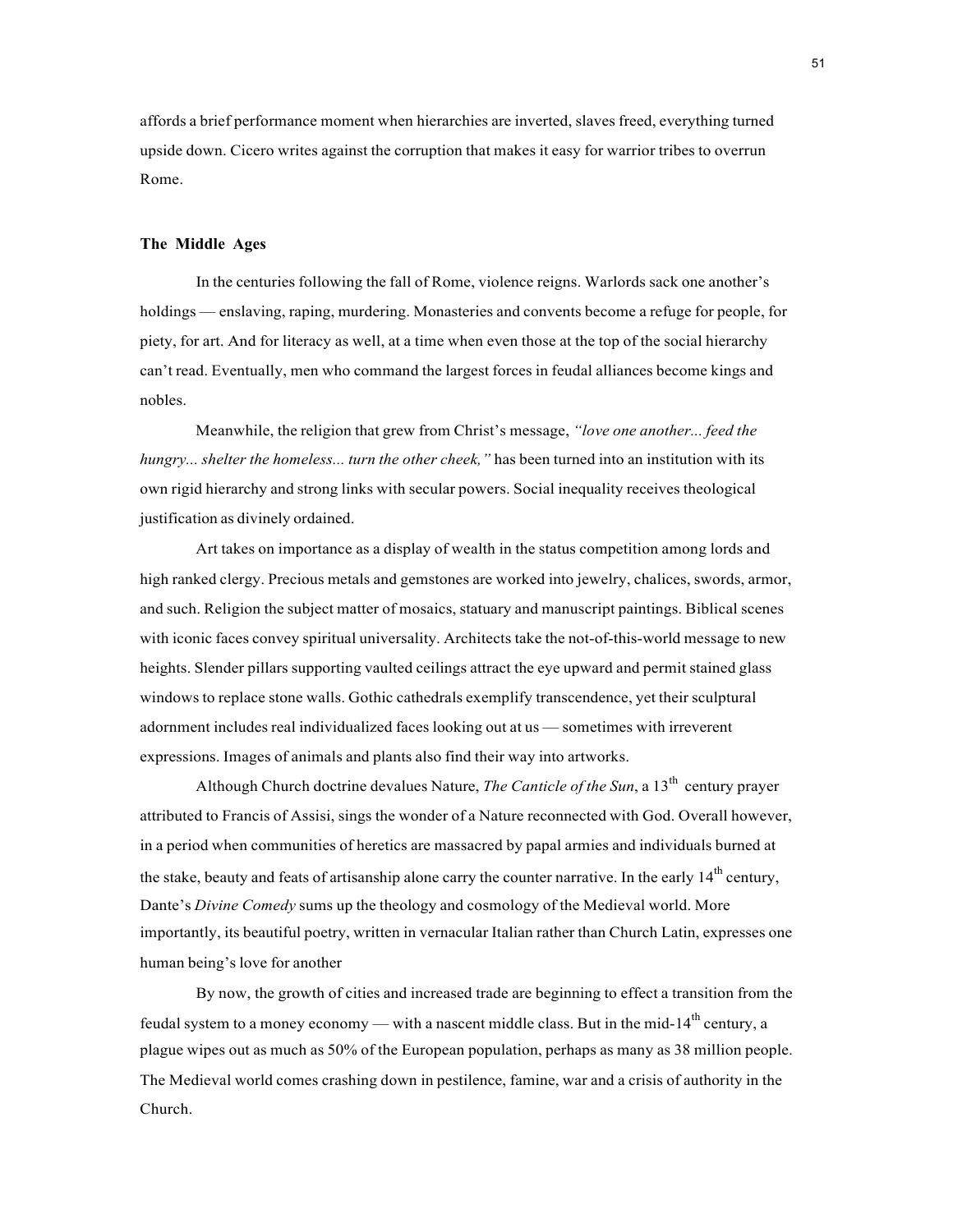## **Renaissance Means Rebirth**

Europe comes alive again in the  $15<sup>th</sup>$  century as population and the economy recover. Mediterranean ports of Italy and the fast sailing ships of Flanders contribute to a slight expansion of the wealthy classes. People who can read pursue intellectual activities and pleasures including enjoyment of the arts. More urban than the rest of Europe, Italy, with its historical and archeological links to ancient Rome and Greece, opens the Renaissance period.

A new "Humanism," largely inspired by the  $14<sup>th</sup>$  century Italian poet Petrarch, reaffirms human dignity and reconnects with the culture of classical antiquity. The enthusiasm spurs searches of monastic libraries for lost Roman texts and Greek philosophical fragments preserved and commented on by Arab scholars. Painters depict scenes from classical mythology.

Renaissance artists turn to Nature with renewed interest in what real trees, real flowers, real people's faces look like. In the Netherlands, Jan Van Eyck reproduces the smallest details in his paintings. In Italy, painters use mathematical formulae to perfect their representation of natural phenomena. Leonardo da Vinci investigates mechanics, optics, the behavior of light and the movement of water. He gives his *Mona Lisa* a face that seems to move. Her smile will have people talking for centuries. Michelangelo celebrates the beauty of the human body. His eighteen-foot marble sculpture of *David* stands emblematic of the re-awakening. Commissioned by the pope to paint the ceiling of the Sistine Chapel, he creates a monument to human capability. Some twenty years later when he returns to the chapel and paints *The Last Judgment,* the extravagance and corruption of the Renaissance papacy is provoking a reaction that will change the Western world.

## **Reformation**

The cultural milieu in which European artists work changes dramatically after the publication of Martin Luther's *95 Theses* in 1517. Many followers of the new Protestantism reject even destroy religious art, diminish decoration in every aspect of their lives. Europe moves from a single, highly controlled version of Christianity to multiple interpretations, opening previously unthinkable possibilities of cultural pluralism. The shift brings more than a century of massacres, heretic and witch burnings, wars of religion.

Western Civilization seems completely submerged in a master narrative that demonizes the Other. While Europeans kill each other over differing religious views, voyages of discovery will carry enslavement, genocide and pillage to distant shores. Art, however, proves capable of countering. In Thomas More's *Utopia*, a fictive explorer reports finding a happy and prosperous people who share everything they have. They elect a governing council that provides health care, education, sanitation and a degree of religious freedom — all of which is unheard of and sounds impossible at the time.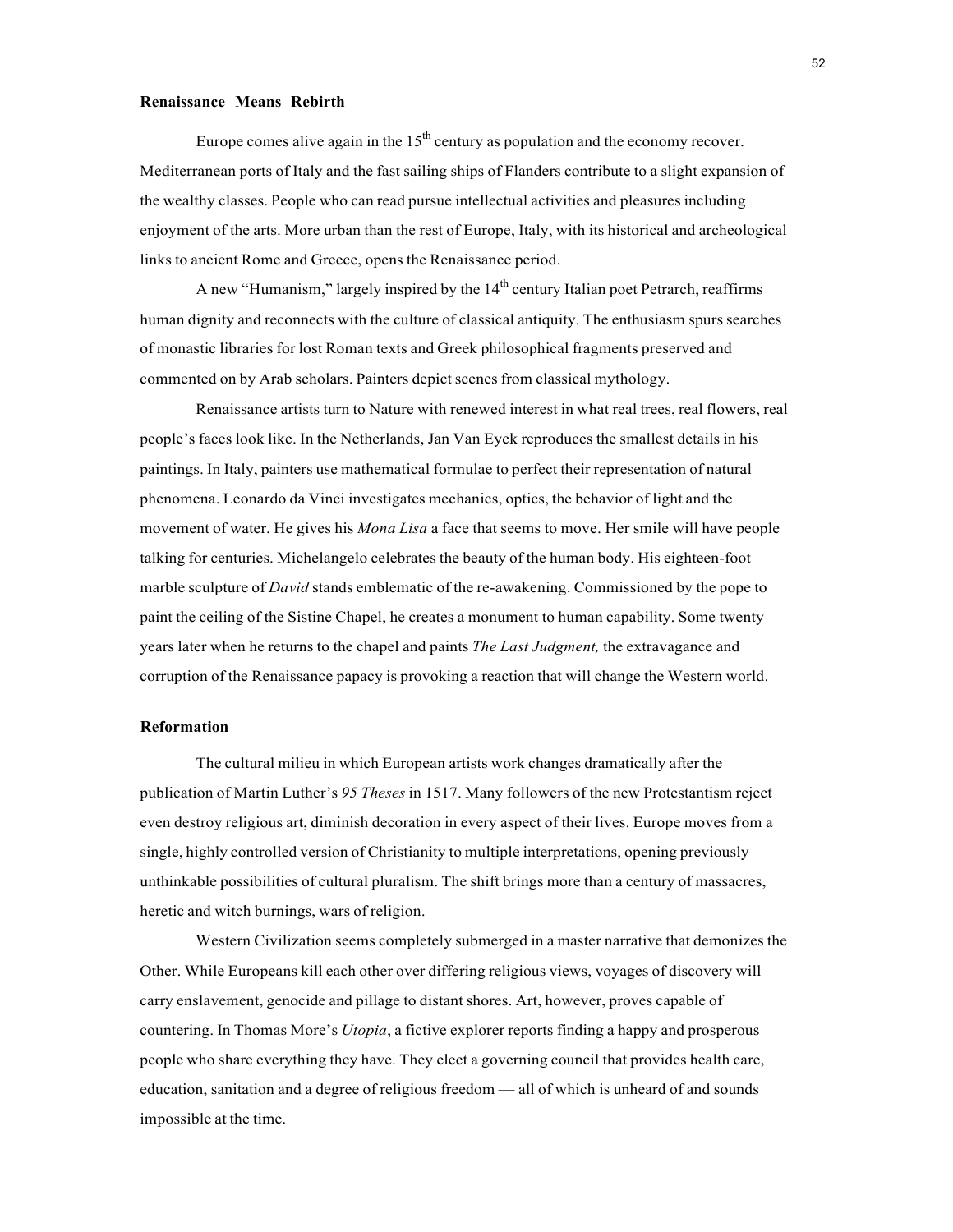In the 16th century, the literary arts flourish. In Spain, Cervantes' novel, *Don Quixote,* makes fun of the old order of European society, while inviting the reader to love the crazy, ridiculous dreamer. In England, William Shakespeare uses language itself to lift us over sign-system walls and undermine the master narrative, as he celebrates Nature, love, integrity — and condemns greed, duplicity and ruthless ambition.

As the century turns, more people can read, thanks in part to Protestantism's encouragement of Bible study. The printing press has made books less expensive and more available. Peddlers carry books into the countryside, where communities gather around a single hearth to hear someone read.

Among the most educated, international dialogue leads to what has been called the Scientific Revolution. In Poland, Copernicus formulates his theory that the earth moves around the sun directly conflicting with tradition and the Church. In Italy, Galileo with his telescope, publishes observations that support heliocentricity. Although the Inquisition can still force him to recant, a profound change has occurred. Narrative about the Universe has become open to inquiry, less controlled by a single institution. Francis Bacon expounds the scientific method. Descartes argues against believing anything before subjecting it to rigorous methodical examination. Newton introduces a mathematical system to describe the laws of gravity and motions of the planets. Challenging the master narrative's idea that there is only one story.

As  $17<sup>th</sup>$ -century monarchs consolidate their power, artists make a living by entertaining and glorifying. Architects and artisans build and furnish palaces. Painters and sculptors decorate. Musicians, dancers and artists create elaborate courtly spectacles. Some artists manage to insert counter narrative. Molière writes comedies to amuse Louis XIV and his court, but makes the point that young people should be permitted to marry for love. Bolder criticism appears in the highly popular German novel by Von Grimmelshausen, *The Adventures of Simplicius Simplicissimus,* where the narrator's comically exaggerated naïveté covers a scathing critique of the Thirty Year's War. In the Netherlands, where it's no longer kings but wealth that rules, Rembrandt shows us faces of greed and corruption, as well as those that radiate goodness from the human heart.

#### **Enlightenment**

As the  $18<sup>th</sup>$  century begins, better instruments, orchestras and choruses help music ascend to new heights. In the work of Bach and Handel, composition reaches a peak of elaborate complexity. Following sign system rules and serving the monarchical élan of its time, this art works against the master narrative by touching us with a sense of awe. Antonio Vivaldi connects with Nature's sounds in works such as his *Four Seasons.* Later, Mozart pares away decoration and expresses feelings with mathematical perfection. One of his operas, based on the play, *The Marriage of Figaro*, questions the social order by depicting a servant with greater personal merit than his master.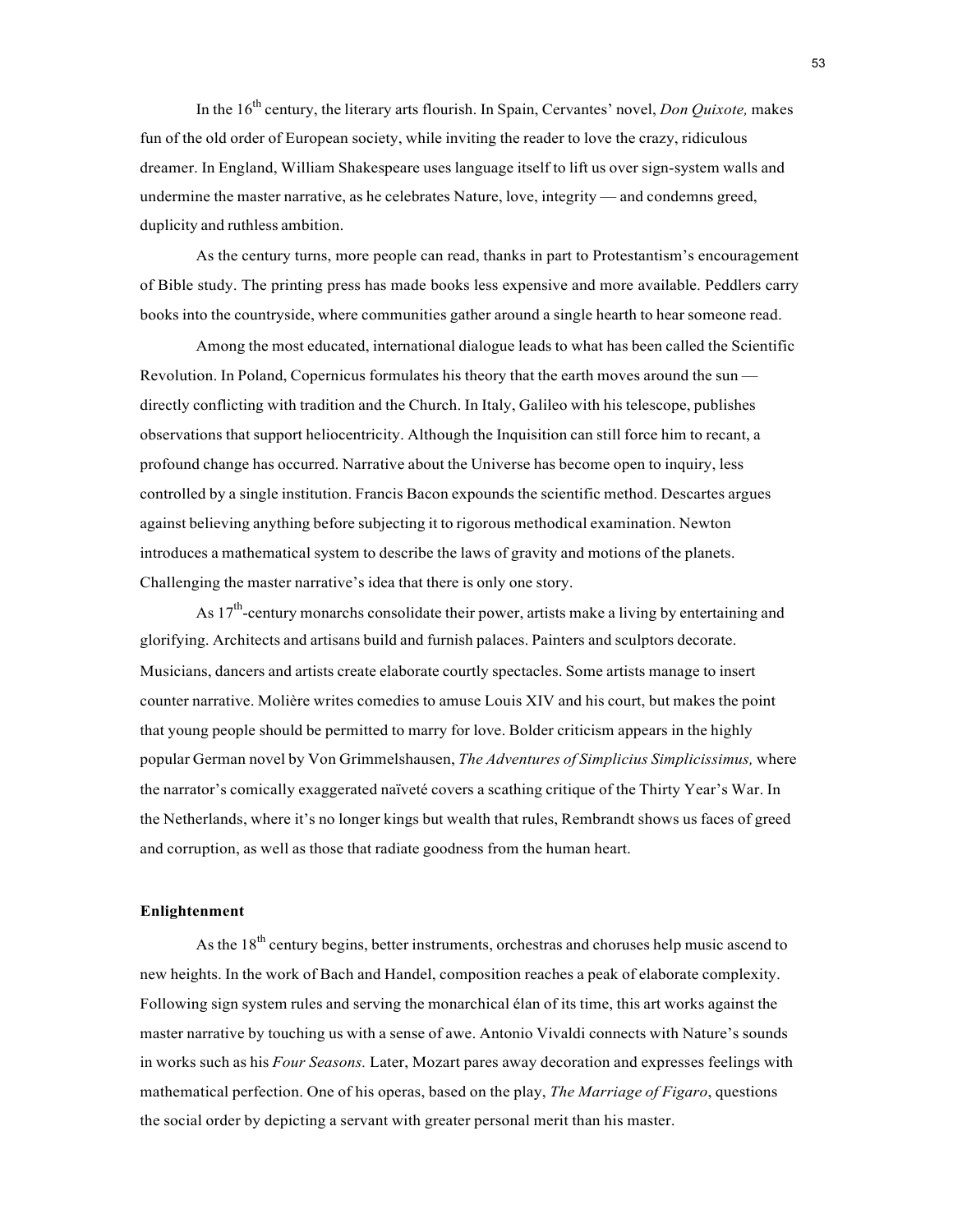By mid-century, the literary arts have entered into an openly conflictual relationship with the coercive power of the day. Writers such as Voltaire and Diderot spend time in jail for their words. Their books become all the more popular for being banned. Calling — often in humorous ways for reason, education, tolerance and more humane values, Enlightenment literature sweeps Europe and ultimately the world. Refuting narratives of a fallen and corrupt human nature, the Enlightenment asserts that human beings have a natural goodness, an innate sense of justice.

Montesquieu imagines two Persians traveling through Europe, commenting on what they find. In an emblematic moment, one worries that humanity might invent something more lethal than gunpowder; the other responds that unanimous consent would immediately prohibit such weaponry. Voltaire uses the power of laughter to attack the madness of war, slavery, colonial exploitation and religious intolerance. Rousseau invites the reader to consider how many horrors would have been avoided if people would have responded to the very first attempt to fence land as private property by tearing up the stake and insisting, "The fruits of the earth belong to everyone and the earth itself to no one." In Germany, Emmanuel Kant writes, "What is Enlightenment?" His answer, "Dare to know... have the courage to use your own understanding." In England, Mary Wollstonecraft uses Enlightenment reasoning to make the case for women's education and equal rights.

By century's end, as the new ideas contribute to the outbreak of revolutions, the monarchs and aristocrats who had enthusiastically embraced the Enlightenment change their tune. In the "New World," the British colonies declare themselves independent, with the assertion that "all men are created equal," and have "inalienable rights," such as "liberty and the pursuit of happiness." The writers of the new nation's Constitution draw upon Montesquieu's ideas for ensuring the future of democratic government. They make an inspiring example for the Old World, although they disregard the humanity of Native Americans, retain slavery and establish voting rights for property-owning white males only.

In France, during the Revolution of 1789, the king refuses to cooperate in creating a constitutional monarchy, provoking the overthrow of monarchy and his own execution. As the monarchs and aristocrats of Europe gather military forces against the new republic, moderation gives way to riot-driven popular democracy and the "Terror." Artists such as Jacques-Louis David heroicize revolutionary moments. Neo-classical motifs connect with Athenian and Roman roots of democracy.

The General Napoleon starts out saving the Revolution from its exterior enemies and extends French control across Europe. He raises hopes, especially among young Europeans, that he will liberate their countries. But bitterly disappoints with dictatorship and overblown imperial ambitions. Goya paints mass firing-squad executions and such, documents his attempt to conquer Spain. Napoleon prolongs — and loses — the war to defend the Revolution. Nonetheless, his rise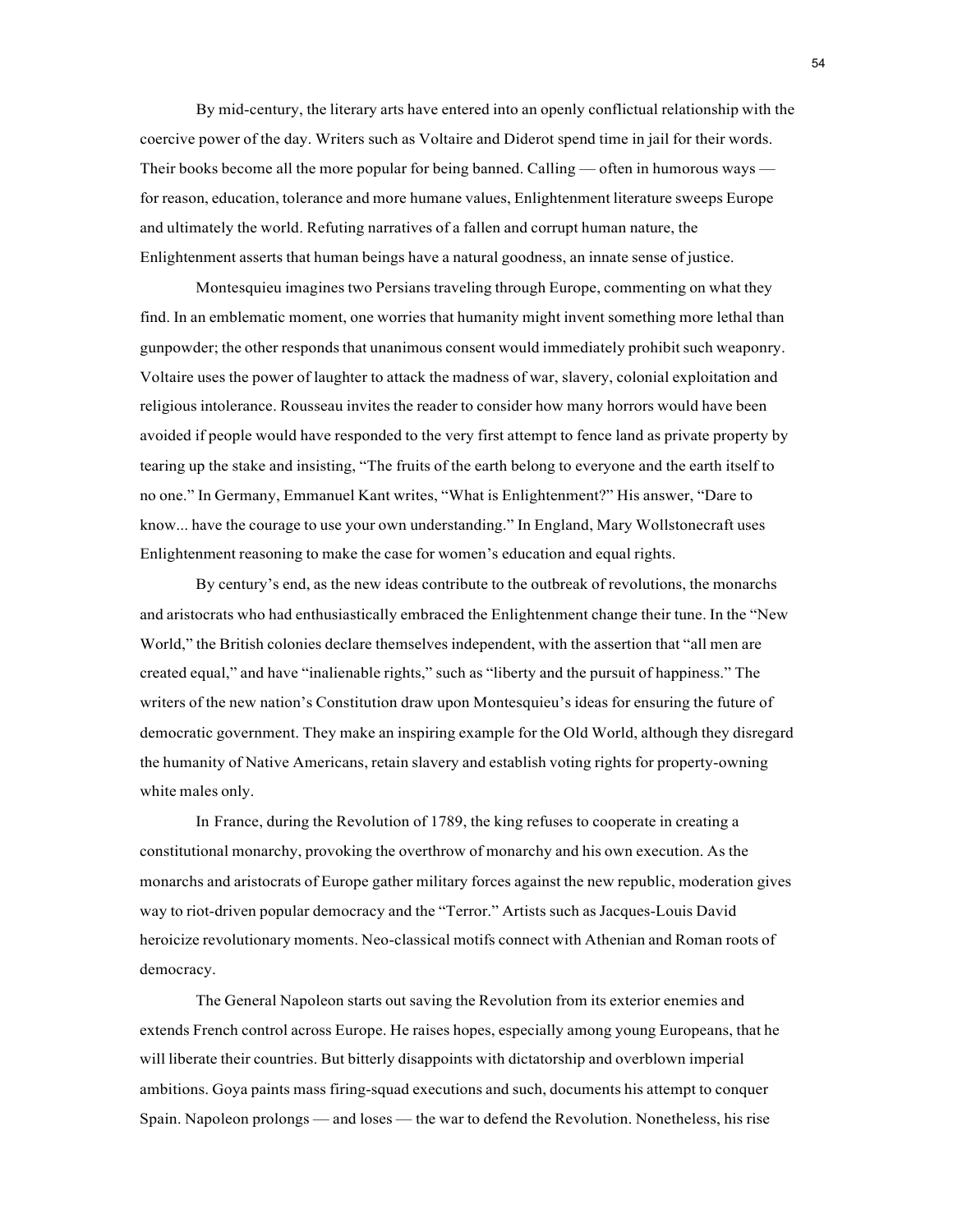from the lowest ranks of the aristocracy to a world-transforming role takes on an archetypal significance in Western culture, representing the importance one individual can have in history.

#### **Romanticism**

The fall of Napoleon highlights a growing movement in reaction against the Enlightenment. Romanticism asserts the importance of a kind of knowledge that rises from feelings. "I am certain of nothing," says John Keats, "except the holiness of the heart's affections and the truth of the imagination."

Emerson, Hopkins, Emily Dickenson and others emphasize our inseparability from the whole of Living Nature. Women writers — some hiding behind male-identified pen-names — offer an alternative point of view. Jane Austen, George Sand, George Eliot, Charlotte and Emily Brontë provide narratives of humanity and human metamorphosis. Love is paramount. Whether written by women or men such as Herman Melville, Victor Hugo and Alexander Dumas, stories spun by Romanticism celebrate poetic justice.

Beethoven bridges from Mozart's perfected classism to the emotional power of Romanticism. Chopin brings listeners to tears. Tchaikovsky and Verdi combine evocative music with storyline. A love story. In operas and ballets, performing artists take human capability to astonishing heights as they develop their technical repertoire. In painting, Joseph Turner foregrounds the background — skies, mists, seas, landscapes. His moody canvases draw our attention to the features we're missing in our ordinary ways of seeing things. Edward Hicks counters the master narrative by painting more than a hundred versions of the *Peaceable Kingdom,* where the lion lays down with the lamb.

The era's tumultuous political history, of course affects Romanticism. Many of these artists are anti-Revolution as well as anti-rationalism. Romanticization of the Medieval period proves useful to conservatives calling for a return to unquestioned authority in religion, politics, society and the family. Yet this movement of the heart conflicts with the old order too, beginning with its opposition to arranged marriages. Some translate the Revolution's liberty into a demand for unlimited artistic freedom. The Napoleonic legend feeds notions of artistic genius at odds with the world. Many young people feel dissatisfied with easy comforts in a life without greatness. Some dedicate themselves to the grand project of changing the social and political order.

Individuals and groups develop plans for creating a humane and intelligently organized society that will bring happiness to everyone. Privileged themselves, these early socialists believe that better-off people can and will choose to redistribute their wealth. They form experimental communities throughout Europe and the United States. Karl Marx scornfully dubs them "utopians,"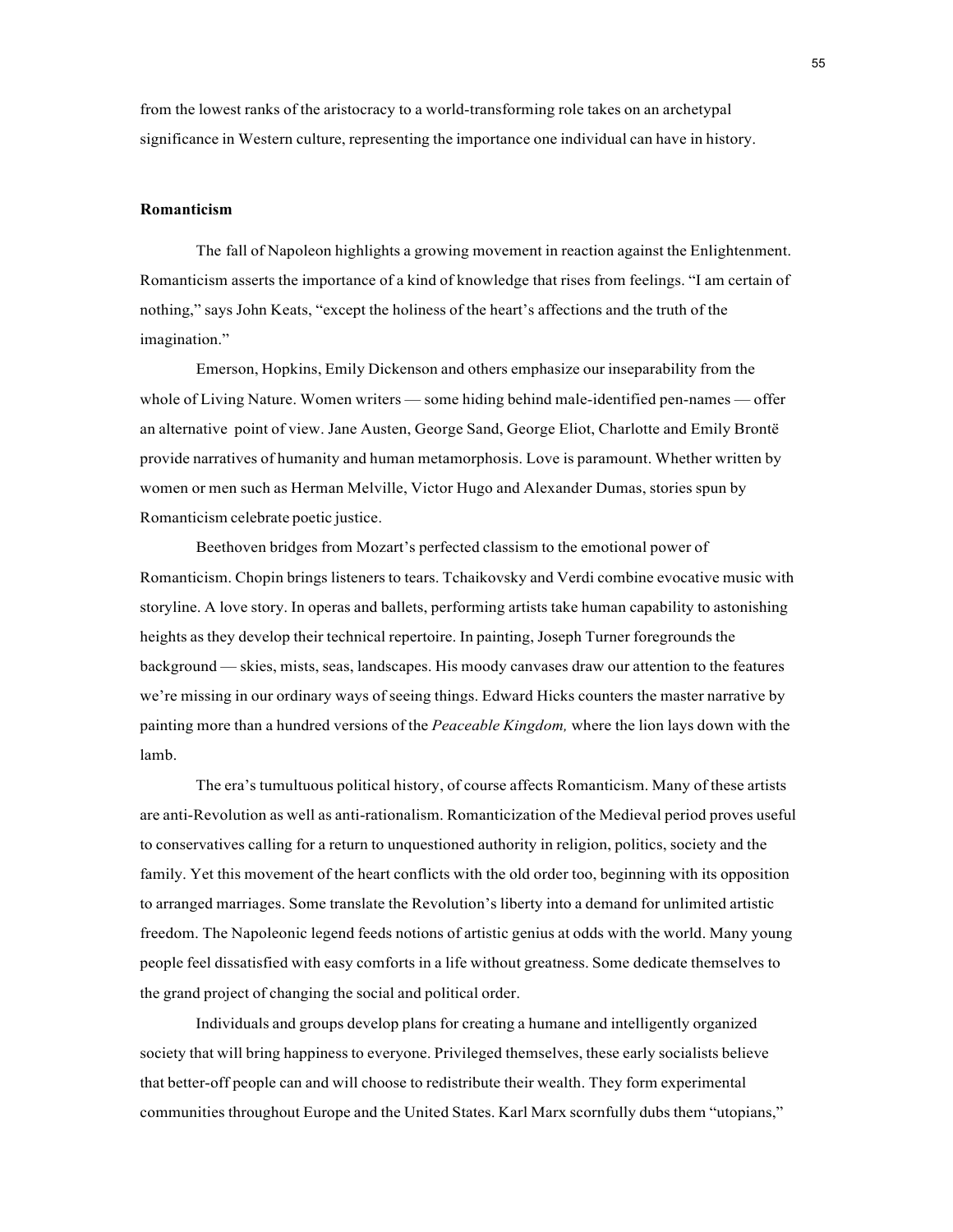for thinking that anything but force can stop the upper classes from taking more than their share. His *Communist Manifesto* calls on workers everywhere to unite and throw off their chains.

In 1848, pro-democratic revolutions erupt in France, Germany, Austria and Italy — none of them successful. In response, a reinvigorated authoritarian rule will now make outright dissent far more difficult for decades in most European countries.

The tremendous failure of 1848 pushes artists in various directions. After siding with the revolutionaries, poet Charles Baudelaire now asserts that art should serve no cause or purpose whatsoever. Yet his *Flowers of Evil* flies in the face of the master narrative's hypocritical morality and shocks readers with its unconventional sexuality. Other writers and painters turn toward a more realistic portrayal of the problems they see around them.

The Industrial Revolution, begun in  $18<sup>th</sup>$  century England, is by now transforming life in continental Europe and America. While new technologies — such as the steam engine, precision machinery, superior methods of mining and smelting — hold the promise of improving daily life, its immediate effect reduces many to misery. People move from countryside to city as factory production replaces rural cottage industry. Underpaid laborers, with no regulations yet protecting them, struggle to survive in horrendous living conditions.

Charles Dickens, Emile Zola and others carefully detail the suffering of the poor and working classes. Gustave Courbet shocks the art establishment by painting scenes from peasant life and depicting the ugliness of impoverishment. Courbet, a socialist, will be jailed and exiled for his convictions. Marx makes no exception for such artists, however; he insists that culture only serves and perpetuates the socio-economic system. Art will disprove so narrow an assessment.

#### **Modern Art**

In 1860s Paris, a group of young artists including Monet, Renoir, Pissarro and Degas take painting in a new direction that will powerfully, if indirectly, challenge the master narrative. Struck by Manet's assertion that he sees no lines in nature and therefore uses color only to define images, the Impressionists rethink and strive to paint what they see. They often work outdoors rather than in studios, putting color on canvas quickly; because what they see is changing. Monet does multiple paintings of the same scene in order to capture the effects of weather and light. Trying to remain true to Nature and to paint just what they see, the Impressionists perforate realism's real.

On another level, they seem to address the viewer by embedding images and meanings in work that spills over with coincidence. 'What is that swirling in the smoke of Claude Monet's pipe?' 'Dancing in that curl of hair? 'In that person's eye?' A playful interactivity engages the You. The best known Impressionists do not take a stand on the misery of the lower classes, even the brutal crushing of the last Paris revolution, the socialist Commune. Nor do they adopt the Bohemian lifestyle that will soon become a stereotype.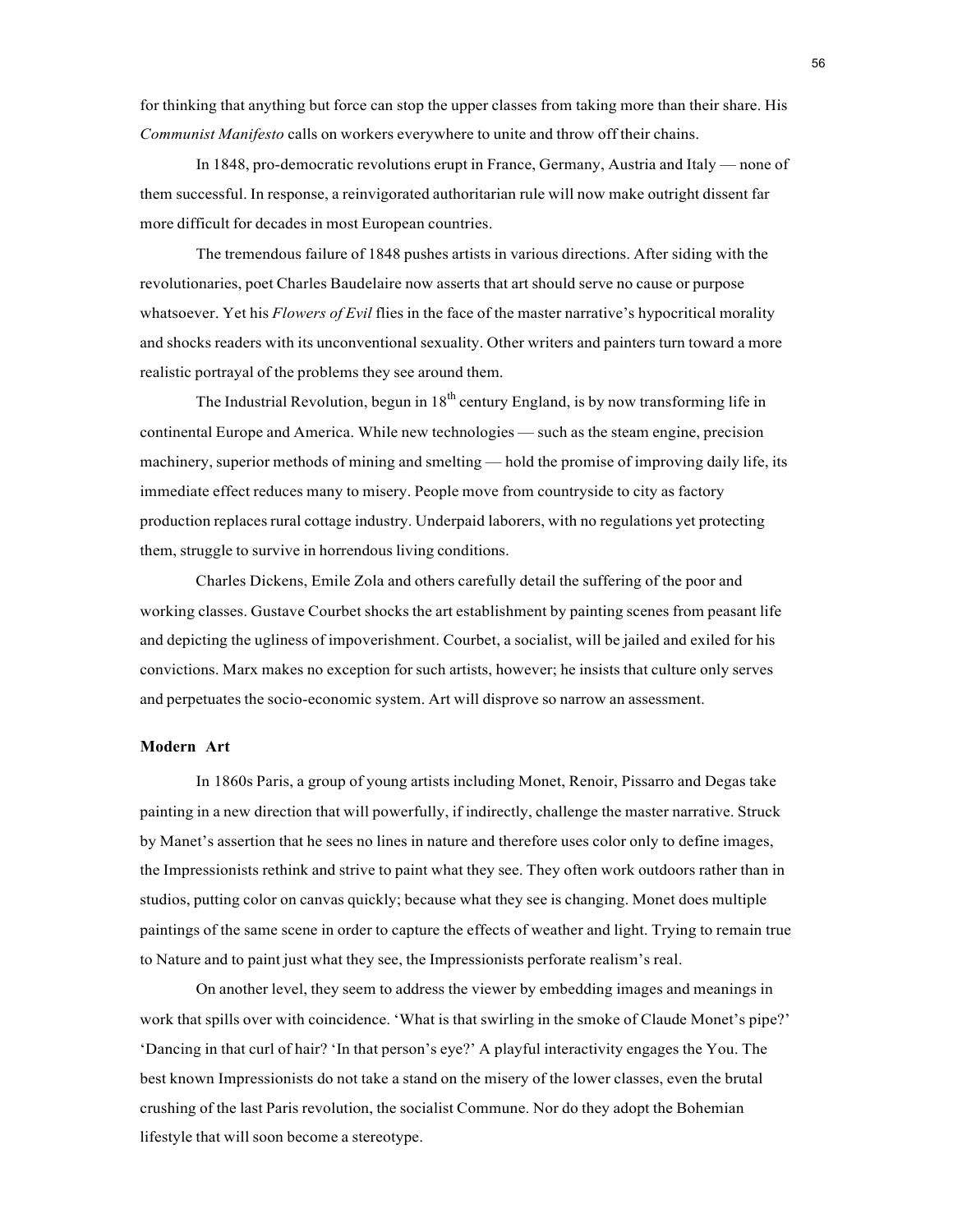Yet the Impressionists paint in ways that subvert. By trying to capture a moment in Nature, they grapple with the problematic relationship between sign system and Referent. Reminding us that ordinary perception does not deliver reality as simply as we assume. Their techniques invite the viewer to respond, not just to the content, but to the paint and the act of painting itself. And any increased awareness of sign systems weakens their power over our minds. Equally important, Impressionism opens the door to Modern Art by making it conceivable for later artists to go further in disrupting processes of representation — and the workings of the master narrative.

By the 1880s, Western civilization's view of itself clashes significantly with actual behavior. Most European countries have at least quasi-democratic political institutions. Life has improved slightly for the lower classes. Labor unions have begun winning reforms such as child-labor laws. To lessen the appeal of socialism, a few countries have even established rudimentary social welfare systems. The ruling classes see themselves as humane, enlightened, refined and civilized. Yet the contrast between middle-class and working-class living conditions remains stark. And the scramble to colonize the rest of the world has intensified, driven by competition for power; as well as the lure of gold, diamonds and other natural resources. Advanced military technology makes conquest easy. European heads of state meet in 1884 to carve up what King Leopold of Belgium calls, "that magnificent African cake." The United States ruthlessly seizes Native American lands in the push West. In the name of "civilization," men everywhere carry out acts of brutality and treachery.

Some artists directly oppose these crimes against people designated "Other." Joseph Conrad's novel, *Heart of Darkness,* exposes atrocities the author witnessed in Africa. Conrad, Mark Twain and Arthur Conan Doyle join the Congo Reform Association founded in 1904. Photographers record the historical moment. Its hideousness in images such as the well-known U.S. War Department photo of a slave's whipping scars. Criticized later for not showing the mistreatment of Native Americans, Edward Curtis chooses instead to emphasize their dignity and beauty.

Paul Gauguin's paintings of Polynesian Islanders, enhanced by his handling of color and perspective, communicate a similar message. The title of one of his most famous works interrogates the foundations of the master narrative: *"Where do we come from? What are we? Where are we going?"*

Before turning to painting, Vincent Van Gogh anguishes over the poverty he witnesses in London. Gives all he owns to the poor while working as a lay preacher among Belgian mineworkers. After losing that job, he paints like a madman — some 800 canvases in the ten years before his suicide. His work releases the writhing movement of the Referent that the sign system would tame and still.

Teenaged poet, Arthur Rimbaud, describes the poetic process as a "rational derangement." His genius goes deeper than free verse, sensing the expectations a word or phrase sets up, then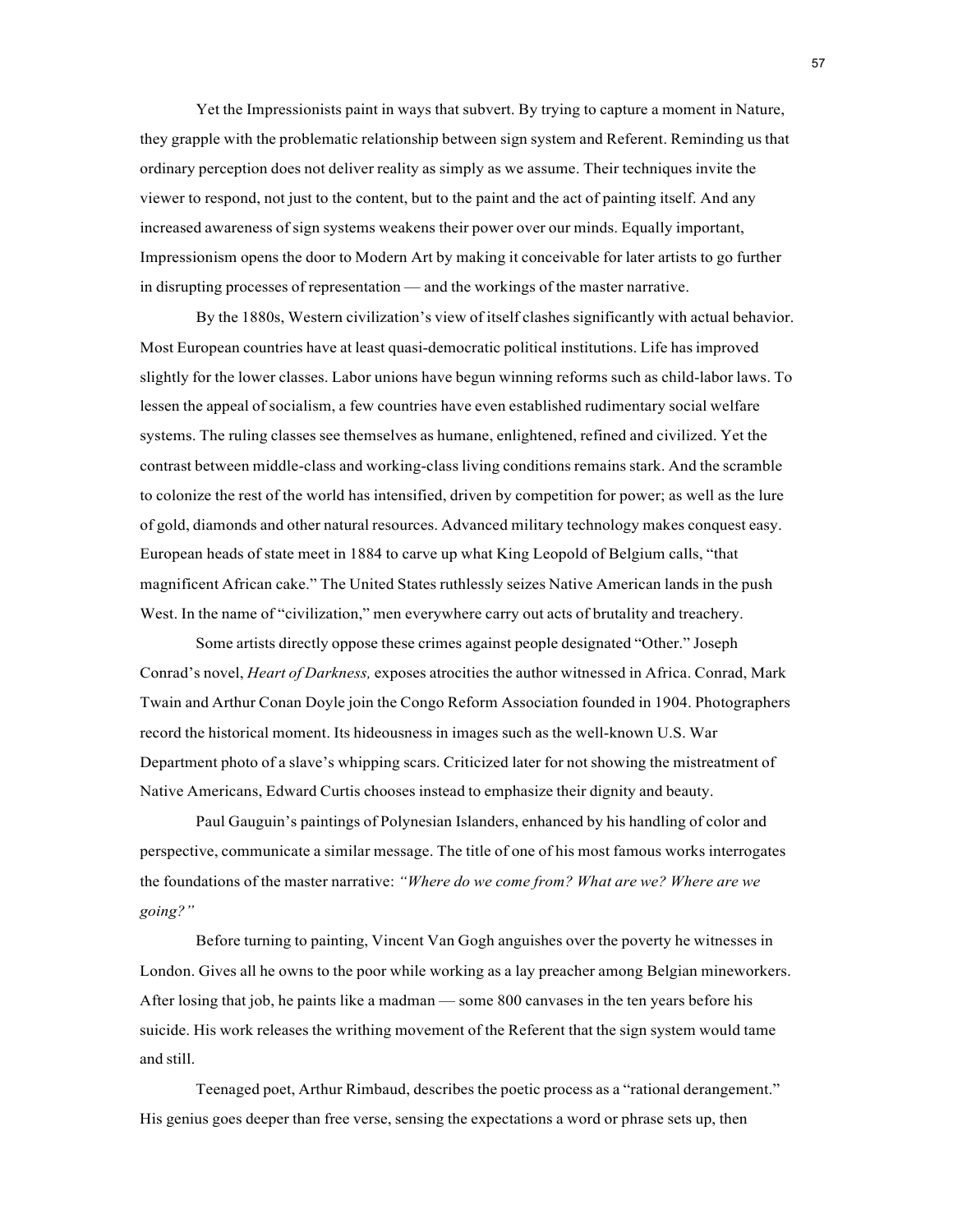turning them into sign-system-shaking surprise. With outrageously non-conformist behavior, Rimbaud enacts the modern artist's absolute rebellion against the microtheatrical occupation of the mind that would interfere with the creative process itself.

As the 19<sup>th</sup> century comes to a close, many artists and intellectuals signal disenchantment with narratives of enlightened civilization. Nietzsche drops all pretense and frankly calls for "great" men to wield all the power they can get and cease weakening themselves with moral scruples. In contrast, playwright Alfred Jarry rips off the mask without embracing what lies underneath. His King Ubu personifies the exercise of power over others as abusive. Scatological, sexual and deliberately repugnant to middle-class sensibilities, the play stands in definitive opposition to the dominant culture.

The  $20<sup>th</sup>$  century brings automobiles, electric lights, radio, telephone, new architectural materials, a quickened pace of life — at least to the cities. Modern art explodes in a variety of new approaches. Artists encourage each other as the art establishment at first rejects each innovation. Movements branch out.

Labeled "savage beasts" by art critics, Fauvism works with thick, wild brush strokes. Rouault deepens Fauve, while Matisse moves on. Picasso and Braque develop Cubism from Cezanne's subtle geometrics, illustrating how the sign system works at simplifying the world into straight lines and right angles. And how everything can be seen from multiple points of view. Duchamp's *Nude Descending a Staircase* takes on motion in time*.* Picasso, whose career will span seven decades and multiple movements, infuses his work with borrowings from African art. The uncategorizable Chagall brings us worlds where things are upside down, animals play musical instruments, the cellist is his cello.

Expressionists use paint to represent states of mind. Munch leads the way with his famous painting, *The Scream.* Kandinsky highlights the un-said with shifting shapes, geometric confetti and chaotic mixes of squiggles, lines, spirals. Moving completely away from representation, abstract art further distances itself from the sign system, drawing our attention to its problematic relationship with the Referent.

In 1909, Sergei Diaghilev's *Ballets Russes* opens in Paris and causes a sensation with stars Anna Pavlova and Vaslav Nijinsky. This new ballet company engages Picasso, Matisse, Braque, Rouault and others to create sets. They dance to music composed for their productions by Debussy, Ravel, Satie and Stravinsky. New tonalities, unexpected turns, dissonances and energies of modernity. Meanwhile, Isadora Duncan's "free dance" lays groundwork for modern dance.

Despite artistic subversion, the master narrative rules the moment. Driven by competition, the logic of military buildup and nationalism, the rulers of Europe declare war in 1914. Cheering crowds send off the troops as if to a sporting event. Expected to last just a few weeks, World War I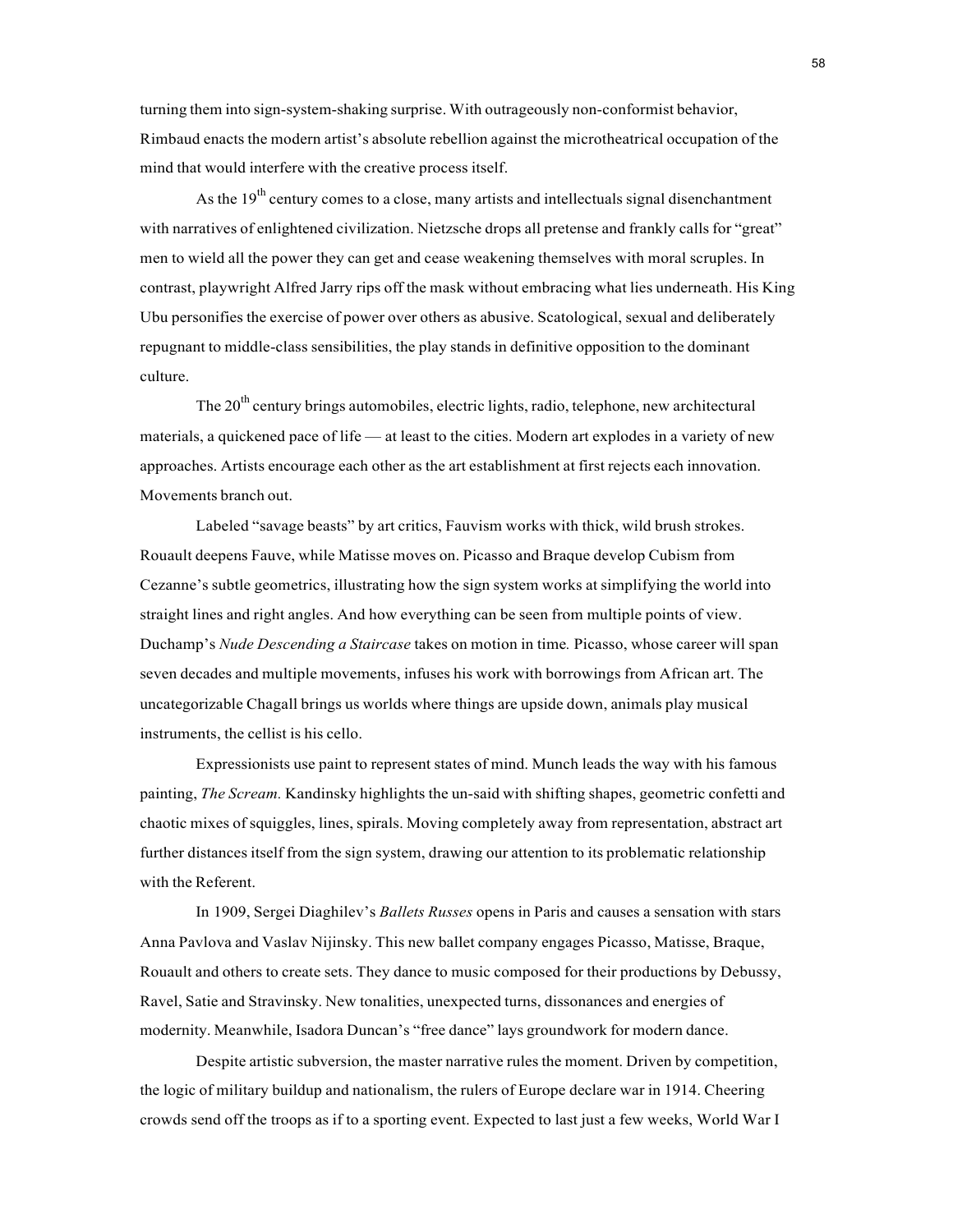drags on four years, leaves some 10 million people dead. Millions more are maimed and sickened by the insanity of modern warfare: chemical weapons, machine guns, hellish trenches, and on and on. The treaty that ends the war perpetuates enmity with vengeful demands on the economy of Germany, where people are already starving to death.

In response to all this, some artists generate anti-war narratives. Novelist Erich Maria Remarque recounts the cruel absurdities suffered by ordinary soldiers in *All Quiet on the Western Front*. Painter Georges Rouault combines images of war with moments in the passion of Christ. The Dadaists, a group of artists from all over Europe, express absolute disgust with their culture and society. Announcing, "the great rebellion of artistic movements," in the *Berlin Manifesto* of 1918, Dadaism declares itself "against everything."

Other artists speak more by the form of their work than its content. Poets such as Apollinaire have their words running in circles, up and down hills, even the shape of the Eiffel Tower. James Joyce turns prose writing inside out with his stream of consciousness technique.

Surrealists delve beneath the surface and expose the violence upon which Western civilization's master narrative depends. Poets such as André Breton try to draw forth subconscious material by means of automatic writing. Painters depict ordinary reality's unreal as real and vice versa. In a painstakingly representationalstyle, Magritte's painting *The Human Condition* subverts the sign system by having us looking out a window at a landscape, the view mostly blocked by a barely discernable canvas representing that same landscape. Jean Cocteau and Luis Bunuel make dreamlike, often nightmarish, films. The Surrealist movement aligns with the Left in the growing political crisis in Europe. The group expels perhaps the best known Surrealist painter, Salvador Dali, for supporting Fascism in the Spanish Civil War.

In the years between the world wars, totalitarianism threatens to extinguish democracy. In Russia, the communist revolution sets up a dictatorial hierarchy that uses brutal force against resistance to its ideal of sharing the national wealth. Men at the top indulge in sumptuous feasting while millions die in Stalin's famines. In Italy, Mussolini plays on middle- and upper-class fears of communism, using electoral politics, violent thugs and dirty tricks to establish himself dictator. Hitler follows suit in 1930s Germany. General Francisco Franco turns his army against the leftleaning democratically elected government of Spain, and with help from Hitler and Mussolini, wins the Civil War.

Even in established democracies, totalitarian ideology thrives. Hundreds of thousands join fascist and other right-wing groups in France. But their violent riot in 1934, seen as an attempt to seize power, prompts the majority to unite and elect socialists in 1936. In the United States, powerful individuals including American ambassador to England, Joseph Kennedy, give verbal and material support to the extreme right in Europe and at home. Hitler decorates Henry Ford and IBM director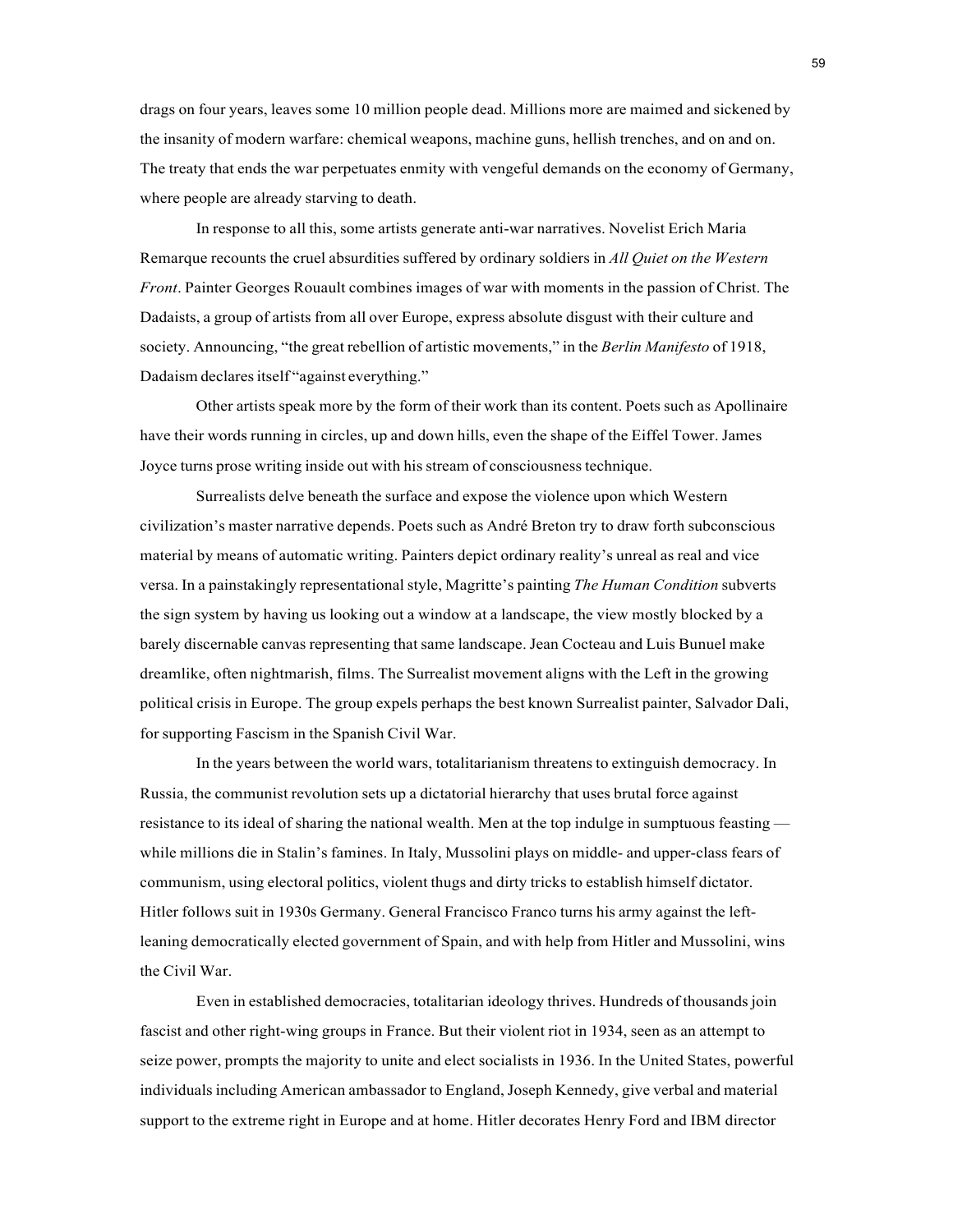Tom Watson for befriending the Nazi regime. Corporations including General Motors and Texaco supply military vehicles and fuel to Hitler, Mussolini and Franco.

Some artists take a powerful stand against fascism. Ernest Hemmingway joins other artists fighting for the republic in the Spanish Civil War — and memorializes that experience in his novel, *For Whom the Bell Tolls.* After the Nazi bombing of the city of Guernica, Pablo Picasso turns his genius to portraying the horrific effects. Jacques Lipschitz sculpts his feelings about fascism into the 46-foot *Prometheus Strangling the Vulture* for the Paris World Fair of 1937.

People colonized and exploited by the dominant culture increasingly add their knowing to the oppositional energy. Mexican painter Diego Rivera develops a distinctive style that powers his portrayal of peasants, workers. Frida Kahlo paints elements of Mexican folk culture into disturbing expressions of a multiple Otherness. Harlem Renaissance writers including poet Claude McKay and Langston Hughes bring African American self-affirmation and critique of dominant culture into the mix. The Négritude movement, founded by youthful poets Leopold Senghor of Senegal and Aimé Césaire of Martinique, works at decolonizing minds. A wave of enthusiasm for African, African-American and African-Brazilan expression sweeps the art world. While the Nazis attack jazz for its black roots, prelude to banning outright it in 1935, musicians such as Coleman Hawkins, Benny Carter and Josephine Baker have Paris watching, listening, dancing. And classical composers have been integrating elements of jazz into their music as well.

Modern Art challenges the power of sign systems and the master narrative as never before. Totalitarians seems to understand this. Hitler declares all such art "degenerate," and bans it. Stalin, too, will reject it.

The world goes to war again. Japan invades China in 1937, occupies Indochina and later attacks the United States. In Europe, Germany invades Poland in September, 1939. By the following July, the Nazis control Denmark, Norway and France. The master narrative's hatred of the Other permits the systematic murder of 6 million Jews. Concentration camps also swallow up millions of Gypsies, homosexuals, disabled people, Communists, dissenters, resistance fighters, clergy and intellectuals from the occupied countries. Some 4 million workers, enslaved within Germany, die of overwork and brutal treatment. The tide turns in 1943 when Russia wipes out Hitler's army in the Battle of Stalingrad. Dependent on Stalin's help, the Allies will have little choice but to let him occupy the Eastern European countries he takes from the Nazis. By the time the Second World War ends in 1945, as many as 60 million people have been killed — almost 20 million of them civilians. The race for weapons of mass destruction produces and the United States uses — the atom bomb.

In addition to grief, famine and ruins, postwar Europe confronts a profound moral dilemma. In Germany and Italy, majorities have supported Nazism and Fascism. In occupied countries, such as France, most people have collaborated. Very few risked their lives in guerilla warfare, or by writing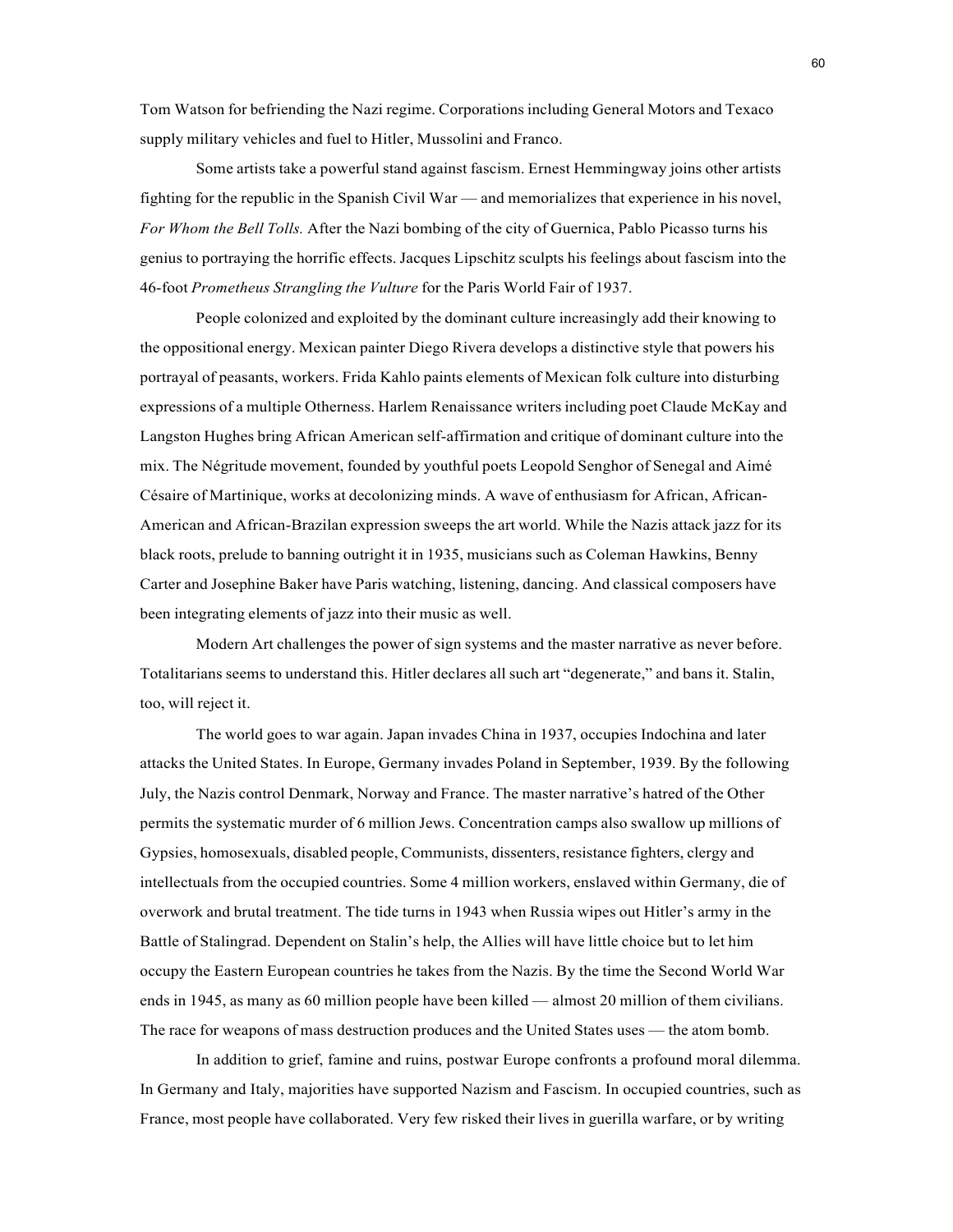and publishing resistance literature. A few more have in some way acted or at least remained silent in efforts to protect Jews. Some have taken collaboration much further than the small compromises that seemed necessary to get on with their lives. Officials have energetically served the Nazis by suppressing resistance, rounding up Jews and deporting them. People have informed on their neighbors. Or stood by watching as they were taken away. After the war, a frenzy of unofficial reprisals brings killings, beatings and mob violence even to small villages. The Nuremberg trials clarify that "just following orders" does not excuse individual moral and legal responsibility.

In the art world, the moment belongs to those who have resisted. German playwright Bertolt Brecht has spent the war years in exile, attacking Nazism in plays such as *The Caucasian Chalk Circle.* Thomas Mann, whose earlier novels were targeted for Nazi book burnings, now uses the theme of *Doctor Faustus* to examine the mentality leading to Nazism. With *The Tin Drum,* Günter Grass will begin his series of novels exploring the question on everyone's mind: *"How did it happen?"* Italian writers, too, emerge from years in jail, exile or hiding. In fictionalized versions of their own experiences, Carlo Levi, Elio Vittorini and Natalia Ginzburg emphasize the harm Fascism did to those already suffering the cruelties of class hierarchy.

In France, a group of Existentialist writers focuses less on the poor than on the moral predicament of the middle class. Jean-Paul Sartre insists that we are fully responsible for our actions, "condemned to be free." We either respond authentically to our situation, or live in "bad faith" by choosing compromise and conformity. We create the "reality" we usually think of ourselves as facing. An artist as well as a philosopher, Sartre writes these understandings into literary works. In his Spanish Civil War short story, *The Wall*, a captured resistance fighter must choose between revealing his comrade's hiding place or facing the firing squad. He tries sending the police to what he's sure will be the wrong place — but where it turns out his friend had unexpectedly gone and gets caught*.*

Albert Camus rejects the label Existentialist, but writes in a similar vein. In short stories, novels and plays, he calls upon us to live our lives as if everything depends on our choices — and to choose rebellion against the absurdity of life in this world. "I rebel — therefore we exist." In the play, *State of Siege,* a character named The Plague and his Secretary systematically condemn people to death and intimidate a whole community — until a single individual breaks the spell by daring to defy them.

Asserting that one is not born, but becomes a woman, Simone de Beauvoir's book, *The Second Sex,* explores how society and culture have made woman the "Other." Later, De Beauvoir writes memoirs that recount her own struggles to define herself authentically in opposition to microtheatrical pressures of family and social circles. In 1945, however, she focuses on resistance to macrotheatrical power in the wartime novel, *The Blood of Others.*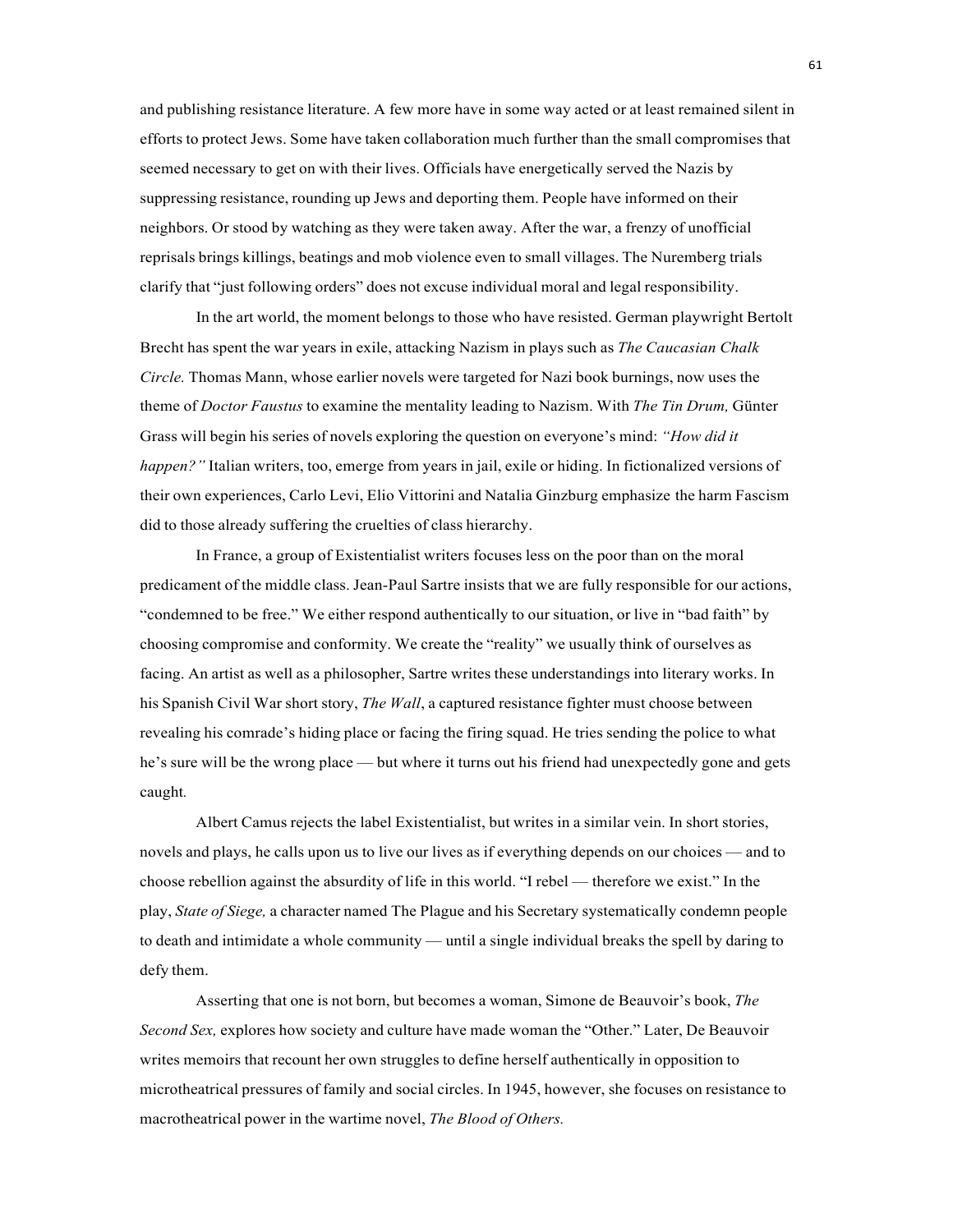Playwright Eugene Ionesco dis-integrates and mocks the sign system in *The Bald Soprano* and other plays. Ionesco's absurdist humor makes for highly effective commentary on recent history. In *Rhinoceros,* he depicts the rise of Fascism with the metaphor of one character after another choosing to turn into rhinos, while the bemused hero stubbornly refuses.

An immense artistic outpouring brilliantly explores such themes after the war. In 1956, filmmaker Alain Resnais brings together footage from the liberation of the death camps in his documentary, *Night and Fog.* The gas chambers. The heaps of corpses. The skeletal survivors looking searchingly into our eyes. A narrator asks, "Who is responsible?" And warns against attributing these horrors to some singular aberration rather than our everyday failure to see and hear those suffering around us. As the Cold War accelerates the race for ever more destructive nuclear weapons, Resnais releases, *Hiroshima, Mon Amour,* with a screen play by the brilliant novelist, Marguerite Duras. This history that cannot and must not be forgotten remains a source of powerful counter narratives in European art.

While Europe rebuilds and struggles to regain its moral footing, a different cultural climate predominates in the United States. Economically and politically strong, and inspired by the collective image of the war hero and wartime rhetoric about the American way, the United States easily steps into the role of super-power and main adversary to the Soviet Union in the Cold War. Laborers are earning better wages and enjoying leisure afforded by the forty-hour workweek that labor unions fought for earlier. Steady employment and pay increases bring more and more workers into the middle class.

In the 1950s, product availability and advertising tend to reinforce cultural conformity. Televisions soon have families enchanted by shows and commercials that model identity and behavior. Men shave their faces and keep their hair cut short, military style. Women strive to obey fashion dictates, including each year's prescribed length for skirts. The separate self/ego narrative, constantly prompting comparison and competition, drivesthe growth of consumerism. Advertising equates the purpose of human existence and the meaning of success with conspicuous consumption. Owning your own house, buying the new car, new appliances, the carat diamond, the latest fashions.

While parents who suffered through Depression and war savor the newfound comforts and stability, many young people vaguely feel that something is amiss. In 1955, teenagers flock to theaters to see James Dean in *Rebel Without a Cause*. The following year, *The Wild One* portrays motorcycle-riding, black-leather-jacketed young men troubling the quiet life of a small town. When a local girl asks the lead character played by Marlon Brando what he's rebelling against, he replies, "Whadya got?"

In fact, they've got a world with serious problems. In a large section of this great democracy, African Americans are denied the right to vote, enter libraries, sit where they wish on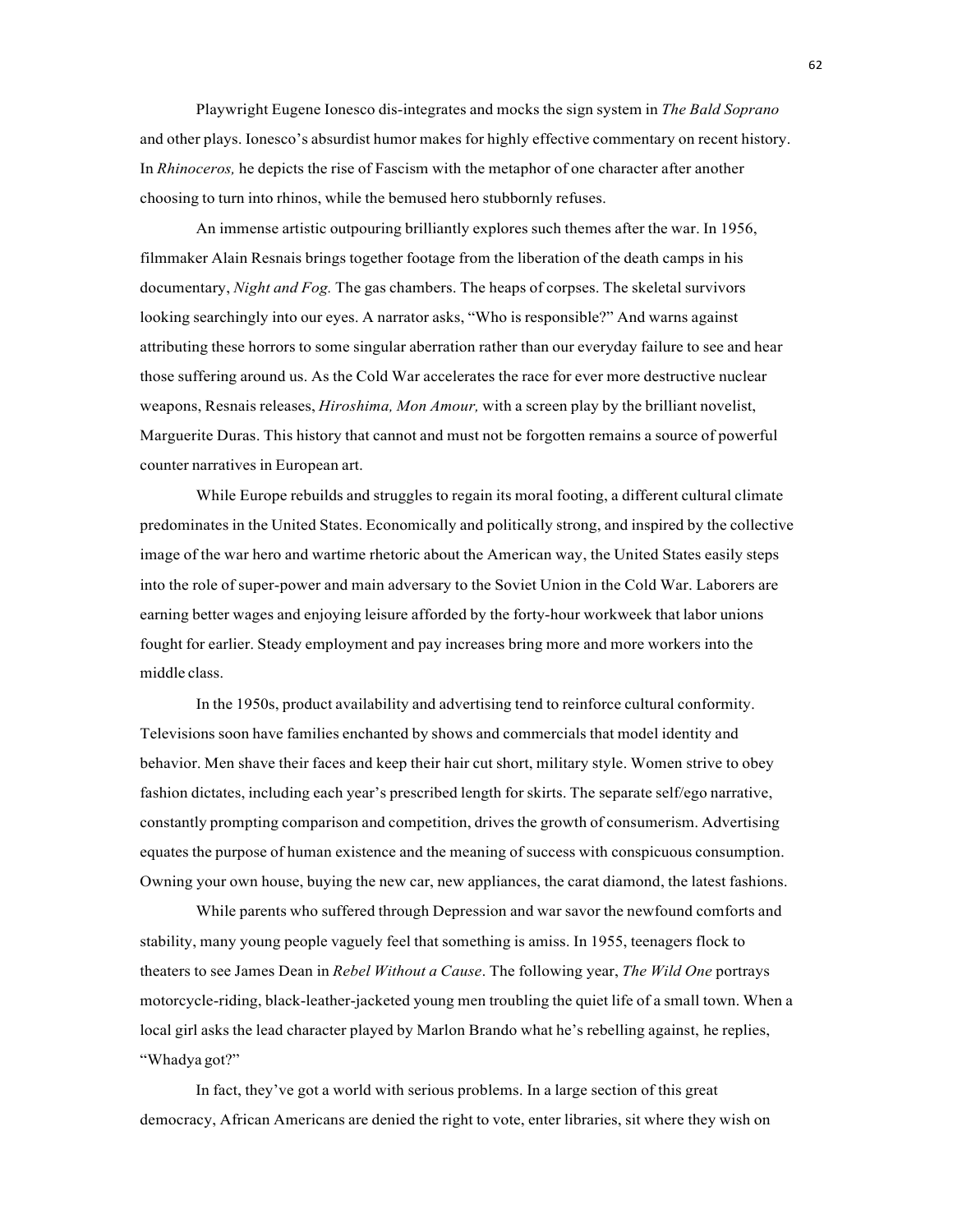buses, eat at restaurants and so forth. The threat of nuclear confrontation with the Soviet Union weighs on peoples' minds. School children practice "duck-and-cover" in case of an attack. Cold Warriors are trampling democratic ideals in the name of national security. Senator Joseph McCarthy's House Un-American Activities Committee effectively makes it a crime to join certain groups or espouse ideas associated with socialism or communism. Artists bear the brunt of this repression. Names including Aaron Copland, Leonard Bernstein, Charlie Chaplin and Langston Hughes appear on a "blacklist" that dissuades employers from hiring, drives people into exile, ruins lives and careers. Arthur Miller's play, *The Crucible,* uses the Salem witch trials as a metaphor for the anti-communist hysteria.

It is in this context that a journalist adds the Russian suffix "nik" onto the name "Beats" that Jack Kerouac had given in 1948 to a small group of non-conformists. "Beatniks" do take a critical stance toward the Cold War and the race to produce increasingly destructive nuclear weapons. They don't yet have an analysis of sign systems and the workings of microtheatrical power. But their countering of the master narrative runs deep as they work at breaking whatever chains of cultural oppression they can find.

Gathering in New York's Greenwich Village, on college campuses and in cities coast to coast, the Beat generation turns the insights of Existentialism into poetry, art and lifestyle. They defy the prescribed codes in every way they can imagine. Some men grow beards, women long hair. They might wear sandals. Or adopt the black turtleneck, sunglasses and beret that jazz musicians are wearing. In a society that permits segregation, the Beats gravitate toward African American culture. They steep themselves in the latest "bop" jazz, use its slang, and emulate the attitude known as "cool" — all rooted in black people's oppositional relationship with white culture. Beat artists plumb the depths of loneliness in a world made alien by the master narrative. Alan Ginsberg's long poem, *Howl*, reviles civilization as a devouring monster, celebrates homosexuality and refers to unmentionable body parts as holy. It becomes a cause célèbre when banned. Kerouac evokes freedom unheard-of in the land of the free in his 1952 classic, *On the Road.*

Alongside the Beats, painters such as Jackson Pollack and Marc Rothko bring abstract expressionism to its peak. Exposing the sign system's secret: no link to anything outside. Pollock creates windows of chaotic coincidence by dripping, splattering, pouring paint unto the canvas. In music, John Cage challenges assumptions with new rhythms, new motifs, new sounds. Modern dance thrives as Cage's partner Merce Cunningham, Katherine Dunham, Martha Graham, and Alvin Ailey found new companies.

The early 1950s hold the beginnings of a more widespread musical phenomenon as well. One that will prove truly earth shaking. With improved technology, radio stations operate with greater broadcasting power and reach ever larger audiences. Thanks to shows such as Dewey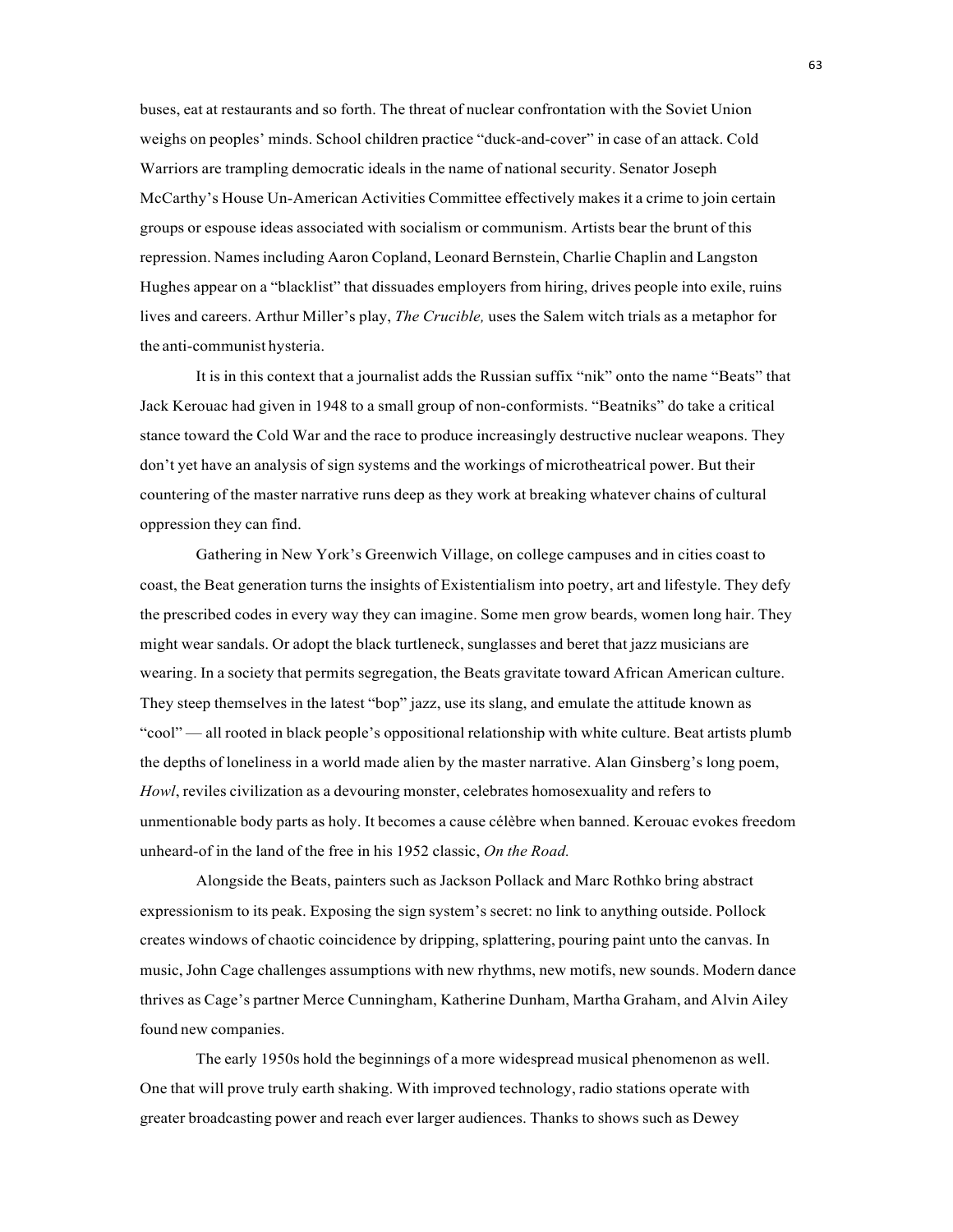Phillips' *Red Hot and Blue*, in Memphis; and Alan Freed's *Moondog Rock and Roll Party* in Cleveland; white teenagers encounter the electrified guitars and amplified sound of black blues and R&B. Teens everywhere fall in love with this music. When white singers begin covering black songs, rock and roll takes off. Bill Haley and the Comets make a hit with *Rock Around the Clock*. Black artists Chuck Berry, Little Richard and Fats Domino are selling records to white audiences. Elvis Presley goes over the top. His *Heartbreak Hotel, Hound Dog* and *Don't Be Cruel* sell an unprecedented ten million copies in a single year. Entrepreneurs catalyze the enthusiasm.

Soon rock and roll is blasting from juke boxes, record players and radios all across the country. Teenagers are swiveling their hips and watching American Bandstand. Walls begin to shake and rattle. Smokey Robinson and the Miracles; Gladys Knight and the Pips; Martha and the Vandellas; the Temptations; the Supremes and other Motown acts keep the soul floodgates open and the bodies moving. Since parents typically dislike the music, it feeds an emerging rebellious youth culture.

Rock and roll counters the master narrative in several ways. Later, rockers like Patti Smith, Annie Lennox and Chrissie Hynde will break through sign system walls with creative lyrics and amped up musical energy. Even in the 1950s, however, this music connects people with the Referent by engaging our physicality and sexuality, celebrating what mainstream culture has suppressed. Rock and roll also carries an oppositional dimension since it comes from those made "Other" by society. Although the Civil Rights movement has begun, 1950s pop lyrics do not typically speak of racial politics. Many black artists take pains to present themselves in ways pleasing to mainstream culture. Yet the music indirectly points to the problem of race in America — and to a broader recognition of wrongs.

Meanwhile, another strong thread of long-peripheralized pop culture has entered the music weave. The folk music revival arises in part from the journeying of John and Alan Lomax who recorded musicians such as Huddie "Leadbelly" Ledbetter, David "Honeyboy" Edwards, Texas Gladden and Woody Guthrie. In coffee houses and nightclubs of the 1950s and early '60s, performers such as Pete Seeger begin generating enthusiasm for traditional work songs, reels, ballads and blues that express the struggles and hopes of the lower classes — black and white. And newer songs such as Woody Guthrie's anthem for democracy, *This Land Is Your Land.*

By the early 1960s, more young people than ever are graduating from high school. Compared to their parents' generation, nearly three times as many — including some children of the working class — are going to college. Although owners of media corporations can control the news, personal experience and word of mouth are providing another take on current events. African Americans' confrontation with segregation. The war in Vietnam. Conformity in the land of the free.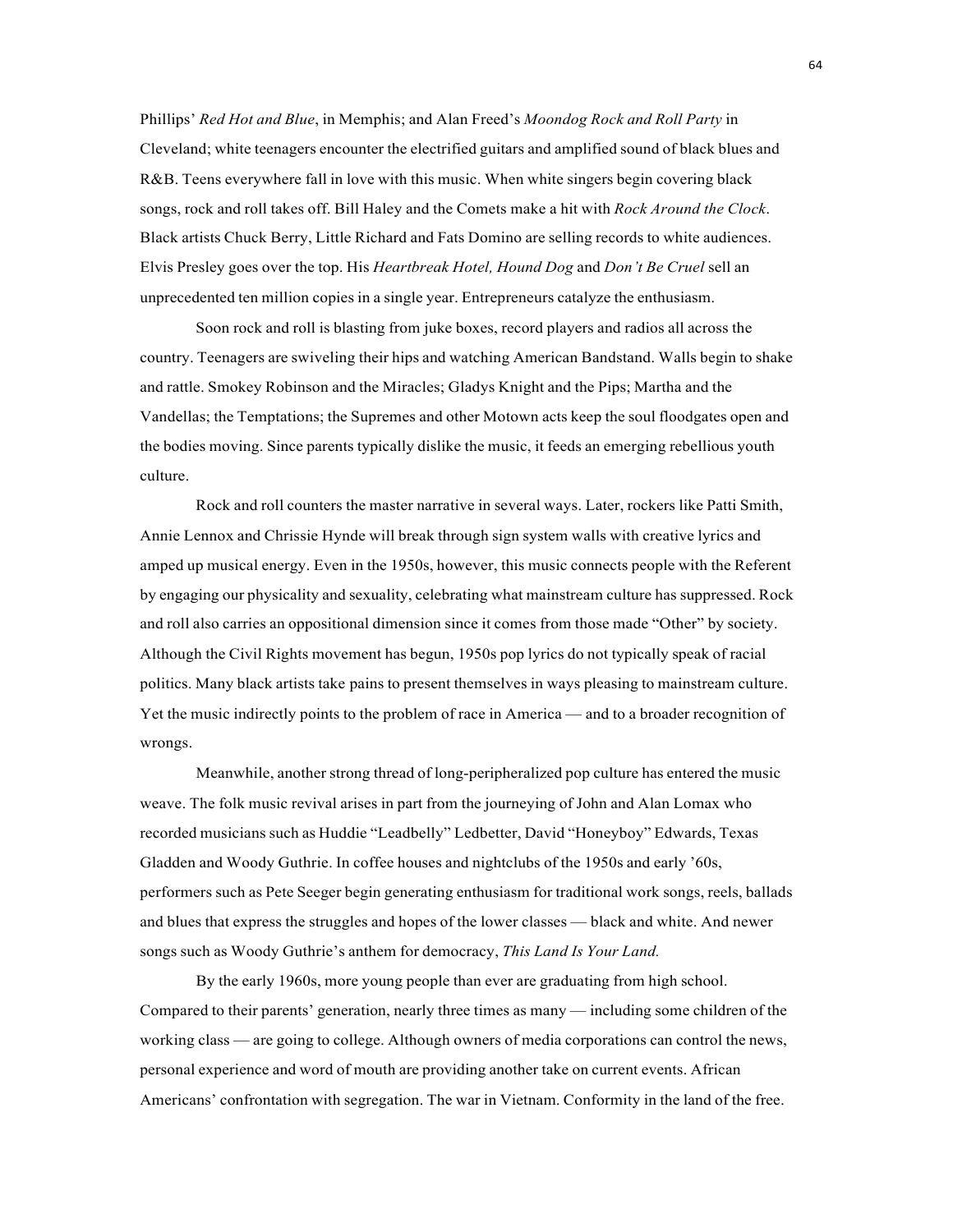Folk music attracts the college audience. Songs from the early days of union organizing. From the civil rights movement. The Kingston Trio; the Clancy Brothers; Ian & Sylvia; Peter, Paul and Mary and others tour campuses. Joan Baez wins hearts with her wondrous voice and appearance on stage in a simple shift, sometimes even bare feet. College students hold their own "hootenannies," where they sit in informal circles, sing and learn songs, accompanied by guitar or ukulele.

Bob Dylan takes a strong stance in early songs such as *Masters of War* and *Oxford Town.* He has a gift for picking up and re-processing bits of language "out there" in popular parlance. Putting into words what many are feeling. When called the "voice of a generation," he rejects the label. If he is leading anything, it is a post-existential shift of leadership from the hands of the few — into everyone's. Inventing himself as absolutely free, cool, rebellious, never categorizable. Dylan refuses to appear on the career-making Ed Sullivan show, parries with news reporters, insults people who are trying to honor him and infuriates folk music purists when he "goes electric." His act has profound effects on other musicians.

The music cascades as more songwriters and performers address real problems, real dreams. By the mid-1960s, an anti-conformist mood has grown strong enough to affect advertising. Change is in the air. Broadway star Barbra Streisand revolutionizes notions of beauty. She pronounces the You in her first top ten hit, *People*. DJs create programming that fosters the emerging consciousness.

When the Beatles come to the United States, parental objections to their "long" hair add to the appeal of their sound. *I Want to Hold your Hand* sells a million copies in ten days. A month later, an unprecedented 73 million people watch the fab four on the Ed Sullivan show. Two months after that, Beatle songs occupy all five of Billboard's top slots. With their hair, their clothes, their presence and their lyrics, they suggest new notions of masculinity. The unbridled passion of screaming female fans persuades other males to adopt the style. Young men everywhere begin growing their hair longer and wearing "mod" flowered shirts. By 1965, the Beatles are experimenting with musical forms and writing lyrics with greater depth and intellectual content. They, too, question the status quo in *Nowhere Man* and *Think For Yourself.*

The Rolling Stones display a more conventional masculinity than the Beatles, but give voice to the ambient alienation and raise the issue of what it is to "be a man," with *(I Can't Get No) Satisfaction.* Simon and Garfunkel's *I Am a Rock* reminds listeners that we are not islands; while *Sounds of Silence* tries to get at a truth beneath all the noise. In the hit theme song from the film *Alfie*, Dionne Warwick asks the question, "What's it all about?"

"Love, love, love..." answer the Beatles in the world's first satellite television transmission in 1967. By this time, millions of young people wearing long hair, beads and bell bottoms have turned off their TV sets and tuned into the music. Many come from relatively privileged backgrounds, but question the society that favors them. Some even ask, 'What is reality?' 'How do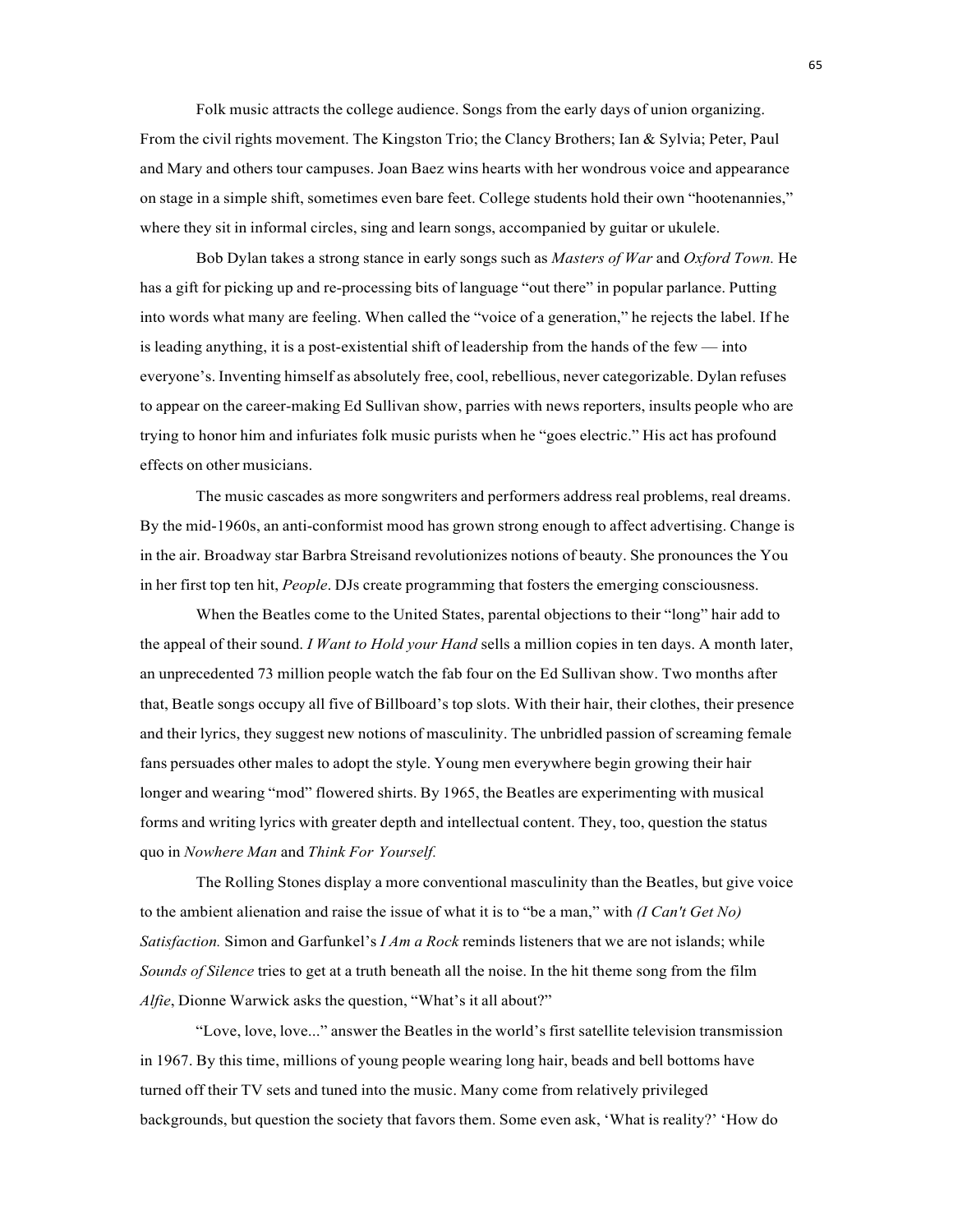we alter it?' They abandon mind-numbing alcohol for the "mind- expanding" drugs marijuana and LSD. This multifaceted movement protests the war in Vietnam, racism and later, environmental destruction. Artists talk back to the master narrative with lines such as Jefferson Airplane's, "When the truth is found to be lies." Opposition reaches deepest, however, in insisting on love. And not a naïve love unaware of the world's enmities, clarifies Marvin Gaye in *What's Goin' On?* "War is not the answer," he asserts, "for only love can conquer hate."

This counter culture strongly emphasizes a positive vision. Tries to rethink everything: identity, Nature, cosmology, religion, patriotism... Songs record specifics. "I used to be a woman you know," Neil Young dares to say. "We are stardust," sings Joni Mitchell, "billion-year-old carbon." Buffy Sainte-Marie declares that, "God is alive," and, "Magic is afoot." Laura Nyro asserts that "Love is surely Gospel." The Fifth Dimension has everyone singing the *Age of Aquarius,* "when harmony and understanding... sympathy and trust abound." Jimmy Hendricks carries America far out with his rendition of *The Star-Spangled Banner.* John Lennon suggests we Imagine a world of possibilities. People explore alternative spiritual and religioussystems. Think about what they're doing with their lives. Assert that everyone should be artists, or at least live artistically. Try to actualize in communes and collectives the society they envision. Insist on sexual freedom.

In the 1960s and '70s, African Americans win the right to vote and legal protection of their civil rights. Women gain admission to previously closed occupational and political arenas. The Sixties open the door for individualism, pluralism, personal freedom and diversity — more than previously dreamed possible. Hairstyles, clothes, body-art, whole lifestyles unthinkable in the fifties normalize by the end of the century.

Notsurprisingly, such transformative activity provokes a tremendous backlash. Many people have had enough tumult: assassinations, riots, demonstrations. Some see no need for change, fear moving too fast or have greater faith in traditional solutions. While laws have moved toward inclusion of minorities and women, individual minds have held fast to old attitudes. Manipulated by politicians, the resentment fuels a swing to the right. By the 1980s, people who'd been on the verge of stepping into the new, have been swayed by rhetoric defending the war in Vietnam, opposing affirmative action and celebrating everything the Sixties rejected: greed, violence, racism and the exaggerated display of wealth. Anything "Hippie" goes decidedly out of fashion.

Never really unified in the first place, the Sixties youth movement disintegrates for a multiplicity of reasons. Many object to the very idea of analyzing problems and solutions. Analyses that do emerge do not go deep enough to eradicate modalities of the master narrative such as racism and sexism. Although Post-modernists such as Foucault and Derrida have begun writing in the 1960s, the tools they provide do not become widely available until later. Without consciously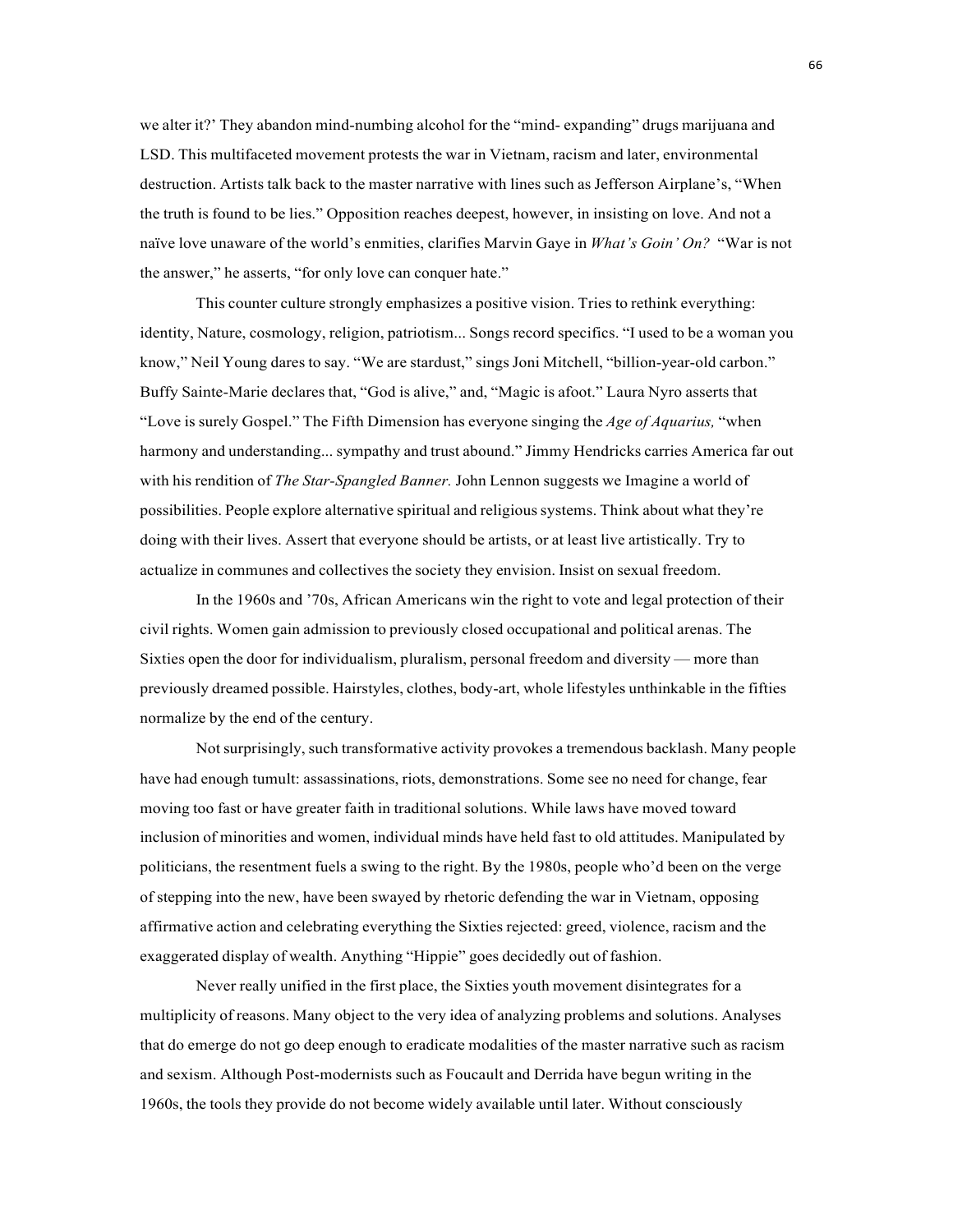understanding the power of sign systems, microtheatres and narratives, people unknowingly reproduce the patterns of oppression they are trying to eliminate.

Nonetheless, artists continue to undermine the master narrative. A feminist women's music genre emerges with a less exploitative perspective, wins hearts and endures into the  $21<sup>st</sup>$  century. Desire and hope for Peace, Love, Freedom and Happiness remains strong. In an unprecedented global performance moment, the world welcomes the millennium with the sounds of Bob Marley's, *One Love.*

The decades surrounding the millennium dramatically accelerate the pace of cultural innovation. Computer technology revolutionizesthe production, distribution and consumption of all forms of art, particularly music and literature. Voices of the colonized come to the fore. Woman assumes the role of subject center. Everyone is "hip." Artists might take any movement of the past as their starting point. Or try to invent something entirely new. Post-modernism broadens the definition of art to include virtually all human activity. In a museum of contemporary art, you might come upon a wall of shelves filled with kitchen utensils, books, souvenirs, rocks, CDs, etc. Or a huge stack of 17 by 22 inch paper with a black border printed on each sheet. And next to the pallet, a sign inviting you to take one home.

Art history maps a journey of the human mind. Art engages, enhances, sometimes changes our storytelling. Given that all narratives are constructed of signs, none inherently rises above others. It's up to us to judge their merit on the basis of where they come from / where they take us. If we continue down the path we are presently traveling, we seal our fate. Earth cannot long sustain a species producing the havoc that our present master narrative tells us is "natural." The arts have always offered us alternatives. Narrative threads of beauty, freedom, Love. Proof that we can overleap the sign system and get in touch with the Referent. Hope that we can free ourselves from the grip of a destructive master narrative. And create the loving world we all desire. The Postmodern art scene is happening at the crossroads, where each of us enters into the artistry that creates the future of the Earth.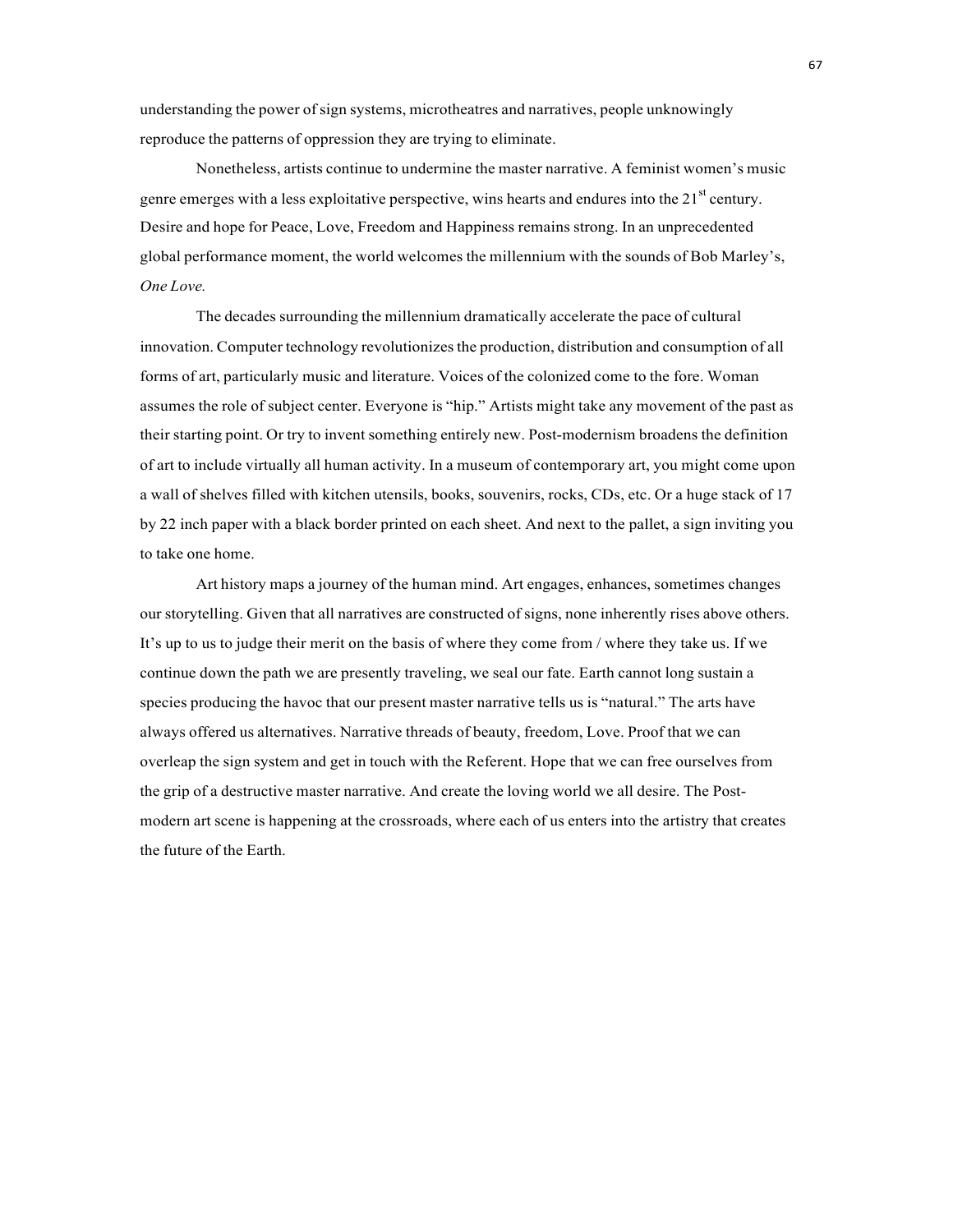## **Chapter Seven:**

## **Alternative Narrative in the Stars**

## **Problematic Tradition**

Given the history and subject matter of astrology, it would be surprising if the system did not come riddled with problems. Any branch of knowledge that has a place for feeling and intuition is likely to include elements of the unreasonable. The more so an undisciplined, non-institutionalized body of knowledge, peripheralized by science, passed down from generation to generation, and susceptible to the pressures of modern consumerism.

So much conflict and dispute surrounds astrology that it's a wonder it receives scholarly consideration at all. Not surprisingly, controversy surrounds the sociological and psychological studies that have been done. Overall, science and the academic world generally dismiss astrology for assigning meaning to physical phenomena. While organized religion rejects astrology for working with metaphysical meaning in a way that does not necessitate the existence of God. Astrologers themselves do not agree on the most basic factors.

Compounding these problems, we know the mind can play tricks on us: seeing what we wish to believe, reconstructing what we thought we saw. We know, too, that astrology can be used as an excuse for abdicating personal responsibility. And probably most important, we fear for our treasured freedom when we hear any talk about personality and behavior connect somehow with birth.

Despite these objections, many people, relying for the most part on their personal experience, conclude, "there's something to it." Perhaps we could agree on this much: if we could formulate a version of this theory that describes individual personality with at least some degree of accuracy, while respecting our personal freedom — the stars would represent an alternative narrative of considerable significance. For they offer an individuated identity, yet composed of elements shared in common with one another. A narrative that implies a personal relationship with Earth, an intimate connection with the Universe. To uncover this narrative, however, requires that we disentangle core value from centuries of misrepresentation, distortion and contradiction.

People and civilizations of the past organized and named the stars differently, even when recognizing the same clusters. Studies suggest that our present constellations probably originated in prehistoric Mesopotamia — modern-day Iraq and Syria. From there, the patterns and stories made their way to the temple walls and tombs of Ancient Egypt. And thence to Greece. Arab scholars preserved and refined the knowledge base during the Middle Ages. Their manuscripts were taken up by Europeans at the time of the Renaissance. The charts and their attendant records proved indispensable for navigation during the period of European exploration and global conquest. And thus made their way into the modern world.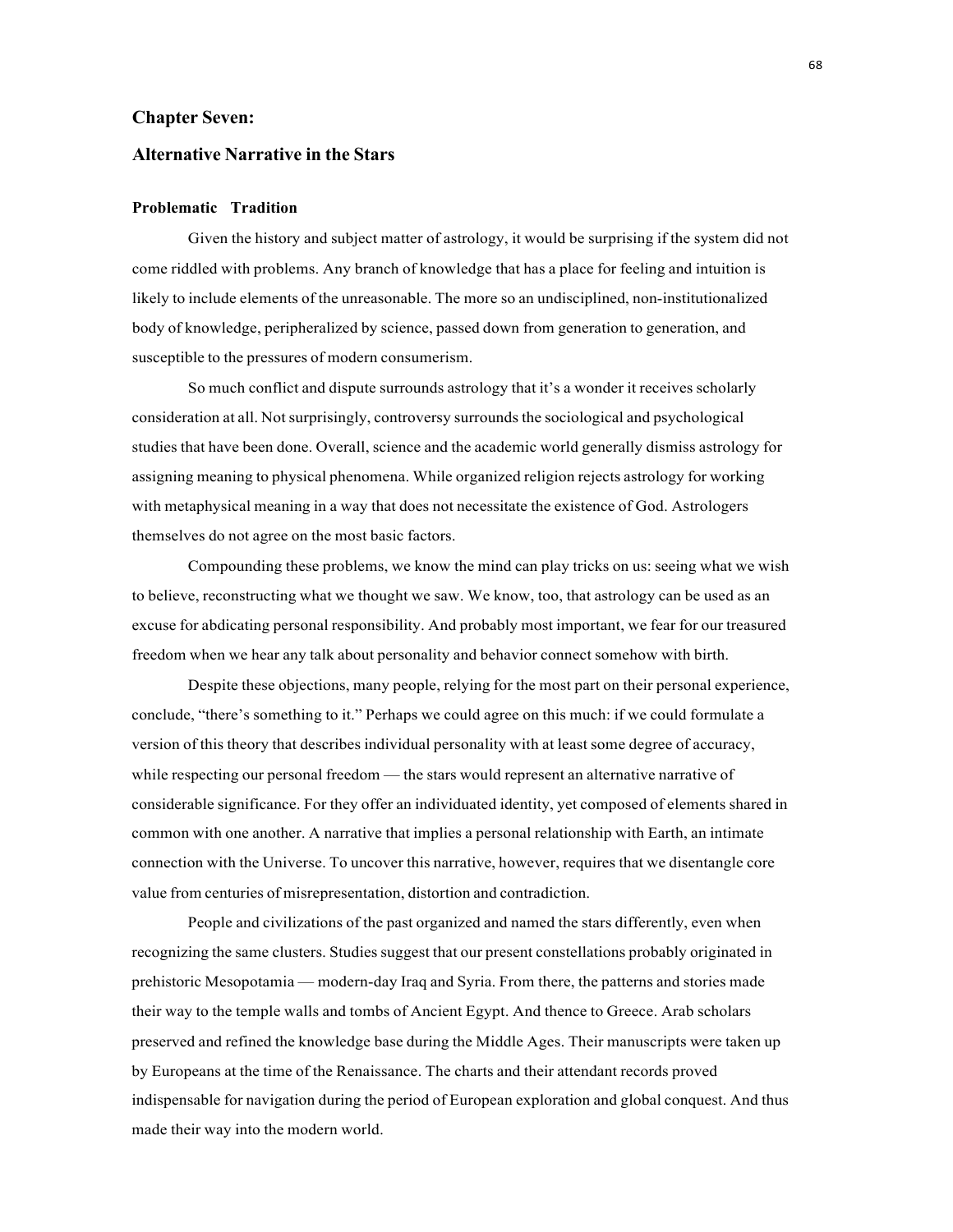The first astronomers/astrologers divided the sky by marking the location of the Sun at the equinoxes and solstices and further subdividing these quarters or "seasons" by three, according to the average number of complete lunations (moons) in each period. Their final step involved a creative connecting of star-dots to form icons — which mirrored their experience as Sun traversed each of the twelve sections. The signs thus rendered the meaning of the time. For example, the Sun during late July and August might be described as ferocious as a Lion. Other months, such as the thirty degree segment of sky at the beginning of the Spring, required more imagination. How the four stars there suggested a ram is anyone's guess. But certainly a ram is known for getting through no matter how mountainous or obstructed the path — as Spring pushes through every year. The zodiac evolved in this mythic fashion. Astrological signs and astronomical constellations aligned when the configurations were originally created.

A misalignment between signs and constellations came about as time passed. Earth slightly wobbles on her axis, which causes the location of the spring equinox and each of the successive periods of the year to move backwards through the visible stars. A complete cycle takes approximately 26,000 years. Due to this slight wobble, the first degree of Aries (the beginning of Spring) now occurs at the beginning of the constellation Aquarius. Likewise, the period of Taurus appears just inside the constellation Pisces; the first degrees of Gemini in Aries, and so forth. This discrepancy is one of several contested issues among practitioners of astrology. "Tropical" astrologers disregard the visible backdrop and hold that the meaning of the signs derives from the unchanged internal relation between Earth, Sun, Moon and planets. "Sidereal" astrologers shift the original meanings of the signs to coincide with the visible stars.

For skeptics, the difference between signs and constellations is conclusive evidence that astrology cannot be trusted. For astronomers, astrology is little more than a quaint artifact, a souvenir from the history of science. Prior to the Age of Reason, metaphysics and unverifiable assertions of what things might mean ran rampant through the halls of knowledge. Descartes' methodical doubt aimed at freeing real knowledge from speculation and superstition. Formal science would afterward confine itself to measurement and objective observation.

With the scientific revolution, astronomy definitively separated itself from astrology. In the past, great astronomers such as Kepler had been astrologers. Now scientists would think about the stars only in terms of distances, magnitudes, descriptions and discoverable laws of causal relationship. The misalignment between sign (meaning) and constellation (visible stars) no longer mattered.

What concerns us here, as we seek useful alternative narratives, is this:: "Does a connection exist between Self and the configuration of the Stars at one's birth?" As we focus on this question, we use will use the word "Stars," but not to mean everything astrology has come to include. Setting aside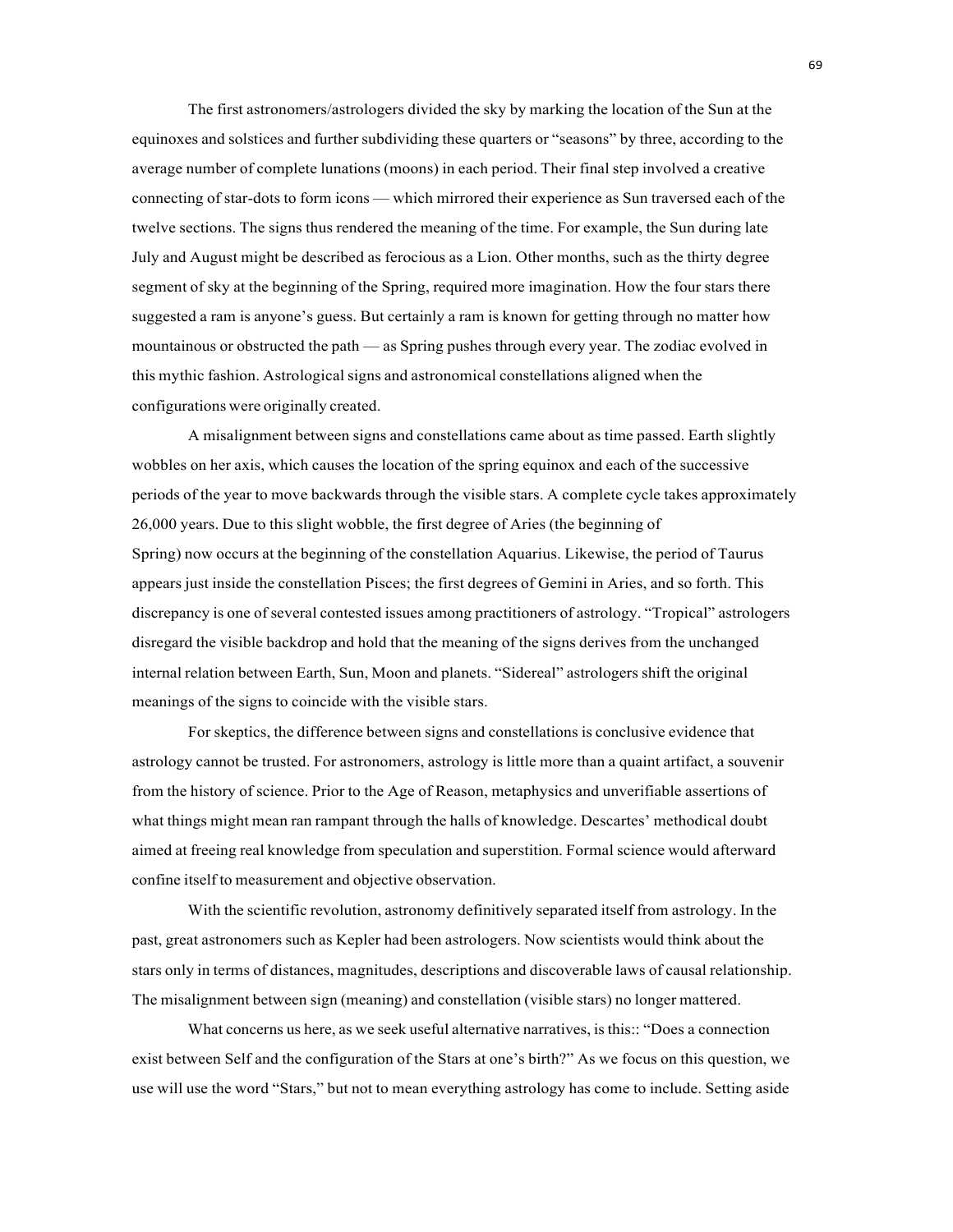prediction, forecast, divination, prognostication, event-related discourse and the like, we limit the scope of the Stars to the moment of birth and personal identity.

Difficulties remain, however, especially in the context of democratic political culture. The complex dynamic we call "self" rebels against objectification / categorization. Consciousness and the freedom of our Will guarantee that we are able to deny and successfully work against any efforts to represent us. Having certain propensities does not determine what we do with those gifts. A sensuous disposition, for instance, would suggest a deep appreciation of music, gardening, cooking, the visual arts... Yet we can choose to disregard or even suppress our predilections. And someone born without such Stars can certainly develop those capabilities.

Many other factors influence our personality as well: genetic information; gender roles and other forms of cultural and social conditioning; birth order and sibling relations; childhood experience; education; economic opportunity and so on. If we hear about our Stars, it's usually after we're deeply entangled in a web of constructed and learned identity.

# **See for Yourself**

Like the Arts, the Stars can link Consciousness more directly with the Referent. The system proposes that the arrangement of the heavens at the moment of birth carries significance for personal presence in the world. Given academics' general aversion to the topic, the only way we can ascertain the legitimacy of this claim, at least at this time, is by personal experience. Each person must decide for themselves the accuracy of a dimension of personality as represented by the Stars.

One does not need an astrologer to test the thesis. Free birthcharts are obtainable at numerous websites with explanations available in both print and digital media. The quality of the interpretation, of course, depends on the source. The following version of the Stars modifies tradition with contributions and refinements made by thousands of real people. It begins by assigning meaning to the twelve places, using the four seasons to provide the basic metaphor.

As "sun signs," these depictions offer an opportunity to judge how well the Stars do or do not correlate with what you might know about yourself, as well as the personalities of your friends, relatives,co-workers.

# **The Signs**

*Aries (March 21 - April 21):* The soul of spring. Buds on trees. Awakenings. Forward moving. Enthusiastic. Energy. Fiery and intuitive. Beginning things. Seeing possibility.

*Taurus (April 21 - May 21):* The fragrant Earth. Young leaves. Grasses greening. Gardeners planting seeds. Birds sing. Flowers bloom. Practicality. Sensuality. Things taking root.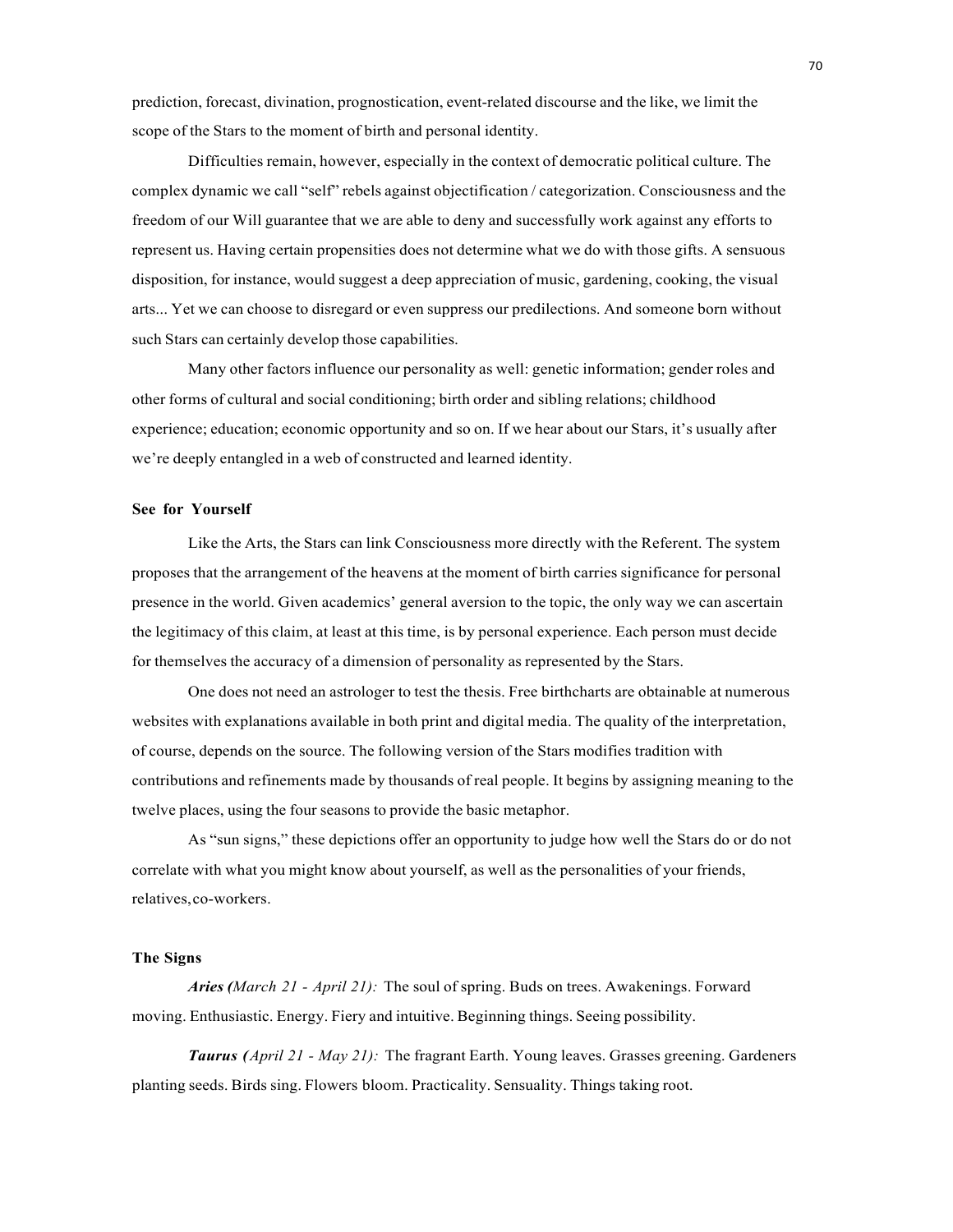*Gemini (May 21 - June 21):* Up from underground. Treetops read the forest floor.

Meadows talk with clouds. Adaptations. Communication. Thinking and re-thinking through it all.

*Cancer ( June 21 - July 21):* Summer rain and rivers flow. Family sensibilities. Heartstrings tied to home. The growing season. Getting down to business. Making things real, concrete.

*Leo ( July 21 - August 21):* And then the sun like a lion roars. Ignites a thousand wishes. Golden hearted. Stand by your side assertive. Clear. Easy individuation. Laid back. Leadership.

*Virgo ( August 21 - September 21):* Things return to order. Vacations end. Back to school. The weather mellows. Everything in place. Organized. Taking care. Perfecting. Patience. Finishing.

*Libra ( September 21 - October 21):* Equal days and nights. Harmony and balance. Confident harvest. Completion. A presence of truthfulness and honesty. A sense of fairness. Justice.

*Scorpio (October 21 - November 21):* Hillsides turning red, purple. Drama of imagination. Feeling enables where reason forbids. Secretive and mysterious. On stage. Sensing the magic of it all.

*Sagittarius ( November 21 - December 21):* Everywhere signs telling of what's to come. Self-motivated, deep thinking, energetic, goal oriented. Preparations. Going somewhere. Friendship.

*Capricorn (December 21 - January 21):* The longest night. The stillness of ice. Quiet of snow. Yet these snowflakes in caprice. Purifying cold. Strong reliable. Persevering. Responsibility.

*Aquarius ( January 21 - February 21):* Winds dispersing winter's air masses. Respite from difficult conditions. Change. Kindness. Service. Gift giving. Helping others.

*Pisces ( February 21 - March 21):* Galeries of snowflakes, snow sculptures melt. Rivers run free again. Not counting costs. Sacrifice. Forgiveness. Compassion. Bridging from the old to the new.

#### **The Sun, Moon and Planets**

The Sun, Moon and planets travel through the signs. Again, we will let description of our experience with each of the celestial bodies convey their meaning. For the purposes of articulating personal identity, they indicate facets of the Self. The centermost contours of the personality; one's emotional life and unconscious; how one thinks; how one is graced / what one loves; what one finds inescapable; what one has in abundance; and what might represent the boundaries, the limits, the key.

The three outermost planets (Uranus, Neptune and Pluto) — being recent discoveries of Consciousness — will represent the Epochs of their discovery, knowledge and awarenesses emerging in those eras. We can build a sense of what each means by considering what artists and writers were saying / what was happening.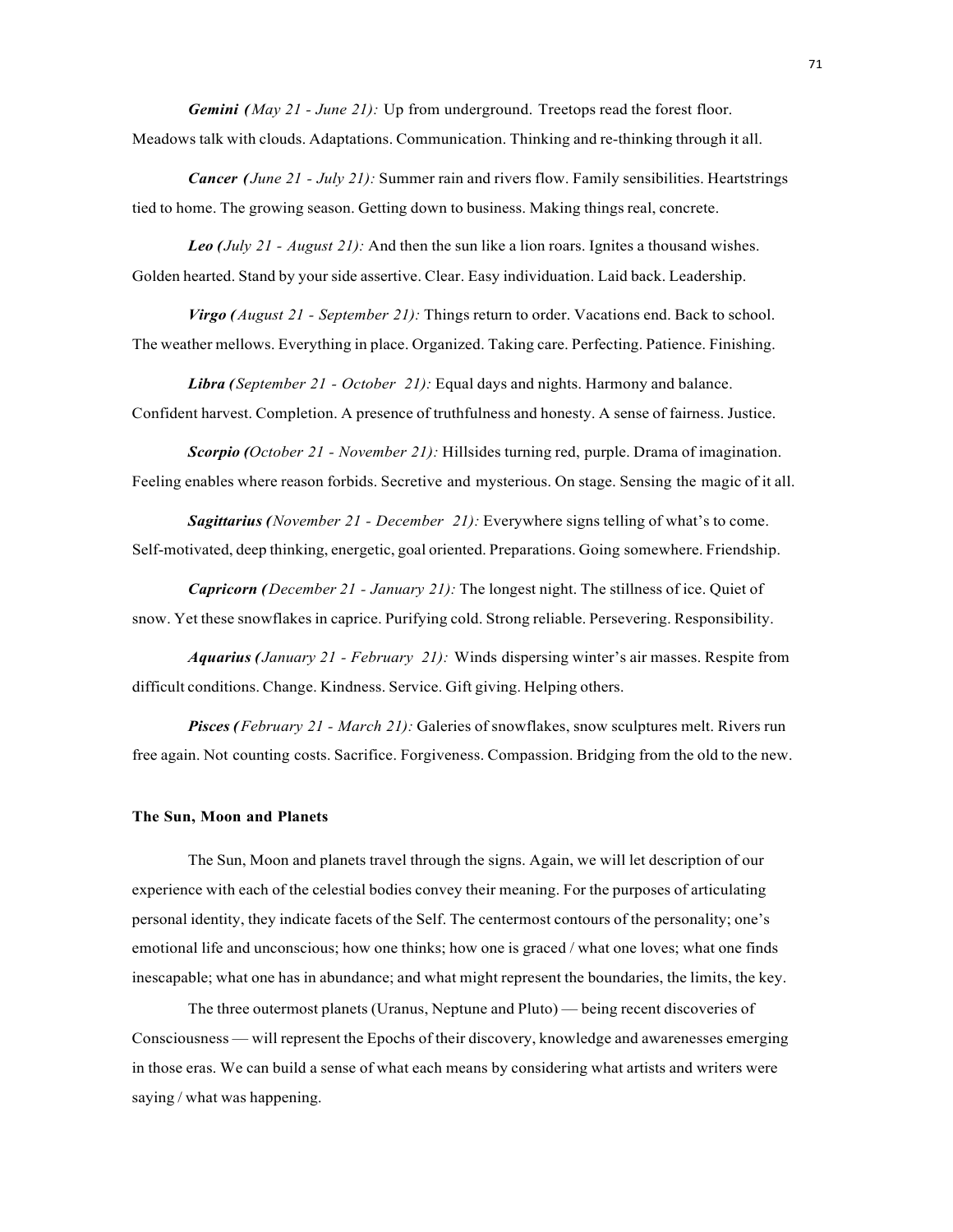*The Sun -* The Sun describes that which is centermost, most apparent and most important. What some might call the "heart and soul."

*Example:* Sun in Aries — A life of seeing possibility. Beginning something new. Enthusiasm. Energetic. A forward moving unpredictability. A subtle fiery willfulness. One more crazy idea. An openness for wonder to happen.

*The Moon -* Next most apparent, the Moon describes experience residing in the background. The configuration of our unconscious material. Something about our emotional life. *Example*: Moon in Capricorn — Enduring relationships. A dependable lover. Emotional strength. Hard working. Stable. Practical. Reliable.

*Mercury -* Closest to the Sun and quickly moving, yet never going very far from the centermost experience. Analogous to our cognitive mind, our way of thinking, words and thoughts. *Example*: Mercury in Pisces — Thinking that's emotionally inclined, highly associative. Poetic connections more than logical sequence. Compassionate and easily moved to tears.

*Venus -* Goddess of art and beauty. The star that graces both sunrise and sunset. Venus describes one's art, one's beauty, what one loves.

*Example*: Venus in Taurus — A special appreciation of food, music, perfumes, velvet, color. A love of gardening. A sensibility for the arts.

*Mars -* A definitive red star midst all the white ones, Mars draws our attention. It accents or describes as inescapably notable whatever experience or sign it falls within.

*Example:* Mars in Leo — Easily individuating / being yourself. A drive to clarify. Stand your ground assertiveness and leadership.

*Jupiter* - An extremely large planet with possibly as many as 53 moons, radiating enormous amounts of energy, Jupiter describes abundance, fullness, good luck. Exponentially magnifying or multiplying characteristics of the sign in which it is found.

*Example:* Jupiter in Sagittarius — A super friendliness. A strong sense of direction. Lots of goals. Deep thinking. Going all the way there. Distant travel. A great love of animals.

**Saturn** - Carries a distinct set of rings around it, suggesting boundedness, limitation. Thus, if we wish all stages of the cycle to be free, flowing and available, then Saturn indicates the resource or skill one needs to open up or develop. The key. The opportunity.

*Example:* Saturn in Leo — The key is being assertive, definitive. Leadership required. Clarifying reality as you understand it.

*Uranus -* Discovered in 1781. Enlightenment moving into the Age of Democracy. Writers include: Rousseau, Voltaire, Diderot, Mary Wollstonecraft, Thomas Paine. The awareness of human responsibility for our social and political structures. Our ability to make changes. An emerging Consciousness of each individual's significance in the World.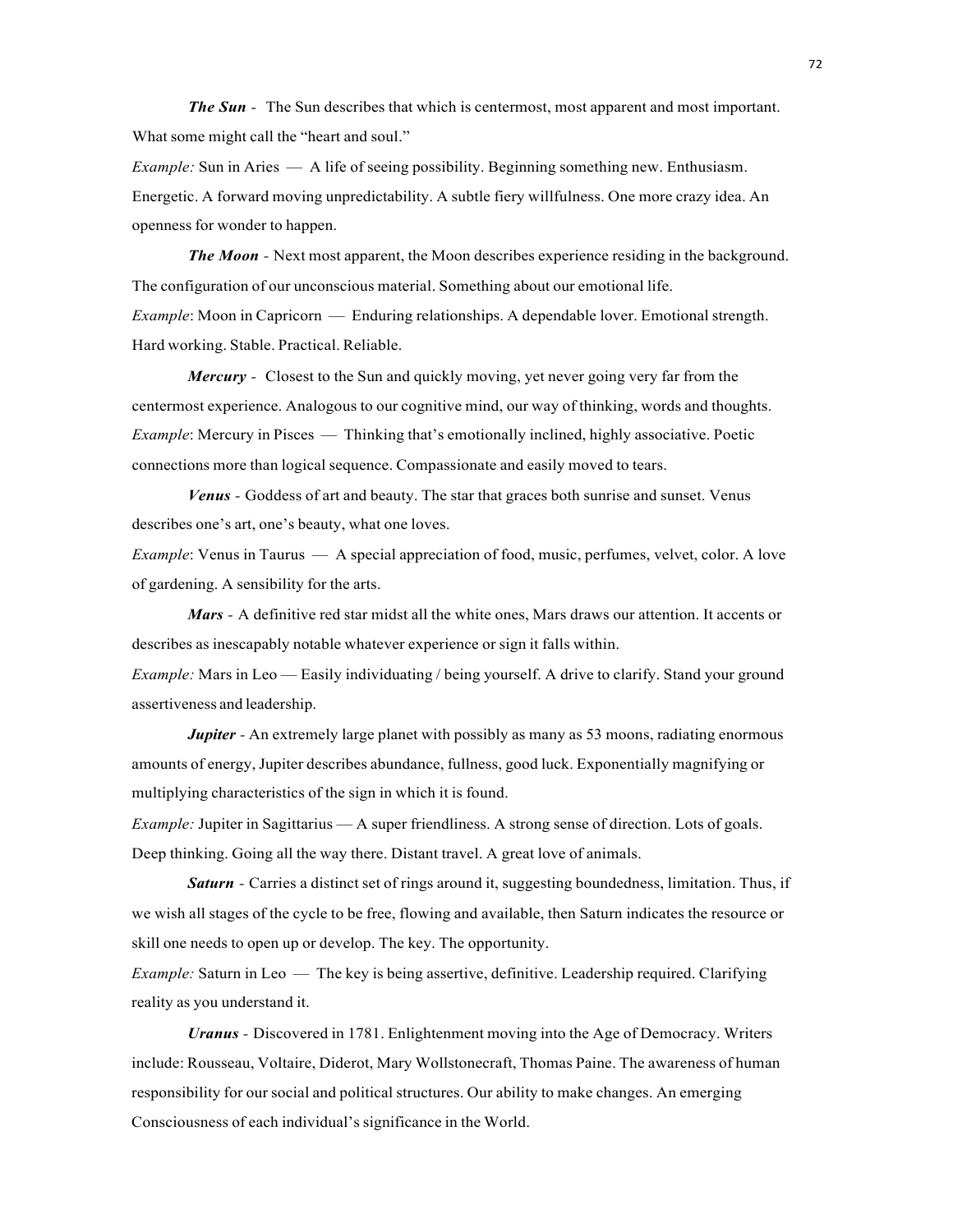*Example:* Uranus in Gemini — Enlightenment by way of an intellectual engagement with others and the world. Reading / studying / communicating with others can effect change. Lead to the awareness of your significance in the world.

*Neptune -* Discovered in 1846. Romanticism. Writers include: Blake, Keats, Hopkins, Melville, Thoreau, Emerson, Emily Dickenson, the Brontë sisters, Darwin. The awareness of relationship with Nature, of universal dreams and utopian visions. Consciousness of significance in the Universe.

*Example:* Neptune in Libra — Awareness of your place in the Universe comes through balancing our relationship with Nature. Bringing utopian dreams to completion.

*Pluto -* discovered in 1930. Existentialism, Relativity, Quantum Mechanics. Writers include Heidegger, Sartre, Martin Buber, Simone de Beauvoir. Consciousness of significance in the Cosmos. *Example:* Pluto in Leo — Assertiveness required for the reality you would wish to create. You need to clearly define what matters. See your way through the apparent disorder.

*Rising Sign* - the sign on the eastern horizon also contributes to the picture. Referred to as the rising sign, it describes the experience being unfolded or presented to the world.

*Example:* Libra rising — Honest with others and the world. Unfolding equality and fairness. As a judge. A peacemaker. An intellectual inclination. Puzzle solver. One who finishes what she begins.

More examples of sketches of Stars and how they describe individual personality can be found at > http://bridgetochange.com/somestars/index.html

The question is whether the description for your moment of birth resonates with Selfknowledge. If you don't know the time of day you were born, the position of the Moon and your Rising Sign may be uncertain. Nonetheless, the portrayal of Self provided by the Sun and planets usually provides enough material to judge whether or not the representation fits.

# **Implications**

As a storytelling species, we crave explanation. If the Stars deliver narrative that tells us something we know is true about ourselves, we want to ask, "How can that be?" Although it would seem logical that creatures evolving for billions of years in a particular cosmic environment might somehow reflect facets of that larger setting, science would contend that legitimacy depends on the demonstration of a causal link.

We are unaware of any such link. And within Western Civilization's master narrative, how could there be? Science maintains that substance (that which exists) is material, pure externality, physical only. Yet, as observed earlier, reducing the mind to a mechanistic phenomenon does not quite fit with the experience we have of Consciousness — nor with the freedom that we know as subject centers.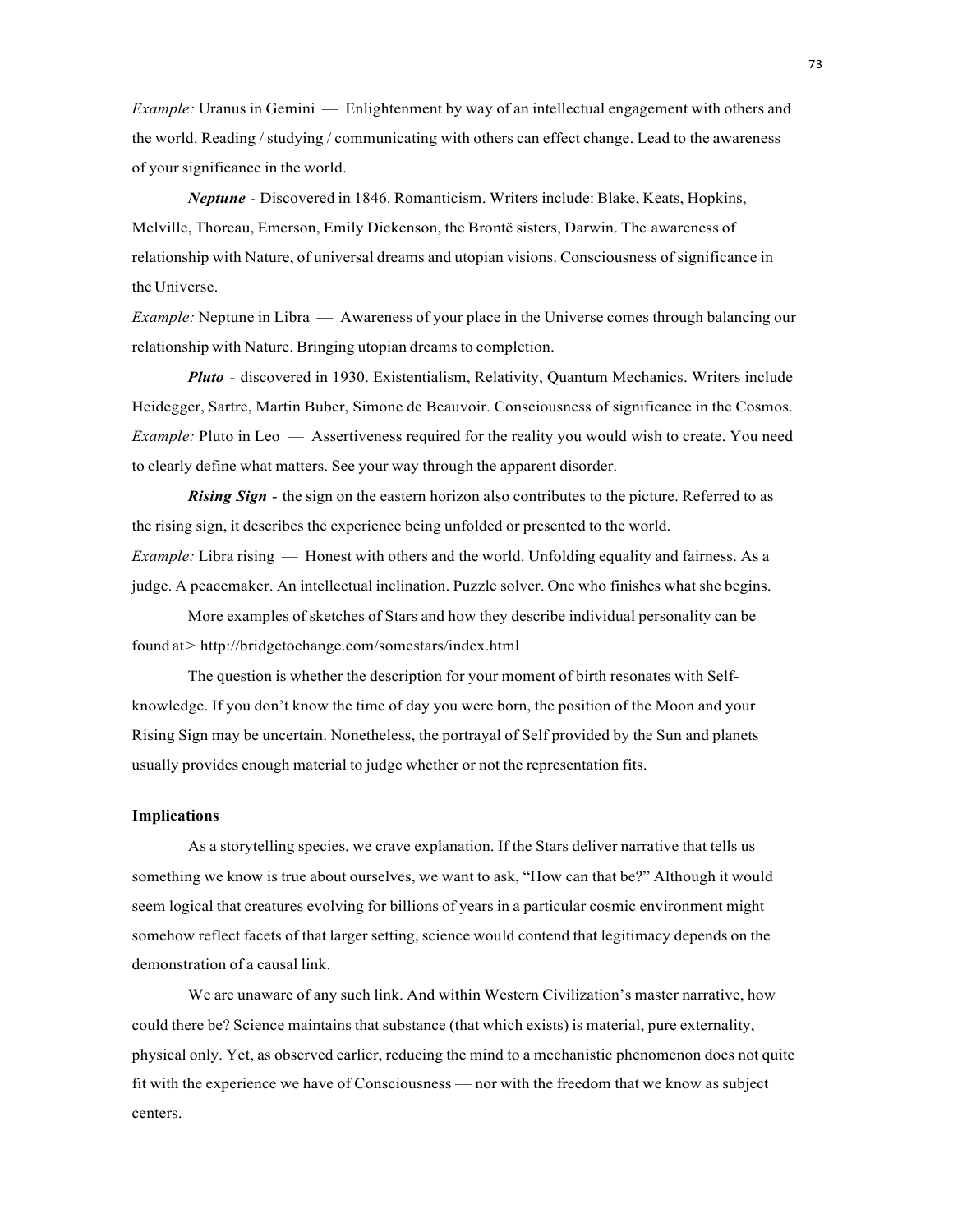If we understand all of matter as having some kind of interiority, however, options emerge as to how personality could be interwoven with the heavens. We came upon one possibility in Chapter Four. In an effort to resolve contradictions between quantum mechanics and relativity theory, physicists postulate that the Universe is likely composed of "extra" dimensions, "curled up" at the interstices of the four we know (height, breadth, depth and forward moving time). And since mathematicians understand dimension as a degree of freedom or possibility, it does not stretch reason to propose that one or more of these extra dimensions might somehow enfold the link between personality and the Stars. The Sun, Moon and planets may bestow meaning at the moment of our birth in a personal, not a mechanical way.

Recognizing that the Stars describe a dimension of our personal presence doesn't necessarily free us from the master narrative, however. The Stars become alternative to the self/ego identity only when we open our minds to the very different answers this description submits to the questions: *"Who are we?" "What are we doing here?"* and *"Why?"*

Implicit in the Stars is an identity of Belonging rather than separation. A much more complex and nuanced identity than the master narrative's self-as-separate model that reduces our worth to material possessions, our value to competition. Your whole Star chart, the whole picture of the moment of your birth, includes the total story of being a child of Earth. Although only one experience is present as centermost (the location of the Sun) — and the particularity that the Moon and planets describe as they appear in their places — all the experiences available to human personality are present in some way. Aries through Pisces: The ability to see possibility / Sensuality and practicality / Communication skills and adaptability / A sense of home and family / Individuation and leadership ability / Carefulness and patience / Honesty, fairness, justice / Mystery and drama / Direction, meaning, purpose / Reliability and perseverance / Veins of altruism / A gift for making sacrifices for others. The Stars take us from a meaningless world into an evolving Universe of creative Love.

The Stars can liberate the idea of Self from subjugation to hierarchies of coercive power. In a narrative of planetary Belonging we become Person-in-Relationship — as initiated by the quarks when time began; developed by the long chain polymers when they made the first steps into Life; and complexified by the bacteria when they invented the nucleated cell. The Stars reposition us within and as part of, rather than above or outside the Universe. A profound alternative to the master narrative.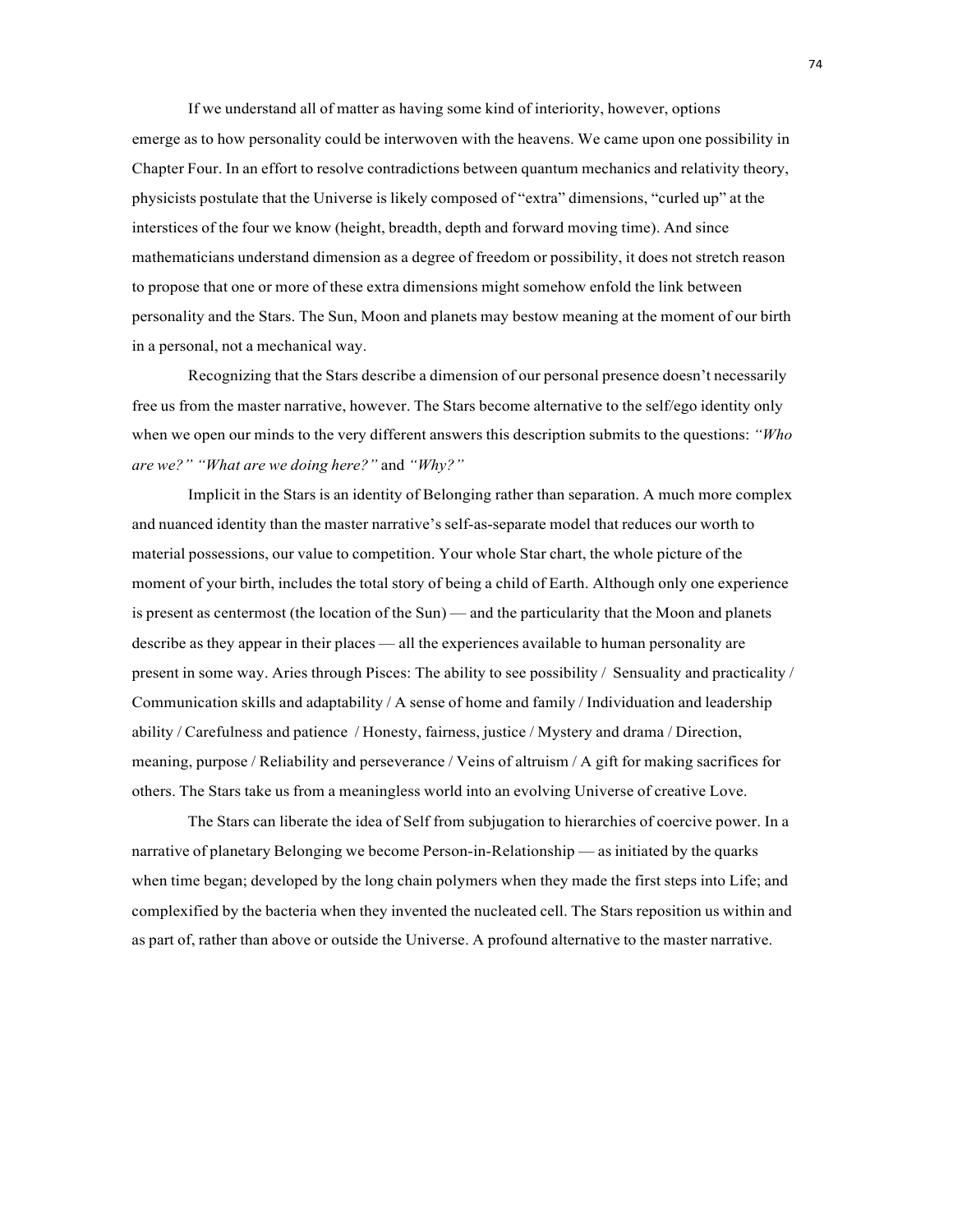# **Part III: Toward a Solution**

None of us would wish to pass onto our children an abyss frothing with problems. A world mired in endless wars. Where some hoard much more than they need and others have nothing. Life under the threat of terrorism. Or the next mass shooting. Nations arming themselves with weapons of mass destruction. Global warming. Climate change. Looming shortages. Oceanic collapse. Overpopulation pressing the limits of Earth's ability to sustain us.

We set out in Part One to understand what brought us to this edge. And concluded that a mistaken set of beliefs about our identity — a master narrative that conflates individuality with separation — lies at the root of our problems.

In Part Two, we investigated alternatives to the separate self/ego idea: in our religious and spiritual traditions; in various discourses of contemporary science; in the arts; and in the Stars. We know there are more ways to understand ourselves than the mistaken one at the core of that the master narrative.

In Part Three, we turn to exploring how what we've considered might contribute to helping us find solutions. Here we will delve more deeply into Complexity Theory, a field of study that focuses on how change happens in situations that defy simple description, explanation and prediction. While suggesting a way out of our complex and chaotic set of problems, Complexity Theory can also help us believe it possible to do what needs to be done. Finally, we will bring these understandings to bear in framing a plan of action to bring about a 'Phase Transition.'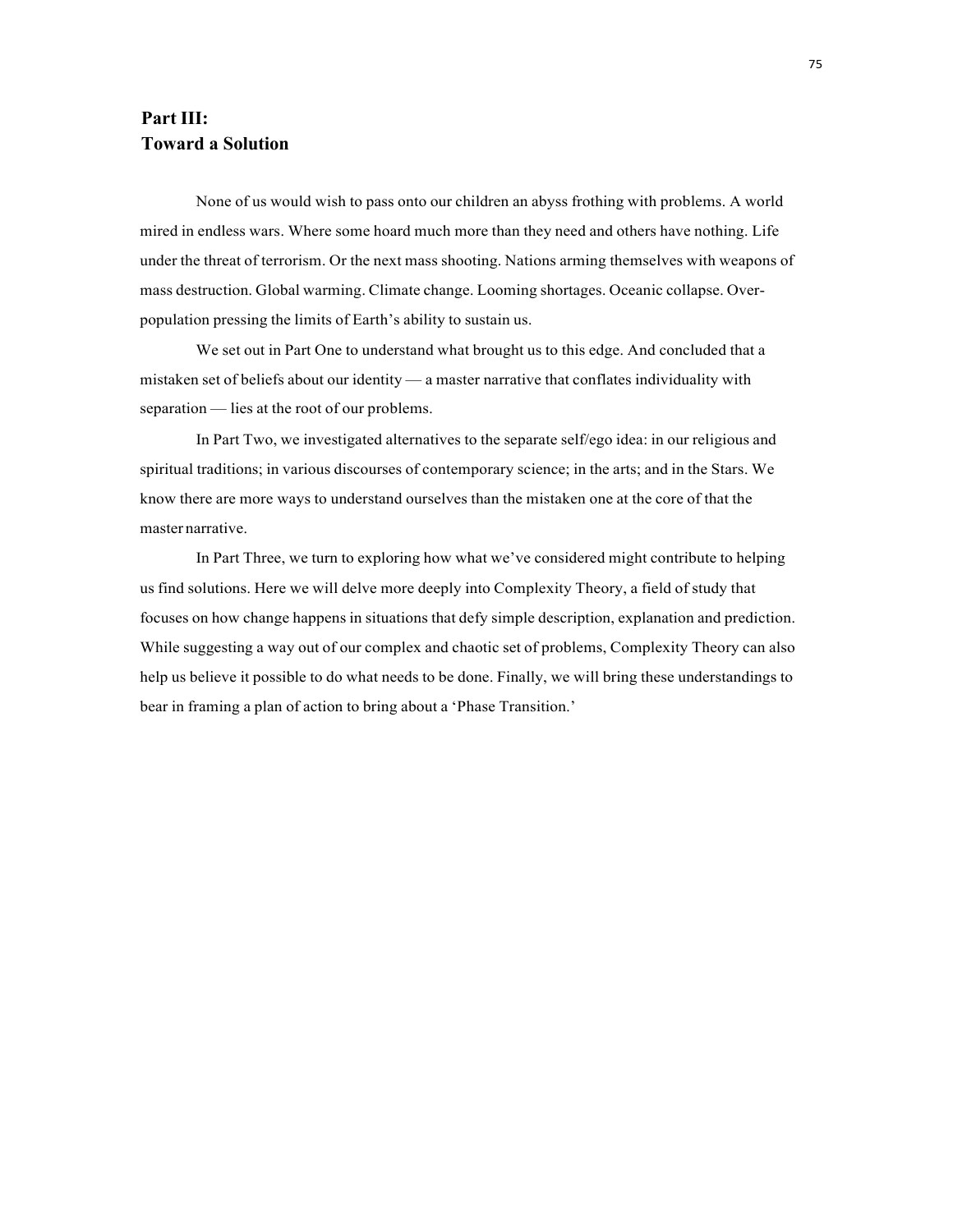# **Chapter Eight: Complexity**

#### **A Fractal Universe**

Science has now reached the threshold of affirming what artists and religious traditions have long maintained. Our Universe turns out to be much more complex and nuanced than our sign system conventions and Aristotelian categories suggest. Even the borders between dimensions have proven less distinct than traditional geometry would have us believe. We live not only in a multi-dimensional Universe, but also and more accurately, in a *fractal* multi-dimensional Universe.

So what does "fractal" Universe mean? Commonplace experience can help explain. At first glance, the kitchen floor, a tabletop, the computer screen all appear as smooth planes — two dimensional objects of length and width. We know, however, that greatly magnifying any one of these planes reveals slopes, hills, valleys, hairline cracks, a changing landscape scattered across the surface. Engineers might take some of these characteristics into account when designing a product requiring a particular finish; but for practical purposes, these micro-irregularities seldom enter into consideration. If for some reason, however, we would wish to document the irregularity, we would need to add a fraction of depth or height to our description. This "fractal" quality permeates our world. Fractal, however, is more than a description of surfaces. Fractals surround us.

"Lightning doesn't travel in a straight line," observed Benoît Mandelbrot, the mathematician who gave fractals their name. In fact, you can't describe the path of a lightning bolt without dealing with its jagged movement. Or measure the length of a shoreline without first determining how you will accommodate its contours; and perhaps most importantly, your means of measuring it. Rivers, rocks, plants, clouds, our faces, galaxies... All are examples of naturally occurring fractals. We live in a fractal Universe.

We have long known that the forms in Nature result from repetitive processes. Waters cut the Grand Canyon. Grinding, crushing and breakage shapes the boulders. Cells divide again and again. We also knew that anomalies appear in the repetition of the simplest mathematical formulae. And when computers became available that could perform mathematical operations with formerly inconceivable speeds, we found that these chaotic anomalies themselves generate patterns. The stunning graphics most commonly associated with the term fractal.

Computer generated fractals visualize the chaotic and fragmented. Studying them added to an evolving vocabulary and the refinement of methods with which we began to look at complex forms and investigate how change happens. Not only did we learn that apparent chaos has emergent patterns, but it also became clear that these patterns become embedded throughout the entire fractal entity. Magnification of any part of a fractal reveals recurring details, a likeness to the whole.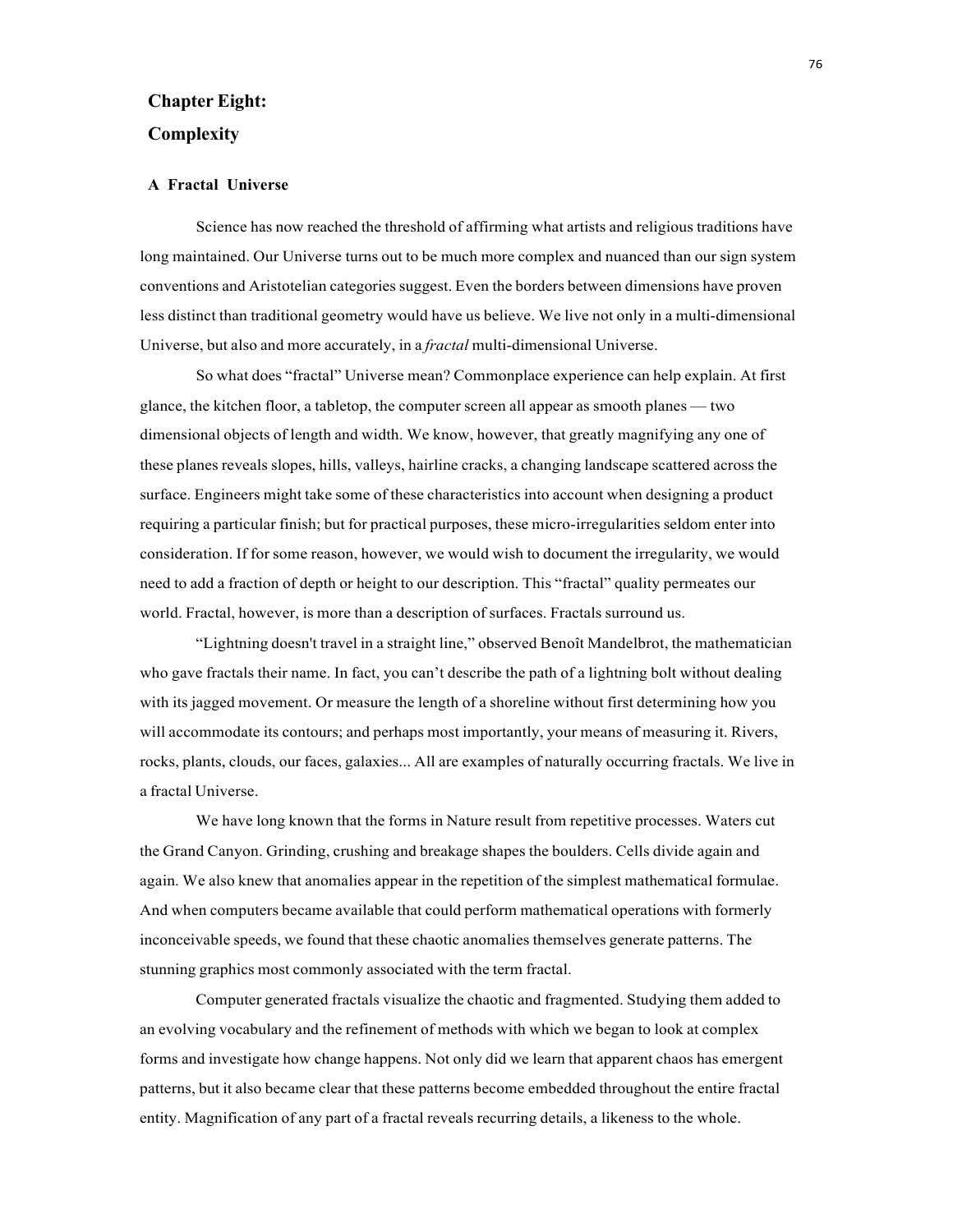Although "Self-similarity" reaches through every scale of fractal structure — to infinity, it doesn't appear as a rigid duplicity or exact symmetry. Self-similarity shows up in resemblances. The individual leaves of a fern differ in size, while the basic shape of each leaf and the veins within repeat the overall pattern of the frond. The branching in trees repeats from root to bud; yet with a variability that illustrates Nature's spontaneity. Trees grow in relationship with their environment and all its unpredictability. The unpredictable beauty at the heart of our World.

The fractal quality of the Universe and the ubiquity of self-similarity offer insight into the direction that our solution will need to take. Beginning with our narratives. Consider how the stories we tell ourselves appear logical and consistent to us. But were we to examine them on a fine granular scale, they would surely show anomalies and contradiction. Or imagine greatly magnifying a single day in a life, moment by moment; we would probably find that our beliefs and what we practice are not perfectly consistent. A reality anthropologists would likely affirm. Because we live in an ego culture, we carry threads learned in childhood, embedded in language, performed and reinforced in microtheaters. Unless we maintain constant vigilance, we can unknowingly be reproducing the very patterns of coercive power driven by the separate self/ego idea. Such as obeying the 'being better than' imperative of competition. Attitudes that we may have thought we'd already eliminated, that we consciously set out to correct. It's more complex than we tend to think.

# **Complex Dynamic Systems**

Long before the development of chaos/complexity theory, Henri Poincaré forewarned us of the problems associated with predicting anything. In 1889, Poincaré demonstrated that Newton's Laws of Gravity could not foretell the future of the solar system. He showed that even if we knew the initial positions of a three-body system of Sun, Moon and Earth, the slightest perturbation afterward would result in dramatically different orbits. Since we have no way of knowing what the initial conditions of the entire solar system might have been, Poincaré reached the conclusion, "Prediction becomes impossible." To science, unpredictability equals chaos. Not a promising field of research, especially if your goal is to discover laws. So at the beginning of the  $20<sup>th</sup>$  century, scientists preferred other areas of study. Electromagnetism. Gravity. The make-up of the atom. Radiation...

In the 1960's, however, the topic of unpredictability re-emerged. Edward Lorenz, a meteorologist at MIT, was using an early model computer to study atmospheric change. Hoping to improve weather forecasting, he programmed an environment with all the known meteorological laws, then added in weather data; anticipating that he would soon be watching patterns evolve that would lead to reliable forecasting tools.

Not long into the project, however, his computer crashed. To pick up where the program had left off, Lorenz needed to input the most recent data readings. Which he had from the last printout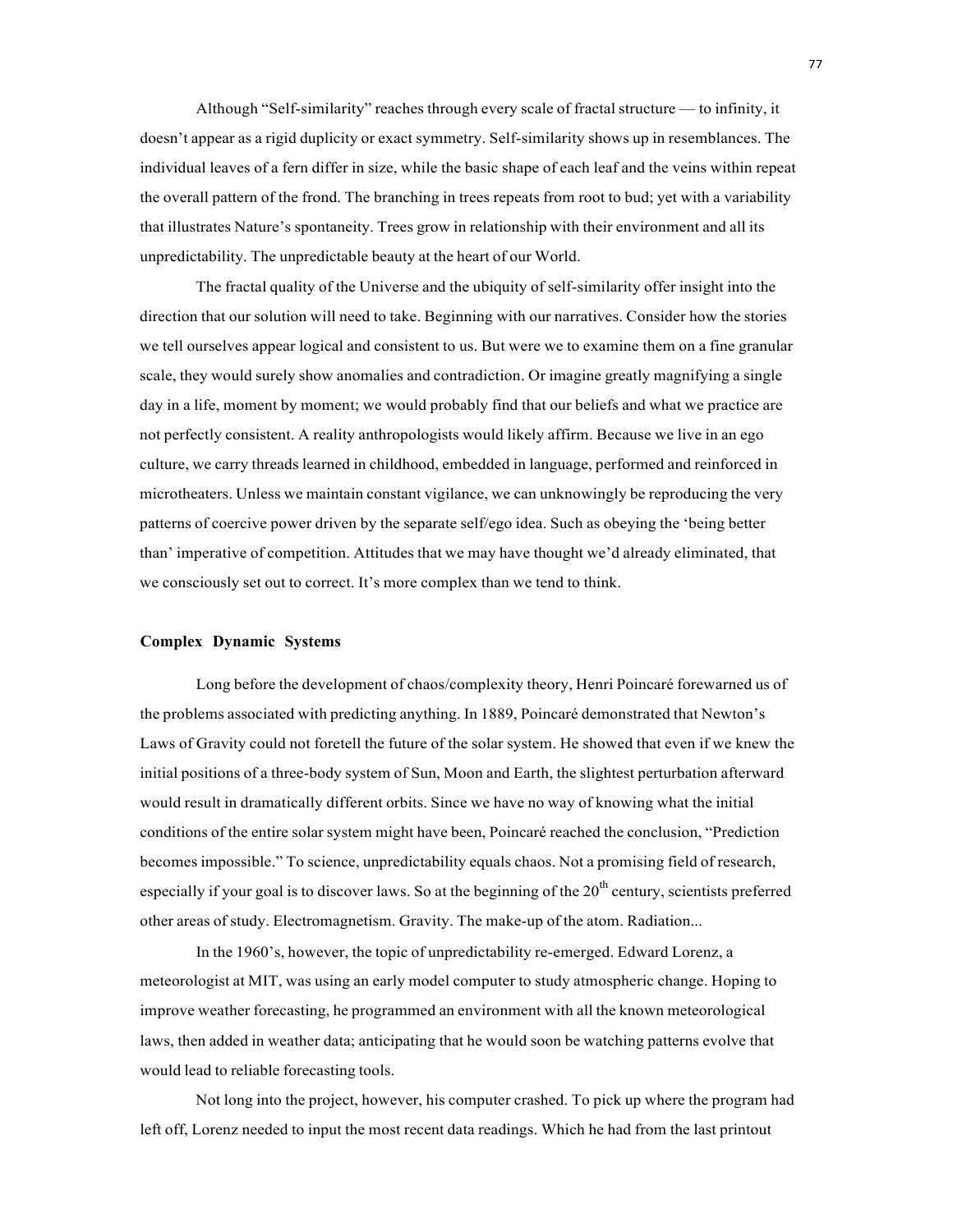before the system went down. So he entered the data, got the program up and running again. But shortly thereafter, the weather went wildly erratic. It turned out to be the difference between his 'three-digit decimal point' printer and his 'six-digit decimal point' virtual world. A difference so small, Lorenz concluded that weather is unpredictable. He dubbed the (now well-known) phenomenon that he had stumbled upon, "the butterfly wing effect." A butterfly wiggling its wing in Brazil, he said, could literally affect the weather over Texas. Some years later, as biologists, mathematicians and medical science confirmed similar instances of "sensitivity to initial conditions," the value of understanding chaos and complex dynamic systems became apparent.

Complexity Theory would not have developed without computer technology. Computers permit researchers to graph complex dynamic systems as they change through various phases and states. In a relatively short period of time, we've learned an enormous amount about chaos, complexity and how complex systems behave and evolve. The few critics of Complexity Theory see little value in descriptions of systems that defy prediction. For most, the recognition that such systems share characteristics, some universally, holds tremendous potential for understanding our world.

No one would disagree that Complexity Theory has cross-disciplinary applications. Complex dynamic systems exhibit common attributes whether such systems are ecological units, living cells, immune systems, clouds, sociological networks, stock markets, neurophysiological phenomena, periods of historical transformation, language, sand piles or traffic jams. Discoveries made in one area translate readily into another. Work done by physicists investigating turbulence contributes to understanding the behavior of financial markets, devising public relations strategies and developing advertising schemes. Studies of evolving microbiological worlds provide insights for computer software design and earthquake prediction. Research into the noise of electric circuitry proves valuable to space exploration and business administration. Economists, biologists, medical doctors, physicists, psychologists, astronomers, mathematicians, meteorologists, historians, politicians, sociologists, even military strategists have found Complexity Theory to provide valuable insights.

How could a single theoretical approach yield understandings about phenomena as diverse as sand piles and human societies? Complexity Theory recognizes different types of complex systems. Some are fixed. Such systems include objects in general, things that are static over time — that don't change as dynamic unities do. Mentality might be present at some level, but not as in systems that change, particularly those that are able to change themselves. The latter category of "adaptive" complex dynamic systems most interests us. Such networks or systems are unified and composed of relatively free agents. Organisms, societies, ecological networks exemplify adaptive systems.

Such complex systems are made up of parts interacting with one another in ways that change over time — including randomness. Almost all share the trait of "non-linearity." That is, complex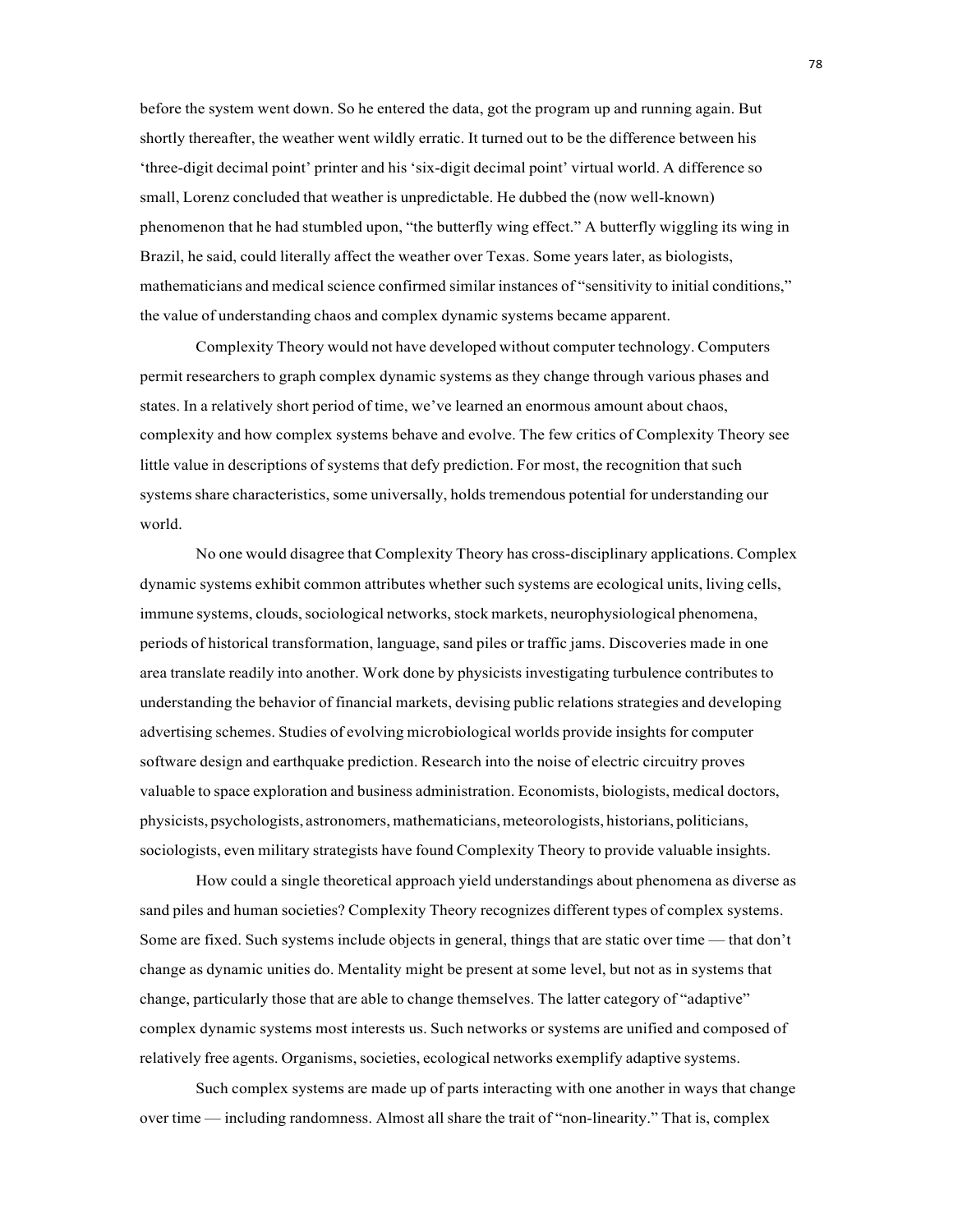systems function by way of feedback loop relationships, rather than following step-by-step sequences. In a feedback loop dynamic, the information generated by the system goes back into the system, and contributes to directing the system as it moves forward. Turning on the oven and setting the temperature, for instance, sets-up a feedback loop. When the flames warm the oven to the desired temperature, the thermostat informs the flames to slow down. The information moving from the oven to thermostat and back to the flames represents a relatively simple feedback loop.

The master narrative and its institutions are another example of a feedback loop. The master narrative has us think of ourselves and our interests as separate from one another and our planet. We enact that narrative in microtheatrical performances of competition and coercive power. Often unknowingly, as modalities of the separate self/ego identity (classism, racism, sexism...) come embedded in our language and institutions. These in turn, generate environments, structures and ways of doing things, that reflect, reinforce and reproduce that same separate self/ego identity narrative.

Like fractals, complex dynamic systems function by iteration (repetition). The parts or agents of the system repeat activities, pathways — routines of thinking, doing. Through this repetition, system-wide patterns emerge. These patterns map the system: where it is; what doing; where going. The emergent patterns could never be studied were the system taken apart and analyzed piece by piece. The property of "emergence" draws our attention to an underlying principle of complex dynamic systems: *the whole is greater than the sum of the parts.*

In an interesting paradox, the principle of emergence enhances, rather than diminishes the importance of the parts or individual agents. Complex adaptive dynamic systems are said to be "selforganizing." Each agent exercises a freedom that can only be attributed to a subject center, resulting in the entire system acting from within, rather than being directed by an outside cause. In one of the more spectacular and oft cited examples, individual birds making choices in relation to their immediate fly mates create the stunning swirling flocks that enchant the eye.

Although they're likely to have differing relationships with one another, different roles or functions in the system, the agents of complex adaptive systems themselves create the emergent patterns. Some may have more information than others, more power to influence the system's trajectory, more opportunity to effect change. The DNA within the nucleus of living cells, for example, directs metabolism and supplies the patterns for the reproduction of the protein structures, which in turn produce the cell's overall shape, form and function. Other parts of the cell produce energy from food, remove waste material, maintain the walls, have a role in reproduction. No matter the role, every individual agent is important. And in successful complex dynamic systems, such differentiation of responsibility is based on competency to perform the particular task in service to the whole.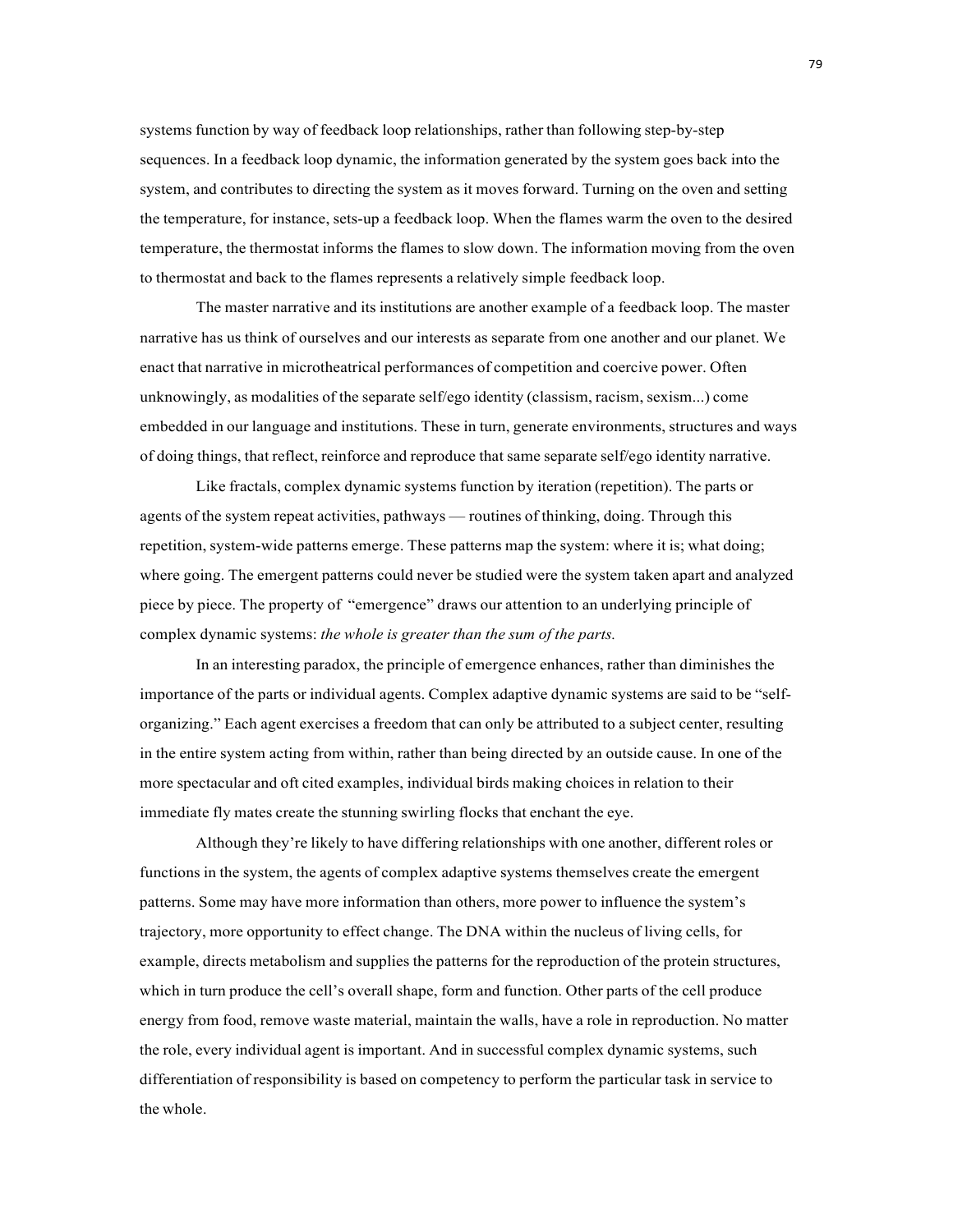Under the master narrative, human history does not fit this description. When societies are informed by the separate self/ego narrative, agents are empowered not on the grounds of competency; but rather according to arbitrary criteria, such as birth to a particular family, or social group with 'connections,' and so forth. Such societies further violate the sustainability pattern by teaching that individual responsibility means taking care of oneself and a narrowly defined idea of family; only secondarily, if at all, does the master narrative advocate concern for the general welfare, service to the whole.

Researchers use the term "nested" to describe how complex adaptive systems reside within one another. Like Russian Matryoshka dolls, agents are located inside ever larger complex dynamic systems. Take human existence, for example. We each carry out our own personal iterations thinking along these lines rather than those, choosing to do this rather than that — creating highly individuated emergent patterns. Being members of societies, our decisions and performance also contribute to the creation of the patterns that characterize our world at large. In healthy complex adaptive dynamic systems, information and energy flow freely — guaranteeing the well being of the individual agents at all levels, their choices, and thereby the overall fitness of the system.

Interaction among agents in a healthy system does not always result in agreement, however. Whether a living body, a society, a business, etc. ways of doing things can become outdated, information corrupted. Agents, being self-organizing subject centers, exercise a radical freedom in the narratives they choose to activate, or discredit. If the interests of individual agents fail to align or fall out of alignment, disagreements appear; resonance gives way to conflict. In stable systems, such disturbances last for only a short period and have little effect on the overall pattern. Networks, in fact, depend on alternative ideas. Better information can lead to improvement, inspire the system to shift to an enhanced solution. Differences also produce untried possibilities that may prove useful later.

A system is healthy when the microscopic to macroscopic behavior leads to successful adaptations. As the whole system responds to the micro-intentions of agents on local levels, the system climbs from one fitness peak to the next. Adapting, complexifying, progressing. Solutions to problems move networks toward constantly transforming goal-states. These moves and shifts are made possible by maintaining a balance between reliance on existing solutions and an openness to innovations and change. This middle ground is often referred to as the "edge of chaos."

Complexity Theory makes a compelling point about this surprisingly universal order/chaos, 'middle ground' dynamic. A point that brings our search for solutions back into focus. Because complex systems are nested within other systems which are also evolving, pathways inevitably encounter changed circumstances. Conditions that require new solutions. Even successful pathways that have served the network well, after a time, reach their end. If a system fails to change or evolve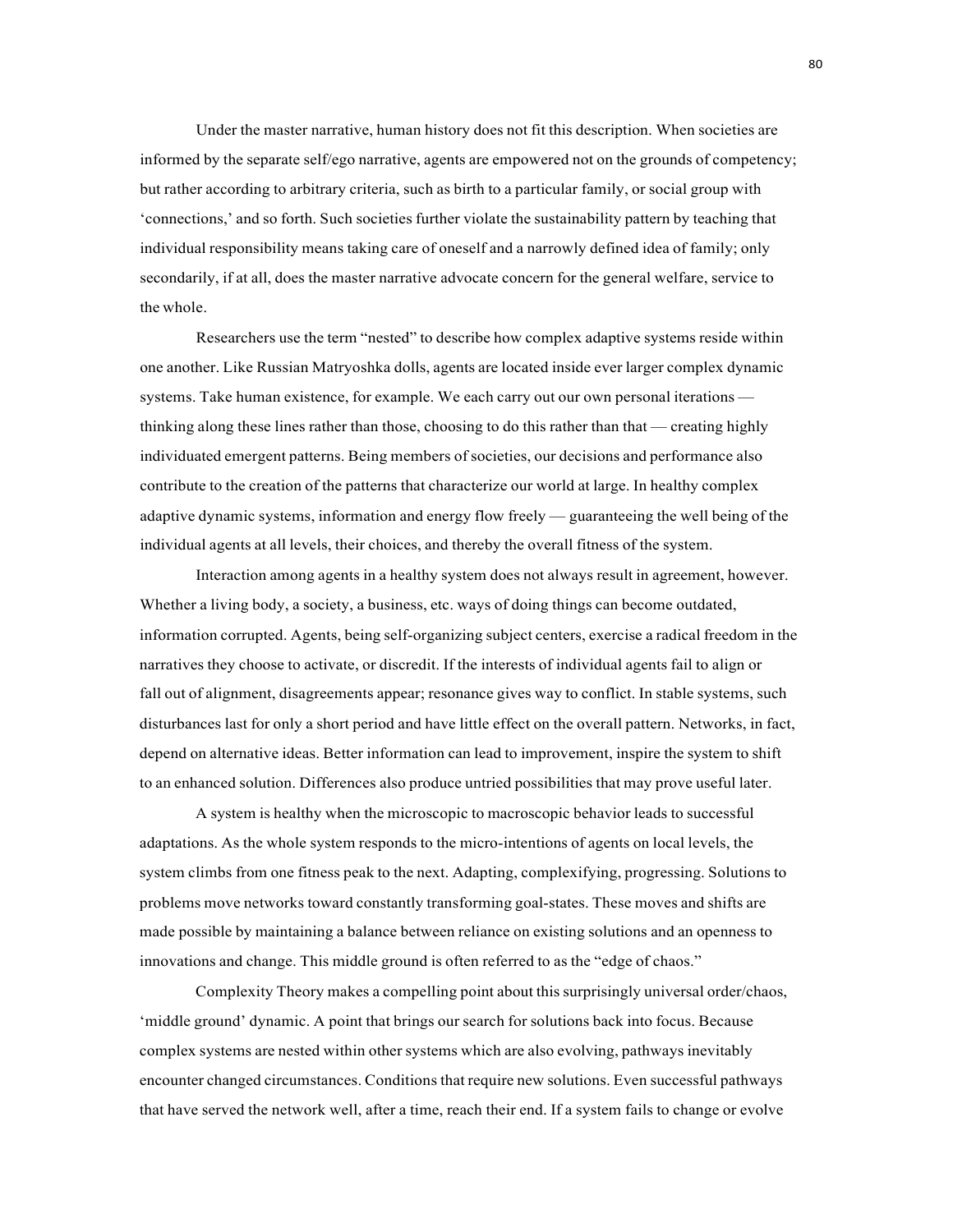in relation to these changed conditions; or proposes inadequate solutions to the altered circumstance, destructive forces set in. Systems can fail. Go over the edge of chaos.

Successful complex dynamic systems respond to small problems long before total disorder and destruction set in. They perform well, even when sudden and unpredictable catastrophic circumstances arise. If threatened with complete dissolution, complex adaptive dynamic systems can respond by wholly recreating themselves. Complexity Theory calls such total transformations "phase transitions."

## **Phase Transitions**

Phase transitions happen on a small scale, everywhere, all the time. Ice melts. You add milk to your tea. You fall in love. Complexity Theory's conceptual model for how transitions happen has led to new understandings in almost every field of social science. Economics has used it to study recurrent patterns in stock market crashes. Its perspectives have assisted sociologists analyzing city planning and the creation of urban forms. In medicine, the interaction between the individual and society with regard to health outcomes. Political science, in the relationship between social class and political allegiance. Geography, in globalization studiesfocusing on income inequalities among different nations and their effect on life expectancy.

Phase transitions also occur on a grand scale. We noted in Chapter Five the three major phase transitions that science recognizes. The beginning of the Universe initiated by energy-sharing quarks. The playful long chain polymers opening the gateway to Life. The transition to the nucleated cell effected by the spirochetes and purple oxygen breathers. So striking the changes of such weightier phase transitions that the outcome would seem improbable, unbelievable, almost inconceivable — before they happen.

The magnitude of our problems and their solutions suggest that this scale of phase transition describes the kinds of change that we need. Imagine moving from a master narrative saturated with the self-as-separate ego identity to a paradigm of interdependence and community. People suddenly realizing, feeling and acting on their connection with everyone else. The wealthy wholeheartedly dispersing their privilege and accumulations in order to care for others and the planet. Nations disarming, hammering their swords into plowshares...

Phase transitions do not unfold previously existing patterns. The metamorphosis of caterpillar from chrysalis to butterfly, for instance, is not considered a phase transition, since the transformation is pre-programmed. For the same reason, most adaptations do not qualify. In a phase transition, actors risk everything to create a new solution. The outcome is both unprecedented and unpredictable.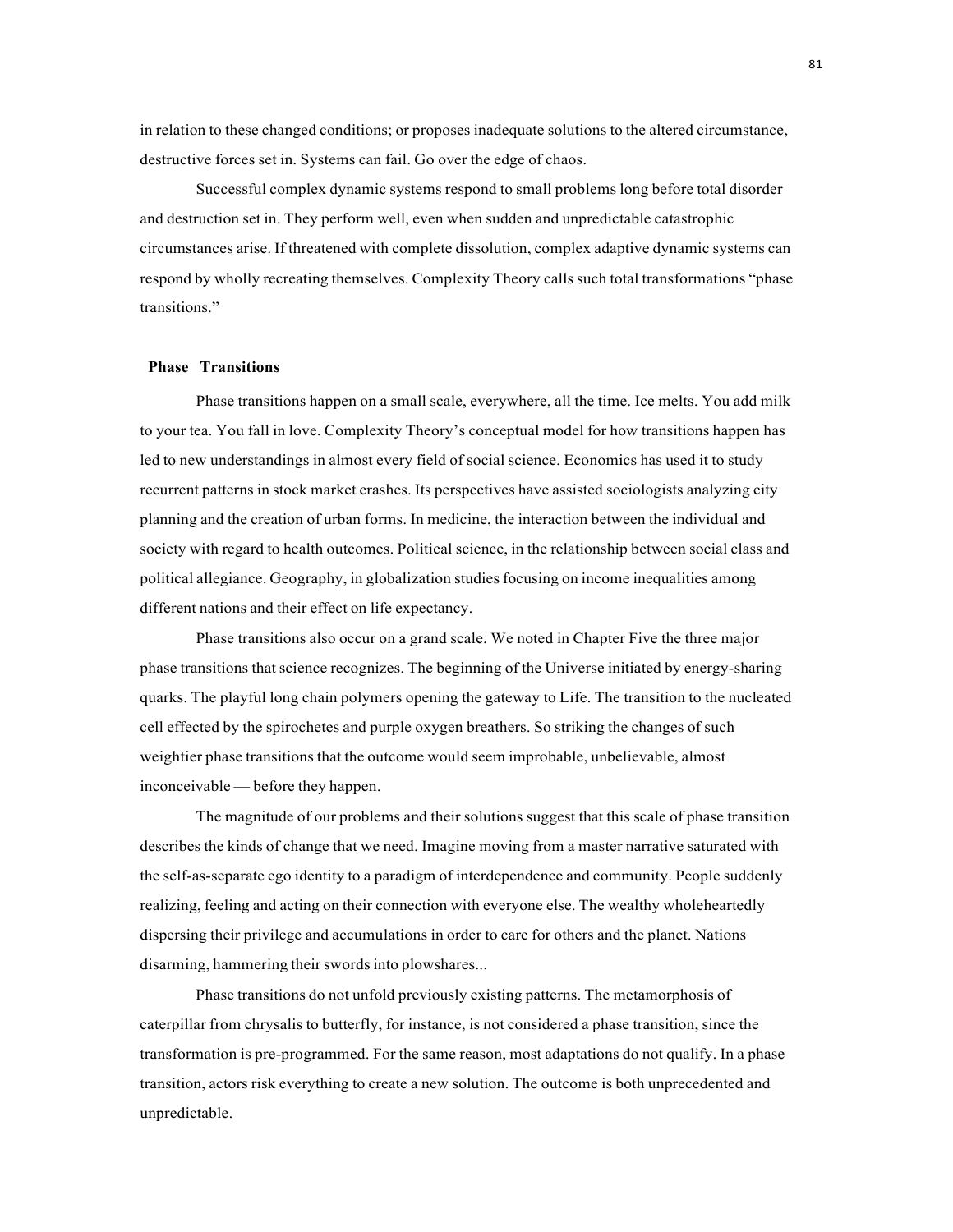Phase transitions can take place rather rapidly and look quite spontaneous. Or it can appear that systems approach phase transition boundaries slowly, then suddenly leap them. In any case, phase transitions result from the activities of individual agents in their unique microtheaters. In a major phase transition, agents respond to circumstances that threaten the entire system. The seriousness of the situation displaces issues that may previously have dissociated interests. It is this unexpected unified response that makes a phase transition possible. Using Complexity Theory, we might envision how the phase transition we need could possibly take place.

In its earliest stages, individuals perceive that something is wrong — and needs to be fixed. As these first responders begin to understand the roots of the problem, they sound the alarm that the issues are system-wide and associated with the overall pattern — in our case, the master narrative.

At the start, since the changes being called for threaten separate self-interest, agents at higher levels may not hear or agree with the initial communications coming from micro-levels. Upper level agents may not perceive or assess the issue clearly or their intelligence may be overwhelmed. They may reply that nothing needs to be done; that there is nothing that can be done; that the best possible is already being done; or that minor adjustments will suffice. Since upper level actors have greater influence over the network as a whole, including the power to manipulate the information portals, they can to some extent suppress lower level urgings.

Individuals in privileged positions have the ability to "canalize" information; that is, limit or distort what's available system-wide. The can introduce "noise" — spread false information, use flawed logic, play on people's fears and prejudices, stir up dissonance and so forth — to drown out the fluctuations. Producing conflict across the network can lead to lower level agents making decisions on the basis of limited or inaccurate information. Perhaps destroying alternatives trying to form. Given the problems we're facing, this tactic could prove catastrophic.

When it becomes clear that adjustment, reform or mere tweaking cannot solve the problems, agents at all levels of the system awaken. Because complex dynamic systems are sensitive to initial conditions, a micro-fluctuation by any agent can bring macro-results — "the butterfly wing effect." Alternative narrative and performance can begin on any level and cascade upward.

If the individual agents processing the new information belong to networks with robust and wide-reaching lattice structures, horizons rapidly expand. By word of mouth, through media and social networking, the stakes involved become well defined and increasingly better articulated. The desire for change grows. When more and more agents begin accepting risks of speaking out and acting, taking up the costs, efforts multiply.

The second stage might open with system-wide desire for change becoming the predominant pattern in the narrative field. No more is it a question of whether or not change is needed; the issue now is what will that change look like? And how will it be brought about? If the system is allowed to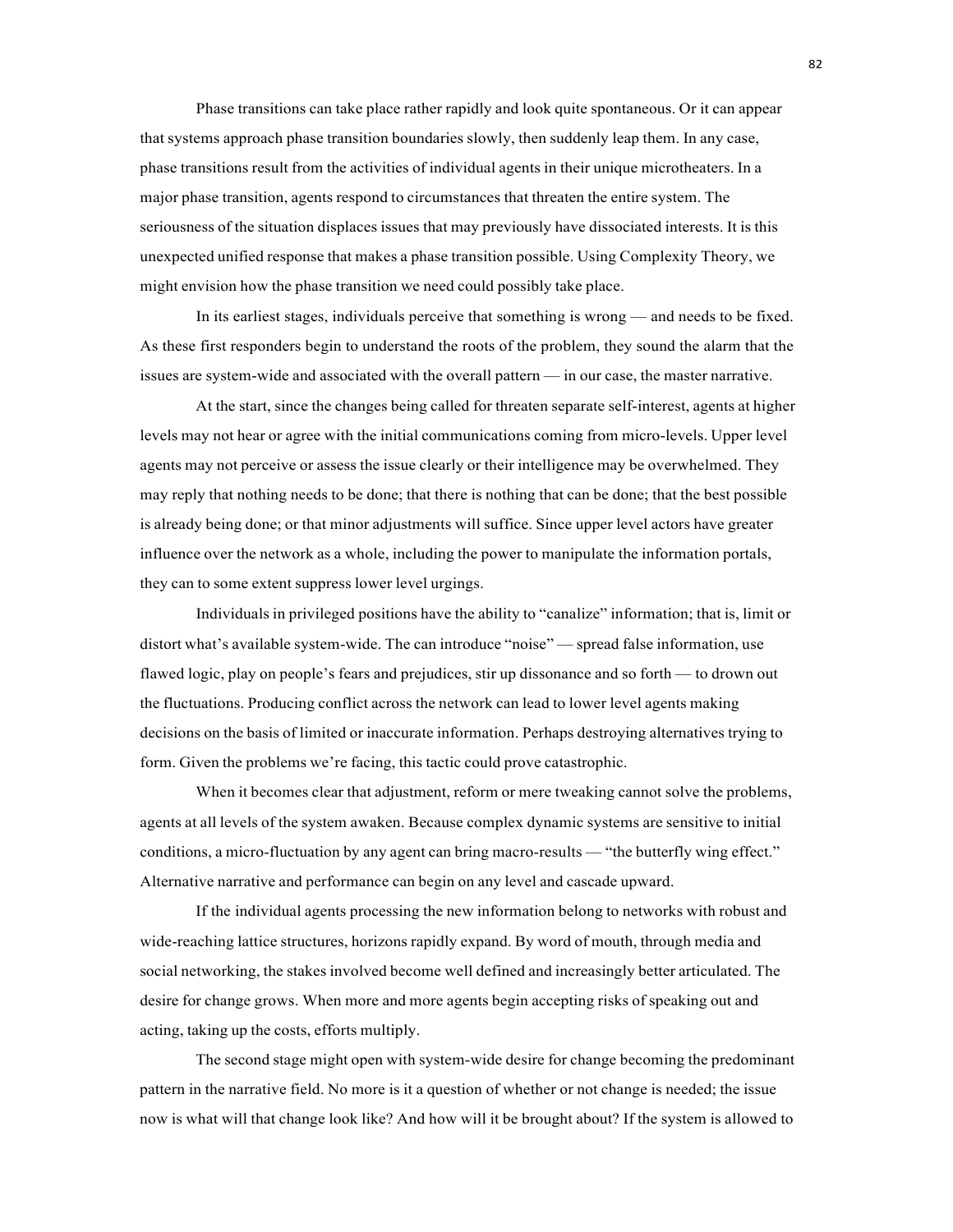draw on its full potential, it can call on all possible sources of information. The value of alternatives then becomes apparent. Agents reconsider narratives which may have been kept at the margins because differing from the pattern defining the system at large.

As would have been the case up to this point, the pathway forward is not predictable. Empowered agents may recognize the need for change, but attempt to drive the system back into failed solutions of the past. This strategy can cause the entire system to lose stability. A series of such of insufficient solutions, each failing in turn, can cascade through the system and ultimately lead to total collapse.

Another possible situation finds alternative pathways forming, but without stability. Or adequately forming, but meeting with indifference. Agents in a system recognizing the need for change might generate such alternatives or even a series of them; but without focus or sustained energy, they can disappear. Then reappear, repeatedly — without being able to save the system.

If the system is successful, a genuine and sustainable alternative pathway emerges. The sought-after passage, however, doesn't come from a simple repetition of previously peripheralized material. What was marginalized may form the basis of the new solution, but not its entirety. The solution comes as the result of agents sorting through and building the side-lined information into new possibilities, creating an unforeseen, unexpected new way.

If the new pattern truly does represent a viable alternative, it begins to inform the entire system. As individuals and clusters of individuals make the choice to abandon the failing pathway and migrate to the new pattern, the bifurcation cascades. The third stage would see implementation. Agents sustaining and elaborating the alternative by constructing institutions that conform to the new schema — no matter how radically improbable or unbelievable the solution may have seemed earlier.

In order to succeed, each stage of a phase transition requires communication and input of energy. The individual agents with their varying degrees of knowledge and influence carry the drama forward. The smallest act can have immeasurably far-reaching effects.

Human history adequately testifies to the assessment that the master narrative we've been following, informed by the self/ego idea, has caused immeasurable suffering and destruction. We've now arrived at that pathway's end. We're at the crossroads of a world broken — from the environment to our endless wars. Everywhere hurting. Life was not meant to be this way.

As complex as our situation might be, as seemingly impossible the goal, we've already begun to understand how we can reach it. Complexity Theory affirms that these kinds of changes have happened before. The change we need can happen. But it is we ourselves, each of us individually and together, who alone could bring about such a transformation. Whatever our personal psychology, our social position, the place of our society, and culture in the world at large, what we each do matters. Each individual. We are the agents responsible for our complex adaptive dynamic systems. More than we may ever have realized, "People have the power."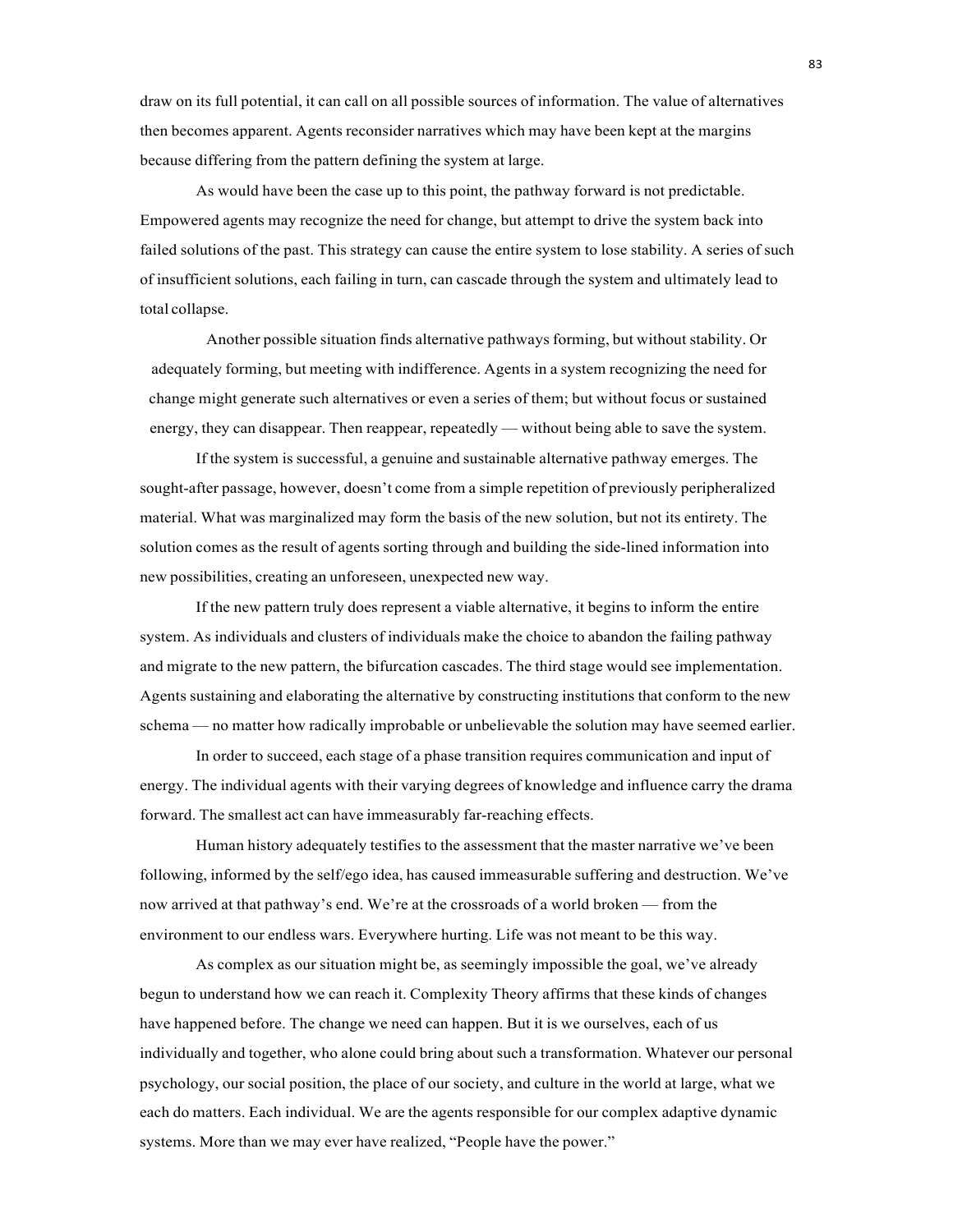# **Chapter Nine:**

# **A Plan of Action**

In the last chapter, we learned from Complexity Theory that it's the individual agents who generate the patterns of complex adaptive dynamic systems. Our thinking, choices and behaviors in microtheaters produce the dominant pattern of the narrative field. It's not just political leaders, scholars, journalists, writers, entertainers — everyone matters in this effort. Each of us will need to point out, question and replace the master narrative with a better alternative.

This chapter aims at outlining a plan of action. It approaches the task by addressing three key questions: how might we change the master narrative from one of the separate self and coercive power *over* each other, to one of Love and peace? What might the alternative we need look like? How can we get there?

We begin by acknowledging those who have come before us. All who have risked their lives and fortunes to make the world a better place. We owe them for our way of life, our civil rights and political freedoms, the tools of democracy. It is with these gifts, the love they bequeathed — not with violence — that we can create the kinds of changes in our world that we've desired since the beginning of civilization.

#### **Microtheatrical Change**

Each of us are complex, wholly unpredictable individuals living absolutely unique lives. Second by second, a myriad of possibilities invite our attention. We decide which thoughts to think, which pathways to pursue, which fantasy to engage, which activities. Being a subject center implies the freedom to choose. We bear individual responsibility for our behavior and choices. As agents in complex dynamic systems, however, we find ourselves immersed in feedback loop relationships.

We're each involved with and enact a master narrative that informs our world. We help fill the microtheatres of our minds, homes, work and social places with that storytelling — in our present situation, a separate self/ego narrative. The macrotheatres of our political and economic institutions close the loop by producing environments and ways of doing things that propagate and normalize that narrative we individually and collectively engage on the microtheatrical level.

Historically, these feedback loop relationships have repeatedly limited our progress because we weren't aware of them. Without deconstructing and critiquing the master narrative (the separate self/ego identity), political revolutions have replaced one hierarchy with another. Likewise, our alternative narratives — religions, spiritual traditions, science, arts and the stars — have often ended up directly or indirectly serving the master narrative, instead of discrediting it. To save our World, we each need to become aware of the narratives that are presently controlling us. Reclaiming our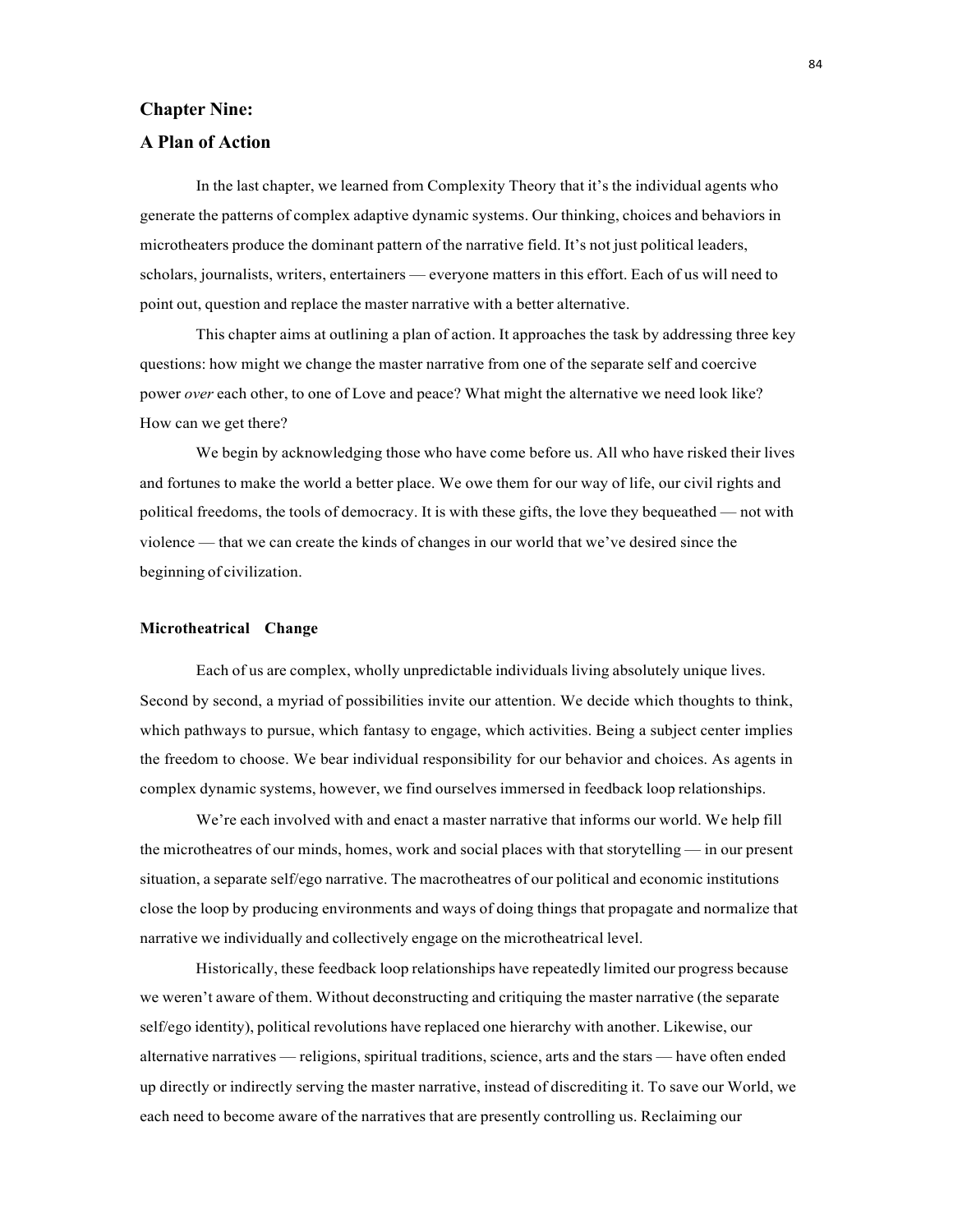freedom with that awareness, we could reach alternative understandings of ourselves — and so profoundly change the patterns of what we're doing as would constitute a phase transition.

As discussed in Chapter Two, we can visualize narratives as an entanglement of swirling neon lines. Those we most often activate produce discernable patterns in the narrative field. "Basins of attraction," Complexity Theory might say. These emergent patterns depict what we pay greatest attention to, regularly think about or enact, how we spend our time — what most attracts us. That is, the "attractor." Describing the attractor for the world at large reveals the master narrative. Identifying the attractor in our personal narrative field says something about who we are as individuals.

Given the freedom and dignity of self-organizing subject centers, there's only one place a phase transition can begin — that's in the minds of the agents. No one can force us how to think. Not even sign systems, narratives and microtheaters. Once we become aware of these factors, we can exercise our freedom. In the same way we each freely choose our friends, we can each choose either to remain in the prevailing basin of attraction or migrate to an alternative attractor. It's in our minds that each of us can weigh the value of one narrative over another. It's in our minds we can choose the stories we're going to tell. It's from there that a wiggling of wing could cascade upward and outward.

Knowing a phase transition begins with each of us, the plan of action becomes self-evident. The aim will be, in Complexity Theory vocabulary, to create a "strange," or as some put it, "chaotic" attractor. "Strange" (or "chaotic") only because so foreign to the master narrative. For the world we desire resides outside the boundaries of the self/ego narrative basin. Altruism (acting for the benefit of others) ignores the imperative of competition. Forgiveness (seeking to learn and heal the cause for an offense, rather than retaliating) is not how the ego narrative would have us respond. Such is the "strange attractor" that we need.

For most people, that attractor probably sounds more familiar than "strange." Society could not function without the consideration and generosity we regularly experience within our families, from friends, co-workers, teachers, nurses and doctors, first responders, passing strangers, volunteers... Many who've greatly profited from this world's get-for-yourself paradigm consider philanthropy a must. We can envision altruism, forgiveness and the like because we already to some extent enact them. But we need more than a city or a state with a national reputation for courteous driving, or "hospitality." More than national and local news stories of unexpected kindness by individuals and groups. What we need is an entire world aware of the master narrative and defying it by deliberately loving one another. "Un-realistic," says the master narrative. Believing it possible is only the first step.

For this microtheatrical side of the plan to be successful, each of us would need to practice certain mental skills. First and foremost, the ability to pay attention to the thoughts flowing through our minds. Becoming more aware of what we're telling ourselves, the words we're using, our interior storytelling / fantasizing — recognizing their core assumptions and the identity narrative they carry.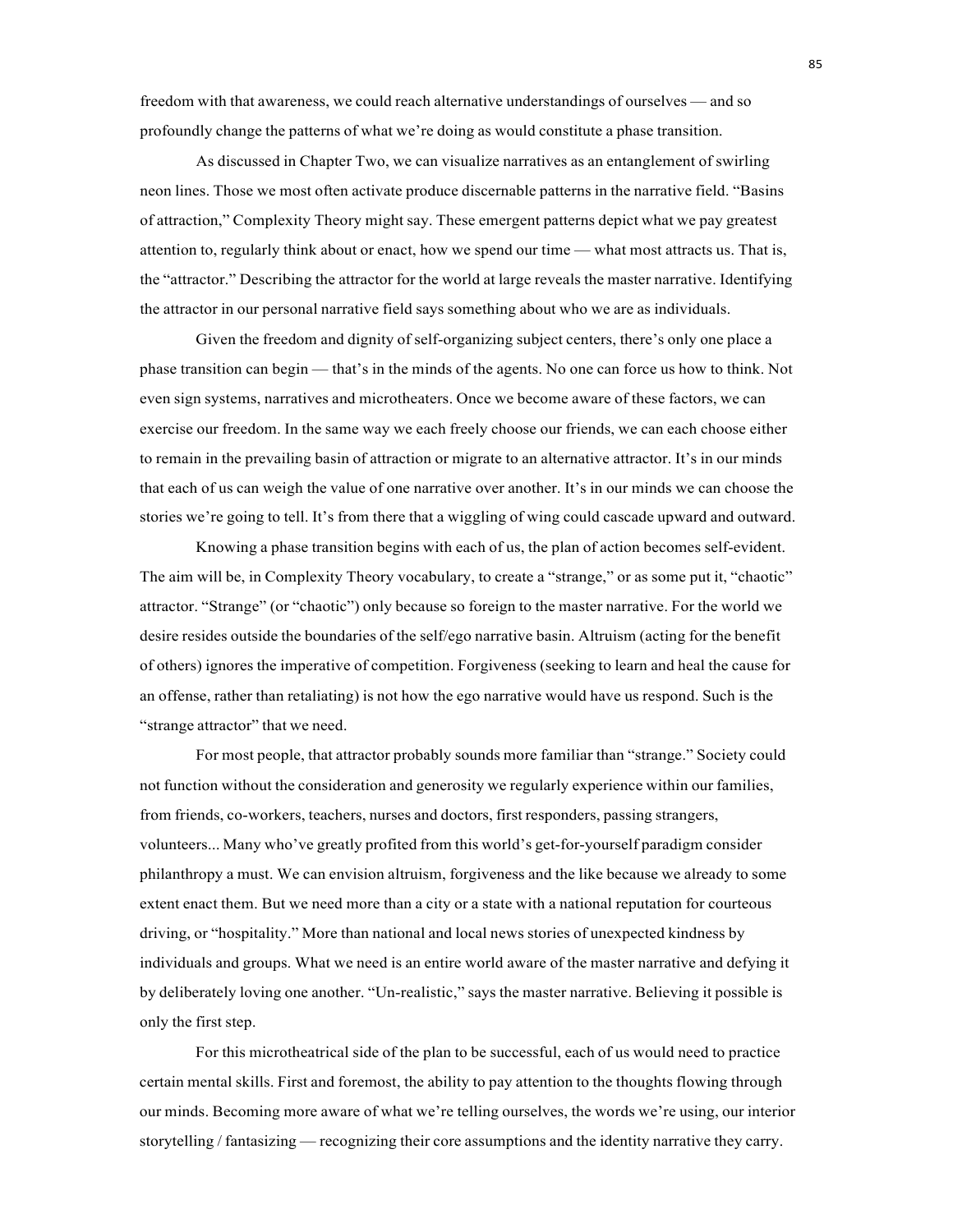In addition to deconstructing the narratives we find in our inner dialogue, we would also need to pay attention to those we hear or encounter. Even the underlying narratives informing gestures, activities, spaces and objects. Everywhere replace the failing self-as-separate storyline with narrative contributing to the new pattern we desire. Mapping a personal pathway to compassion, cooperation and the happiness we find in Love.

Luckily, we have an array of tools that can help us develop the skills required. Meditation and mindfulness, mantras, yoga, dancing, running, walking, working out and such where we exercise our will — combined with alternative narrative/performance in inspirational reading, drawing and painting, music, contemplation of mandalas, moments in Nature, with our pets, candlelight dinners... Gathered together or in solitude. Whatever works for getting you closer to the One you are — free of those chains of signification: the doubts, fears and loops the master narrative constructs. Maximizing our personal resources, we can stand up to the coercive microtheatrical power that works to squelch self-development, strength of mind, expanse of soul, personal creativity. Qualities each of us has stubbornly kept alive. By repeatedly activating even small reserves of them, we can empower our individual and collective psychology.

Developing an awareness of narratives and microtheatrical power can also help us to forgive one another for the mistakes and misdeeds that cause our everyday suffering and have brought us to the edge of planetary destruction. We have all done harm, most often not out of malice, but rather under the influence of cultural forces. We can change our behavior by discarding narratives that normalize competition and conflict. Expanding those that bring to awareness our interdependence and our responsibility for each other. The "Strange" that Love informs.

Liberating us from the master narrative, the strange attractor we need brings us closer to free. A strange attractor sees from different points of view. Instills respect for individuality and personal space. It assumes as many forms as there are individuals among us. Our strange attractor moves decision making away from predictable ulterior motivation toward the authentically personal. Thus, even as it makes Love possible, it also protects against microtheatrical tyrannies disguised as love. Real love cannot be required, demanded, or in any way coerced.

The strange attractor would remind us of the happiness we find in such love. The importance of connection and relationship. Whether put in words or not, we share experiences, understandings, hopes — near and far. We love one another. We care about people we may never see again. When individuals we love move away, we remember their words, recollect our time together, long for physical again-ness. When someone we love dies, we mourn the loss — yet find that not even death can keep us apart. People who have played positive roles in our lives live on — in and through us linking us to one another and to a kind of immortality. What we do for one another can never be erased. Because you have come here, the Universe is forever changed. With You comes Eternity.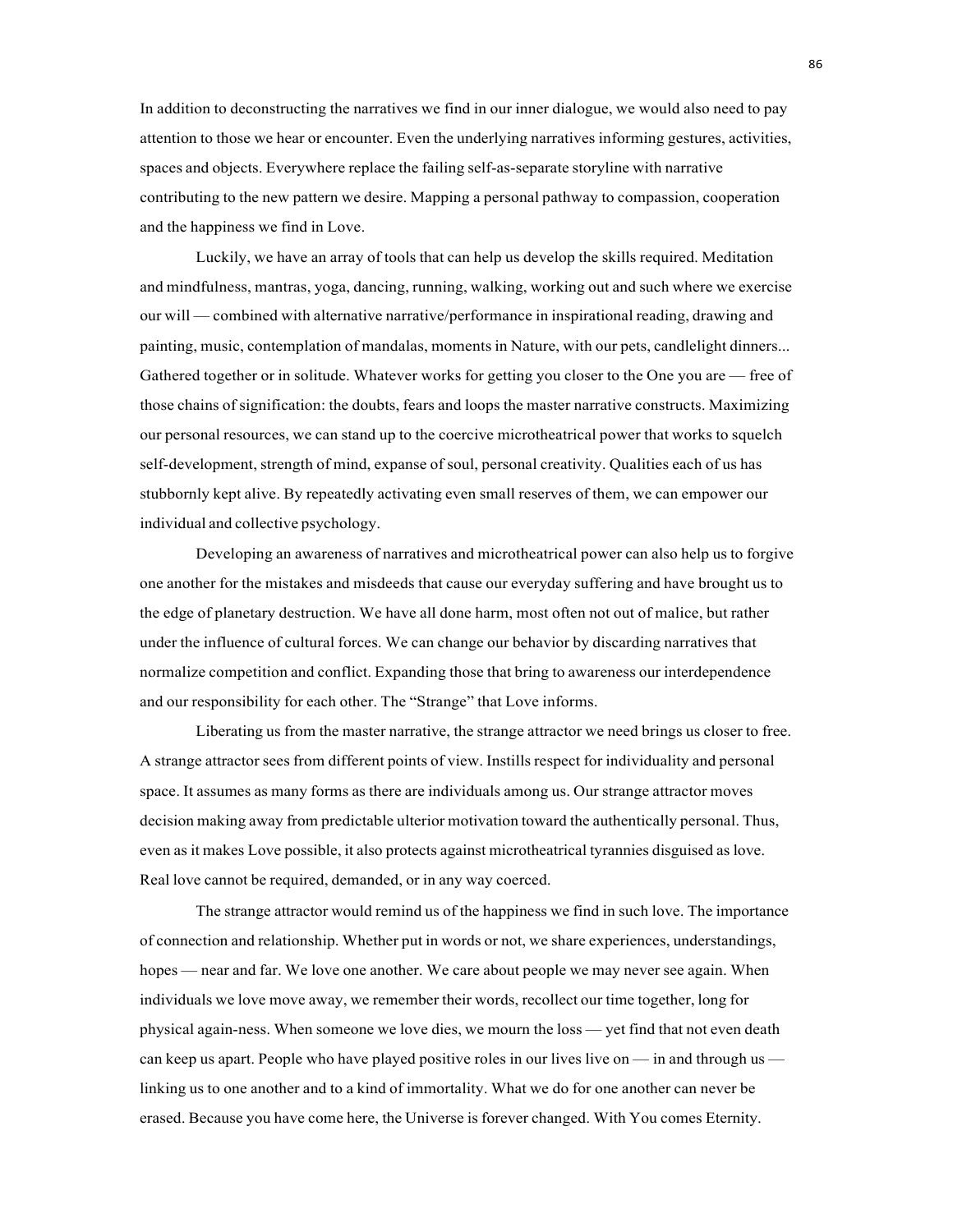The strange attractor's pattern would treasure the wildness that generates endless variations on beauty. It would view Nature as Mother, rather than a force needing to be gotten under control. It would cultivate a whole new mindset regarding the plants and animals who feed us with their lives. Instead of drifting into speculation about possible parallel universes, simulations or clinging to metaphysical explanations that say our real home is somewhere else — our strange attractor would encourage us to appreciate and take responsibility for Earth. Right here, right now. It would resonate with narratives implying a Personal Universe, One you are a part of.

A strange attractor could gather our moments of coincidence and dream into a bouquet of wild flowers. Slip us into a kind of timelessness. Where the spatial and historical context recede. A magic that makes us feel as if we may have happened once before. That something about you goes on forever.

Believing we are capable of the world we've always desired, brings us closer to it. We can envision what that world might look like and create it. Aware of the workings of the master narrative, we can more consistently and effectively enact sensitivity to others, kindness, gift giving, forgiveness, encouragement, patience, understanding, responsibility. We can use our imagination to come up with new behaviors, practices — new performance — turning our microtheatresinto loving ones. Microtheatrical transformation, however, is only the first step in a phase transition.

#### **Macrotheatrical Change**

Our microtheatres — minds, homes, workplaces, social spaces — are not isolated. Networks link us. We communicate via satellite, wireless and wired networks. We travel along networks of streets, highways, interstates, air and sea corridors. Networks of production and distribution deliver food, water, energy, sanitation, healthcare, news, information, entertainment and so forth. Networks combine our microtheatresinto *macro*theatres.

Complexity Theory provides ample evidence that complex adaptive dynamic systems cells, organisms, bodies, societies, eco-systems — survive as long as their members, their agents, make appropriate choices. Successful systems, integrate the input of all members. They resemble a grand, democratically organized symphony of free acting agents, self-directed subject centers, spontaneously making music with one another, rather than a king or dictator ruling over a hierarchy. A system assures itself the deepest cooperation and the widest range of intelligence when all its agents have equal access to the available resources, receive undistorted information and participate fully in decision making. Without free, accurate and effective channels of communication, complex adaptive dynamic systems can fail, fall into extinction.

In the world spun by mistaken notions of separate self-interest, however, the handling of information is part of a macrotheatrical game. A grand scale competition. Individuals and small,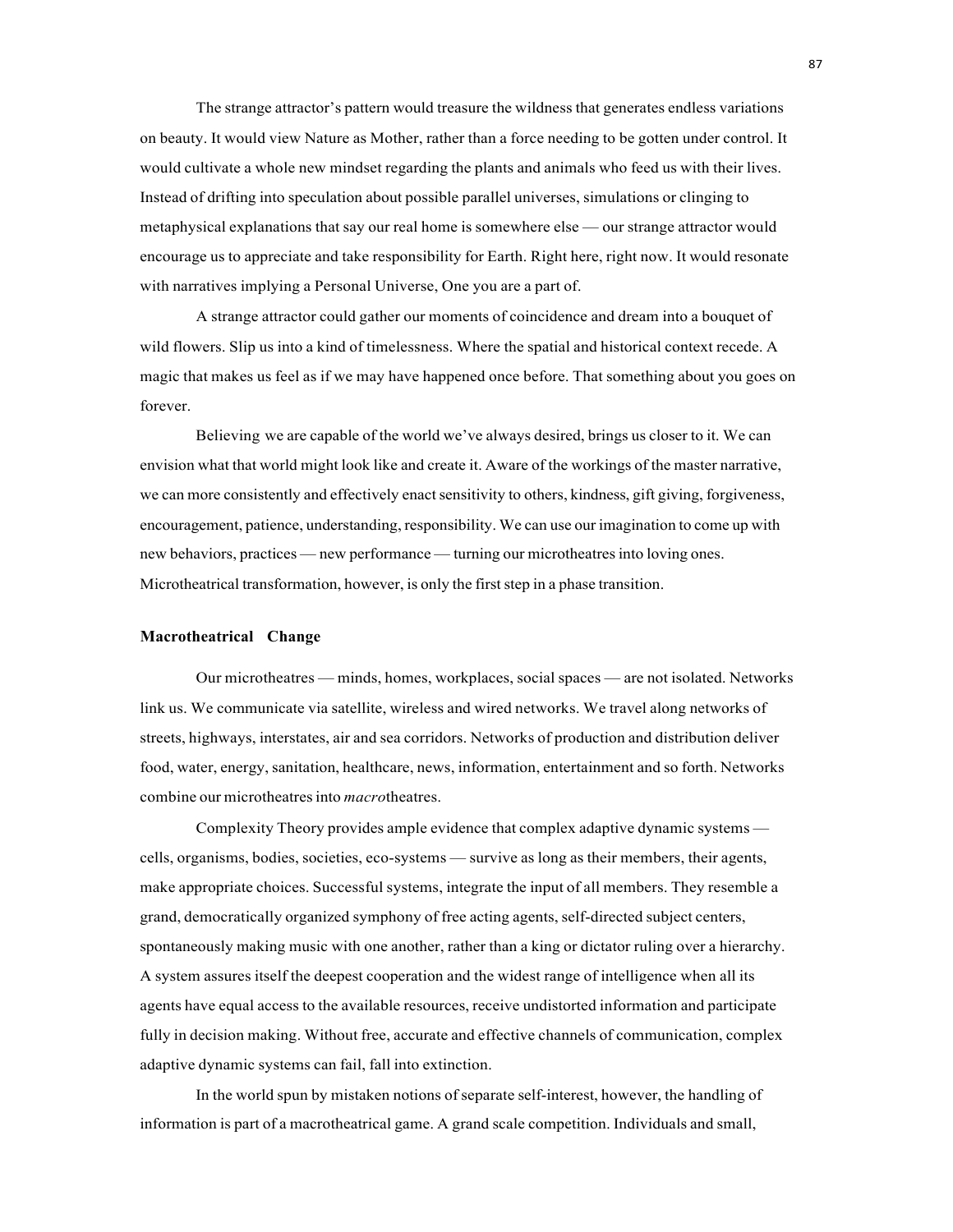unelected groups feel more than justified in exercising power over others. They're rewarded with privilege, luxury and admiration for doing so. For those near the top of the hierarchy, the goal becomes a competition to see who has the most. Academic competition encourages obtuse language that deprives ordinary people of important understandings such as the workings of sign systems. The master narrative sees to it that the world plays by its rules. The imperative that competitors search for ways to procure advantage — by whatever means. A prime opportunity presents itself when information channels can be manipulated to control the decision making and influence the direction of the overall system. Complexity Theory calls this canalizing.

We presently labor under this blockage. Privately owned or "public" media deliver only a limited scope and version of information. Even if we put aside the politics of unscrupulous misinformation and manipulation, we still have a problem. News reporters and anchors don't always explain in clear terms whose interests are at stake and how. How things got this way, what's beneath the conflicts. The audience is expected to figure those things out. Or not. Gatekeepers of the publishing and entertainment industry conduct business according to perceived market value. The world appears all the more unalterable when artists, writers, entertainers, scientists and politicians all replicate the narrative of separate self-interest. Consciously and unconsciously, we're clogging our networks with information that keeps us from creating a better world.

When complex dynamic systems reach the end of a pathway, or begin showing signs of going over the edge of chaos, everything can change. A phase transition can happen when it becomes clear to the system's individual agents that the situation threatens the survival of the entire system. If canalizing takes place, and the spread of information is obstructed and distorted, it may take longer for the seriousness of the situation to register. For some, such interference can be motivated by selfinterested ignorance. Whatever their vested interests, human beings tend to ignore information that contradicts what they believe. You can't blame people for the hold the master narrative has over their minds. The point is rather to find ways to reach everyone with the information that the time has come for a world of loving one another, Peace on Earth.

#### **HelpWanted**

If our strange attractors of love, created in personal microtheaters, were to begin resonating and hooking up into larger networks, effects would likely start to appear. We might see growing support for liberation and justice movements. Investigations into root causes and realizable solutions of sexism and racism. Recognition of the problematic way we've been constructing masculinity, and how we generally relate to those we see as "other." Serious public discussion about what an alternative might look like. Ever widening circles of individuals lobbying their legislators; participating in social media, email, snail mail and phone campaigns; taking part in demonstrations;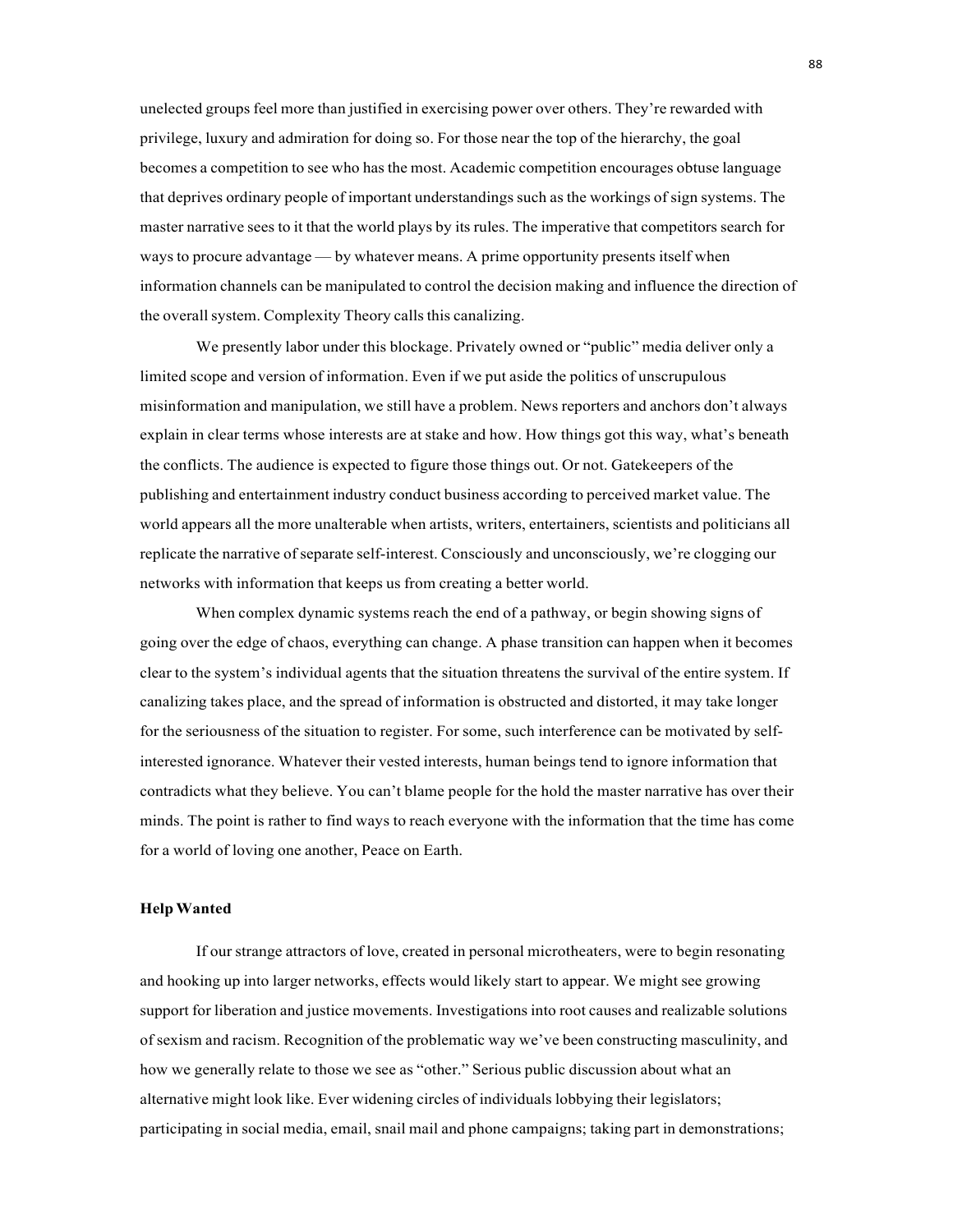spontaneous art and dance in unexpected places. Teach-ins about the workings of the master narrative and our ability to change it. Renewed interest in skills that help us control our own minds, and in the humanities, philosophy, poetry, music. Reduction in crime rates. An exponential increase in random acts of kindness. Workplaces reporting higher morale. An upsurge in community volunteers. Library use. Voter participation.

A truly macro-theatrical strange attractor would emerge, as those joining in would come to include agents who work as reporters, editors, critics, bloggers, news analysts, talk show hosts, advertisers, writers, disk jockeys, politicians, entrepreneurs, marketing and public relations professionals, artists, actors, producers and owners of mass media. With television specials, new cinema, storytelling with a different spin cascading through the collective narrative field, ever greater microtheatrical liberation would follow. A feedback loop unlike any other.

The historic period might resemble a second Enlightenment. A great increase and widening spread of knowledge. A renewal of mind. An unexpected springtime for humanity. Open discussions everywhere dealing with issues set aside for too long. But this time, with far wider participation of agents, we would be creating something much greater than the Enlightenment: a Phase Transition. Leaving the failing pathway of the ego narrative and enabling a path forward, toward the world all desire. Unexpected joy and satisfaction accompanying our creation of profound institutional change.

#### **Systemic and Institutional change**

Societies function by virtue of individuals performing a variety of tasks. People make up the networks that deliver food, water, housing, energy, transportation, healthcare, news, weather, education, essential and non-essential services... In complex societies such as ours, we depend on one another for everything. Obviously, not every member of a society is able to contribute equally. Some — such as children, the aged, the mentally or physically challenged — rely on the community's sense of social responsibility, the goodness of others. And among those able to contribute to the common good, we find a wide range of skills, inventiveness and motivation.

Societies also differ. Our globe provides varying quantity and quality of natural resources. In addition, a history of colonialism has profoundly affected relative levels of power, poverty and wealth. And of course, we've created a wide variety of cultures.

Economic systems (from the Greek words, *ekos nomos*, meaning "house rules") embody how people do what they do to meet their needs. A village economy differs significantly from that of an elaborated, technologically advanced cyber society. Yet both will have rules, structures and ways of doing things; methods of distribution, exchange and reward. Typically, the economic system grounds how a people think of themselves, others and the world.

A few societies — certain Native American groups, for example — have proven humanity capable of economic systems characterized by cooperation and sharing. This world's most powerful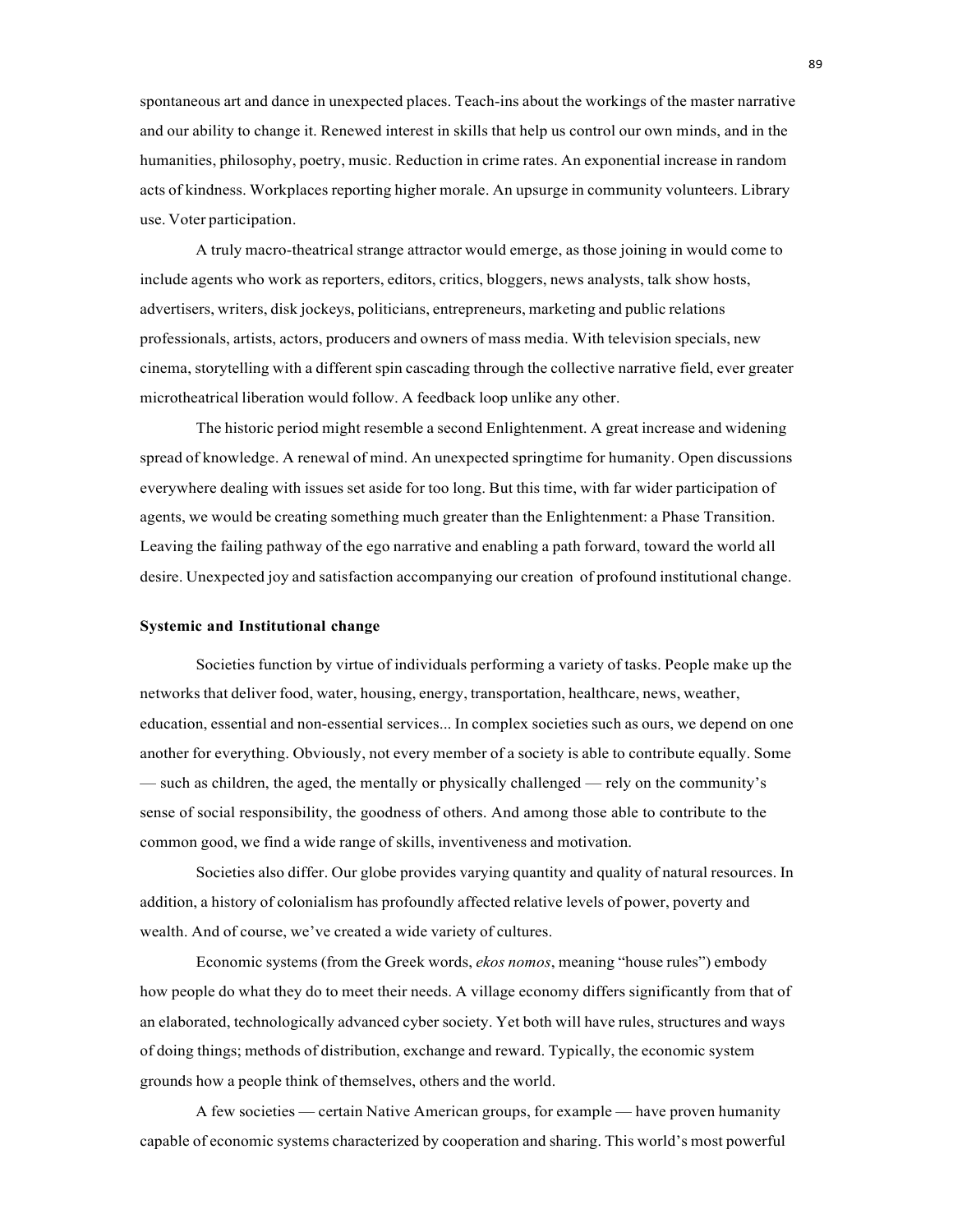economic systems, however, are based on the master narrative of separation, with its get-for-yourself imperative manifesting as a competition for goods and power. Historically, when we've tried to do something else, we've failed for lack of the analysis that permits deconstructing the master narrative. Caught up in that narrative, Communist revolutionaries did not succeed when they tried to establish a classless society where everyone would work for the common good and share equally in the wealth. Even where Communism improved certain aspects of peoples' lives, the effort to impose a cooperative system by force has led to counter-revolution, totalitarianism, persistent disparity between the living conditions of the masses and the men at the top, and no less environmental destruction than economic systems frankly based on egoism. If we want to change the house rules, we have to address the underlying master narrative.

The separate self/ego narrative directly informs the economic system we call "free market," "free market capitalism" or "capitalism." One can imagine the roots of such systems in the earliest appearance of separate self/ego-based social relationships and use of resources. If you could take over and defend a piece of property, you were welcome to do so. You then owned that land — the resources on it, the plants and animals who lived there, and in some societies, even the people. Roman Law codified this idea of private ownership, including the right to unlimited individual property accumulation. And along with that right, the corollary of slavery. History chronicles only part of the strife and suffering that resulted.

In our present situation, technology has transformed earlier modes of exchange into a vast globalized economy. Multi-national businesses and corporations exploit planetary resources and people's labor in order to produce a profit for the shareholders. In keeping with the master narrative, individuals and nations hoard wealth in order to maintain and expand their power — while millions of people in developing nations literally starve. And workers in developed nations lose jobs, go without healthcare, struggle to makes ends meet, deal with daily insecurities in a system with no guarantee that those who wish to work can find employment. While the master narrative helps keep the lower classes from rising up in civil rebellion by encouraging them to compete among themselves and admire the symbols of wealth, it permits the ruling classes to use ploys such as stirring up racism to manipulate and distract.

Meanwhile, nations arm themselves against external threats, to keep others from invading; as well as to ensure access to raw materials and secure worldwide markets for labor and consumption. The United States, for example, presently maintains seven naval fleets, global military bases, international radar installations, a deadly nuclear arsenal, intercontinental ballistic missiles, satellites, espionage, a super-secret National Security Agency and a gargantuan defense budget. And still we do not feel safe. But such ineffective reliance on the ability to inflict mass destruction is only one of the problems associated with an economic system structured by the separate self/ego idea.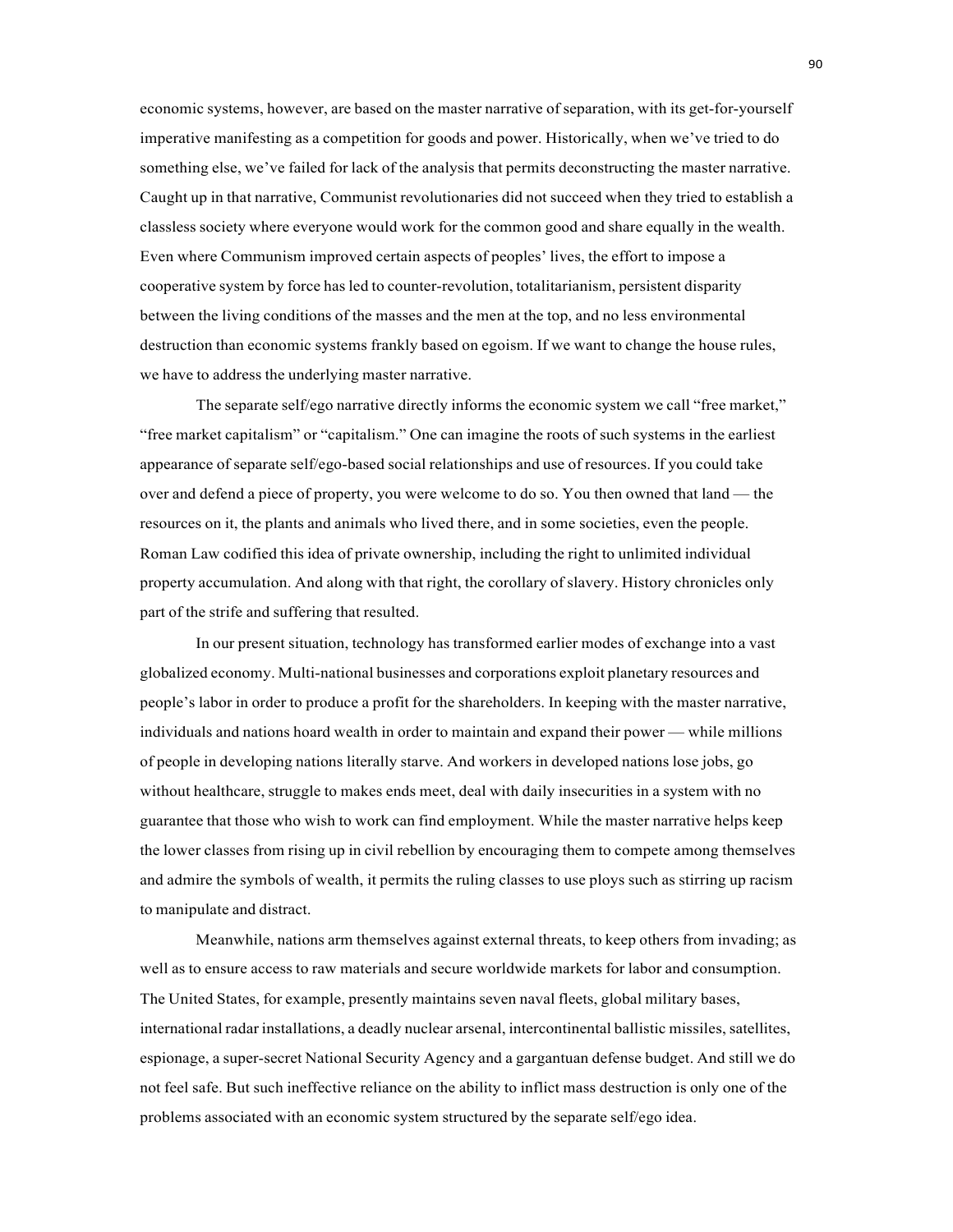Such systems also have extremely toxic effects on the democracies so hard-won by our ancestors. Since laws and regulations can interfere with profit taking, money and power drive elections and influence legislation. By any means deemed necessary. And because the master narrative justifies individuals enriching themselves whenever and however they can, bribery and corruption infect every level of government. All of which undermines the democracy that we and those who came before us have sacrificed to establish and preserve.

An economic system that proudly boasts of being based on greed and fear, cannot take us where we want to go. As corporate spokespeople and economists explain, the competitive strategies required by free market capitalism lock us into "profit first" business model. The system can only reward activities when there's money to be made. It doesn't pay to stop polluting or clean up the damages already done, any more than it pays to keep workers on the job in a downturn, or feed the hungry. Which is the main reason we're still arguing over global warming; why children go to bed hungry; and in some places, people are starving.

A phase transition would completely transform our economic system. Once we would recognize that our true self-interest is not separate from one another —inextricable from the needs of our planet and international communities, we could truly and willingly base our house rules on sharing and trust. Such an economic system could meet everyone's needs. We could find better ways to create reliable, sustainable, non-polluting energy for all. We could feed the hungry, build homes for the homeless, heal the sick. We could take care of our environment.

Only the master narrative keeps us from creating a world in which everyone receives adequate nutrition, housing, health-care and education. We could engineer a system that guarantees everyone employment, and a sustainable income. An economic system mirroring our best ideals would respect democratic principles, ensure true participation in decision making in both government and the workplace. The very idea of a small privileged group taking advantage and exercising power over others could go the way of other crude practices we have abandoned in the name of civility and sanitation.

In a phase transition, we would rethink our justice system as well. Punishment and revenge have failed us. A phase transition would shift entirely to efforts such as rehabilitation programs, substance-abuse treatment, psychological help, understanding and forgiveness. Crime and sick behavior are symptomatic of the insanity that characterizes our master narrative driven world.

Justice also requires the payment of debts — even those we as individuals may not have directly incurred. In the United States, for instance, we live on lands taken by force from Native Americans. We enjoy a standard of living founded on centuries of slavery. Our wealth was built by exploiting the resources and labor of other people in other nations. Freeing ourselves from the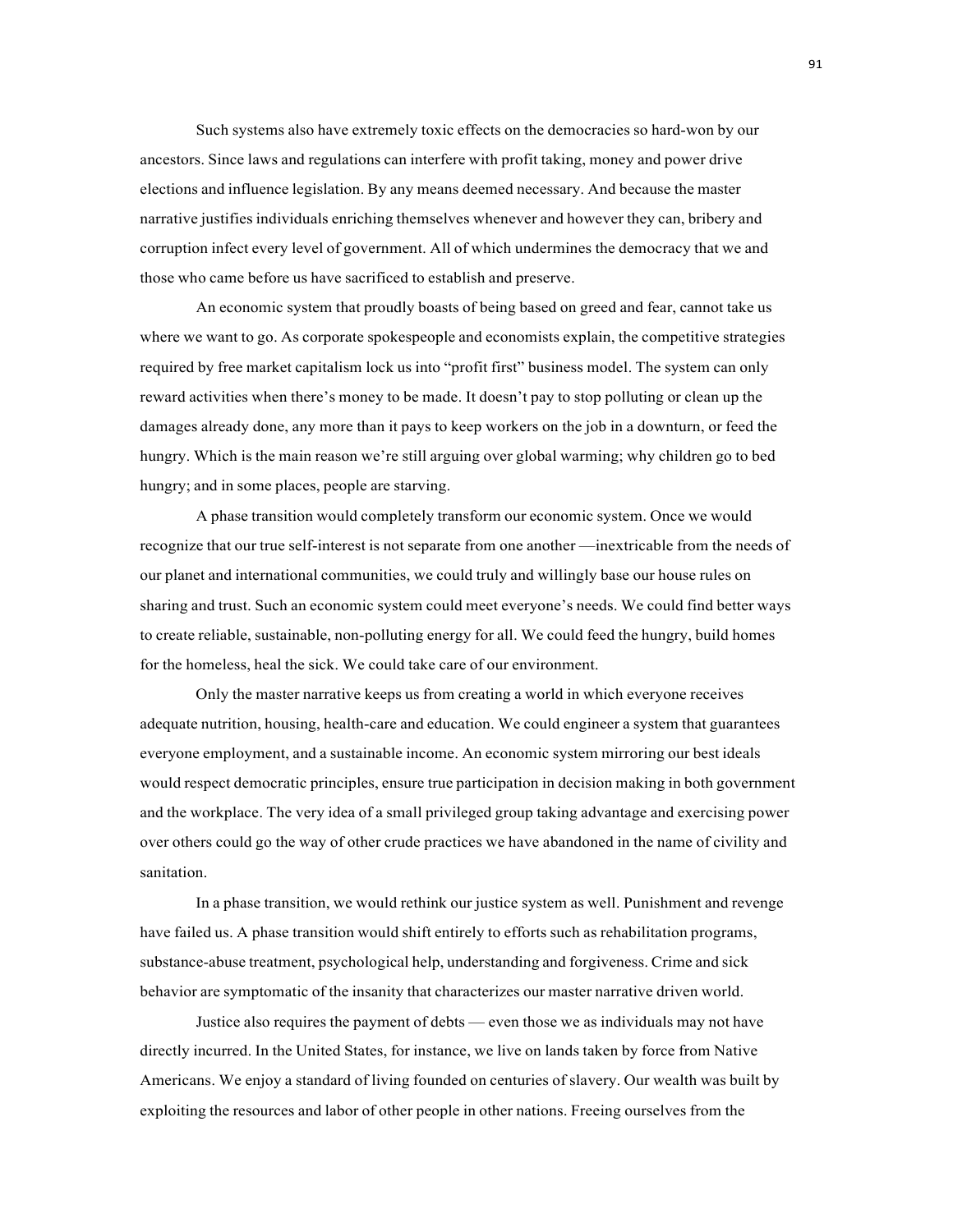separate self/ego narrative that has long told us we need not take responsibility for errors that others made, we would take steps to set right the wrongs of the past.

Since such changed behavior would let the world see us differently, we could set aside our weapons. Turn our military resources and personnel into projects aimed at helping people in need around the world. While 'turning our spears into pruning hooks,' we could also develop new skills of personal responsibility and strategies of non-violence that could protect and defend our lives, freedoms, civil and human rights, as well as those of our neighbors. We could replace our war colleges with peace campuses, convert ROTC into Peace Preservation programs.

Some might hope that changes of this sort would eventually happen, but think it will take centuries. Our problems, however, no longer give us that much time. Phase transitions can and often do take place rapidly.

#### **Constitutional Change**

We define democracy according to the principle that we, the people, are capable of governing ourselves. In contrast, dictatorship, oligarchy and bureaucratic totalitarianism allege that only certain individuals or small groups should govern. On the one hand, the people have the power and direct their government. On the other hand, a single individual or privileged class maintains advantage and exercises power over the people. Complexity Theory supports our feeling that democracy works better.

In a government *"of the people, by the people and for the people"* the citizens retain the right to determine the form and practice of their institutions. The Will of the people becomes law. Constitutions informing democratic governments include, explicitly or implicitly, the right of the citizenry at any time to reconstruct their systems and institutions — since some form or practice chosen in the past might prove tyrannical at some future date.

During the framing of the United States Constitution, George Mason raised this point. James Madison recorded the debate. In the end, Article V was written and approved. It outlines a mechanism securing the right of the people to call for a Convention for proposing and ratifying amendments — outside the purview of the established National Legislature.

#### Article V states:

*"The Congress, whenever two thirds of both Houses shall deem it necessary, shall propose Amendments to this Constitution, or, on the Application of the Legislatures of two thirds of the several States, shall call a Convention for proposing Amendments, which in either Case, shall be valid to all Intents and Purposes, as Part of this Constitution, when ratified by the Legislatures of* three fourths of the several States or by Conventions in three fourths thereof, as the one or the other *Mode of Ratification may be proposed by the Congress..."*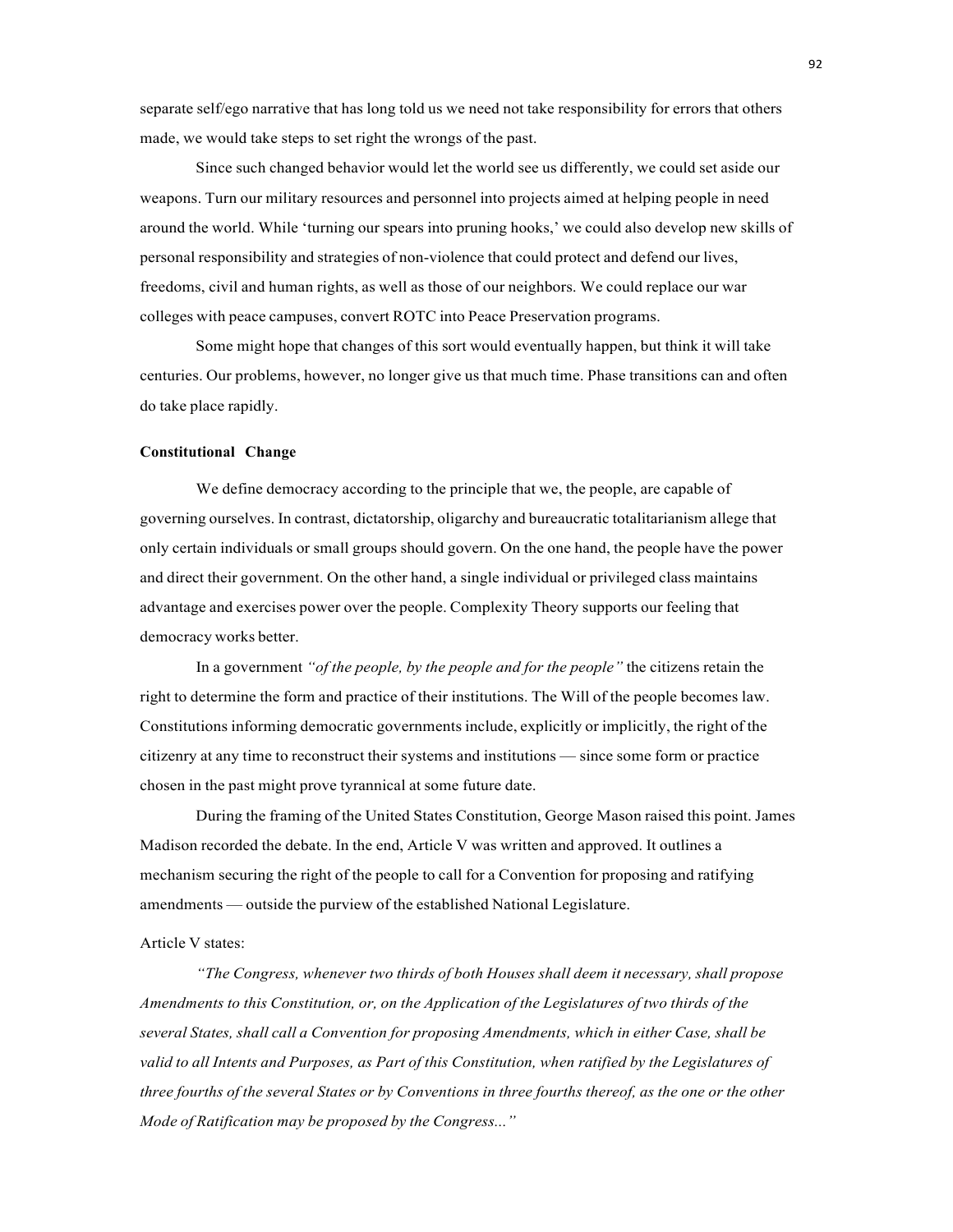No one disputes that Article V provides the means for the calling of a Constitutional Convention. And all agree that the results of such a Convention would require ratification. It is also clear from the debate surrounding the passage, as well as the final wording of Article V, that such a Convention stands independent of Congress. Almost everything else about a Second Constitutional Convention, however, remains undefined.

What form would such a convention take? Within what time frame and with what sort of petition could it be called? Who would fund it? How would its delegates be chosen? What powers would such a Convention actually have? Could it re-construct institutions and systems? Legal, editorial, professional and personal answers vary on all of these questions. For the most part, a generalized distrust of one another taints discussion surrounding Article V. Those on the Right have historically feared that the Left would get control of such a Convention and curtail unlimited private property rights. At present, those on the Left fear that the Right's ongoing attempt to call a Convention to require a balanced federal budget might end up rescinding parts of the Bill of Rights and/or Amendments, such as those establishing voting rights.

Some believe another Convention should never be called. Others observe the power of twenty-first century corporations and conclude the Convention method is the only way that the changes we now need can happen. Some suggest that such a Convention can have no more than amendatory powers. Others attest it represents the Premier Assembly of the People; and given its only precedent, could assume unlimited power. The net hosts innumerable websites and articles dedicated to the topic — its history, the opinions of legal scholars, the why and why not.

In the early years of the United States, threatening to invoke Article V was used to urge passage or blockage of various bills. Over time, it was no longer taken seriously. In the 1960s, however, Senator Everett Dirksen began collecting petitions regarding Supreme Court intervention in the re-apportionment of State Legislatures. The strategy was ultimately abandoned; but it motivated research into what such a convention might involve. The possibility of a Convention surfaced again in the late 1970s over a Constitutional mandate for a balanced federal budget. That effort faded, but has since been revived. In 2017, a partisan group of lawmakers convened in Phoenix and performed a dress rehearsal around the idea. In November of that year, the Wisconsin state legislature submitted the 28th petition for such a convention. Thirty-four are required.

We need to think about this for a moment. How does this effort to call for a Convention affect Article V's potential as part of our plan of action? We need a means of change informed by alternative narrative, a means that can help us free ourselves and our institutions from the master narrative. But a Constitutional Convention for the purpose of balancing the budget does not offer an alternative to the self-as-separate idea. As a totally pre-phase transition phenomenon, it at best, would not address our problems. At worse such a Convention could destroy our democracy. Repeal peoples' civil rights, limit voting rights, restrict women's rights over their own bodies and so forth. Attempts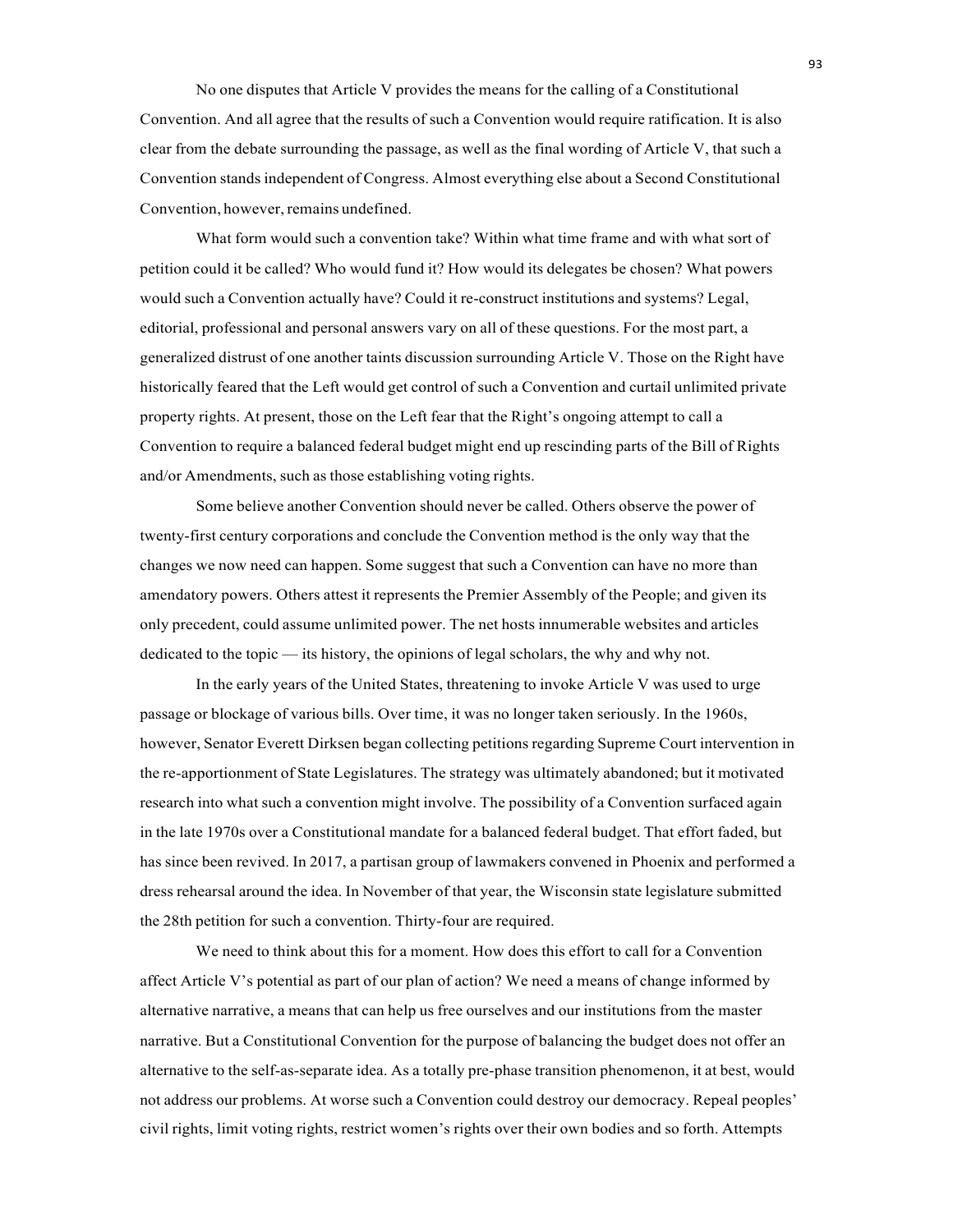to pull complex adaptive dynamic systems backward are likely to result in chaos, collapse, failure of the system at large. None of us want that. What we want is a phase transition.

Until the present master narrative has been exposed and deconstructed — and that mistaken idea of our identity is being replaced by narratives of caring kindness, we can all too easily be misled. We want a phase transition. The strange attractor we need draws us toward equality, freedom, love and happiness. Peace on Earth. A place we haven't been before, a pathway not yet taken. A "higher love," sings Steve Winwood.

In the name of full disclosure: I must acknowledge that in the 1970s and '80s, I proposed that we call a Constitutional Convention — as the means to the new world we wish to create. I still believe it's a viable approach. One of the basic Age of Enlightenment insights that led to the overthrow of kings recognized human responsibility for social and political institutions. We create them. They do not create us. The first and only Constitutional Convention produced the present Constitution of the United States. While going far beyond the reason it was ostensibly invoked, it did what many delegates believed needed to be done. It laid the foundation for the nation we've become. And in so doing, bequeathed us Article V. A means for the people to retain control independent of the standing legislature; and preserve continuity while peacefully making a profound transition. A place where, logically, we could dismantle and re-assemble our institutions in accord with our strange attractor. With great care and in tune with our strange attractor.

The context of creating a phase transition throws a different light on calling for an Article V Constitutional Convention. Visible signs of the change we seek would have cascaded across the narrative field. With honesty and fairness on the rise in every microtheater and a new, freely cooperative, economic system emerging, we could expect true progress instead of the old conflict and obstruction. Love the prayer on every lip. A Constitutional Convention could draw us together, and catalyze even greater movement toward that Peace on Earth we all desire. As long as we make sure it is called and conducted in such a way that it can only bring about the kind of loving world we envision. As long as we exercise our microtheatrical freedom at the macrotheatrical level.

The process leading to the Calling of the Convention could itself facilitate translation of phase transition ideals into reality. State and local governments could provide places and forums for people to participate in discussions and decision making that would ultimately specify the details of the Convention itself. The use of the net and social media in innovative ways, live streaming of local participation events, televised town hall meetings, newspaper platforms and editorial pages, social networking, radio talk shows, all could serve as places for harvesting — and winnowing individual agents' input. Each state could aim at producing a document attuned to the strange attractor and harmonized with those of other states, outlining the logistics of the Convention — from delegate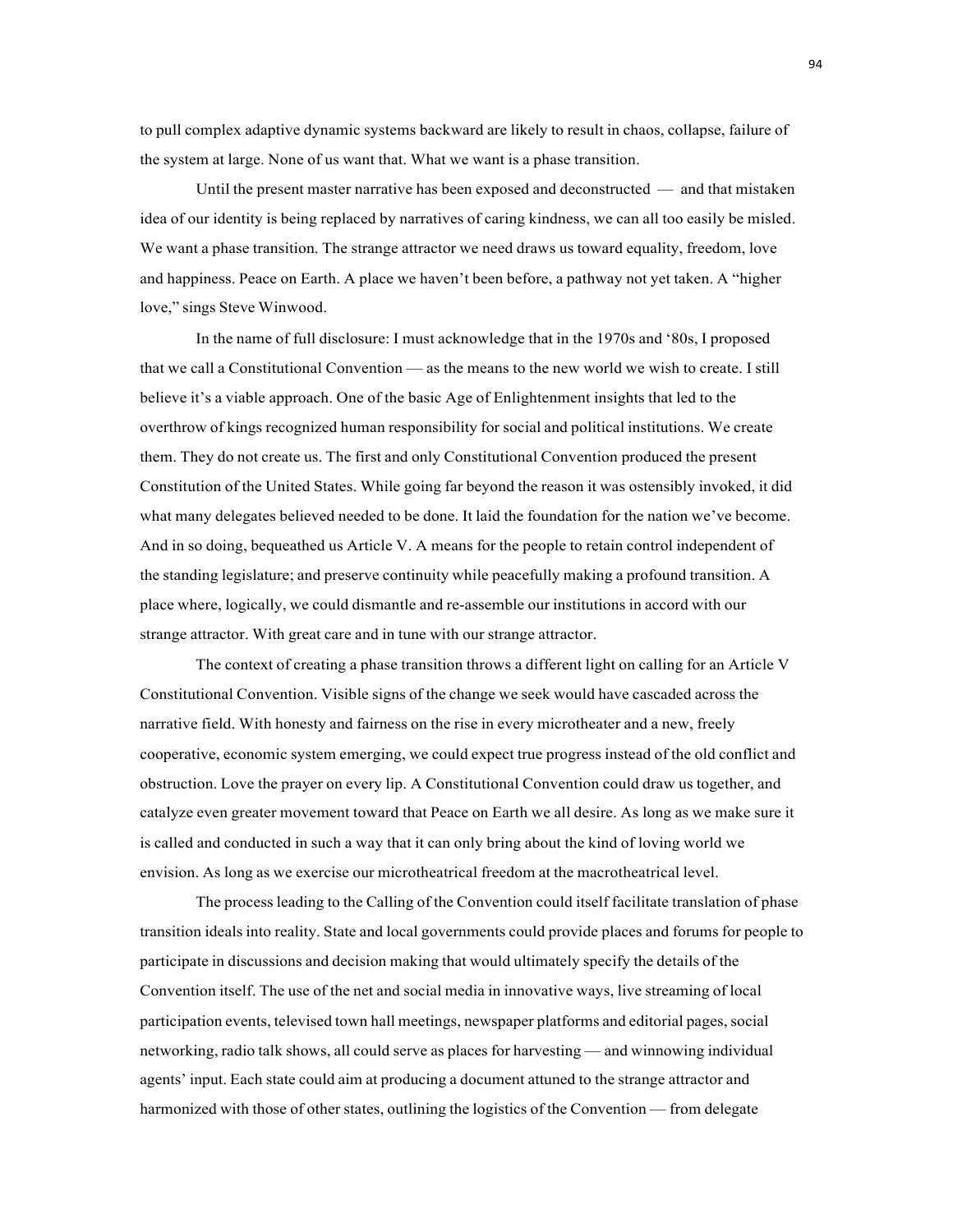selection and convention form, to framing a set guidelines and mandates, to specifying the required mode of ratification.

To ensure that the Convention would be called in a reasonable amount of time, we might link the Calling of the Convention to our National Elections. We, as a People, could vote for or against Calling for an Article V Constitutional Convention. We could do so by electing a presidential candidate who represents Calling for a Constitutional Convention. The candidate might carry a petition, drawn from points of agreement in those made by the States. If the candidate won, the first duty as president would be to request the States Legislatures to submit to Congress that same petition which the citizens would have created and approved. This could happen with a third party emerging, unifying itself, then offering a candidate. But a better method might be for both existent major party candidates to carry the same petition; again, the one drawn up by direct participation of the people earlier. To guide the Convention as it hammered out any remaining differences so that's its work would meet with swift and unanimous approval in the ratification phase.

Whatever pathway we would take to its calling, a Convention could serve as a significant step in a phase transition. It could draw on the resources and collective input of our best economists, scholars, bankers, investors, entrepreneurs, laborers from every field. It is impossible to predict the exact details regarding the form of new systems and institutions. We do know that Constitutional continuity requires a ratification process of whatever changes the Convention would propose. We also know that a phase transition implies a whole new master narrative about who we are and what we're doing here. Thus we could expect — and would have to insist that — our new institutions and systems be grounded in cooperation rather than competition, that they nurture fairness, ever greater participation and representation, care and assistance rather than powering over and militarism. Structures reflective of a whole new understanding — responsive to everyone's needs, responsible to our planet.

# **Belonging**

Drawing from insights provided by Complexity Theory, we've outlined a plan of action. We can only begin to imagine possible expressions that an alternative master narrative based on altruism might inspire. New models of heroism. Unexpected acts of kindness becoming "the new normal." Forgiveness replacing revenge. More happiness with one's job. A drop in the rates of crime, suicide and depression. The workings of sign systems, microtheaters and narratives becoming an object of study in our children's schools, along with meditation and other skills — helping them learn to control their own minds. Free concert specials with enlightening themes. More television and cinematic narratives celebrating relationship and compassion. People in positions of power and privilege shedding their advantage in favor of real equality and democracy. The wealthiest